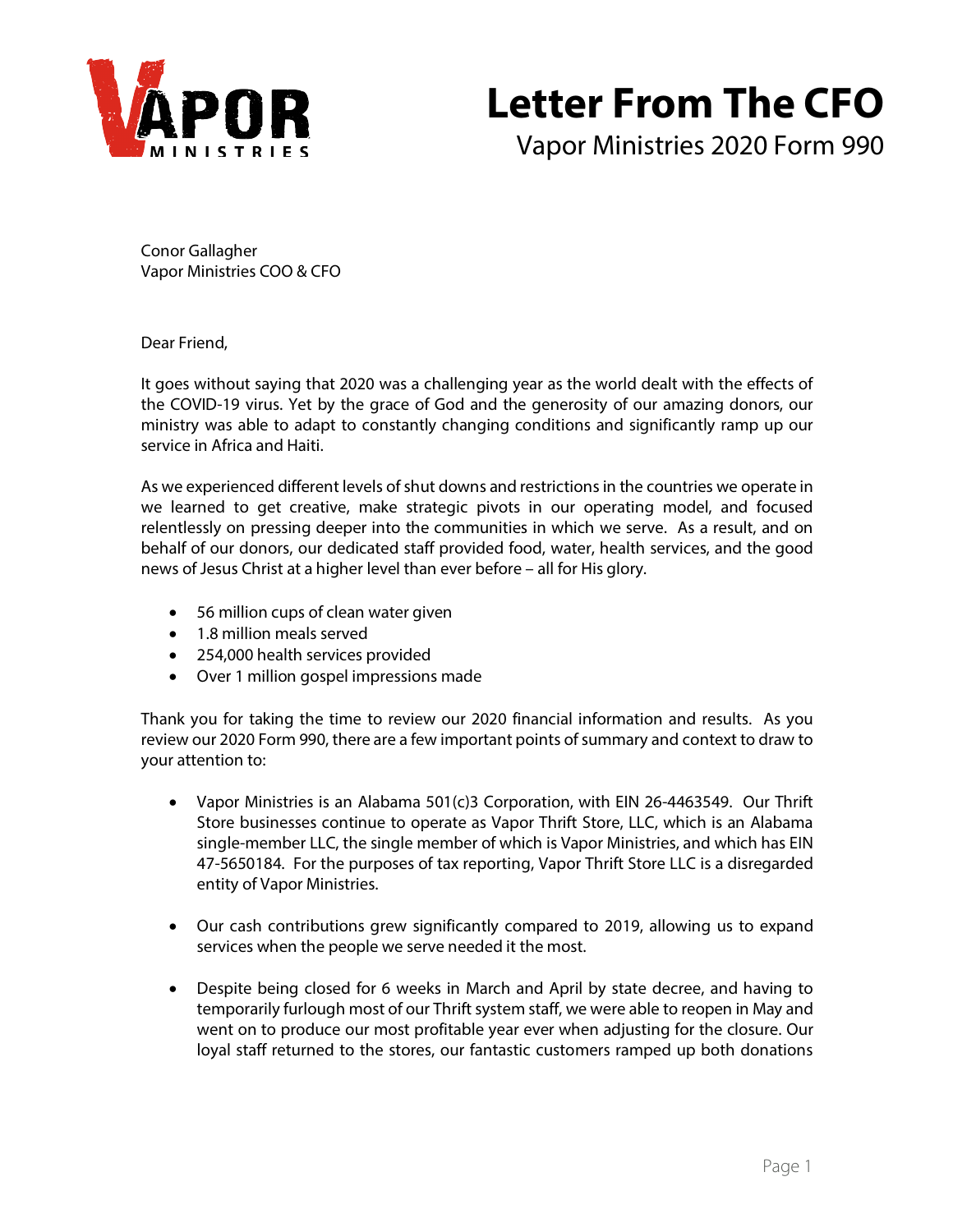



and purchases, and our Thrift system helped fund program expansion in Africa and Haiti.

- Our expenses increased when compared to 2019 as well, driven primarily by the ramp up in program services in Africa and Haiti.
- 79% of total expense at Vapor Ministries was designated to "Program Service" expense. The remaining 21% was designated to General & Administrative and Fundraising Expenses, as we continued to make important investments in the long-term health of the entity.

As we seek to wisely steward all resources that are entrusted to us and maximize their impact, we are committed to the highest level of financial excellence, integrity, and transparency. For more information on anything in this return, please do not hesitate to contact us at info@vaporministries.org.

God bless,

Conor Gallagher

Page 2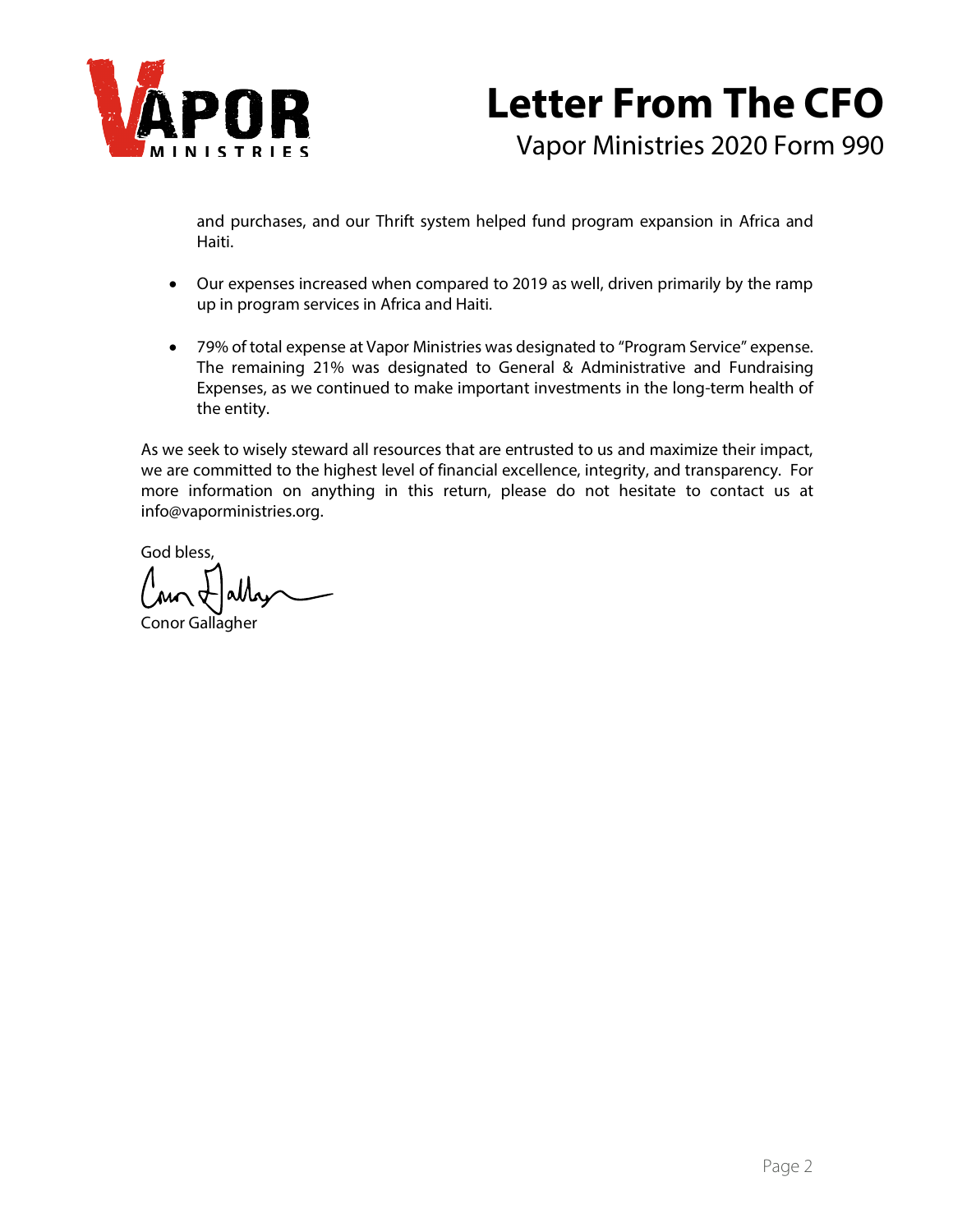## **Return of Organization Exempt From Income Tax**<br>**Partion 501(c), 527, or 4947(a)(1) of the Internal Revenue Code (except private foundations)**

Department of the Treasury<br>Internal Revenue Service **★ Go to** *www.irs.gov/Form990* for instructions and the latest information. ▶ Do not enter social security numbers on this form as it may be made public. **Open to Public Under section 501(c), 527, or 4947(a)(1) of the Internal Revenue Code (except private foundations)**

|                                |                                                                                    | For the 2020 calendar year, or tax year beginning                                                                                                                                                                                                                                                                     |                                   | and ending    |            |                                               |                           |                                          |  |  |  |
|--------------------------------|------------------------------------------------------------------------------------|-----------------------------------------------------------------------------------------------------------------------------------------------------------------------------------------------------------------------------------------------------------------------------------------------------------------------|-----------------------------------|---------------|------------|-----------------------------------------------|---------------------------|------------------------------------------|--|--|--|
| в                              | C Name of organization<br>D Employer identification number<br>Check if applicable: |                                                                                                                                                                                                                                                                                                                       |                                   |               |            |                                               |                           |                                          |  |  |  |
|                                | Address change                                                                     |                                                                                                                                                                                                                                                                                                                       | Vapor Ministries, Inc.            |               |            |                                               |                           |                                          |  |  |  |
|                                | Name change                                                                        | Doing business as                                                                                                                                                                                                                                                                                                     |                                   |               |            |                                               |                           | 26-4463549                               |  |  |  |
|                                |                                                                                    | Number and street (or P.O. box if mail is not delivered to street address)                                                                                                                                                                                                                                            |                                   |               |            | Room/suite                                    | <b>E</b> Telephone number |                                          |  |  |  |
|                                | Initial return<br>Final return/                                                    | 338 Talladega Springs Road<br>City or town, state or province, country, and ZIP or foreign postal code                                                                                                                                                                                                                |                                   |               |            |                                               |                           | 256-208-2060                             |  |  |  |
|                                | terminated                                                                         |                                                                                                                                                                                                                                                                                                                       |                                   |               |            |                                               |                           |                                          |  |  |  |
|                                | Amended return                                                                     | Sylacauga<br>F Name and address of principal officer:                                                                                                                                                                                                                                                                 | AL 35151                          |               |            |                                               | G Gross receipts\$        | 8,588,764                                |  |  |  |
|                                | Application pending                                                                |                                                                                                                                                                                                                                                                                                                       |                                   |               |            | H(a) Is this a group return for subordinates? |                           | $ \mathbf{x} $<br>Yes<br>No              |  |  |  |
|                                |                                                                                    | Conor Gallagher                                                                                                                                                                                                                                                                                                       |                                   |               |            |                                               |                           | No<br>Yes                                |  |  |  |
|                                |                                                                                    | 338 Talladega Springs Rd.                                                                                                                                                                                                                                                                                             |                                   |               |            | H(b) Are all subordinates included?           |                           |                                          |  |  |  |
|                                |                                                                                    | Sylacauga                                                                                                                                                                                                                                                                                                             | AL 35151                          |               |            |                                               |                           | If "No," attach a list. See instructions |  |  |  |
|                                | Tax-exempt status:                                                                 | $ \mathbf{X} $ 501(c)(3)<br>501(c)                                                                                                                                                                                                                                                                                    | $\blacktriangleleft$ (insert no.) | 4947(a)(1) or | 527        |                                               |                           |                                          |  |  |  |
|                                | Website:                                                                           | vaporministries.org                                                                                                                                                                                                                                                                                                   |                                   |               |            | $H(c)$ Group exemption number                 |                           |                                          |  |  |  |
| ĸ                              | Form of organization:                                                              | $ \mathbf{X} $ Corporation<br>Trust<br>Association                                                                                                                                                                                                                                                                    | Other $\blacktriangleright$       |               |            | L Year of formation: 2009                     |                           | <b>M</b> State of legal domicile: $AL$   |  |  |  |
|                                | Part I                                                                             | <b>Summary</b>                                                                                                                                                                                                                                                                                                        |                                   |               |            |                                               |                           |                                          |  |  |  |
|                                |                                                                                    | 1 Briefly describe the organization's mission or most significant activities:<br><b>Establish sustainable centers for alleviating poverty and multiplying</b><br>Establish sustainable centers for alleviating poverty and multiplying                                                                                |                                   |               |            |                                               |                           |                                          |  |  |  |
|                                |                                                                                    |                                                                                                                                                                                                                                                                                                                       |                                   |               |            |                                               |                           |                                          |  |  |  |
|                                |                                                                                    | disciples in third-world environments.                                                                                                                                                                                                                                                                                |                                   |               |            |                                               |                           |                                          |  |  |  |
| Governance                     |                                                                                    |                                                                                                                                                                                                                                                                                                                       |                                   |               |            |                                               |                           |                                          |  |  |  |
|                                |                                                                                    | 2 Check this box if the organization discontinued its operations or disposed of more than 25% of its net assets.                                                                                                                                                                                                      |                                   |               |            |                                               |                           |                                          |  |  |  |
|                                |                                                                                    | 3 Number of voting members of the governing body (Part VI, line 1a)                                                                                                                                                                                                                                                   |                                   |               |            |                                               | 3                         | 7                                        |  |  |  |
|                                |                                                                                    |                                                                                                                                                                                                                                                                                                                       |                                   |               |            |                                               | 4                         | $\overline{6}$                           |  |  |  |
| <b>Activities &amp;</b>        |                                                                                    |                                                                                                                                                                                                                                                                                                                       |                                   |               |            |                                               | 5                         | 130                                      |  |  |  |
|                                |                                                                                    | 6 Total number of volunteers (estimate if necessary)                                                                                                                                                                                                                                                                  |                                   |               |            |                                               | 6                         | 0                                        |  |  |  |
|                                |                                                                                    |                                                                                                                                                                                                                                                                                                                       |                                   | 7a            | 0          |                                               |                           |                                          |  |  |  |
|                                |                                                                                    |                                                                                                                                                                                                                                                                                                                       |                                   |               |            |                                               | 7b                        | 0                                        |  |  |  |
|                                |                                                                                    |                                                                                                                                                                                                                                                                                                                       |                                   |               |            | <b>Prior Year</b>                             |                           | <b>Current Year</b>                      |  |  |  |
|                                | 8.                                                                                 | Contributions and grants (Part VIII, line 1h)                                                                                                                                                                                                                                                                         |                                   |               |            | 4,558,482                                     |                           | 6,468,595                                |  |  |  |
|                                |                                                                                    | 9 Program service revenue (Part VIII, line 2g)                                                                                                                                                                                                                                                                        |                                   |               |            |                                               |                           | O                                        |  |  |  |
| Revenue                        |                                                                                    | 10 Investment income (Part VIII, column (A), lines 3, 4, and 7d)                                                                                                                                                                                                                                                      |                                   |               |            |                                               | 367                       | 0                                        |  |  |  |
|                                |                                                                                    | 11 Other revenue (Part VIII, column (A), lines 5, 6d, 8c, 9c, 10c, and 11e)                                                                                                                                                                                                                                           |                                   |               |            |                                               | $\overline{27}$ , 098     | 30,364                                   |  |  |  |
|                                |                                                                                    | 12 Total revenue - add lines 8 through 11 (must equal Part VIII, column (A), line 12)                                                                                                                                                                                                                                 |                                   |               |            | $\overline{4,585,947}$                        |                           | 6,498,959                                |  |  |  |
|                                |                                                                                    | 13 Grants and similar amounts paid (Part IX, column (A), lines 1-3)                                                                                                                                                                                                                                                   |                                   |               |            | 1,232,618                                     |                           | 1,323,920                                |  |  |  |
|                                |                                                                                    | 14 Benefits paid to or for members (Part IX, column (A), line 4)                                                                                                                                                                                                                                                      |                                   |               |            |                                               |                           |                                          |  |  |  |
|                                |                                                                                    | 15 Salaries, other compensation, employee benefits (Part IX, column (A), lines 5-10)                                                                                                                                                                                                                                  |                                   |               |            | 1,468,361                                     |                           | 1,624,976                                |  |  |  |
| xpenses                        |                                                                                    | 16aProfessional fundraising fees (Part IX, column (A), line 11e)                                                                                                                                                                                                                                                      |                                   |               |            |                                               |                           |                                          |  |  |  |
|                                |                                                                                    | <b>b</b> Total fundraising expenses (Part IX, column (D), line 25) ▶                                                                                                                                                                                                                                                  |                                   | 231,250       |            |                                               |                           |                                          |  |  |  |
| ш                              |                                                                                    | 17 Other expenses (Part IX, column (A), lines 11a-11d, 11f-24e)                                                                                                                                                                                                                                                       |                                   |               | .          | 1,679,826                                     |                           | 1,926,042                                |  |  |  |
|                                |                                                                                    | 18 Total expenses. Add lines 13-17 (must equal Part IX, column (A), line 25) [1] [1] 18 Total expenses.                                                                                                                                                                                                               |                                   |               |            | 4,380,805                                     |                           | 4,874,938                                |  |  |  |
|                                |                                                                                    | 19 Revenue less expenses. Subtract line 18 from line 12                                                                                                                                                                                                                                                               |                                   |               |            |                                               | 205,142                   | 1,624,021                                |  |  |  |
| Net Assets or<br>Fund Balances |                                                                                    |                                                                                                                                                                                                                                                                                                                       |                                   |               |            | <b>Beginning of Current Year</b>              |                           | <b>End of Year</b>                       |  |  |  |
|                                |                                                                                    | 20 Total assets (Part X, line 16)                                                                                                                                                                                                                                                                                     |                                   |               |            | 2,853,247                                     | 73,545                    | 4,623,186<br>219,463                     |  |  |  |
|                                |                                                                                    | 21 Total liabilities (Part X, line 26)                                                                                                                                                                                                                                                                                |                                   |               |            | 2,779,702                                     |                           | 4,403,723                                |  |  |  |
|                                | Part II                                                                            | 22 Net assets or fund balances. Subtract line 21 from line 20                                                                                                                                                                                                                                                         |                                   |               |            |                                               |                           |                                          |  |  |  |
|                                |                                                                                    | <b>Signature Block</b>                                                                                                                                                                                                                                                                                                |                                   |               |            |                                               |                           |                                          |  |  |  |
|                                |                                                                                    | Under penalties of perjury, I declare that I have examined this return, including accompanying schedules and statements, and to the best of my knowledge and belief, it<br>true, correct, and complete. Declaration of preparer (other than officer) is based on all information of which preparer has any knowledge. |                                   |               |            |                                               |                           |                                          |  |  |  |
|                                |                                                                                    |                                                                                                                                                                                                                                                                                                                       |                                   |               |            |                                               |                           |                                          |  |  |  |
| Sign                           |                                                                                    | Signature of officer                                                                                                                                                                                                                                                                                                  |                                   |               |            |                                               | Date                      |                                          |  |  |  |
| <b>Here</b>                    |                                                                                    |                                                                                                                                                                                                                                                                                                                       |                                   |               |            | Chief Oper Officer                            |                           |                                          |  |  |  |
|                                |                                                                                    | Conor Gallagher<br>Type or print name and title                                                                                                                                                                                                                                                                       |                                   |               |            |                                               |                           |                                          |  |  |  |
|                                |                                                                                    | Print/Type preparer's name                                                                                                                                                                                                                                                                                            | Preparer's signature              |               |            | Date                                          |                           | <b>PTIN</b><br>X if                      |  |  |  |
| Paid                           |                                                                                    |                                                                                                                                                                                                                                                                                                                       |                                   |               |            |                                               | Check                     |                                          |  |  |  |
|                                | Preparer                                                                           | Nicholas J Valenti, Jr, CPA, CFP                                                                                                                                                                                                                                                                                      | Nicholas J Valenti, Jr, CPA, CFP  |               |            |                                               | $07/23/21$ self-employed  | P00050715                                |  |  |  |
|                                | Firm's name<br><b>Use Only</b>                                                     | <b>Valenti,</b>                                                                                                                                                                                                                                                                                                       | Rackley & Associates,             |               | <b>LLC</b> |                                               | Firm's EIN ▶              | 20-1879393                               |  |  |  |
|                                |                                                                                    | 208 W Park Ave                                                                                                                                                                                                                                                                                                        |                                   |               |            |                                               |                           |                                          |  |  |  |
|                                |                                                                                    | Valdosta, GA<br>Firm's address                                                                                                                                                                                                                                                                                        | 31602                             |               |            |                                               | Phone no.                 | 229-247-8005                             |  |  |  |
|                                |                                                                                    |                                                                                                                                                                                                                                                                                                                       |                                   |               |            |                                               |                           | Yes<br>No.                               |  |  |  |

| Sign<br><b>Here</b> |                            | Signature of officer | Conor Gallagher<br>Type or print name and title                                 |                      |                                  | Chief Oper Officer |           | Date                     |              |                 |
|---------------------|----------------------------|----------------------|---------------------------------------------------------------------------------|----------------------|----------------------------------|--------------------|-----------|--------------------------|--------------|-----------------|
|                     | Print/Type preparer's name |                      |                                                                                 | Preparer's signature |                                  |                    | Date      | X<br>Check               | <b>PTIN</b>  |                 |
| Paid                |                            |                      | Nicholas J Valenti, Jr, CPA, CFP                                                |                      | Nicholas J Valenti, Jr, CPA, CFP |                    |           | $07/23/21$ self-employed | P00050715    |                 |
| Preparer            | Firm's name                |                      | Valenti,                                                                        |                      | Rackley & Associates, LLC        |                    |           | Firm's $EIN$             | 20-1879393   |                 |
| Use Only            |                            |                      | 208 W Park Ave                                                                  |                      |                                  |                    |           |                          |              |                 |
|                     | Firm's address             |                      | Valdosta, GA                                                                    | 31602                |                                  |                    | Phone no. |                          | 229-247-8005 |                 |
|                     |                            |                      | May the IRS discuss this return with the preparer shown above? See instructions |                      |                                  |                    |           |                          | <b>Yes</b>   | l No            |
| <b>DAA</b>          |                            |                      | For Paperwork Reduction Act Notice, see the separate instructions.              |                      |                                  |                    |           |                          |              | Form 990 (2020) |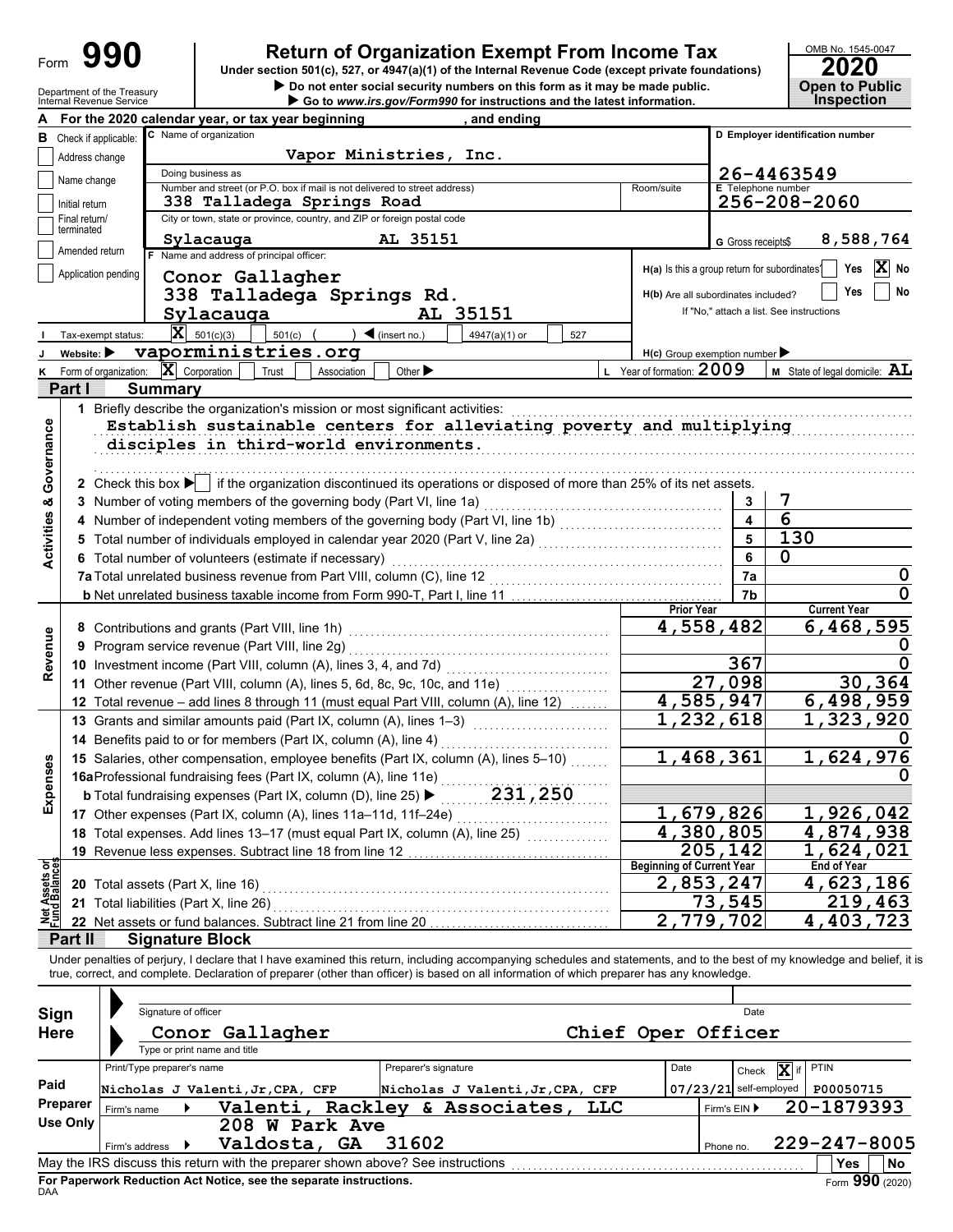|                  | Form 990 (2020) Vapor Ministries, Inc.                                            |                                                                             | 26-4463549                                                                                                                                                                                                                                                                                                                                                                                                                                                                                                                                                                                                                                                            | Page 2                   |
|------------------|-----------------------------------------------------------------------------------|-----------------------------------------------------------------------------|-----------------------------------------------------------------------------------------------------------------------------------------------------------------------------------------------------------------------------------------------------------------------------------------------------------------------------------------------------------------------------------------------------------------------------------------------------------------------------------------------------------------------------------------------------------------------------------------------------------------------------------------------------------------------|--------------------------|
| Part III         |                                                                                   | <b>Statement of Program Service Accomplishments</b>                         | Check if Schedule O contains a response or note to any line in this Part III                                                                                                                                                                                                                                                                                                                                                                                                                                                                                                                                                                                          | $ \mathbf{X} $           |
|                  | 1 Briefly describe the organization's mission:                                    |                                                                             |                                                                                                                                                                                                                                                                                                                                                                                                                                                                                                                                                                                                                                                                       |                          |
|                  |                                                                                   | disciples in third-world environments.                                      | Establish sustainable centers for alleviating poverty and multiplying                                                                                                                                                                                                                                                                                                                                                                                                                                                                                                                                                                                                 |                          |
|                  |                                                                                   |                                                                             |                                                                                                                                                                                                                                                                                                                                                                                                                                                                                                                                                                                                                                                                       |                          |
|                  | prior Form 990 or 990-EZ?<br>If "Yes," describe these new services on Schedule O. |                                                                             | 2 Did the organization undertake any significant program services during the year which were not listed on the                                                                                                                                                                                                                                                                                                                                                                                                                                                                                                                                                        | Yes $\overline{X}$ No    |
| 3<br>services?   |                                                                                   |                                                                             | Did the organization cease conducting, or make significant changes in how it conducts, any program                                                                                                                                                                                                                                                                                                                                                                                                                                                                                                                                                                    | Yes $\overline{X}$ No    |
| 4                | If "Yes," describe these changes on Schedule O.                                   | the total expenses, and revenue, if any, for each program service reported. | Describe the organization's program service accomplishments for each of its three largest program services, as measured by<br>expenses. Section 501(c)(3) and 501(c)(4) organizations are required to report the amount of grants and allocations to others,                                                                                                                                                                                                                                                                                                                                                                                                          |                          |
|                  |                                                                                   |                                                                             | Vapor Ministries, Inc. makes grants to Vapor Sports Ministries,<br>Inc., a related tax exempt charitable organization, which operates centers<br>for humanitarian aid and disciple-making through sports-based outreach.<br>These centers are located in Nairobi, Kenya; N'gong, Kenya; Togoville,<br>Togo; Dilaire, Haiti; and Quanaminthe, Haiti. At these centers, Vapor<br>Sports Ministries, Inc. provides full-time jobs for impoverished<br>individuals, provides impoverished children with free-of-charge<br>memberships in sports leagues, supplies critical care humanitarian aid<br>grants and supplies high volumes of clean water to these communities. |                          |
|                  |                                                                                   |                                                                             |                                                                                                                                                                                                                                                                                                                                                                                                                                                                                                                                                                                                                                                                       |                          |
|                  | Ministries, Inc.                                                                  |                                                                             | . $(1, 949, 977)$ including grants of $(2, 283, 397)$<br>Through the sale of donated, second-hand merchandise, via Vapor Thrift<br>Store, LLC, a single-member LLC owned by Vapor Ministries, Inc.,<br>resources are generated to fund the program activities of Vapor                                                                                                                                                                                                                                                                                                                                                                                                |                          |
| <b>4b</b> (Code: |                                                                                   |                                                                             |                                                                                                                                                                                                                                                                                                                                                                                                                                                                                                                                                                                                                                                                       |                          |
|                  |                                                                                   |                                                                             |                                                                                                                                                                                                                                                                                                                                                                                                                                                                                                                                                                                                                                                                       |                          |
|                  |                                                                                   |                                                                             |                                                                                                                                                                                                                                                                                                                                                                                                                                                                                                                                                                                                                                                                       |                          |
|                  |                                                                                   |                                                                             |                                                                                                                                                                                                                                                                                                                                                                                                                                                                                                                                                                                                                                                                       |                          |
|                  |                                                                                   |                                                                             |                                                                                                                                                                                                                                                                                                                                                                                                                                                                                                                                                                                                                                                                       |                          |
|                  |                                                                                   |                                                                             |                                                                                                                                                                                                                                                                                                                                                                                                                                                                                                                                                                                                                                                                       |                          |
|                  |                                                                                   |                                                                             |                                                                                                                                                                                                                                                                                                                                                                                                                                                                                                                                                                                                                                                                       |                          |
| 4c (Code:        | ) (Expenses \$                                                                    | $370$ , $856$ including grants of\$                                         | Critical Care & Humanitarian Aid - Vapor Ministries, Inc. has a robust<br>critical care and humanitarian aid program that meets the poorest of the<br>poor in their greatest moment of need in Africa and Haiti. In 2020, as a                                                                                                                                                                                                                                                                                                                                                                                                                                        | ) (Revenue $\frac{1}{2}$ |
|                  |                                                                                   |                                                                             | result of the global impact of the COVID-19 virus, this program was<br>dramatically ramped up as our staff members in Africa and Haiti moved into<br>the communities in which they serve day after day to provide desperately                                                                                                                                                                                                                                                                                                                                                                                                                                         |                          |
|                  | needed assistance.                                                                |                                                                             |                                                                                                                                                                                                                                                                                                                                                                                                                                                                                                                                                                                                                                                                       |                          |
|                  |                                                                                   |                                                                             |                                                                                                                                                                                                                                                                                                                                                                                                                                                                                                                                                                                                                                                                       |                          |
|                  |                                                                                   |                                                                             |                                                                                                                                                                                                                                                                                                                                                                                                                                                                                                                                                                                                                                                                       |                          |
|                  |                                                                                   |                                                                             |                                                                                                                                                                                                                                                                                                                                                                                                                                                                                                                                                                                                                                                                       |                          |
| (Expenses \$     | 4d Other program services (Describe on Schedule O.)                               | 37, 798 including grants of\$                                               |                                                                                                                                                                                                                                                                                                                                                                                                                                                                                                                                                                                                                                                                       |                          |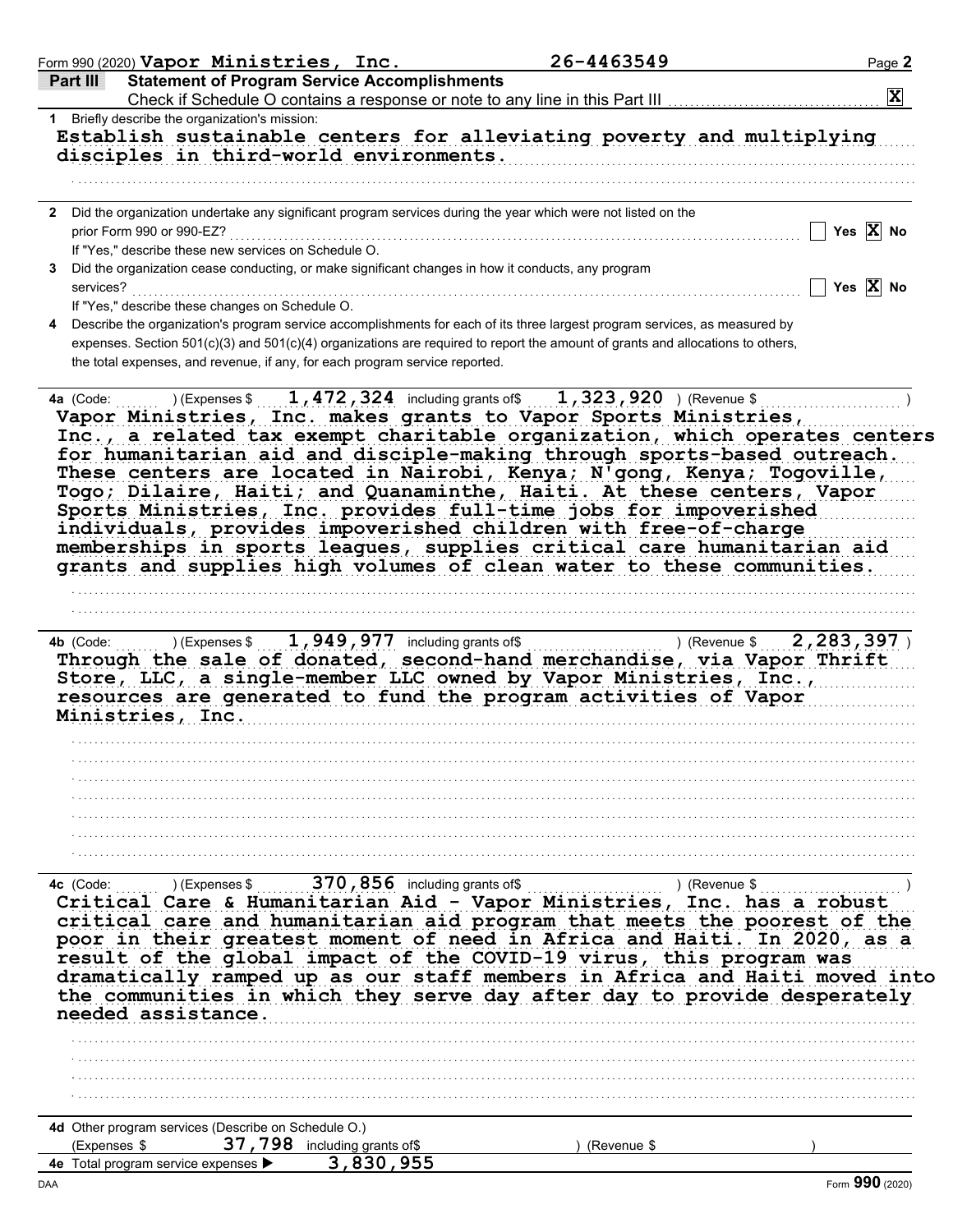**Part IV Checklist of Required Schedules** Form 990 (2020) Page **3 Vapor Ministries, Inc. 26-4463549**

|     |                                                                                                                                                                                   |                 | Yes | No          |
|-----|-----------------------------------------------------------------------------------------------------------------------------------------------------------------------------------|-----------------|-----|-------------|
| 1   | Is the organization described in section $501(c)(3)$ or $4947(a)(1)$ (other than a private foundation)? If "Yes,"                                                                 |                 |     |             |
|     | complete Schedule A                                                                                                                                                               | 1               | X   |             |
| 2   | Is the organization required to complete Schedule B, Schedule of Contributors (see instructions)?                                                                                 | $\mathbf{2}$    | X   |             |
| 3   | Did the organization engage in direct or indirect political campaign activities on behalf of or in opposition to                                                                  |                 |     |             |
|     | candidates for public office? If "Yes," complete Schedule C, Part I                                                                                                               | 3               |     | X           |
| 4   | Section 501(c)(3) organizations. Did the organization engage in lobbying activities, or have a section 501(h)                                                                     |                 |     |             |
|     | election in effect during the tax year? If "Yes," complete Schedule C, Part II                                                                                                    | 4               |     | X           |
| 5   | Is the organization a section $501(c)(4)$ , $501(c)(5)$ , or $501(c)(6)$ organization that receives membership dues,                                                              |                 |     |             |
|     | assessments, or similar amounts as defined in Revenue Procedure 98-19? If "Yes," complete Schedule C, Part III                                                                    | 5               |     | X           |
| 6   | Did the organization maintain any donor advised funds or any similar funds or accounts for which donors                                                                           |                 |     |             |
|     | have the right to provide advice on the distribution or investment of amounts in such funds or accounts? If                                                                       |                 |     |             |
|     | "Yes," complete Schedule D, Part I                                                                                                                                                | 6               |     | X           |
| 7   | Did the organization receive or hold a conservation easement, including easements to preserve open space,                                                                         |                 |     |             |
|     | the environment, historic land areas, or historic structures? If "Yes," complete Schedule D, Part II                                                                              | 7               |     | X           |
| 8   | Did the organization maintain collections of works of art, historical treasures, or other similar assets? If "Yes,"                                                               |                 |     |             |
|     | complete Schedule D, Part III                                                                                                                                                     | 8               |     | X           |
| 9   | Did the organization report an amount in Part X, line 21, for escrow or custodial account liability, serve as a                                                                   |                 |     |             |
|     | custodian for amounts not listed in Part X; or provide credit counseling, debt management, credit repair, or                                                                      |                 |     | X           |
|     | debt negotiation services? If "Yes," complete Schedule D, Part IV<br>Did the organization, directly or through a related organization, hold assets in donor-restricted endowments | 9               |     |             |
| 10  | or in quasi endowments? If "Yes," complete Schedule D, Part V                                                                                                                     | 10              |     | X           |
| 11  | If the organization's answer to any of the following questions is "Yes," then complete Schedule D, Parts VI,                                                                      |                 |     |             |
|     | VII, VIII, IX, or X as applicable.                                                                                                                                                |                 |     |             |
|     | a Did the organization report an amount for land, buildings, and equipment in Part X, line 10? If "Yes,"                                                                          |                 |     |             |
|     | complete Schedule D, Part VI                                                                                                                                                      | 11a             | X   |             |
|     | <b>b</b> Did the organization report an amount for investments—other securities in Part X, line 12, that is 5% or more                                                            |                 |     |             |
|     | of its total assets reported in Part X, line 16? If "Yes," complete Schedule D, Part VII                                                                                          | 11b             |     | X           |
|     | c Did the organization report an amount for investments—program related in Part X, line 13, that is 5% or more                                                                    |                 |     |             |
|     | of its total assets reported in Part X, line 16? If "Yes," complete Schedule D, Part VIII [[[[[[[[[[[[[[[[[[[[                                                                    | 11c             |     | X           |
|     | d Did the organization report an amount for other assets in Part X, line 15, that is 5% or more of its total assets                                                               |                 |     |             |
|     | reported in Part X, line 16? If "Yes," complete Schedule D, Part IX                                                                                                               | 11d             |     | $\mathbf x$ |
| е   | Did the organization report an amount for other liabilities in Part X, line 25? If "Yes," complete Schedule D, Part X                                                             | 11e             | X   |             |
| f   | Did the organization's separate or consolidated financial statements for the tax year include a footnote that addresses                                                           |                 |     |             |
|     | the organization's liability for uncertain tax positions under FIN 48 (ASC 740)? If "Yes," complete Schedule D, Part X                                                            | 11f             |     | X           |
|     | 12a Did the organization obtain separate, independent audited financial statements for the tax year? If "Yes," complete                                                           |                 |     |             |
|     |                                                                                                                                                                                   | 12a             |     | X           |
| b   | Was the organization included in consolidated, independent audited financial statements for the tax year? If                                                                      |                 |     |             |
|     | "Yes," and if the organization answered "No" to line 12a, then completing Schedule D, Parts XI and XII is optional                                                                | 12 <sub>b</sub> | X   |             |
| 13  |                                                                                                                                                                                   | 13              |     | X           |
| 14a | Did the organization maintain an office, employees, or agents outside of the United States?                                                                                       | 14a             |     | X           |
| b   | Did the organization have aggregate revenues or expenses of more than \$10,000 from grantmaking,                                                                                  |                 |     |             |
|     | fundraising, business, investment, and program service activities outside the United States, or aggregate                                                                         |                 |     |             |
|     | foreign investments valued at \$100,000 or more? If "Yes," complete Schedule F, Parts I and IV                                                                                    | 14b             |     | X           |
| 15  | Did the organization report on Part IX, column (A), line 3, more than \$5,000 of grants or other assistance to or                                                                 |                 |     |             |
|     | for any foreign organization? If "Yes," complete Schedule F, Parts II and IV                                                                                                      | 15              |     | X           |
| 16  | Did the organization report on Part IX, column (A), line 3, more than \$5,000 of aggregate grants or other                                                                        |                 |     |             |
|     | assistance to or for foreign individuals? If "Yes," complete Schedule F, Parts III and IV                                                                                         | 16              |     | X           |
| 17  | Did the organization report a total of more than \$15,000 of expenses for professional fundraising services on                                                                    |                 |     |             |
|     |                                                                                                                                                                                   | 17              |     | X           |
| 18  | Did the organization report more than \$15,000 total of fundraising event gross income and contributions on                                                                       |                 |     |             |
|     | Part VIII, lines 1c and 8a? If "Yes," complete Schedule G, Part II                                                                                                                | 18              |     | X           |
| 19  | Did the organization report more than \$15,000 of gross income from gaming activities on Part VIII, line 9a?                                                                      |                 |     |             |
|     |                                                                                                                                                                                   | 19              |     | X           |
| 20a |                                                                                                                                                                                   | 20a             |     | X           |
| b   |                                                                                                                                                                                   | 20b             |     |             |
| 21  | Did the organization report more than \$5,000 of grants or other assistance to any domestic organization or                                                                       | 21              | X   |             |
|     |                                                                                                                                                                                   |                 |     |             |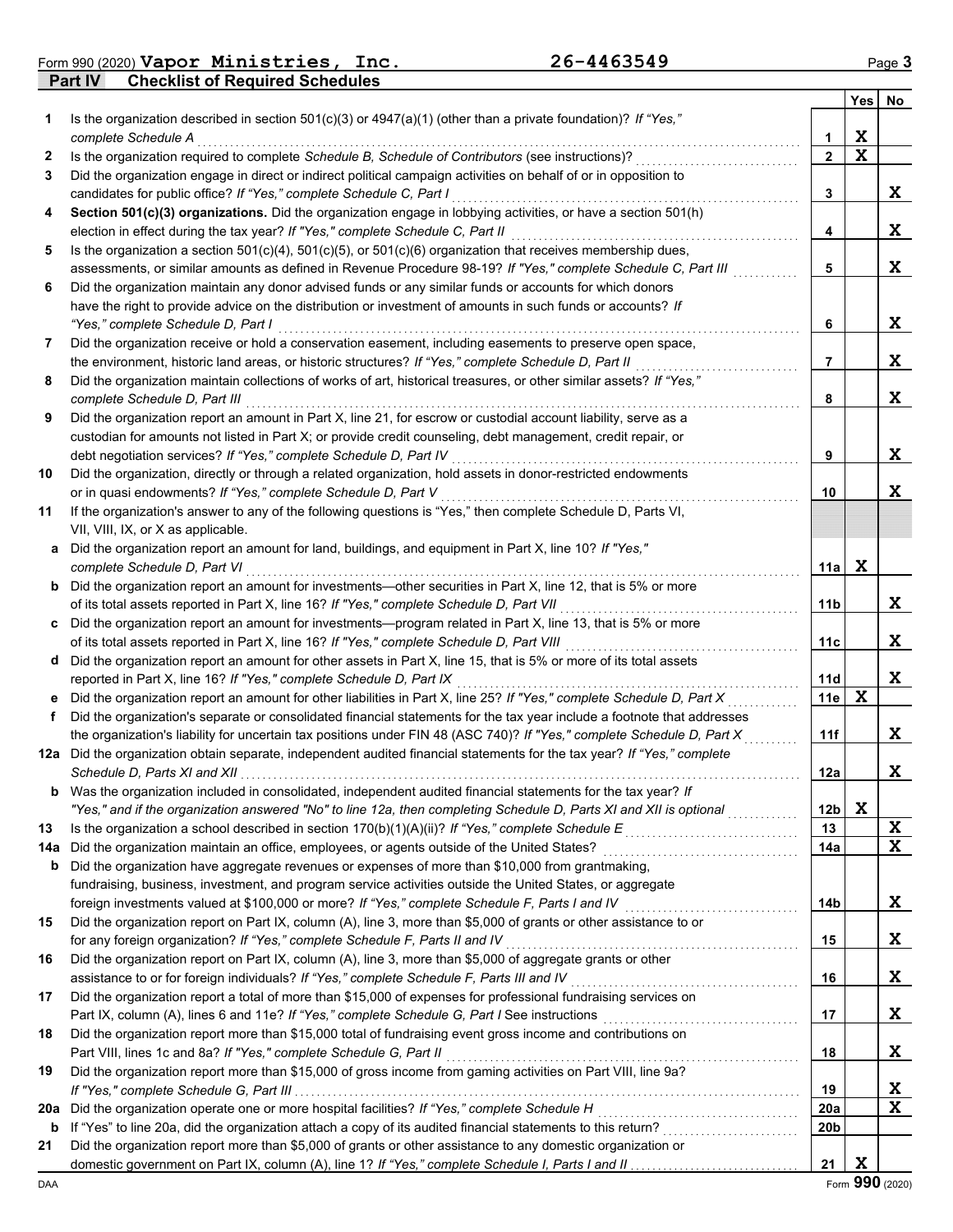Form 990 (2020) Page **4 Vapor Ministries, Inc. 26-4463549**

**Part IV Checklist of Required Schedules** *(continued)*

|     |                                                                                                                                                                                                                          |                |             |                 | <b>Yes</b> | No              |  |  |  |
|-----|--------------------------------------------------------------------------------------------------------------------------------------------------------------------------------------------------------------------------|----------------|-------------|-----------------|------------|-----------------|--|--|--|
| 22  | Did the organization report more than \$5,000 of grants or other assistance to or for domestic individuals on                                                                                                            |                |             |                 |            |                 |  |  |  |
|     | Part IX, column (A), line 2? If "Yes," complete Schedule I, Parts I and III                                                                                                                                              |                |             | 22              |            | X.              |  |  |  |
| 23  | Did the organization answer "Yes" to Part VII, Section A, line 3, 4, or 5 about compensation of the                                                                                                                      |                |             |                 |            |                 |  |  |  |
|     | organization's current and former officers, directors, trustees, key employees, and highest compensated                                                                                                                  |                |             |                 |            |                 |  |  |  |
|     | employees? If "Yes," complete Schedule J                                                                                                                                                                                 |                |             | 23              |            | X.              |  |  |  |
|     | 24a Did the organization have a tax-exempt bond issue with an outstanding principal amount of more than<br>\$100,000 as of the last day of the year, that was issued after December 31, 2002? If "Yes," answer lines 24b |                |             |                 |            |                 |  |  |  |
|     | through 24d and complete Schedule K. If "No," go to line 25a                                                                                                                                                             |                |             | 24a             |            | X.              |  |  |  |
| b   | Did the organization invest any proceeds of tax-exempt bonds beyond a temporary period exception?                                                                                                                        |                |             | 24b             |            |                 |  |  |  |
| c   | Did the organization maintain an escrow account other than a refunding escrow at any time during the year                                                                                                                |                |             |                 |            |                 |  |  |  |
|     | to defease any tax-exempt bonds?                                                                                                                                                                                         |                |             | 24с             |            |                 |  |  |  |
| d   | Did the organization act as an "on behalf of" issuer for bonds outstanding at any time during the year?                                                                                                                  |                |             | 24d             |            |                 |  |  |  |
|     | 25a Section 501(c)(3), 501(c)(4), and 501(c)(29) organizations. Did the organization engage in an excess benefit                                                                                                         |                |             |                 |            |                 |  |  |  |
|     | transaction with a disqualified person during the year? If "Yes," complete Schedule L, Part I                                                                                                                            |                |             | 25a             |            | X.              |  |  |  |
| b   | Is the organization aware that it engaged in an excess benefit transaction with a disqualified person in a prior                                                                                                         |                |             |                 |            |                 |  |  |  |
|     | year, and that the transaction has not been reported on any of the organization's prior Forms 990 or 990-EZ?<br>If "Yes," complete Schedule L, Part I                                                                    |                |             | 25b             |            | X.              |  |  |  |
| 26  | Did the organization report any amount on Part X, line 5 or 22, for receivables from or payables to any current                                                                                                          |                |             |                 |            |                 |  |  |  |
|     | or former officer, director, trustee, key employee, creator or founder, substantial contributor, or 35%                                                                                                                  |                |             |                 |            |                 |  |  |  |
|     | controlled entity or family member of any of these persons? If "Yes," complete Schedule L, Part II                                                                                                                       |                |             | 26              |            | X.              |  |  |  |
| 27  | Did the organization provide a grant or other assistance to any current or former officer, director, trustee, key                                                                                                        |                |             |                 |            |                 |  |  |  |
|     | employee, creator or founder, substantial contributor or employee thereof, a grant selection committee                                                                                                                   |                |             |                 |            |                 |  |  |  |
|     | member, or to a 35% controlled entity (including an employee thereof) or family member of any of these                                                                                                                   |                |             |                 |            |                 |  |  |  |
|     | persons? If "Yes," complete Schedule L, Part III                                                                                                                                                                         |                |             | 27              |            | X.              |  |  |  |
| 28  | Was the organization a party to a business transaction with one of the following parties (see Schedule L, Part                                                                                                           |                |             |                 |            |                 |  |  |  |
|     | IV instructions, for applicable filing thresholds, conditions, and exceptions):                                                                                                                                          |                |             |                 |            |                 |  |  |  |
| а   | A current or former officer, director, trustee, key employee, creator or founder, or substantial contributor? If                                                                                                         |                |             |                 |            |                 |  |  |  |
| b   | "Yes," complete Schedule L, Part IV<br>A family member of any individual described in line 28a? If "Yes," complete Schedule L, Part IV                                                                                   |                |             | 28a<br>28b      |            | X<br>X          |  |  |  |
| c   | A 35% controlled entity of one or more individuals and/or organizations described in lines 28a or 28b? If                                                                                                                |                |             |                 |            |                 |  |  |  |
|     | "Yes," complete Schedule L, Part IV                                                                                                                                                                                      |                |             | 28c             |            | X               |  |  |  |
| 29  | Did the organization receive more than \$25,000 in non-cash contributions? If "Yes," complete Schedule M                                                                                                                 |                |             | 29              | X          |                 |  |  |  |
| 30  | Did the organization receive contributions of art, historical treasures, or other similar assets, or qualified                                                                                                           |                |             |                 |            |                 |  |  |  |
|     | conservation contributions? If "Yes," complete Schedule M                                                                                                                                                                |                |             | 30              |            | X               |  |  |  |
| 31  | Did the organization liquidate, terminate, or dissolve and cease operations? If "Yes," complete Schedule N, Part I                                                                                                       |                |             | 31              |            | X               |  |  |  |
| 32  | Did the organization sell, exchange, dispose of, or transfer more than 25% of its net assets? If "Yes,"                                                                                                                  |                |             |                 |            |                 |  |  |  |
|     | complete Schedule N, Part II                                                                                                                                                                                             |                |             | 32              |            | X               |  |  |  |
| 33  | Did the organization own 100% of an entity disregarded as separate from the organization under Regulations                                                                                                               |                |             | 33              | X          |                 |  |  |  |
| 34  | sections 301.7701-2 and 301.7701-3? If "Yes," complete Schedule R, Part I<br>Was the organization related to any tax-exempt or taxable entity? If "Yes," complete Schedule R, Part II, III,                              |                |             |                 |            |                 |  |  |  |
|     | or IV, and Part V, line 1                                                                                                                                                                                                |                |             | 34              | X          |                 |  |  |  |
| 35а |                                                                                                                                                                                                                          |                |             | 35a             |            | X               |  |  |  |
| b   | If "Yes" to line 35a, did the organization receive any payment from or engage in any transaction with a                                                                                                                  |                |             |                 |            |                 |  |  |  |
|     |                                                                                                                                                                                                                          |                |             | 35 <sub>b</sub> |            |                 |  |  |  |
| 36  | Section 501(c)(3) organizations. Did the organization make any transfers to an exempt non-charitable                                                                                                                     |                |             |                 |            |                 |  |  |  |
|     | related organization? If "Yes," complete Schedule R, Part V, line 2                                                                                                                                                      |                |             | 36              |            | X               |  |  |  |
| 37  | Did the organization conduct more than 5% of its activities through an entity that is not a related organization                                                                                                         |                |             |                 |            |                 |  |  |  |
|     | and that is treated as a partnership for federal income tax purposes? If "Yes," complete Schedule R, Part VI                                                                                                             |                |             | 37              |            | X.              |  |  |  |
| 38  | Did the organization complete Schedule O and provide explanations in Schedule O for Part VI, lines 11b and<br>19? Note: All Form 990 filers are required to complete Schedule O.                                         |                |             | 38              | X          |                 |  |  |  |
|     | <b>Statements Regarding Other IRS Filings and Tax Compliance</b><br>Part V                                                                                                                                               |                |             |                 |            |                 |  |  |  |
|     | Check if Schedule O contains a response or note to any line in this Part V                                                                                                                                               |                |             |                 |            |                 |  |  |  |
|     |                                                                                                                                                                                                                          |                |             |                 | Yes        | No              |  |  |  |
| 1a  | Enter the number reported in Box 3 of Form 1096. Enter -0- if not applicable                                                                                                                                             | 1a             | 5           |                 |            |                 |  |  |  |
| b   | Enter the number of Forms W-2G included in line 1a. Enter -0- if not applicable                                                                                                                                          | 1 <sub>b</sub> | $\mathbf 0$ |                 |            |                 |  |  |  |
| c   | Did the organization comply with backup withholding rules for reportable payments to vendors and                                                                                                                         |                |             |                 |            |                 |  |  |  |
|     |                                                                                                                                                                                                                          |                |             | 1c              | X          |                 |  |  |  |
| DAA |                                                                                                                                                                                                                          |                |             |                 |            | Form 990 (2020) |  |  |  |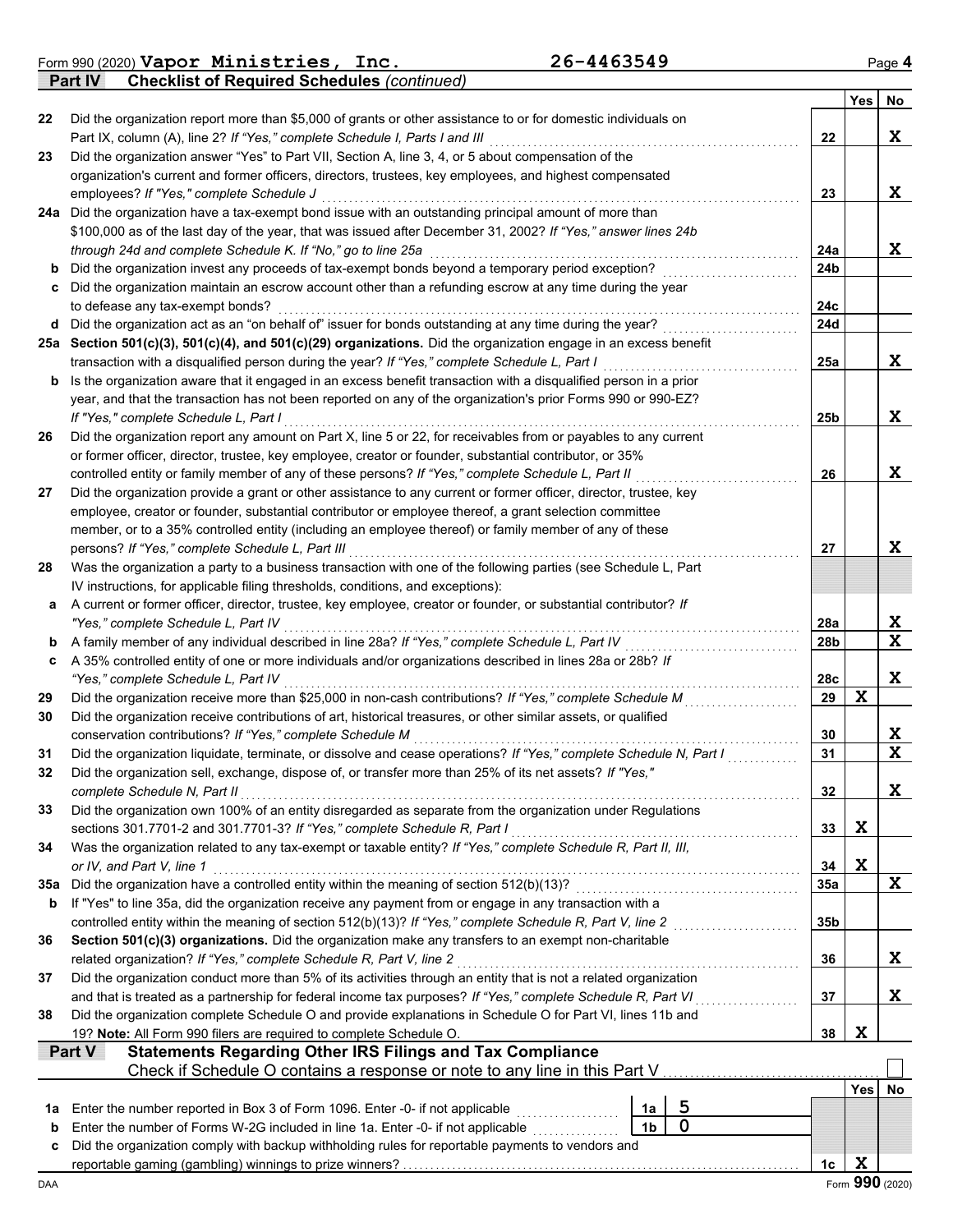|        | Form 990 (2020) Vapor Ministries, Inc.                                                                                                                                                                                                           | 26-4463549 |                 |                |     | Page 5 |
|--------|--------------------------------------------------------------------------------------------------------------------------------------------------------------------------------------------------------------------------------------------------|------------|-----------------|----------------|-----|--------|
|        | Statements Regarding Other IRS Filings and Tax Compliance (continued)<br>Part V                                                                                                                                                                  |            |                 |                |     |        |
|        |                                                                                                                                                                                                                                                  |            |                 |                | Yes | No     |
| 2a     | Enter the number of employees reported on Form W-3, Transmittal of Wage and Tax                                                                                                                                                                  |            |                 |                |     |        |
|        | Statements, filed for the calendar year ending with or within the year covered by this return                                                                                                                                                    |            | 130<br>2a       |                |     |        |
| b      | If at least one is reported on line 2a, did the organization file all required federal employment tax returns?                                                                                                                                   |            |                 | 2 <sub>b</sub> | X   |        |
|        | Note: If the sum of lines 1a and 2a is greater than 250, you may be required to e-file (see instructions)                                                                                                                                        |            |                 |                |     |        |
| За     | Did the organization have unrelated business gross income of \$1,000 or more during the year?                                                                                                                                                    |            |                 | 3a             |     | Χ      |
| b      | If "Yes," has it filed a Form 990-T for this year? If "No" to line 3b, provide an explanation on Schedule O                                                                                                                                      |            |                 | 3b             |     |        |
| 4a     | At any time during the calendar year, did the organization have an interest in, or a signature or other authority over,                                                                                                                          |            |                 |                |     |        |
|        | a financial account in a foreign country (such as a bank account, securities account, or other financial account)?                                                                                                                               |            |                 | 4a             |     | X      |
| b      | If "Yes," enter the name of the foreign country ▶                                                                                                                                                                                                |            |                 |                |     |        |
|        | See instructions for filing requirements for FinCEN Form 114, Report of Foreign Bank and Financial Accounts (FBAR).                                                                                                                              |            |                 |                |     |        |
| 5a     | Was the organization a party to a prohibited tax shelter transaction at any time during the tax year?                                                                                                                                            |            |                 | 5a             |     | X      |
| b      | Did any taxable party notify the organization that it was or is a party to a prohibited tax shelter transaction?                                                                                                                                 |            |                 | 5b             |     | X      |
| c      | If "Yes" to line 5a or 5b, did the organization file Form 8886-T?                                                                                                                                                                                |            |                 | 5c             |     |        |
| 6a     | Does the organization have annual gross receipts that are normally greater than \$100,000, and did the                                                                                                                                           |            |                 |                |     |        |
|        | organization solicit any contributions that were not tax deductible as charitable contributions?                                                                                                                                                 |            |                 | 6a             |     | X      |
| b      | If "Yes," did the organization include with every solicitation an express statement that such contributions or                                                                                                                                   |            |                 |                |     |        |
|        | gifts were not tax deductible?                                                                                                                                                                                                                   |            |                 | 6b             |     |        |
| 7      | Organizations that may receive deductible contributions under section 170(c).                                                                                                                                                                    |            |                 |                |     |        |
| а      | Did the organization receive a payment in excess of \$75 made partly as a contribution and partly for goods                                                                                                                                      |            |                 |                |     |        |
|        | and services provided to the payor?                                                                                                                                                                                                              |            |                 | 7а             |     | X      |
| b      | If "Yes," did the organization notify the donor of the value of the goods or services provided?                                                                                                                                                  |            |                 | 7b             |     |        |
| c      | Did the organization sell, exchange, or otherwise dispose of tangible personal property for which it was                                                                                                                                         |            |                 |                |     |        |
|        | required to file Form 8282?                                                                                                                                                                                                                      |            |                 | 7c             |     | X      |
| d      | If "Yes," indicate the number of Forms 8282 filed during the year                                                                                                                                                                                |            | 7d              |                |     |        |
| е      | Did the organization receive any funds, directly or indirectly, to pay premiums on a personal benefit contract?                                                                                                                                  |            |                 | 7е<br>7f       |     | X<br>X |
| f      | Did the organization, during the year, pay premiums, directly or indirectly, on a personal benefit contract?<br>If the organization received a contribution of qualified intellectual property, did the organization file Form 8899 as required? |            |                 | 7g             |     | X      |
| g<br>h | If the organization received a contribution of cars, boats, airplanes, or other vehicles, did the organization file a Form 1098-C?                                                                                                               |            |                 | 7h             |     | X      |
| 8      | Sponsoring organizations maintaining donor advised funds. Did a donor advised fund maintained by the                                                                                                                                             |            |                 |                |     |        |
|        | sponsoring organization have excess business holdings at any time during the year?                                                                                                                                                               |            |                 | 8              |     |        |
| 9      | Sponsoring organizations maintaining donor advised funds.                                                                                                                                                                                        |            |                 |                |     |        |
| a      | Did the sponsoring organization make any taxable distributions under section 4966?                                                                                                                                                               |            |                 | 9a             |     |        |
| b      | Did the sponsoring organization make a distribution to a donor, donor advisor, or related person?                                                                                                                                                |            |                 | 9b             |     |        |
| 10     | Section 501(c)(7) organizations. Enter:                                                                                                                                                                                                          |            |                 |                |     |        |
|        | Initiation fees and capital contributions included on Part VIII, line 12                                                                                                                                                                         |            | 10a             |                |     |        |
| b      | Gross receipts, included on Form 990, Part VIII, line 12, for public use of club facilities                                                                                                                                                      |            | 10 <sub>b</sub> |                |     |        |
| 11     | Section 501(c)(12) organizations. Enter:                                                                                                                                                                                                         |            |                 |                |     |        |
| а      | Gross income from members or shareholders                                                                                                                                                                                                        |            | 11a             |                |     |        |
| b      | Gross income from other sources (Do not net amounts due or paid to other sources                                                                                                                                                                 |            |                 |                |     |        |
|        | against amounts due or received from them.)                                                                                                                                                                                                      |            | 11 <sub>b</sub> |                |     |        |
| 12a    | Section 4947(a)(1) non-exempt charitable trusts. Is the organization filing Form 990 in lieu of Form 1041?                                                                                                                                       |            |                 | 12a            |     |        |
| b      | If "Yes," enter the amount of tax-exempt interest received or accrued during the year                                                                                                                                                            |            | 12b             |                |     |        |
| 13     | Section 501(c)(29) qualified nonprofit health insurance issuers.                                                                                                                                                                                 |            |                 |                |     |        |
| а      | Is the organization licensed to issue qualified health plans in more than one state?                                                                                                                                                             |            |                 | 13a            |     |        |
|        | Note: See the instructions for additional information the organization must report on Schedule O.                                                                                                                                                |            |                 |                |     |        |
| b      | Enter the amount of reserves the organization is required to maintain by the states in which                                                                                                                                                     |            |                 |                |     |        |
|        | the organization is licensed to issue qualified health plans                                                                                                                                                                                     |            | 13 <sub>b</sub> |                |     |        |
| c      | Enter the amount of reserves on hand                                                                                                                                                                                                             |            | 13 <sub>c</sub> |                |     |        |
| 14a    | Did the organization receive any payments for indoor tanning services during the tax year?                                                                                                                                                       |            |                 | 14a            |     | X      |
| b      | If "Yes," has it filed a Form 720 to report these payments? If "No," provide an explanation on Schedule O                                                                                                                                        |            |                 | 14b            |     |        |
| 15     | Is the organization subject to the section 4960 tax on payment(s) of more than \$1,000,000 in remuneration or                                                                                                                                    |            |                 |                |     |        |
|        | excess parachute payment(s) during the year?                                                                                                                                                                                                     |            |                 | 15             |     | X      |
|        | If "Yes," see instructions and file Form 4720, Schedule N.                                                                                                                                                                                       |            |                 |                |     |        |
| 16     | Is the organization an educational institution subject to the section 4968 excise tax on net investment income?                                                                                                                                  |            |                 | 16             |     | X      |
|        | If "Yes," complete Form 4720, Schedule O.                                                                                                                                                                                                        |            |                 |                |     |        |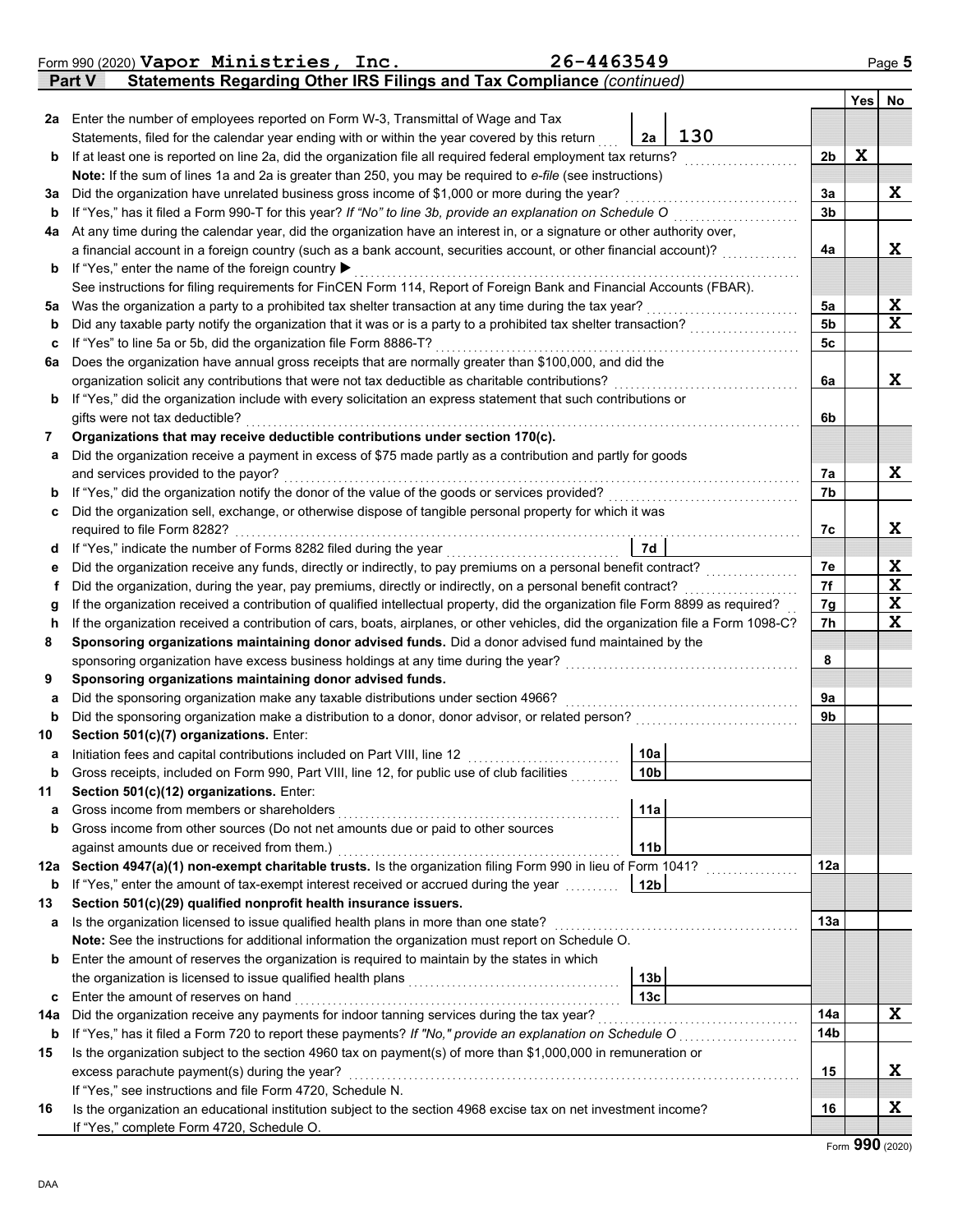## Form 990 (2020) Page **6 Vapor Ministries, Inc. 26-4463549**

| <b>Part VI</b> | Governance, Management, and Disclosure For each "Yes" response to lines 2 through 7b below, and for a "No"                |                |
|----------------|---------------------------------------------------------------------------------------------------------------------------|----------------|
|                | response to line 8a, 8b, or 10b below, describe the circumstances, processes, or changes on Schedule O. See instructions. |                |
|                | Check if Schedule O contains a response or note to any line in this Part VI                                               | $ \mathbf{x} $ |

|              | <b>Section A. Governing Body and Management</b>                                                                                                                                                                                                  |    |   |                        |             |             |  |  |  |
|--------------|--------------------------------------------------------------------------------------------------------------------------------------------------------------------------------------------------------------------------------------------------|----|---|------------------------|-------------|-------------|--|--|--|
|              |                                                                                                                                                                                                                                                  |    |   |                        | Yes         | No          |  |  |  |
| 1а           | Enter the number of voting members of the governing body at the end of the tax year                                                                                                                                                              | 1a | 7 |                        |             |             |  |  |  |
|              | If there are material differences in voting rights among members of the governing body, or                                                                                                                                                       |    |   |                        |             |             |  |  |  |
|              | if the governing body delegated broad authority to an executive committee or similar                                                                                                                                                             |    |   |                        |             |             |  |  |  |
|              | committee, explain on Schedule O.                                                                                                                                                                                                                |    |   |                        |             |             |  |  |  |
| b            | Enter the number of voting members included on line 1a, above, who are independent                                                                                                                                                               | 1b | 6 |                        |             |             |  |  |  |
| $\mathbf{2}$ | Did any officer, director, trustee, or key employee have a family relationship or a business relationship with                                                                                                                                   |    |   |                        |             |             |  |  |  |
|              | any other officer, director, trustee, or key employee?                                                                                                                                                                                           |    |   | 2                      |             | X           |  |  |  |
| 3            | Did the organization delegate control over management duties customarily performed by or under the direct                                                                                                                                        |    |   |                        |             |             |  |  |  |
|              | supervision of officers, directors, trustees, or key employees to a management company or other person?                                                                                                                                          |    |   | 3                      |             | X           |  |  |  |
| 4            | Did the organization make any significant changes to its governing documents since the prior Form 990 was filed?                                                                                                                                 |    |   | 4                      |             | $\mathbf x$ |  |  |  |
| 5            | Did the organization become aware during the year of a significant diversion of the organization's assets?                                                                                                                                       |    |   | 5                      |             | X           |  |  |  |
| 6            | Did the organization have members or stockholders?                                                                                                                                                                                               |    |   | 6                      |             | $\mathbf x$ |  |  |  |
| 7a           | Did the organization have members, stockholders, or other persons who had the power to elect or appoint                                                                                                                                          |    |   |                        |             |             |  |  |  |
|              | one or more members of the governing body?                                                                                                                                                                                                       |    |   | 7a                     |             | X           |  |  |  |
| b            | Are any governance decisions of the organization reserved to (or subject to approval by) members,                                                                                                                                                |    |   |                        |             |             |  |  |  |
|              | stockholders, or persons other than the governing body?                                                                                                                                                                                          |    |   | 7b                     |             | X           |  |  |  |
| 8            | Did the organization contemporaneously document the meetings held or written actions undertaken during the year by the following:                                                                                                                |    |   |                        |             |             |  |  |  |
| а            | The governing body?                                                                                                                                                                                                                              |    |   | 8a                     | X           |             |  |  |  |
| b            | Each committee with authority to act on behalf of the governing body?                                                                                                                                                                            |    |   | 8b                     | X           |             |  |  |  |
| 9            | Is there any officer, director, trustee, or key employee listed in Part VII, Section A, who cannot be reached at                                                                                                                                 |    |   |                        |             |             |  |  |  |
|              | the organization's mailing address? If "Yes," provide the names and addresses on Schedule O                                                                                                                                                      |    |   | 9                      |             | X           |  |  |  |
|              | Section B. Policies (This Section B requests information about policies not required by the Internal Revenue Code.)                                                                                                                              |    |   |                        |             |             |  |  |  |
|              |                                                                                                                                                                                                                                                  |    |   |                        | Yes         | No          |  |  |  |
| 10a          | Did the organization have local chapters, branches, or affiliates?                                                                                                                                                                               |    |   | 10a                    |             | $\mathbf x$ |  |  |  |
| b            | If "Yes," did the organization have written policies and procedures governing the activities of such chapters,                                                                                                                                   |    |   |                        |             |             |  |  |  |
|              | affiliates, and branches to ensure their operations are consistent with the organization's exempt purposes?                                                                                                                                      |    |   | 10 <sub>b</sub>        |             |             |  |  |  |
| 11a          | Has the organization provided a complete copy of this Form 990 to all members of its governing body before filing the form?                                                                                                                      |    |   | 11a                    | X           |             |  |  |  |
| b            | Describe in Schedule O the process, if any, used by the organization to review this Form 990.                                                                                                                                                    |    |   |                        | X           |             |  |  |  |
| 12a          | Did the organization have a written conflict of interest policy? If "No," go to line 13                                                                                                                                                          |    |   | 12a<br>12 <sub>b</sub> | $\mathbf x$ |             |  |  |  |
| b            | Were officers, directors, or trustees, and key employees required to disclose annually interests that could give rise to conflicts?<br>Did the organization regularly and consistently monitor and enforce compliance with the policy? If "Yes," |    |   |                        |             |             |  |  |  |
| c            | describe in Schedule O how this was done                                                                                                                                                                                                         |    |   | 12c                    |             | X           |  |  |  |
| 13           | Did the organization have a written whistleblower policy?                                                                                                                                                                                        |    |   | 13                     | $\mathbf x$ |             |  |  |  |
| 14           | Did the organization have a written document retention and destruction policy?                                                                                                                                                                   |    |   | 14                     |             | X           |  |  |  |
| 15           | Did the process for determining compensation of the following persons include a review and approval by                                                                                                                                           |    |   |                        |             |             |  |  |  |
|              | independent persons, comparability data, and contemporaneous substantiation of the deliberation and decision?                                                                                                                                    |    |   |                        |             |             |  |  |  |
| a            | The organization's CEO, Executive Director, or top management official                                                                                                                                                                           |    |   | 15a                    |             | X           |  |  |  |
| b            | Other officers or key employees of the organization                                                                                                                                                                                              |    |   | 15b                    |             | X           |  |  |  |
|              | If "Yes" to line 15a or 15b, describe the process in Schedule O (see instructions).                                                                                                                                                              |    |   |                        |             |             |  |  |  |
|              | 16a Did the organization invest in, contribute assets to, or participate in a joint venture or similar arrangement                                                                                                                               |    |   |                        |             |             |  |  |  |
|              | with a taxable entity during the year?                                                                                                                                                                                                           |    |   | 16a                    |             | X           |  |  |  |
| b            | If "Yes," did the organization follow a written policy or procedure requiring the organization to evaluate its                                                                                                                                   |    |   |                        |             |             |  |  |  |
|              | participation in joint venture arrangements under applicable federal tax law, and take steps to safeguard the                                                                                                                                    |    |   |                        |             |             |  |  |  |
|              |                                                                                                                                                                                                                                                  |    |   | 16b                    |             |             |  |  |  |
|              | <b>Section C. Disclosure</b>                                                                                                                                                                                                                     |    |   |                        |             |             |  |  |  |
| 17           | List the states with which a copy of this Form 990 is required to be filed ▶ AL                                                                                                                                                                  |    |   |                        |             |             |  |  |  |
| 18           | Section 6104 requires an organization to make its Forms 1023 (1024 or 1024-A, if applicable), 990, and 990-T (Section 501(c)                                                                                                                     |    |   |                        |             |             |  |  |  |
|              | (3)s only) available for public inspection. Indicate how you made these available. Check all that apply.                                                                                                                                         |    |   |                        |             |             |  |  |  |
|              | Another's website $ \mathbf{X} $ Upon request<br>Other (explain on Schedule O)<br>Own website<br>$\mathbf{1}$                                                                                                                                    |    |   |                        |             |             |  |  |  |
| 19           | Describe on Schedule O whether (and if so, how) the organization made its governing documents, conflict of interest policy, and                                                                                                                  |    |   |                        |             |             |  |  |  |
|              |                                                                                                                                                                                                                                                  |    |   |                        |             |             |  |  |  |

financial statements available to the public during the tax year.

**20** State the name, address, and telephone number of the person who possesses the organization's books and records  $\blacktriangleright$ 

**Joshua Firth 338 Talladega Springs Road**

**Sylacauga AL 35151 256-208-4089**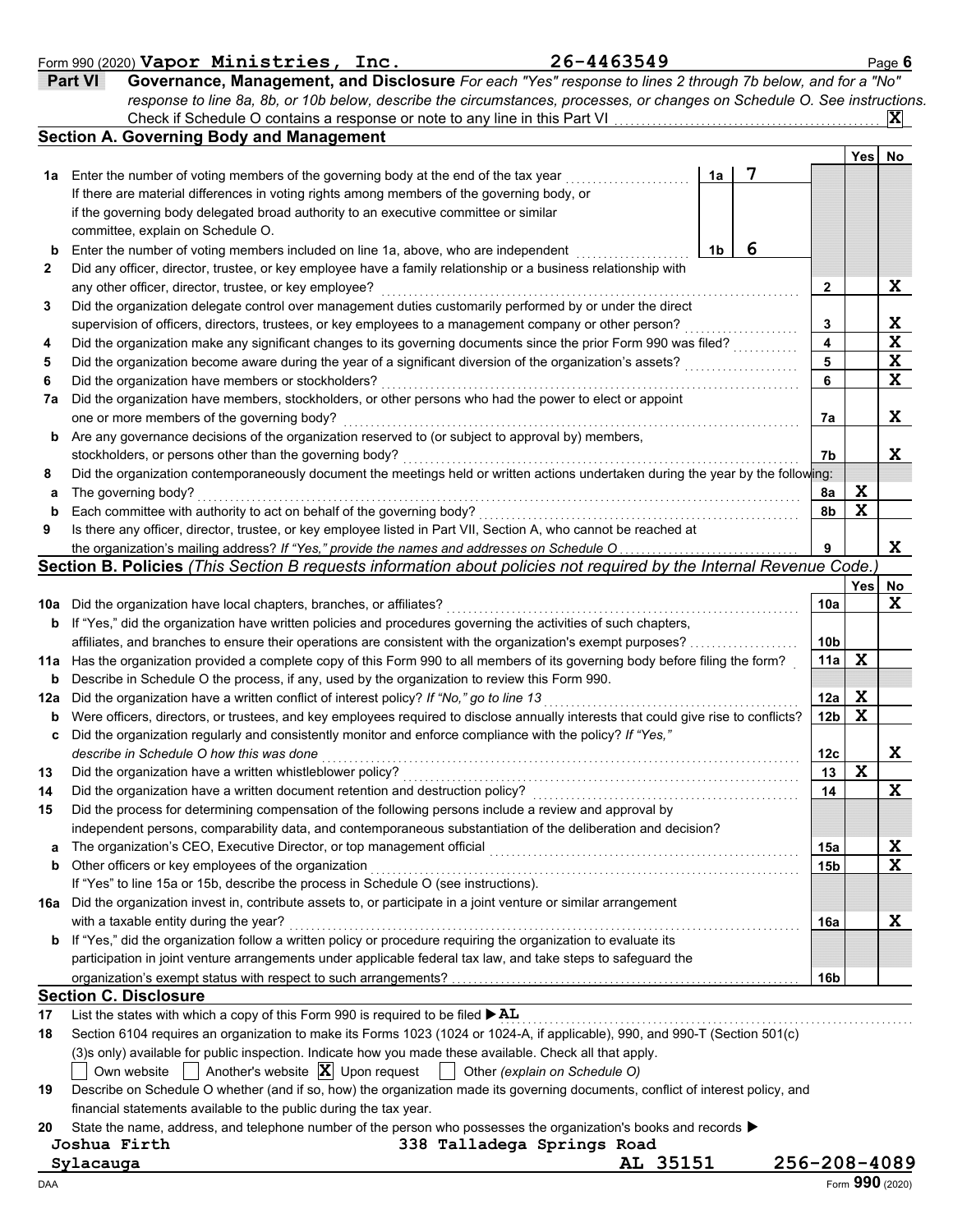| Part VII Compensation of Officers, Directors, Trustees, Key Employees, Highest Compensated Employees, and                         |
|-----------------------------------------------------------------------------------------------------------------------------------|
| <b>Independent Contractors</b>                                                                                                    |
| Check if Schedule O contains a response or note to any line in this Part VII                                                      |
| Section A. Officers, Directors, Trustees, Key Employees, and Highest Compensated Employees                                        |
| 1a Complete this table for all persons required to be listed. Report compensation for the calendar year ending with or within the |

■ List all of the organization's **current** officers, directors, trustees (whether individuals or organizations), regardless of amount of compensation. Enter -0- in columns (D), (E), and (F) if no compensation was paid. organization's tax year.

List all of the organization's **current** key employees, if any. See instructions for definition of "key employee."

■ List all of the organization's **current** key employees, if any. See instructions for definition of "key employee."<br>■ List the organization's five **current** highest compensated employees (other than an officer, director,

who received reportable compensation (Box 5 of Form W-2 and/or Box 7 of Form 1099-MISC) of more than \$100,000 from the organization and any related organizations.

• List all of the organization's **former** officers, key employees, and highest compensated employees who received more than<br>00,000 of reportable compensation from the organization and any related erganizations. \$100,000 of reportable compensation from the organization and any related organizations.

• List all of the organization's **former directors or trustees** that received, in the capacity as a former director or trustee of the anization more than \$10,000 of reportable compensation from the organization and any rel organization, more than \$10,000 of reportable compensation from the organization and any related organizations. See instructions for the order in which to list the persons above.

Check this box if neither the organization nor any related organization compensated any current officer, director, or trustee.

| (A)<br>Name and title             | (B)<br>Average<br>hours<br>per week<br>(list any               |                                   |                      | (C)<br>Position<br>(do not check more than one<br>box, unless person is both an<br>officer and a director/trustee) |              |                                 |        | (D)<br>Reportable<br>compensation<br>from the<br>organization<br>(W-2/1099-MISC) | (E)<br>Reportable<br>compensation<br>from related<br>organizations<br>(W-2/1099-MISC) | (F)<br>Estimated amount<br>of other<br>compensation<br>from the |  |
|-----------------------------------|----------------------------------------------------------------|-----------------------------------|----------------------|--------------------------------------------------------------------------------------------------------------------|--------------|---------------------------------|--------|----------------------------------------------------------------------------------|---------------------------------------------------------------------------------------|-----------------------------------------------------------------|--|
|                                   | hours for<br>related<br>organizations<br>below<br>dotted line) | Individual trustee<br>or director | nstitutional trustee | Officer                                                                                                            | Key employee | Highest compensated<br>employee | Former |                                                                                  |                                                                                       | organization and<br>related organizations                       |  |
| (1) Joshua Firth                  |                                                                |                                   |                      |                                                                                                                    |              |                                 |        |                                                                                  |                                                                                       |                                                                 |  |
| VP Donor Development              | 50.00<br>5.00                                                  |                                   |                      | $\mathbf x$                                                                                                        |              |                                 |        | 76,254                                                                           | $\mathbf 0$                                                                           | 0                                                               |  |
| (2) Conor Gallagher               |                                                                |                                   |                      |                                                                                                                    |              |                                 |        |                                                                                  |                                                                                       |                                                                 |  |
|                                   | 50.00                                                          |                                   |                      |                                                                                                                    |              |                                 |        |                                                                                  |                                                                                       |                                                                 |  |
| Chief Oper Officer                | 5.00                                                           |                                   |                      | $\mathbf x$                                                                                                        |              |                                 |        | 60,000                                                                           | 0                                                                                     | $\mathbf 0$                                                     |  |
| (3) Jonathon McElveen             | 60.00                                                          |                                   |                      |                                                                                                                    |              |                                 |        |                                                                                  |                                                                                       |                                                                 |  |
| Chief Exec Officer                | 5.00                                                           | X                                 |                      | $\mathbf x$                                                                                                        |              |                                 |        | 59,197                                                                           | 0                                                                                     | $\mathbf 0$                                                     |  |
| (4) Charlis Brock                 |                                                                |                                   |                      |                                                                                                                    |              |                                 |        |                                                                                  |                                                                                       |                                                                 |  |
|                                   | 1.00                                                           |                                   |                      |                                                                                                                    |              |                                 |        |                                                                                  |                                                                                       |                                                                 |  |
| Board member<br>(5) Brent Fielder | 0.50                                                           | X                                 |                      |                                                                                                                    |              |                                 |        | $\mathbf 0$                                                                      | 0                                                                                     | $\mathbf 0$                                                     |  |
|                                   | 1.00                                                           |                                   |                      |                                                                                                                    |              |                                 |        |                                                                                  |                                                                                       |                                                                 |  |
| Board member                      | 0.50                                                           | $\mathbf x$                       |                      |                                                                                                                    |              |                                 |        | 0                                                                                | 0                                                                                     | $\mathbf 0$                                                     |  |
| (6) Shannon Lovejoy               |                                                                |                                   |                      |                                                                                                                    |              |                                 |        |                                                                                  |                                                                                       |                                                                 |  |
| Board Member                      | 1.00<br>0.50                                                   | X                                 |                      |                                                                                                                    |              |                                 |        | 0                                                                                | 0                                                                                     | $\mathbf 0$                                                     |  |
| (7) Brant McDuffie                |                                                                |                                   |                      |                                                                                                                    |              |                                 |        |                                                                                  |                                                                                       |                                                                 |  |
|                                   | 1.00                                                           |                                   |                      |                                                                                                                    |              |                                 |        |                                                                                  |                                                                                       |                                                                 |  |
| Board member                      | 0.50                                                           | $\mathbf X$                       |                      |                                                                                                                    |              |                                 |        | 0                                                                                | 0                                                                                     | $\mathbf 0$                                                     |  |
| (8) Kenneth Polk                  |                                                                |                                   |                      |                                                                                                                    |              |                                 |        |                                                                                  |                                                                                       |                                                                 |  |
| Board member                      | 1.00<br>0.50                                                   | X                                 |                      |                                                                                                                    |              |                                 |        | $\mathbf 0$                                                                      | $\mathbf 0$                                                                           | $\mathbf 0$                                                     |  |
| (9) David Pursell                 |                                                                |                                   |                      |                                                                                                                    |              |                                 |        |                                                                                  |                                                                                       |                                                                 |  |
|                                   | 1.00                                                           |                                   |                      |                                                                                                                    |              |                                 |        |                                                                                  |                                                                                       |                                                                 |  |
| Board member                      | 0.50                                                           | X                                 |                      |                                                                                                                    |              |                                 |        | 0                                                                                | 0                                                                                     | $\mathbf 0$                                                     |  |
| (10)                              |                                                                |                                   |                      |                                                                                                                    |              |                                 |        |                                                                                  |                                                                                       |                                                                 |  |
|                                   |                                                                |                                   |                      |                                                                                                                    |              |                                 |        |                                                                                  |                                                                                       |                                                                 |  |
| (11)                              |                                                                |                                   |                      |                                                                                                                    |              |                                 |        |                                                                                  |                                                                                       |                                                                 |  |
|                                   |                                                                |                                   |                      |                                                                                                                    |              |                                 |        |                                                                                  |                                                                                       |                                                                 |  |
|                                   |                                                                |                                   |                      |                                                                                                                    |              |                                 |        |                                                                                  |                                                                                       |                                                                 |  |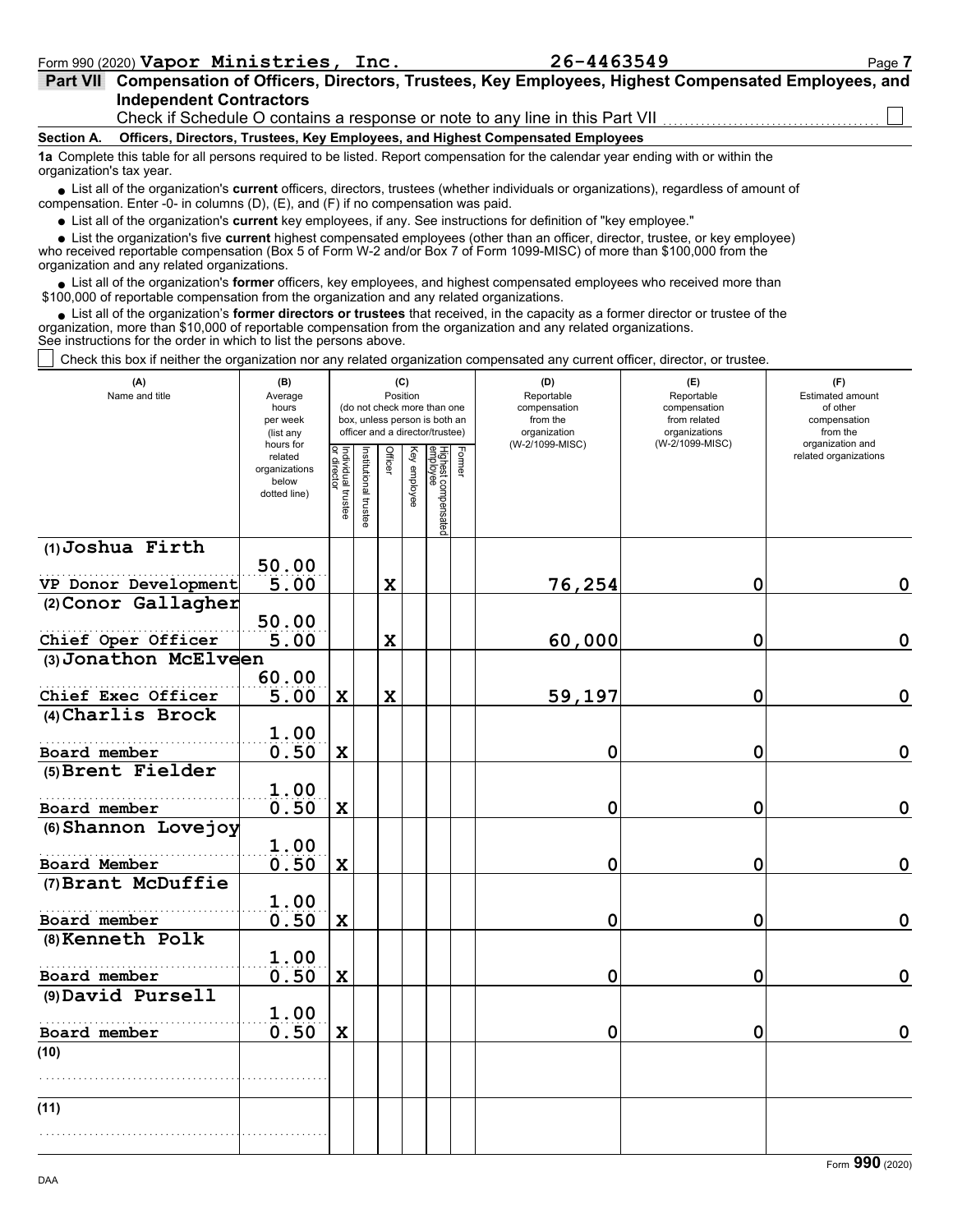|                   | Form 990 (2020) Vapor Ministries, Inc.                                                                                                                                                                                                                 |                                                                |                                                                                                                    |                      |         |              |                                 |        | 26-4463549                                                    |                                                                                                        | Page 8                                                                 |
|-------------------|--------------------------------------------------------------------------------------------------------------------------------------------------------------------------------------------------------------------------------------------------------|----------------------------------------------------------------|--------------------------------------------------------------------------------------------------------------------|----------------------|---------|--------------|---------------------------------|--------|---------------------------------------------------------------|--------------------------------------------------------------------------------------------------------|------------------------------------------------------------------------|
|                   | <b>Part VII</b>                                                                                                                                                                                                                                        |                                                                |                                                                                                                    |                      |         |              |                                 |        |                                                               | Section A. Officers, Directors, Trustees, Key Employees, and Highest Compensated Employees (continued) |                                                                        |
|                   | (A)<br>(B)<br>Name and title<br>Average<br>hours<br>per week<br>(list any                                                                                                                                                                              |                                                                | (C)<br>Position<br>(do not check more than one<br>box, unless person is both an<br>officer and a director/trustee) |                      |         |              |                                 |        | (D)<br>Reportable<br>compensation<br>from the<br>organization | (E)<br>Reportable<br>compensation<br>from related<br>organizations                                     | (F)<br><b>Estimated amount</b><br>of other<br>compensation<br>from the |
|                   |                                                                                                                                                                                                                                                        | hours for<br>related<br>organizations<br>below<br>dotted line) | Individual trustee<br>or director                                                                                  | nstitutional trustee | Officer | Key employee | Highest compensated<br>employee | Former | (W-2/1099-MISC)                                               | (W-2/1099-MISC)                                                                                        | organization and<br>related organizations                              |
|                   |                                                                                                                                                                                                                                                        |                                                                |                                                                                                                    |                      |         |              |                                 |        |                                                               |                                                                                                        |                                                                        |
|                   |                                                                                                                                                                                                                                                        |                                                                |                                                                                                                    |                      |         |              |                                 |        |                                                               |                                                                                                        |                                                                        |
|                   |                                                                                                                                                                                                                                                        |                                                                |                                                                                                                    |                      |         |              |                                 |        |                                                               |                                                                                                        |                                                                        |
|                   |                                                                                                                                                                                                                                                        |                                                                |                                                                                                                    |                      |         |              |                                 |        |                                                               |                                                                                                        |                                                                        |
|                   |                                                                                                                                                                                                                                                        |                                                                |                                                                                                                    |                      |         |              |                                 |        |                                                               |                                                                                                        |                                                                        |
|                   |                                                                                                                                                                                                                                                        |                                                                |                                                                                                                    |                      |         |              |                                 |        |                                                               |                                                                                                        |                                                                        |
|                   |                                                                                                                                                                                                                                                        |                                                                |                                                                                                                    |                      |         |              |                                 |        |                                                               |                                                                                                        |                                                                        |
|                   |                                                                                                                                                                                                                                                        |                                                                |                                                                                                                    |                      |         |              |                                 |        |                                                               |                                                                                                        |                                                                        |
|                   |                                                                                                                                                                                                                                                        |                                                                |                                                                                                                    |                      |         |              |                                 |        | 195,451                                                       |                                                                                                        |                                                                        |
|                   | c Total from continuation sheets to Part VII, Section A                                                                                                                                                                                                |                                                                |                                                                                                                    |                      |         |              |                                 |        | 195,451                                                       |                                                                                                        |                                                                        |
| d<br>$\mathbf{2}$ | Total (add lines 1b and 1c)<br>Total number of individuals (including but not limited to those listed above) who received more than \$100,000 of                                                                                                       |                                                                |                                                                                                                    |                      |         |              |                                 |        |                                                               |                                                                                                        |                                                                        |
|                   | reportable compensation from the organization $\bigtriangledown$                                                                                                                                                                                       |                                                                |                                                                                                                    |                      |         |              |                                 |        |                                                               |                                                                                                        | <b>Yes</b><br>No                                                       |
| 3                 | Did the organization list any former officer, director, trustee, key employee, or highest compensated<br>employee on line 1a? If "Yes," complete Schedule J for such individual                                                                        |                                                                |                                                                                                                    |                      |         |              |                                 |        |                                                               |                                                                                                        | X<br>3                                                                 |
| 4                 | For any individual listed on line 1a, is the sum of reportable compensation and other compensation from the                                                                                                                                            |                                                                |                                                                                                                    |                      |         |              |                                 |        |                                                               |                                                                                                        |                                                                        |
|                   | organization and related organizations greater than \$150,000? If "Yes," complete Schedule J for such<br>individual                                                                                                                                    |                                                                |                                                                                                                    |                      |         |              |                                 |        |                                                               |                                                                                                        | X<br>4                                                                 |
| 5                 | marvidual<br>Did any person listed on line 1a receive or accrue compensation from any unrelated organization or individual                                                                                                                             |                                                                |                                                                                                                    |                      |         |              |                                 |        |                                                               |                                                                                                        | X<br>5                                                                 |
|                   | <b>Section B. Independent Contractors</b>                                                                                                                                                                                                              |                                                                |                                                                                                                    |                      |         |              |                                 |        |                                                               |                                                                                                        |                                                                        |
| 1                 | Complete this table for your five highest compensated independent contractors that received more than \$100,000 of<br>compensation from the organization. Report compensation for the calendar year ending with or within the organization's tax year. |                                                                |                                                                                                                    |                      |         |              |                                 |        |                                                               |                                                                                                        |                                                                        |
|                   |                                                                                                                                                                                                                                                        | $(A)$<br>Name and business address                             |                                                                                                                    |                      |         |              |                                 |        |                                                               | (B)<br>Description of services                                                                         | (C)<br>Compensation                                                    |
|                   |                                                                                                                                                                                                                                                        |                                                                |                                                                                                                    |                      |         |              |                                 |        |                                                               |                                                                                                        |                                                                        |
|                   |                                                                                                                                                                                                                                                        |                                                                |                                                                                                                    |                      |         |              |                                 |        |                                                               |                                                                                                        |                                                                        |
|                   |                                                                                                                                                                                                                                                        |                                                                |                                                                                                                    |                      |         |              |                                 |        |                                                               |                                                                                                        |                                                                        |
|                   |                                                                                                                                                                                                                                                        |                                                                |                                                                                                                    |                      |         |              |                                 |        |                                                               |                                                                                                        |                                                                        |
| $\mathbf{2}$      | Total number of independent contractors (including but not limited to those listed above) who<br>received more than \$100,000 of compensation from the organization ▶                                                                                  |                                                                |                                                                                                                    |                      |         |              |                                 |        |                                                               | 0                                                                                                      |                                                                        |

| received more than \$100,000 of compensation from the organization f |                      |
|----------------------------------------------------------------------|----------------------|
| DAA                                                                  | nn<br>(2020)<br>Form |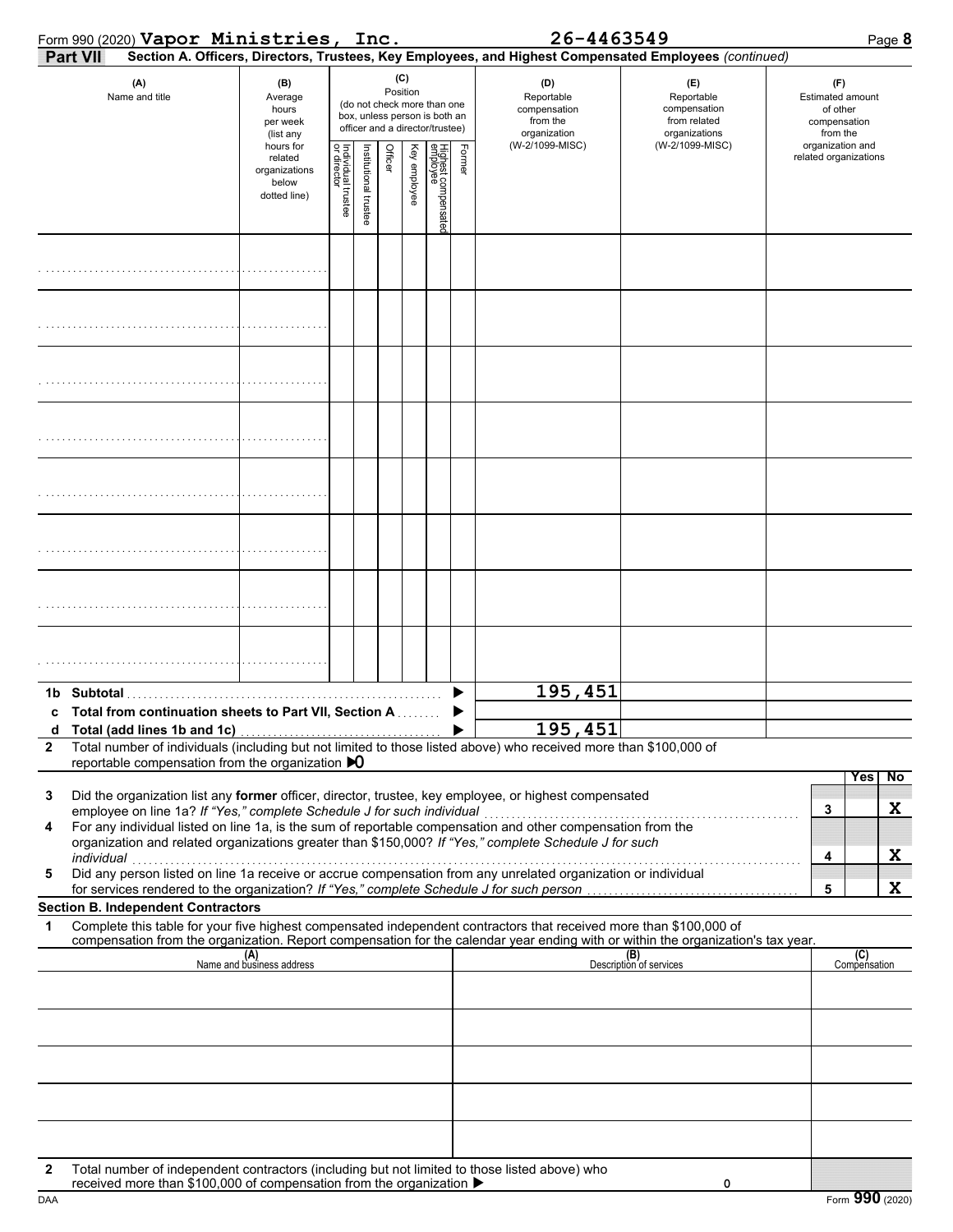|  | Form 990 $(2020)$ $Vapor$ $Ministries$ , | Inc. | 26-4463549 | Page <b>9</b> |
|--|------------------------------------------|------|------------|---------------|
|  |                                          |      |            |               |

**Part VIII Statement of Revenue**

|                                                                  |             |                                                               |          |                |                  |                      | Check if Schedule O contains a response or note to any line in this Part VIII |                                              |                                      |                                                               |
|------------------------------------------------------------------|-------------|---------------------------------------------------------------|----------|----------------|------------------|----------------------|-------------------------------------------------------------------------------|----------------------------------------------|--------------------------------------|---------------------------------------------------------------|
|                                                                  |             |                                                               |          |                |                  |                      | (A)<br>Total revenue                                                          | (B)<br>Related or exempt<br>function revenue | (C)<br>Unrelated<br>business revenue | (D)<br>Revenue excluded<br>from tax under<br>sections 512-514 |
|                                                                  |             | 1a Federated campaigns                                        |          |                | 1a               |                      |                                                                               |                                              |                                      |                                                               |
| <b>Contributions, Gifts, Grants</b><br>and Other Similar Amounts |             | <b>b</b> Membership dues                                      |          | .              | 1 <sub>b</sub>   |                      |                                                                               |                                              |                                      |                                                               |
|                                                                  |             | c Fundraising events                                          |          |                | 1 <sub>c</sub>   |                      |                                                                               |                                              |                                      |                                                               |
|                                                                  |             | d Related organizations                                       |          |                | 1 <sub>d</sub>   |                      |                                                                               |                                              |                                      |                                                               |
|                                                                  |             | e Government grants (contributions)<br>                       |          |                | 1e               | 314,790              |                                                                               |                                              |                                      |                                                               |
|                                                                  |             | f All other contributions, gifts, grants,                     |          |                |                  |                      |                                                                               |                                              |                                      |                                                               |
|                                                                  |             | and similar amounts not included above                        |          |                | 1f               | 6,153,805            |                                                                               |                                              |                                      |                                                               |
|                                                                  | g           | Noncash contributions included in lines 1a-1f                 |          |                | 1g $\frac{1}{3}$ | 2, 154, 781          |                                                                               |                                              |                                      |                                                               |
|                                                                  |             |                                                               |          |                |                  |                      | 6,468,595                                                                     |                                              |                                      |                                                               |
|                                                                  |             |                                                               |          |                |                  | <b>Business Code</b> |                                                                               |                                              |                                      |                                                               |
|                                                                  | 2a          |                                                               |          |                |                  |                      |                                                                               |                                              |                                      |                                                               |
| Program Service<br>Revenue                                       | b           |                                                               |          |                |                  |                      |                                                                               |                                              |                                      |                                                               |
|                                                                  | c           |                                                               |          |                |                  |                      |                                                                               |                                              |                                      |                                                               |
|                                                                  | d           |                                                               |          |                |                  |                      |                                                                               |                                              |                                      |                                                               |
|                                                                  |             |                                                               |          |                |                  |                      |                                                                               |                                              |                                      |                                                               |
|                                                                  |             | f All other program service revenue                           |          |                |                  |                      |                                                                               |                                              |                                      |                                                               |
|                                                                  |             |                                                               |          |                |                  | ▶                    |                                                                               |                                              |                                      |                                                               |
|                                                                  | 3           | Investment income (including dividends, interest, and         |          |                |                  |                      |                                                                               |                                              |                                      |                                                               |
|                                                                  |             | other similar amounts)                                        |          |                |                  |                      |                                                                               |                                              |                                      |                                                               |
|                                                                  | 4           | Income from investment of tax-exempt bond proceeds            |          |                |                  |                      |                                                                               |                                              |                                      |                                                               |
|                                                                  |             |                                                               |          | (i) Real       |                  |                      |                                                                               |                                              |                                      |                                                               |
|                                                                  |             |                                                               |          |                |                  | (ii) Personal        |                                                                               |                                              |                                      |                                                               |
|                                                                  | 6а          | Gross rents                                                   | 6a       |                |                  |                      |                                                                               |                                              |                                      |                                                               |
|                                                                  |             | Less: rental expenses                                         | 6b<br>6c |                |                  |                      |                                                                               |                                              |                                      |                                                               |
|                                                                  |             | Rental inc. or (loss)<br><b>d</b> Net rental income or (loss) |          |                |                  |                      |                                                                               |                                              |                                      |                                                               |
|                                                                  |             | <b>7a</b> Gross amount from                                   |          | (i) Securities |                  | (ii) Other           |                                                                               |                                              |                                      |                                                               |
|                                                                  |             | sales of assets                                               | 7a       |                |                  |                      |                                                                               |                                              |                                      |                                                               |
|                                                                  |             | other than inventory<br><b>b</b> Less: cost or other          |          |                |                  |                      |                                                                               |                                              |                                      |                                                               |
| <b>Other Revenue</b>                                             |             | basis and sales exps.                                         | 7b       |                |                  |                      |                                                                               |                                              |                                      |                                                               |
|                                                                  |             | c Gain or (loss)                                              | 7c       |                |                  |                      |                                                                               |                                              |                                      |                                                               |
|                                                                  |             |                                                               |          |                |                  |                      |                                                                               |                                              |                                      |                                                               |
|                                                                  |             | 8a Gross income from fundraising events                       |          |                |                  |                      |                                                                               |                                              |                                      |                                                               |
|                                                                  |             |                                                               |          |                |                  |                      |                                                                               |                                              |                                      |                                                               |
|                                                                  |             | of contributions reported on line 1c).                        |          |                |                  |                      |                                                                               |                                              |                                      |                                                               |
|                                                                  |             | See Part IV, line 18                                          |          |                | 8а               |                      |                                                                               |                                              |                                      |                                                               |
|                                                                  |             | <b>b</b> Less: direct expenses                                |          |                | 8b               |                      |                                                                               |                                              |                                      |                                                               |
|                                                                  |             | c Net income or (loss) from fundraising events                |          |                |                  |                      |                                                                               |                                              |                                      |                                                               |
|                                                                  |             | 9a Gross income from gaming activities.                       |          |                |                  |                      |                                                                               |                                              |                                      |                                                               |
|                                                                  |             | See Part IV, line 19                                          |          |                | 9a               |                      |                                                                               |                                              |                                      |                                                               |
|                                                                  |             | <b>b</b> Less: direct expenses                                |          |                | 9 <sub>b</sub>   |                      |                                                                               |                                              |                                      |                                                               |
|                                                                  |             | c Net income or (loss) from gaming activities                 |          |                |                  |                      |                                                                               |                                              |                                      |                                                               |
|                                                                  |             | 10a Gross sales of inventory, less                            |          |                |                  |                      |                                                                               |                                              |                                      |                                                               |
|                                                                  |             | returns and allowances                                        |          |                | 10a              | 2,120,133            |                                                                               |                                              |                                      |                                                               |
|                                                                  |             | <b>b</b> Less: cost of goods sold                             |          |                | 10 <sub>b</sub>  | 2,089,805            |                                                                               |                                              |                                      |                                                               |
|                                                                  |             | c Net income or (loss) from sales of inventory                |          |                |                  |                      | 30,328                                                                        | 30,328                                       |                                      |                                                               |
| Miscellaneous<br>Revenue                                         |             |                                                               |          |                |                  | <b>Business Code</b> |                                                                               |                                              |                                      |                                                               |
|                                                                  | 11a         | Other income                                                  |          |                |                  |                      | 36                                                                            | 36                                           |                                      |                                                               |
|                                                                  | $\mathbf b$ |                                                               |          |                |                  |                      |                                                                               |                                              |                                      |                                                               |
|                                                                  |             |                                                               |          |                |                  |                      |                                                                               |                                              |                                      |                                                               |
|                                                                  |             |                                                               |          |                |                  |                      | 36                                                                            |                                              |                                      |                                                               |
|                                                                  | 12          |                                                               |          |                |                  | ▶                    | 6,498,959                                                                     | 30,364                                       | 0                                    | 0                                                             |
|                                                                  |             |                                                               |          |                |                  |                      |                                                                               |                                              |                                      |                                                               |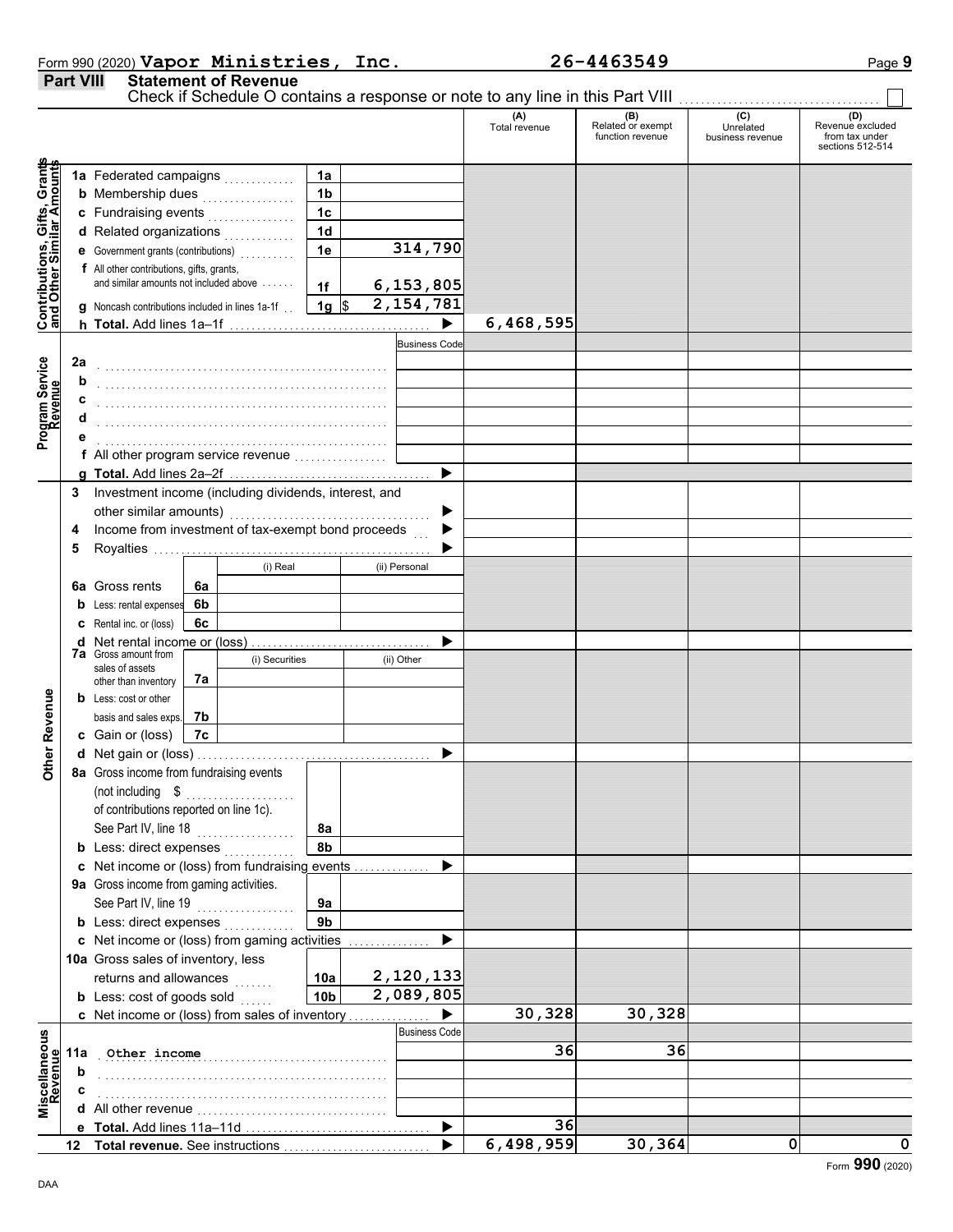| Form 990 (2020) Vapor Ministries,                         | 26-4463549 | Page 10 |
|-----------------------------------------------------------|------------|---------|
| <b>Part IX</b><br><b>Statement of Functional Expenses</b> |            |         |

*Section 501(c)(3) and 501(c)(4) organizations must complete all columns. All other organizations must complete column (A).* Check if Schedule O contains a response or note to any line in this Part IX

|              | Do not include amounts reported on lines 6b,<br>7b, 8b, 9b, and 10b of Part VIII.                                                                                                                              | (A)<br><b>Total expenses</b> | (B)<br>Program service<br>expenses | (C)<br>Management and<br>general expenses | (D)<br>Fundraising<br>expenses |
|--------------|----------------------------------------------------------------------------------------------------------------------------------------------------------------------------------------------------------------|------------------------------|------------------------------------|-------------------------------------------|--------------------------------|
|              | 1 Grants and other assistance to domestic organizations                                                                                                                                                        |                              |                                    |                                           |                                |
|              | and domestic governments. See Part IV, line 21                                                                                                                                                                 | 1,323,920                    | 1,323,920                          |                                           |                                |
| $\mathbf{2}$ | Grants and other assistance to domestic                                                                                                                                                                        |                              |                                    |                                           |                                |
|              | individuals. See Part IV, line 22                                                                                                                                                                              |                              |                                    |                                           |                                |
| 3.           | Grants and other assistance to foreign                                                                                                                                                                         |                              |                                    |                                           |                                |
|              | organizations, foreign governments, and foreign                                                                                                                                                                |                              |                                    |                                           |                                |
|              | individuals. See Part IV, lines 15 and 16                                                                                                                                                                      |                              |                                    |                                           |                                |
| 4            | Benefits paid to or for members                                                                                                                                                                                |                              |                                    |                                           |                                |
| 5            | Compensation of current officers, directors,                                                                                                                                                                   |                              |                                    |                                           |                                |
|              | trustees, and key employees                                                                                                                                                                                    | 195,451                      | 74,272                             | 93,817                                    | 27,362                         |
| 6            | Compensation not included above to disqualified                                                                                                                                                                |                              |                                    |                                           |                                |
|              | persons (as defined under section 4958(f)(1)) and                                                                                                                                                              |                              |                                    |                                           |                                |
|              | persons described in section 4958(c)(3)(B)                                                                                                                                                                     |                              |                                    |                                           |                                |
| 7            | Other salaries and wages                                                                                                                                                                                       | 1,238,563                    | 947,885                            | 225,161                                   | 65,517                         |
| 8            | Pension plan accruals and contributions (include                                                                                                                                                               |                              |                                    |                                           |                                |
|              | section 401(k) and 403(b) employer contributions)                                                                                                                                                              | 25,000                       |                                    | 25,000                                    |                                |
| 9            |                                                                                                                                                                                                                | 56,986                       | $\overline{53,685}$                | 3,301                                     |                                |
| 10           |                                                                                                                                                                                                                | 108,976                      | 77,025                             | 25,030                                    | 6,921                          |
| 11           | Fees for services (nonemployees):                                                                                                                                                                              |                              |                                    |                                           |                                |
|              |                                                                                                                                                                                                                |                              |                                    |                                           |                                |
|              |                                                                                                                                                                                                                | 541                          |                                    | 541                                       |                                |
| b            |                                                                                                                                                                                                                | 18,500                       | 11,564                             | 6,936                                     |                                |
| c            |                                                                                                                                                                                                                |                              |                                    |                                           |                                |
| d            | Lobbying<br>Professional fundraising services. See Part IV, line 17                                                                                                                                            |                              |                                    |                                           |                                |
| е            |                                                                                                                                                                                                                |                              |                                    |                                           |                                |
| f.           | Investment management fees                                                                                                                                                                                     |                              |                                    |                                           |                                |
| a            | Other. (If line 11g amount exceeds 10% of line 25, column                                                                                                                                                      | 114,291                      |                                    | 46,745                                    |                                |
|              |                                                                                                                                                                                                                | 115,186                      | 67,546<br>24,239                   | 80,832                                    | 10,115                         |
| 12           | Advertising and promotion<br>                                                                                                                                                                                  | 102,900                      | 56,569                             | 39,453                                    | 6,878                          |
| 13           |                                                                                                                                                                                                                |                              |                                    |                                           |                                |
| 14           |                                                                                                                                                                                                                |                              |                                    |                                           |                                |
| 15           |                                                                                                                                                                                                                | 591,117                      |                                    |                                           |                                |
| 16           | Occupancy                                                                                                                                                                                                      |                              | 580,361                            | 7,830<br>28,936                           | <u>2,926</u><br>1,246          |
| 17           | Travel                                                                                                                                                                                                         | 117,882                      | 87,700                             |                                           |                                |
| 18           | Payments of travel or entertainment expenses                                                                                                                                                                   |                              |                                    |                                           |                                |
|              | for any federal, state, or local public officials                                                                                                                                                              |                              |                                    |                                           |                                |
| 19           | Conferences, conventions, and meetings                                                                                                                                                                         | 125,040                      | 271                                | 71,408                                    | 53,361                         |
| 20           | Interest                                                                                                                                                                                                       |                              |                                    |                                           |                                |
| 21           | Payments to affiliates                                                                                                                                                                                         |                              |                                    |                                           |                                |
| 22           | Depreciation, depletion, and amortization                                                                                                                                                                      | 128,083<br>194,177           | 87,568<br>98,570                   | 29,485<br>67,786                          | 11,030<br>27,821               |
| 23           | Insurance                                                                                                                                                                                                      |                              |                                    |                                           |                                |
| 24           | Other expenses. Itemize expenses not covered                                                                                                                                                                   |                              |                                    |                                           |                                |
|              | above (List miscellaneous expenses on line 24e. If                                                                                                                                                             |                              |                                    |                                           |                                |
|              | line 24e amount exceeds 10% of line 25, column<br>(A) amount, list line 24e expenses on Schedule O.)                                                                                                           |                              |                                    |                                           |                                |
|              | Sales taxes                                                                                                                                                                                                    | 194,350                      | 194,267                            | 83                                        |                                |
| a            |                                                                                                                                                                                                                |                              |                                    | 127<br>11                                 |                                |
| b            | Supplies<br>Dues and subscriptions                                                                                                                                                                             | 131,696                      | 105,674                            |                                           | 14,895                         |
| C            |                                                                                                                                                                                                                | 67,195                       | 26,739                             | 40,456                                    |                                |
| d            | Training                                                                                                                                                                                                       | 19,926                       | 8,094                              | 8,654                                     | 3,178                          |
| е            | All other expenses                                                                                                                                                                                             | 5,158                        | 5,006                              | 152                                       |                                |
| 25           | Total functional expenses. Add lines 1 through 24e                                                                                                                                                             | 4,874,938                    | 3,830,955                          | 812,733                                   | 231,250                        |
| 26           | Joint costs. Complete this line only if the<br>organization reported in column (B) joint costs<br>from a combined educational campaign and<br>fundraising solicitation. Check here $\blacktriangleright$<br>if |                              |                                    |                                           |                                |
|              | following SOP 98-2 (ASC 958-720)                                                                                                                                                                               |                              |                                    |                                           |                                |

┐  $\mathbf{L}$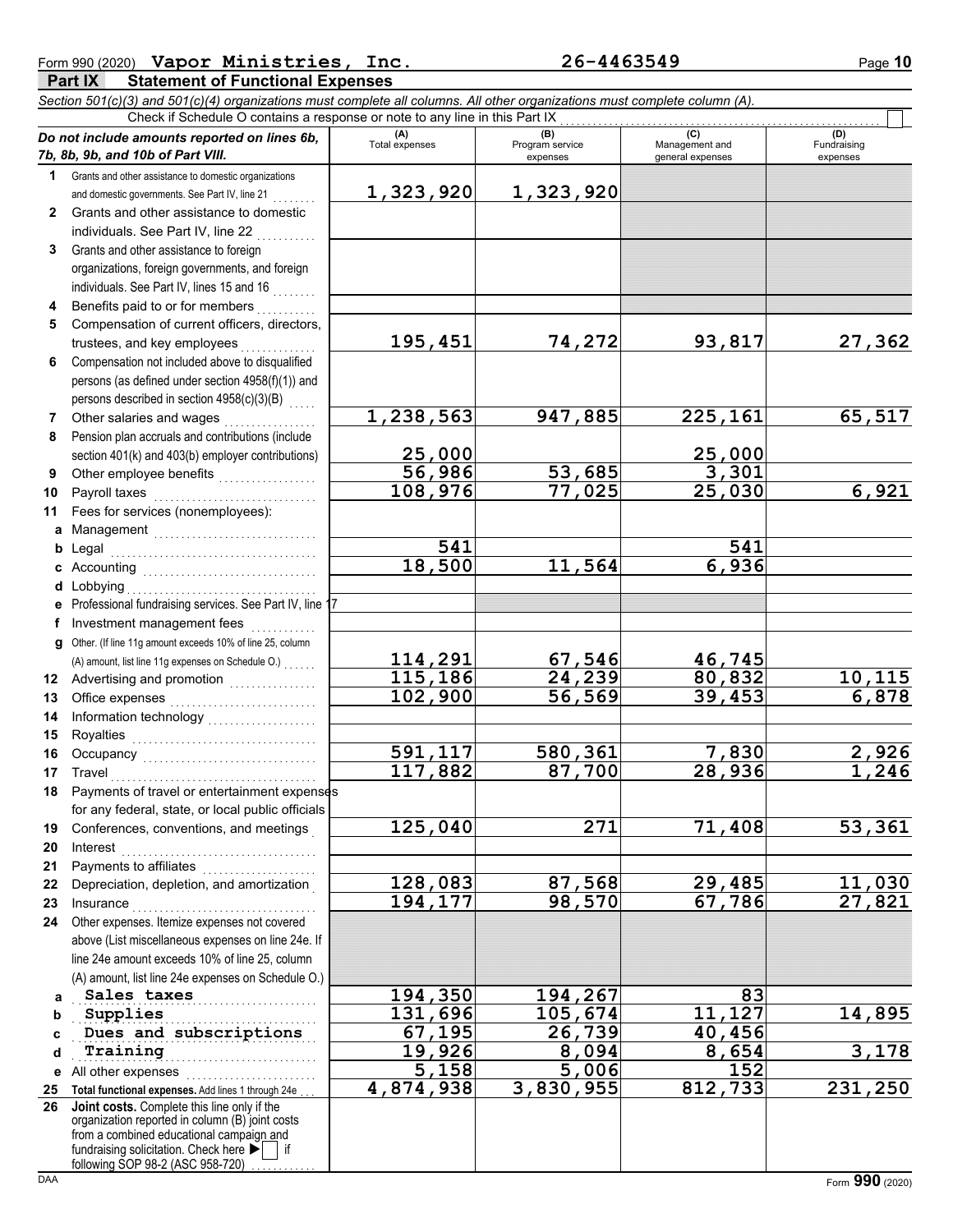|        | Form 990 (2020) Vapor Ministries, | Inc. | 26-4463549 | Page 11 |
|--------|-----------------------------------|------|------------|---------|
| Part X | <b>Balance Sheet</b>              |      |            |         |

|                    |    | Check if Schedule O contains a response or note to any line in this Part X                                                                                                                                                     |                 |                         |                           |                 |                        |
|--------------------|----|--------------------------------------------------------------------------------------------------------------------------------------------------------------------------------------------------------------------------------|-----------------|-------------------------|---------------------------|-----------------|------------------------|
|                    |    |                                                                                                                                                                                                                                |                 |                         | (A)                       |                 | (B)                    |
|                    |    |                                                                                                                                                                                                                                |                 |                         | Beginning of year         |                 | End of year            |
|                    | 1. | Cash-non-interest-bearing                                                                                                                                                                                                      |                 |                         | 1,012,913                 | 1               | 2,567,192              |
|                    | 2  | Savings and temporary cash investments [[11][11] contracts and temporary cash investments [[11] contracts and temporary cash investments and temporary cash in the state of the state of the state of the state of the state o |                 |                         | 25,367                    | $\mathbf{2}$    |                        |
|                    | 3  |                                                                                                                                                                                                                                |                 | 3                       |                           |                 |                        |
|                    | 4  | Accounts receivable, net                                                                                                                                                                                                       |                 |                         |                           | 4               | 17,680                 |
|                    | 5  | Loans and other receivables from any current or former officer, director,                                                                                                                                                      |                 |                         |                           |                 |                        |
|                    |    | trustee, key employee, creator or founder, substantial contributor, or 35%                                                                                                                                                     |                 |                         |                           |                 |                        |
|                    |    | controlled entity or family member of any of these persons                                                                                                                                                                     |                 |                         |                           | 5               |                        |
|                    | 6  | Loans and other receivables from other disqualified persons (as defined                                                                                                                                                        |                 |                         |                           |                 |                        |
|                    |    | under section $4958(f)(1)$ ), and persons described in section $4958(c)(3)(B)$                                                                                                                                                 |                 |                         |                           | 6               |                        |
| Assets             | 7  |                                                                                                                                                                                                                                |                 |                         |                           | 7               |                        |
|                    | 8  | Inventories for sale or use                                                                                                                                                                                                    |                 |                         | 184,019                   | 8               | 232,101                |
|                    | 9  | Prepaid expenses and deferred charges                                                                                                                                                                                          |                 |                         | 18,700                    | 9               | 191,540                |
|                    |    | 10a Land, buildings, and equipment: cost or other                                                                                                                                                                              |                 |                         |                           |                 |                        |
|                    |    | basis. Complete Part VI of Schedule D                                                                                                                                                                                          | 10a             |                         |                           |                 |                        |
|                    |    | <b>b</b> Less: accumulated depreciation                                                                                                                                                                                        | 10 <sub>b</sub> | 2, 312, 422<br>767, 751 | 1,612,248                 | 10 <sub>c</sub> | 1,544,671              |
|                    | 11 | Investments-publicly traded securities                                                                                                                                                                                         |                 |                         |                           | 11              |                        |
|                    | 12 | Investments-other securities. See Part IV, line 11                                                                                                                                                                             |                 |                         |                           | 12              |                        |
|                    | 13 |                                                                                                                                                                                                                                |                 |                         |                           | 13              | 70,002                 |
|                    | 14 | Intangible assets                                                                                                                                                                                                              |                 |                         |                           | 14              |                        |
|                    | 15 | Other assets. See Part IV, line 11                                                                                                                                                                                             |                 |                         |                           | 15              |                        |
|                    | 16 |                                                                                                                                                                                                                                |                 |                         | $\overline{2,853,247}$    | 16              | 4,623,186              |
|                    | 17 |                                                                                                                                                                                                                                |                 | 73,545                  | 17                        | 139,966         |                        |
|                    | 18 | Grants payable                                                                                                                                                                                                                 |                 |                         |                           | 18              |                        |
|                    | 19 | Deferred revenue                                                                                                                                                                                                               |                 |                         |                           | 19              |                        |
|                    | 20 | Tax-exempt bond liabilities                                                                                                                                                                                                    |                 |                         |                           | 20              |                        |
|                    | 21 | Escrow or custodial account liability. Complete Part IV of Schedule D                                                                                                                                                          |                 |                         |                           | 21              |                        |
|                    | 22 | Loans and other payables to any current or former officer, director,                                                                                                                                                           |                 |                         |                           |                 |                        |
| Liabilities        |    | trustee, key employee, creator or founder, substantial contributor, or 35%                                                                                                                                                     |                 |                         |                           |                 |                        |
|                    |    | controlled entity or family member of any of these persons                                                                                                                                                                     |                 |                         |                           | 22              |                        |
|                    | 23 | Secured mortgages and notes payable to unrelated third parties                                                                                                                                                                 |                 |                         |                           | 23              |                        |
|                    | 24 | Unsecured notes and loans payable to unrelated third parties                                                                                                                                                                   |                 |                         |                           | 24              |                        |
|                    | 25 | Other liabilities (including federal income tax, payables to related third                                                                                                                                                     |                 |                         |                           |                 |                        |
|                    |    | parties, and other liabilities not included on lines 17-24). Complete Part X                                                                                                                                                   |                 |                         |                           |                 |                        |
|                    |    | of Schedule D<br><br><u> </u>                                                                                                                                                                                                  |                 |                         |                           | 25              | 79,497                 |
|                    | 26 | Total liabilities. Add lines 17 through 25                                                                                                                                                                                     |                 |                         | 73,545                    | 26              | <u>219,463</u>         |
|                    |    | Organizations that follow FASB ASC 958, check here X                                                                                                                                                                           |                 |                         |                           |                 |                        |
| <b>Balances</b>    |    | and complete lines 27, 28, 32, and 33.                                                                                                                                                                                         |                 |                         |                           |                 |                        |
|                    | 27 | Net assets without donor restrictions                                                                                                                                                                                          |                 |                         | 2,261,366                 | 27              | 3,128,358              |
|                    | 28 | Net assets with donor restrictions                                                                                                                                                                                             |                 |                         | 518,336                   | 28              | $\overline{1,275,365}$ |
|                    |    | Organizations that do not follow FASB ASC 958, check here                                                                                                                                                                      |                 |                         |                           |                 |                        |
|                    |    | and complete lines 29 through 33.                                                                                                                                                                                              |                 |                         |                           |                 |                        |
|                    | 29 | Capital stock or trust principal, or current funds                                                                                                                                                                             |                 |                         |                           | 29              |                        |
|                    | 30 | Paid-in or capital surplus, or land, building, or equipment fund                                                                                                                                                               |                 |                         |                           | 30              |                        |
|                    | 31 | Retained earnings, endowment, accumulated income, or other funds                                                                                                                                                               |                 |                         |                           | 31              |                        |
| Net Assets or Fund | 32 | Total net assets or fund balances                                                                                                                                                                                              |                 |                         | $\overline{2}$ , 779, 702 | 32              | 4,403,723              |
|                    | 33 |                                                                                                                                                                                                                                |                 |                         | 2,853,247                 | 33              | 4,623,186              |

Form **990** (2020)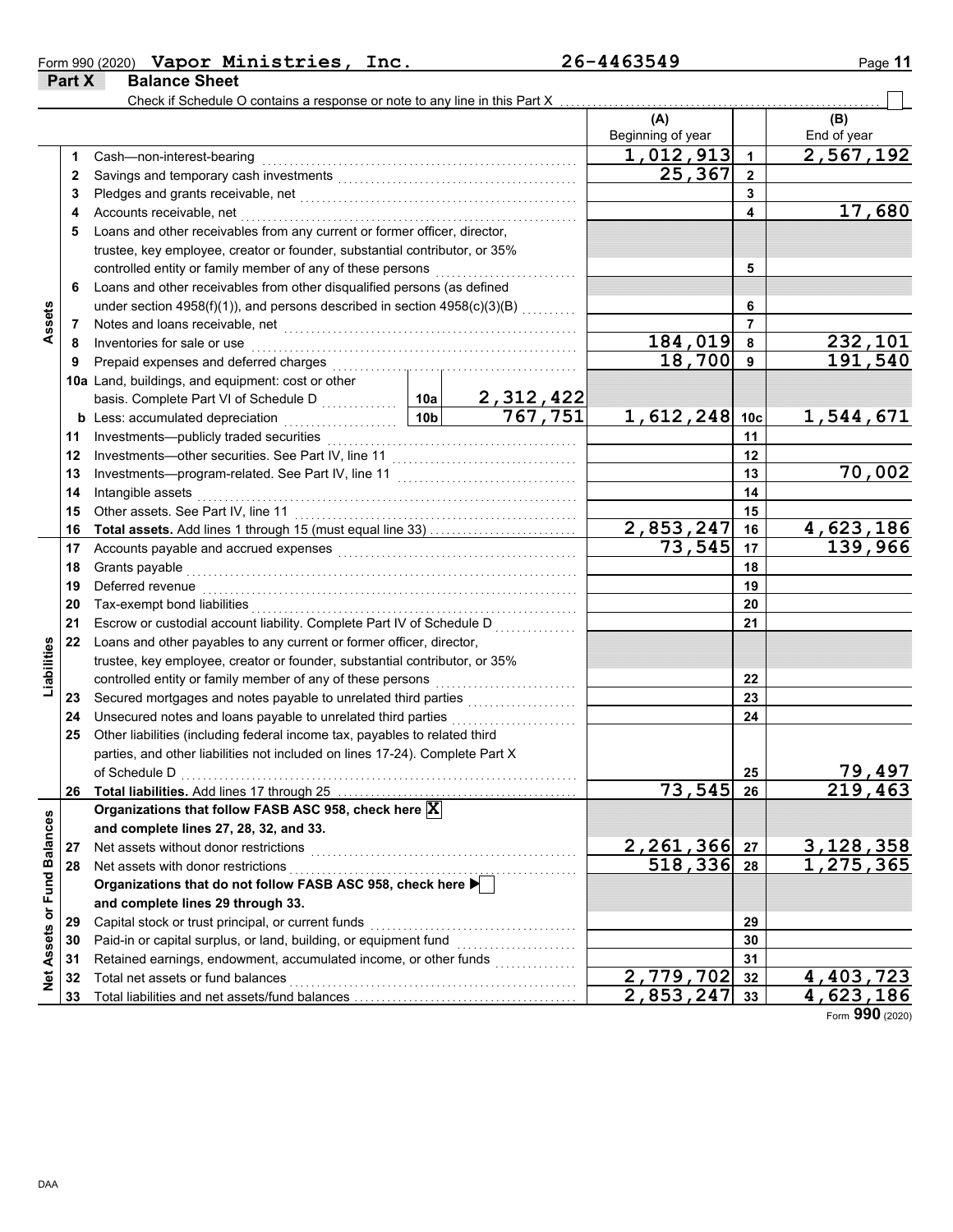|              | 26-4463549<br>Form 990 (2020) $Vapor$ Ministries, Inc.                                                                                                                                                                         |                         |                |             | Page 12 |
|--------------|--------------------------------------------------------------------------------------------------------------------------------------------------------------------------------------------------------------------------------|-------------------------|----------------|-------------|---------|
|              | <b>Reconciliation of Net Assets</b><br>Part XI                                                                                                                                                                                 |                         |                |             |         |
|              | Check if Schedule O contains a response or note to any line in this Part XI                                                                                                                                                    |                         |                |             |         |
| 1            |                                                                                                                                                                                                                                | $\mathbf{1}$            | 6,498,959      |             |         |
| $\mathbf{2}$ |                                                                                                                                                                                                                                | $\overline{2}$          | 4,874,938      |             |         |
| 3            | Revenue less expenses. Subtract line 2 from line 1                                                                                                                                                                             | $\mathbf{3}$            | 1,624,021      |             |         |
| 4            | Net assets or fund balances at beginning of year (must equal Part X, line 32, column (A)) [[[[[[[[[[[[[[[[[[[                                                                                                                  | $\overline{\mathbf{4}}$ | 2,779,702      |             |         |
| 5            | Net unrealized gains (losses) on investments [11] with the content of the content of the content of the content of the content of the content of the content of the content of the content of the content of the content of th | 5                       |                |             |         |
| 6            | Donated services and use of facilities                                                                                                                                                                                         | 6                       |                |             |         |
| 7            | Investment expenses                                                                                                                                                                                                            | $\overline{7}$          |                |             |         |
| 8            | Prior period adjustments                                                                                                                                                                                                       | 8                       |                |             |         |
| 9            | Other changes in net assets or fund balances (explain on Schedule O)                                                                                                                                                           | 9                       |                |             |         |
| 10           | Net assets or fund balances at end of year. Combine lines 3 through 9 (must equal Part X, line                                                                                                                                 |                         |                |             |         |
|              | 32, column (B))                                                                                                                                                                                                                | 10                      | 4,403,723      |             |         |
|              | <b>Financial Statements and Reporting</b><br><b>Part XII</b>                                                                                                                                                                   |                         |                |             |         |
|              |                                                                                                                                                                                                                                |                         |                |             |         |
|              |                                                                                                                                                                                                                                |                         |                | <b>Yes</b>  | No      |
| 1            | $ \mathbf{X} $ Accrual<br>Accounting method used to prepare the Form 990:    <br>Cash<br>Other                                                                                                                                 |                         |                |             |         |
|              | If the organization changed its method of accounting from a prior year or checked "Other," explain in                                                                                                                          |                         |                |             |         |
|              | Schedule O.                                                                                                                                                                                                                    |                         |                |             |         |
|              | 2a Were the organization's financial statements compiled or reviewed by an independent accountant?                                                                                                                             |                         | 2a             |             | X       |
|              | If "Yes," check a box below to indicate whether the financial statements for the year were compiled or                                                                                                                         |                         |                |             |         |
|              | reviewed on a separate basis, consolidated basis, or both:                                                                                                                                                                     |                         |                |             |         |
|              | Separate basis   Consolidated basis<br>  Both consolidated and separate basis                                                                                                                                                  |                         |                |             |         |
|              | b Were the organization's financial statements audited by an independent accountant?                                                                                                                                           |                         | 2 <sub>b</sub> | X           |         |
|              | If "Yes," check a box below to indicate whether the financial statements for the year were audited on a                                                                                                                        |                         |                |             |         |
|              | separate basis, consolidated basis, or both:                                                                                                                                                                                   |                         |                |             |         |
|              | $\overline{\mathbf{X}}$ Consolidated basis<br>Separate basis<br>Both consolidated and separate basis                                                                                                                           |                         |                |             |         |
|              | c If "Yes" to line 2a or 2b, does the organization have a committee that assumes responsibility for oversight of                                                                                                               |                         |                |             |         |
|              | the audit, review, or compilation of its financial statements and selection of an independent accountant?                                                                                                                      |                         | 2c             | $\mathbf x$ |         |
|              | If the organization changed either its oversight process or selection process during the tax year, explain on                                                                                                                  |                         |                |             |         |
|              | Schedule O.                                                                                                                                                                                                                    |                         |                |             |         |
|              | 3a As a result of a federal award, was the organization required to undergo an audit or audits as set forth in the                                                                                                             |                         |                |             |         |
|              | Single Audit Act and OMB Circular A-133?                                                                                                                                                                                       |                         | 3a             |             | X.      |
|              | <b>b</b> If "Yes," did the organization undergo the required audit or audits? If the organization did not undergo the                                                                                                          |                         |                |             |         |
|              | required audit or audits, explain why on Schedule O and describe any steps taken to undergo such audits                                                                                                                        |                         | 3 <sub>b</sub> |             |         |

Form **990** (2020)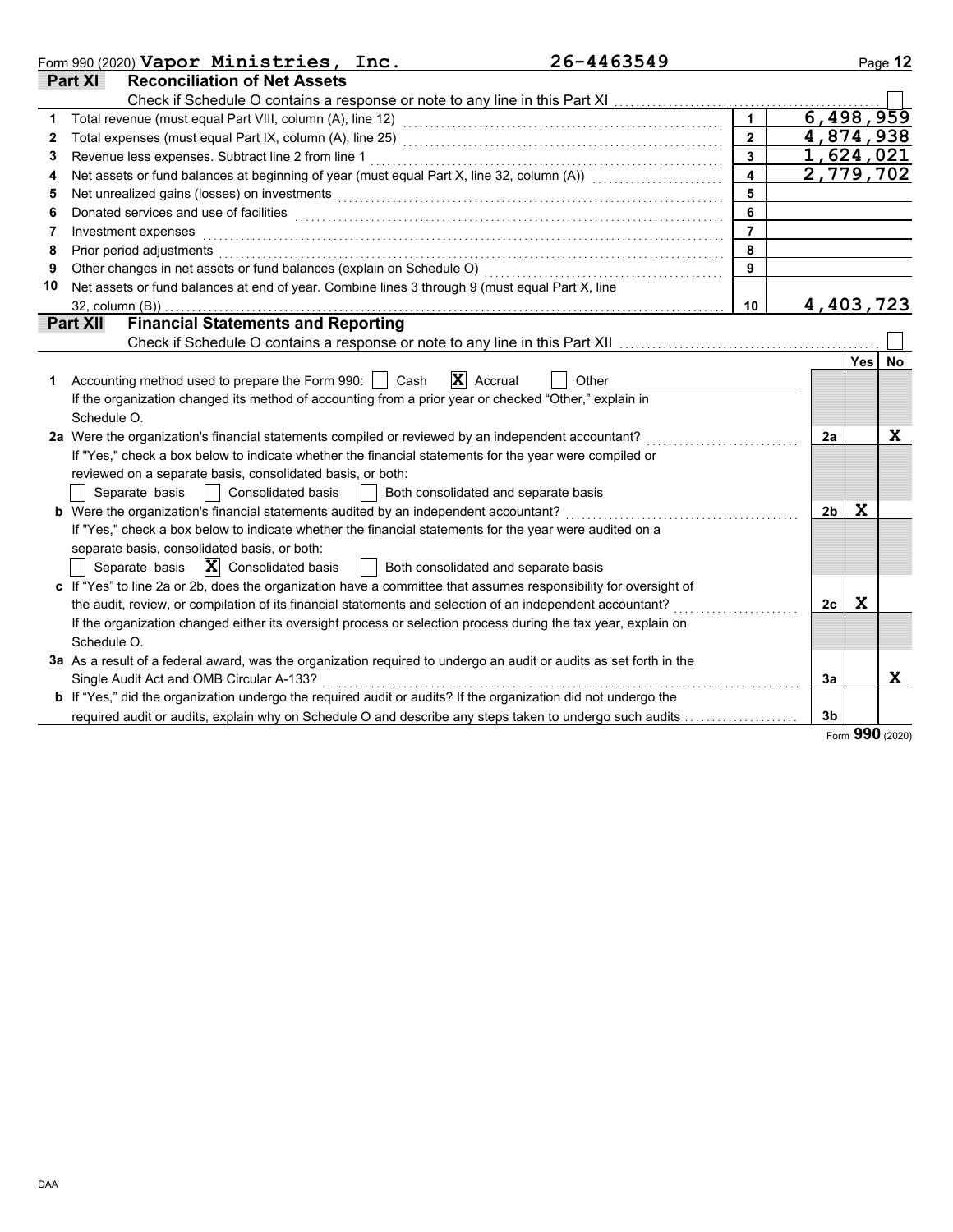| <b>SCHEDULE A</b>                      |  |  |
|----------------------------------------|--|--|
| $(F_{\alpha r}$ and $\alpha r$ and $F$ |  |  |

## **Public Charity Status and Public Support**

**Complete if the organization is a section 501(c)(3) organization or a section 4947(a)(1) nonexempt charitable trust. (Form 990 or 990-EZ)**

Department of the Treasury<br>Internal Revenue Service

Attach to Form 990 or Form 990-EZ.

| 2020                  |
|-----------------------|
| <b>Open to Public</b> |
| Inspection            |

OMB No. 1545-0047

| Go to www.irs.gov/Form990 for instructions and the latest information. |  |
|------------------------------------------------------------------------|--|
|                                                                        |  |

|     | Name of the organization<br><b>Employer identification number</b><br>26-4463549<br>Vapor Ministries,<br>Inc. |                       |                                                            |                                                                                                                                                                                                                                                                |     |                                       |                               |                                     |
|-----|--------------------------------------------------------------------------------------------------------------|-----------------------|------------------------------------------------------------|----------------------------------------------------------------------------------------------------------------------------------------------------------------------------------------------------------------------------------------------------------------|-----|---------------------------------------|-------------------------------|-------------------------------------|
|     | Part I                                                                                                       |                       |                                                            | Reason for Public Charity Status. (All organizations must complete this part.) See instructions.                                                                                                                                                               |     |                                       |                               |                                     |
|     |                                                                                                              |                       |                                                            | The organization is not a private foundation because it is: (For lines 1 through 12, check only one box.)                                                                                                                                                      |     |                                       |                               |                                     |
| 1   |                                                                                                              |                       |                                                            | A church, convention of churches, or association of churches described in section 170(b)(1)(A)(i).                                                                                                                                                             |     |                                       |                               |                                     |
| 2   |                                                                                                              |                       |                                                            | A school described in section 170(b)(1)(A)(ii). (Attach Schedule E (Form 990 or 990-EZ).)                                                                                                                                                                      |     |                                       |                               |                                     |
| 3   |                                                                                                              |                       |                                                            | A hospital or a cooperative hospital service organization described in section 170(b)(1)(A)(iii).                                                                                                                                                              |     |                                       |                               |                                     |
|     |                                                                                                              |                       |                                                            | A medical research organization operated in conjunction with a hospital described in section 170(b)(1)(A)(iii). Enter the hospital's name,                                                                                                                     |     |                                       |                               |                                     |
|     |                                                                                                              | city, and state:      |                                                            |                                                                                                                                                                                                                                                                |     |                                       |                               |                                     |
| 5   |                                                                                                              |                       |                                                            | An organization operated for the benefit of a college or university owned or operated by a governmental unit described in                                                                                                                                      |     |                                       |                               |                                     |
|     |                                                                                                              |                       | section 170(b)(1)(A)(iv). (Complete Part II.)              |                                                                                                                                                                                                                                                                |     |                                       |                               |                                     |
| 6   |                                                                                                              |                       |                                                            | A federal, state, or local government or governmental unit described in section 170(b)(1)(A)(v).                                                                                                                                                               |     |                                       |                               |                                     |
| 7   |                                                                                                              |                       | described in section 170(b)(1)(A)(vi). (Complete Part II.) | An organization that normally receives a substantial part of its support from a governmental unit or from the general public                                                                                                                                   |     |                                       |                               |                                     |
| 8   |                                                                                                              |                       |                                                            | A community trust described in section 170(b)(1)(A)(vi). (Complete Part II.)                                                                                                                                                                                   |     |                                       |                               |                                     |
| 9   |                                                                                                              |                       |                                                            | An agricultural research organization described in section 170(b)(1)(A)(ix) operated in conjunction with a land-grant college                                                                                                                                  |     |                                       |                               |                                     |
|     |                                                                                                              |                       |                                                            | or university or a non-land-grant college of agriculture (see instructions). Enter the name, city, and state of the college or                                                                                                                                 |     |                                       |                               |                                     |
|     |                                                                                                              | university:           |                                                            | An organization that normally receives: (1) more than 33 1/3% of its support from contributions, membership fees, and gross                                                                                                                                    |     |                                       |                               |                                     |
| 10  | $ {\bf X} $                                                                                                  |                       |                                                            | receipts from activities related to its exempt functions, subject to certain exceptions; and (2) no more than 331/3% of its                                                                                                                                    |     |                                       |                               |                                     |
|     |                                                                                                              |                       |                                                            | support from gross investment income and unrelated business taxable income (less section 511 tax) from businesses                                                                                                                                              |     |                                       |                               |                                     |
|     |                                                                                                              |                       |                                                            | acquired by the organization after June 30, 1975. See section 509(a)(2). (Complete Part III.)                                                                                                                                                                  |     |                                       |                               |                                     |
| 11  |                                                                                                              |                       |                                                            | An organization organized and operated exclusively to test for public safety. See section 509(a)(4).                                                                                                                                                           |     |                                       |                               |                                     |
| 12  |                                                                                                              |                       |                                                            | An organization organized and operated exclusively for the benefit of, to perform the functions of, or to carry out the purposes                                                                                                                               |     |                                       |                               |                                     |
|     |                                                                                                              |                       |                                                            | of one or more publicly supported organizations described in section 509(a)(1) or section 509(a)(2). See section 509(a)(3).<br>Check the box in lines 12a through 12d that describes the type of supporting organization and complete lines 12e, 12f, and 12g. |     |                                       |                               |                                     |
|     | а                                                                                                            |                       |                                                            | Type I. A supporting organization operated, supervised, or controlled by its supported organization(s), typically by giving                                                                                                                                    |     |                                       |                               |                                     |
|     |                                                                                                              |                       |                                                            | the supported organization(s) the power to regularly appoint or elect a majority of the directors or trustees of the                                                                                                                                           |     |                                       |                               |                                     |
|     |                                                                                                              |                       |                                                            | supporting organization. You must complete Part IV, Sections A and B.                                                                                                                                                                                          |     |                                       |                               |                                     |
|     | b                                                                                                            |                       |                                                            | Type II. A supporting organization supervised or controlled in connection with its supported organization(s), by having                                                                                                                                        |     |                                       |                               |                                     |
|     |                                                                                                              |                       |                                                            | control or management of the supporting organization vested in the same persons that control or manage the supported                                                                                                                                           |     |                                       |                               |                                     |
|     | c                                                                                                            |                       |                                                            | organization(s). You must complete Part IV, Sections A and C.<br>Type III functionally integrated. A supporting organization operated in connection with, and functionally integrated with,                                                                    |     |                                       |                               |                                     |
|     |                                                                                                              |                       |                                                            | its supported organization(s) (see instructions). You must complete Part IV, Sections A, D, and E.                                                                                                                                                             |     |                                       |                               |                                     |
|     | d                                                                                                            |                       |                                                            | Type III non-functionally integrated. A supporting organization operated in connection with its supported organization(s)                                                                                                                                      |     |                                       |                               |                                     |
|     |                                                                                                              |                       |                                                            | that is not functionally integrated. The organization generally must satisfy a distribution requirement and an attentiveness                                                                                                                                   |     |                                       |                               |                                     |
|     |                                                                                                              |                       |                                                            | requirement (see instructions). You must complete Part IV, Sections A and D, and Part V.<br>Check this box if the organization received a written determination from the IRS that it is a Type I, Type II, Type III                                            |     |                                       |                               |                                     |
|     | е                                                                                                            |                       |                                                            | functionally integrated, or Type III non-functionally integrated supporting organization.                                                                                                                                                                      |     |                                       |                               |                                     |
|     | f                                                                                                            |                       | Enter the number of supported organizations                |                                                                                                                                                                                                                                                                |     |                                       |                               |                                     |
|     | g                                                                                                            |                       |                                                            | Provide the following information about the supported organization(s).                                                                                                                                                                                         |     |                                       |                               |                                     |
|     |                                                                                                              | (i) Name of supported | (ii) EIN                                                   | (iii) Type of organization                                                                                                                                                                                                                                     |     | (iv) Is the organization              | (v) Amount of monetary        | (vi) Amount of                      |
|     |                                                                                                              | organization          |                                                            | (described on lines 1-10<br>above (see instructions))                                                                                                                                                                                                          |     | listed in your governing<br>document? | support (see<br>instructions) | other support (see<br>instructions) |
|     |                                                                                                              |                       |                                                            |                                                                                                                                                                                                                                                                | Yes | No                                    |                               |                                     |
| (A) |                                                                                                              |                       |                                                            |                                                                                                                                                                                                                                                                |     |                                       |                               |                                     |
|     |                                                                                                              |                       |                                                            |                                                                                                                                                                                                                                                                |     |                                       |                               |                                     |
| (B) |                                                                                                              |                       |                                                            |                                                                                                                                                                                                                                                                |     |                                       |                               |                                     |
|     |                                                                                                              |                       |                                                            |                                                                                                                                                                                                                                                                |     |                                       |                               |                                     |
| (C) |                                                                                                              |                       |                                                            |                                                                                                                                                                                                                                                                |     |                                       |                               |                                     |
|     |                                                                                                              |                       |                                                            |                                                                                                                                                                                                                                                                |     |                                       |                               |                                     |
| (D) |                                                                                                              |                       |                                                            |                                                                                                                                                                                                                                                                |     |                                       |                               |                                     |
| (E) |                                                                                                              |                       |                                                            |                                                                                                                                                                                                                                                                |     |                                       |                               |                                     |
|     |                                                                                                              |                       |                                                            |                                                                                                                                                                                                                                                                |     |                                       |                               |                                     |

**Schedule A (Form 990 or 990-EZ) 2020**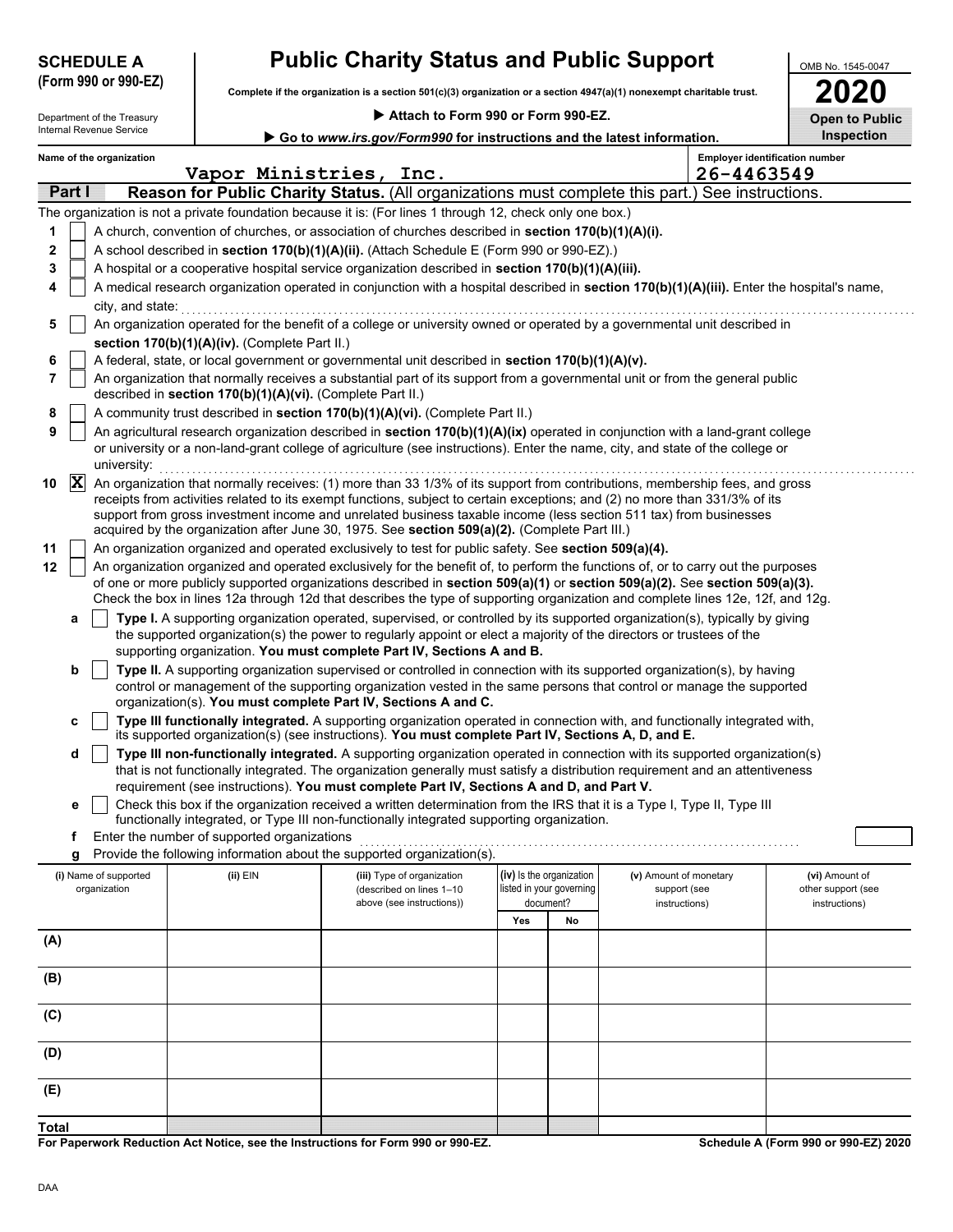| 10%-facts-and-circumstar     |
|------------------------------|
| 15 is 10% or more, and if th |
| in Dort VI how the ergenized |

|    | Part VI how the organization meets the "facts-and-circumstances" test. The organization qualifies as a publicly supported<br>organization |
|----|-------------------------------------------------------------------------------------------------------------------------------------------|
|    | <b>b</b> 10%-facts-and-circumstances test-2019. If the organization did not check a box on line 13, 16a, 16b, or 17a, and line            |
|    | 15 is 10% or more, and if the organization meets the "facts-and-circumstances" test, check this box and stop here. Explain                |
|    | in Part VI how the organization meets the "facts-and-circumstances" test. The organization qualifies as a publicly supported              |
|    | organization                                                                                                                              |
| 18 | Private foundation. If the organization did not check a box on line 13, 16a, 16b, 17a, or 17b, check this box and see                     |

 $instructions$ 

**b 33 1/3% support test—2019.** If the organization did not check a box on line 13 or 16a, and line 15 is 33 1/3% or more, check this box and **stop here.** The organization qualifies as a publicly supported organization ..... **17a 10%-facts-and-circumstances test—2020.** If the organization did not check a box on line 13, 16a, or 16b, and line 14 is 10% or more, and if the organization meets the "facts-and-circumstances" test, check this box and **stop here.** Explain in

box and stop here. The organization qualifies as a publicly supported organization **...........**...

| 13 | <b>First 5 years.</b> If the Form 990 is for the organization's first, second, third, fourth, or fifth tax year as a section $501(c)(3)$ |    |  |
|----|------------------------------------------------------------------------------------------------------------------------------------------|----|--|
|    | organization, check this box and stop here <i>manufactured in the content of the state in the state of the state in</i>                  |    |  |
|    | Section C. Computation of Public Support Percentage                                                                                      |    |  |
| 14 | Public support percentage for 2020 (line 6, column (f) divided by line 11, column (f))                                                   | 14 |  |
| 15 | Public support percentage from 2019 Schedule A, Part II, line 14                                                                         | 15 |  |
|    | 16a 33 1/3% support test—2020. If the organization did not check the box on line 13, and line 14 is 33 1/3% or more, check this          |    |  |

|                                               | Section B. Total Support                                                                                                                 |          |          |            |            |          |           |
|-----------------------------------------------|------------------------------------------------------------------------------------------------------------------------------------------|----------|----------|------------|------------|----------|-----------|
| Calendar year (or fiscal year beginning in) ▶ |                                                                                                                                          | (a) 2016 | (b) 2017 | $(c)$ 2018 | $(d)$ 2019 | (e) 2020 | (f) Total |
|                                               | Amounts from line 4                                                                                                                      |          |          |            |            |          |           |
| 8                                             | Gross income from interest, dividends,<br>payments received on securities loans,<br>rents, royalties, and income from<br>similar sources |          |          |            |            |          |           |
| 9                                             | Net income from unrelated business<br>activities, whether or not the business<br>is regularly carried on                                 |          |          |            |            |          |           |
| 10                                            | Other income. Do not include gain or                                                                                                     |          |          |            |            |          |           |

#### Public support. Subtract line 5 from line 4 **6 Section B. Total Support**

shown on line 11, column  $(f)$ 

line 1 that exceeds 2% of the amount supported organization) included on

The portion of total contributions by Total. Add lines 1 through 3 . . . . . . . . .

governmental unit or publicly

each person (other than a

(Explain in Part VI.) . . . . . . . . . . . . . . . . . . .

loss from the sale of capital assets

**Total support.** Add lines 7 through 10

Gross receipts from related activities, etc. (see instructions)

| Schedule A (Form 990 or 990-EZ) 2020                                                                              |          | Vapor Ministries, Inc. |            |            | 26-4463549 | Page 2    |
|-------------------------------------------------------------------------------------------------------------------|----------|------------------------|------------|------------|------------|-----------|
| Support Schedule for Organizations Described in Sections 170(b)(1)(A)(iv) and 170(b)(1)(A)(vi)<br>Part II         |          |                        |            |            |            |           |
| (Complete only if you checked the box on line 5, 7, or 8 of Part I or if the organization failed to qualify under |          |                        |            |            |            |           |
| Part III. If the organization fails to qualify under the tests listed below, please complete Part III.)           |          |                        |            |            |            |           |
| <b>Section A. Public Support</b>                                                                                  |          |                        |            |            |            |           |
| Calendar year (or fiscal year beginning in) $\blacktriangleright$                                                 | (a) 2016 | (b) 2017               | $(c)$ 2018 | $(d)$ 2019 | (e) 2020   | (f) Total |
| Gifts, grants, contributions, and<br>membership fees received. (Do not<br>include any "unusual grants.")          |          |                        |            |            |            |           |
| Tax revenues levied for the<br>organization's benefit and either paid<br>to or expended on its behalf             |          |                        |            |            |            |           |
| The value of services or facilities<br>furnished by a governmental unit to the<br>organization without charge     |          |                        |            |            |            |           |

**Schedule A (Form 990 or 990-EZ) 2020**

**12**

% %

 $\blacktriangleright \Box$ 

 $\blacktriangleright$   $\vdash$ 

**12 11**

**4**

**5**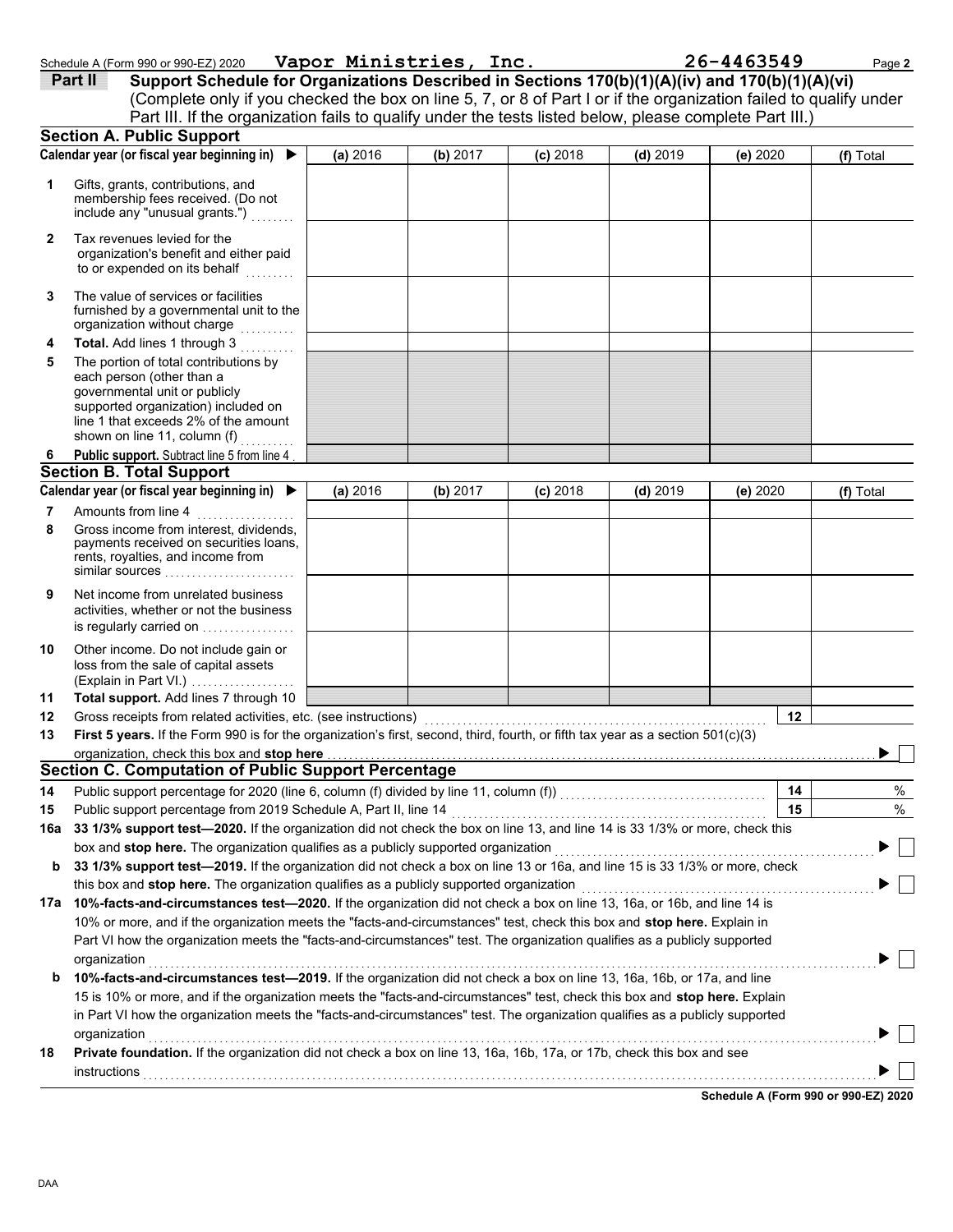Schedule A (Form 990 or 990-EZ) 2020 Page **3 Vapor Ministries, Inc. 26-4463549**

**Part III** Support Schedule for Organizations Described in Section 509(a)(2) (Complete only if you checked the box on line 10 of Part I or if the organization failed to qualify under Part II. **Section A. Public Support** If the organization fails to qualify under the tests listed below, please complete Part II.)

|              | Calendar year (or fiscal year beginning in) $\blacktriangleright$                                                                                                                                                                                               | (a) 2016  | (b) 2017    | $(c)$ 2018 | $(d)$ 2019 | (e) 2020  | (f) Total                          |
|--------------|-----------------------------------------------------------------------------------------------------------------------------------------------------------------------------------------------------------------------------------------------------------------|-----------|-------------|------------|------------|-----------|------------------------------------|
| 1            | Gifts, grants, contributions, and membership fees                                                                                                                                                                                                               |           |             |            |            |           |                                    |
|              | received. (Do not include any "unusual grants.")                                                                                                                                                                                                                | 5,221,345 | 3,199,616   | 3,819,639  | 4,558,482  | 6,468,595 | 23, 267, 677                       |
| $\mathbf{2}$ | Gross receipts from admissions, merchandise<br>sold or services performed, or facilities<br>furnished in any activity that is related to the<br>organization's tax-exempt purpose                                                                               | 1,023,477 | 1, 141, 439 | 1,327,072  | 1,940,529  | 2,120,169 | 7,552,686                          |
| 3            | Gross receipts from activities that are not an<br>unrelated trade or business under section 513                                                                                                                                                                 |           |             |            |            |           |                                    |
| 4            | Tax revenues levied for the<br>organization's benefit and either paid<br>to or expended on its behalf                                                                                                                                                           |           |             |            |            |           |                                    |
| 5            | The value of services or facilities<br>furnished by a governmental unit to the<br>organization without charge<br>1.1.1.1.1.1                                                                                                                                    |           |             |            |            |           |                                    |
| 6            | Total. Add lines 1 through 5                                                                                                                                                                                                                                    | 6,244,822 | 4,341,055   | 5,146,711  | 6,499,011  | 8,588,764 | 30,820,363                         |
|              | 7a Amounts included on lines 1, 2, and 3<br>received from disqualified persons                                                                                                                                                                                  |           |             |            |            |           |                                    |
| b            | Amounts included on lines 2 and 3<br>received from other than disqualified<br>persons that exceed the greater of \$5,000<br>or 1% of the amount on line 13 for the year                                                                                         |           |             |            |            |           |                                    |
|              | c Add lines 7a and 7b<br>.                                                                                                                                                                                                                                      |           |             |            |            |           |                                    |
| 8            | Public support. (Subtract line 7c from                                                                                                                                                                                                                          |           |             |            |            |           |                                    |
|              | line $6$ .)                                                                                                                                                                                                                                                     |           |             |            |            |           | 30,820,363                         |
|              | <b>Section B. Total Support</b><br>Calendar year (or fiscal year beginning in)                                                                                                                                                                                  |           |             |            |            |           |                                    |
|              |                                                                                                                                                                                                                                                                 | (a) 2016  | (b) 2017    | $(c)$ 2018 | $(d)$ 2019 | (e) 2020  | (f) Total                          |
| 9            | Amounts from line 6<br>and a complete the second services.                                                                                                                                                                                                      | 6,244,822 | 4,341,055   | 5,146,711  | 6,499,011  | 8,588,764 | 30,820,363                         |
| 10a          | Gross income from interest, dividends,<br>payments received on securities loans, rents,<br>royalties, and income from similar sources                                                                                                                           | 12,011    | 12,011      | 11,935     | 9,767      |           | 45,724                             |
| b            | Unrelated business taxable income (less<br>section 511 taxes) from businesses<br>acquired after June 30, 1975                                                                                                                                                   |           |             |            |            |           |                                    |
| C            | Add lines 10a and 10b                                                                                                                                                                                                                                           | 12,011    | 12,011      | 11,935     | 9,767      |           | 45,724                             |
| 11           | Net income from unrelated business<br>activities not included in line 10b, whether<br>or not the business is regularly carried on                                                                                                                               |           |             |            |            |           |                                    |
| 12           | Other income. Do not include gain or<br>loss from the sale of capital assets<br>(Explain in Part VI.)                                                                                                                                                           |           |             |            |            |           |                                    |
| 13           | Total support. (Add lines 9, 10c, 11,                                                                                                                                                                                                                           |           |             |            |            |           |                                    |
|              | and $12.$ )                                                                                                                                                                                                                                                     | 6,256,833 | 4,353,066   | 5,158,646  | 6,508,778  | 8,588,764 | 30,866,087                         |
| 14           | First 5 years. If the Form 990 is for the organization's first, second, third, fourth, or fifth tax year as a section $501(c)(3)$                                                                                                                               |           |             |            |            |           |                                    |
|              | organization, check this box and stop here                                                                                                                                                                                                                      |           |             |            |            |           |                                    |
|              | <b>Section C. Computation of Public Support Percentage</b>                                                                                                                                                                                                      |           |             |            |            |           |                                    |
| 15           | Public support percentage for 2020 (line 8, column (f), divided by line 13, column (f)) [[[[[[[[[[[[[[[[[[[[[                                                                                                                                                   |           |             |            |            | 15        | $99.85\%$                          |
| 16           | Public support percentage from 2019 Schedule A, Part III, line 15 [11] [11] Content content content content of                                                                                                                                                  |           |             |            |            | 16        | 99.75%                             |
|              | Section D. Computation of Investment Income Percentage                                                                                                                                                                                                          |           |             |            |            |           |                                    |
| 17           | Investment income percentage for 2020 (line 10c, column (f), divided by line 13, column (f)) [[[[[[[[[[[[[[[[[                                                                                                                                                  |           |             |            |            | 17        | %                                  |
|              | 18 Investment income percentage from 2019 Schedule A, Part III, line 17                                                                                                                                                                                         |           |             |            |            | 18        | %                                  |
|              | 19a 33 1/3% support tests-2020. If the organization did not check the box on line 14, and line 15 is more than 33 1/3%, and line                                                                                                                                |           |             |            |            |           |                                    |
| b            | 17 is not more than 33 1/3%, check this box and stop here. The organization qualifies as a publicly supported organization<br>33 1/3% support tests-2019. If the organization did not check a box on line 14 or line 19a, and line 16 is more than 33 1/3%, and |           |             |            |            |           | $\blacktriangleright$ $\mathbf{X}$ |
|              | line 18 is not more than 33 1/3%, check this box and stop here. The organization qualifies as a publicly supported organization                                                                                                                                 |           |             |            |            |           |                                    |
| 20           |                                                                                                                                                                                                                                                                 |           |             |            |            |           |                                    |

**Schedule A (Form 990 or 990-EZ) 2020**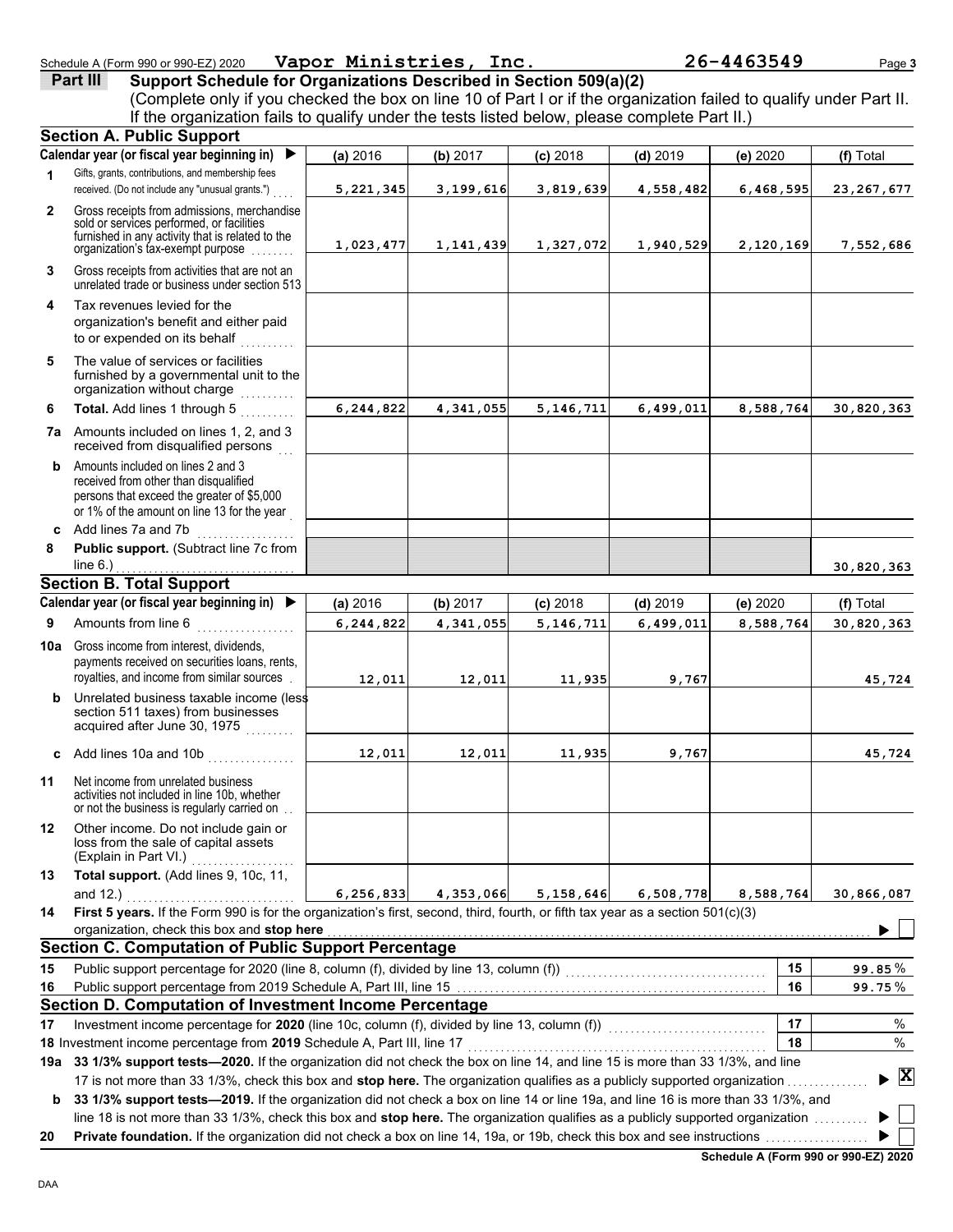## Schedule A (Form 990 or 990-EZ) 2020 Page **4 Vapor Ministries, Inc. 26-4463549**

**Part IV Supporting Organizations** Sections A, D, and E. If you checked box 12d, Part I, complete Sections A and D, and complete Part V.) (Complete only if you checked a box in line 12 on Part I. If you checked box 12a, Part I, complete Sections A and B. If you checked box 12b, Part I, complete Sections A and C. If you checked box 12c, Part I, complete

**Yes No**

### **Section A. All Supporting Organizations**

Are all of the organization's supported organizations listed by name in the organization's governing **1**

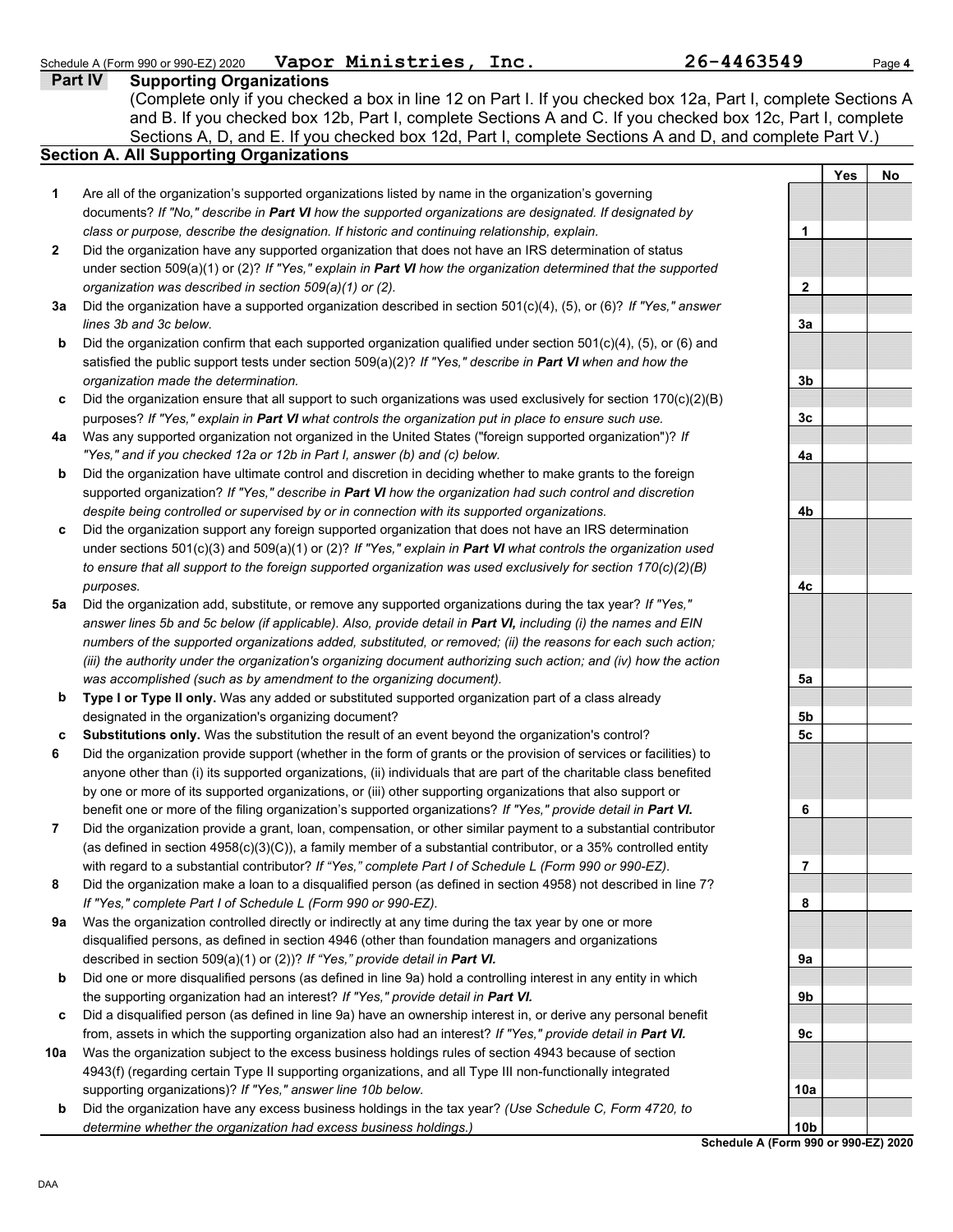| Schedule A (Form 990 or 990-EZ) 2020 |  | Vapor Ministries, | Inc. | 26-4463549 | Page 5 |
|--------------------------------------|--|-------------------|------|------------|--------|
|                                      |  |                   |      |            |        |

**Part IV Supporting Organizations** *(continued)*

|  | 26-4463549 |
|--|------------|
|--|------------|

**2**

|    |                                                                                                                                                                                                                                                             |                 | Yes | No |
|----|-------------------------------------------------------------------------------------------------------------------------------------------------------------------------------------------------------------------------------------------------------------|-----------------|-----|----|
| 11 | Has the organization accepted a gift or contribution from any of the following persons?                                                                                                                                                                     |                 |     |    |
| a  | A person who directly or indirectly controls, either alone or together with persons described in lines 11b and                                                                                                                                              |                 |     |    |
|    | 11c below, the governing body of a supported organization?                                                                                                                                                                                                  | 11a             |     |    |
| b  | A family member of a person described in line 11a above?                                                                                                                                                                                                    | 11 <sub>b</sub> |     |    |
| C. | A 35% controlled entity of a person described in line 11a or 11b above? If "Yes" to line 11a, 11b, or 11c, provide                                                                                                                                          |                 |     |    |
|    | detail in <b>Part VI.</b>                                                                                                                                                                                                                                   | 11c             |     |    |
|    | <b>Section B. Type I Supporting Organizations</b>                                                                                                                                                                                                           |                 |     |    |
|    |                                                                                                                                                                                                                                                             |                 | Yes | No |
|    | Did the governing body, members of the governing body, officers acting in their official capacity, or membership of one or<br>more supported organizations have the power to regularly appoint or elect at least a majority of the organization's officers, |                 |     |    |

**2** *supported organizations and what conditions or restrictions, if any, applied to such powers during the tax year. organization, describe how the powers to appoint and/or remove officers, directors, or trustees were allocated among the effectively operated, supervised, or controlled the organization's activities. If the organization had more than one supported* directors, or trustees at all times during the tax year? *If "No," describe in Part VI how the supported organization(s)* Did the organization operate for the benefit of any supported organization other than the supported organization(s) that operated, supervised, or controlled the supporting organization? *If "Yes," explain in Part*  **1**

*VI how providing such benefit carried out the purposes of the supported organization(s) that operated,* 

## *supervised, or controlled the supporting organization.* **Section C. Type II Supporting Organizations**

|                                                                                                                      | Yes | <b>No</b> |
|----------------------------------------------------------------------------------------------------------------------|-----|-----------|
| Were a majority of the organization's directors or trustees during the tax year also a majority of the directors     |     |           |
| or trustees of each of the organization's supported organization(s)? If "No," describe in <b>Part VI</b> how control |     |           |
| or management of the supporting organization was vested in the same persons that controlled or managed               |     |           |
| the supported organization(s).                                                                                       |     |           |

### **Section D. All Type III Supporting Organizations**

|                |                                                                                                                        |   | Yes | Nο |
|----------------|------------------------------------------------------------------------------------------------------------------------|---|-----|----|
| 1              | Did the organization provide to each of its supported organizations, by the last day of the fifth month of the         |   |     |    |
|                | organization's tax year, (i) a written notice describing the type and amount of support provided during the prior tax  |   |     |    |
|                | year, (ii) a copy of the Form 990 that was most recently filed as of the date of notification, and (iii) copies of the |   |     |    |
|                | organization's governing documents in effect on the date of notification, to the extent not previously provided?       |   |     |    |
| $\overline{2}$ | Were any of the organization's officers, directors, or trustees either (i) appointed or elected by the supported       |   |     |    |
|                | organization(s) or (ii) serving on the governing body of a supported organization? If "No," explain in Part VI how     |   |     |    |
|                | the organization maintained a close and continuous working relationship with the supported organization(s).            |   |     |    |
| $\mathbf{3}$   | By reason of the relationship described in line 2, above, did the organization's supported organizations have          |   |     |    |
|                | a significant voice in the organization's investment policies and in directing the use of the organization's           |   |     |    |
|                | income or assets at all times during the tax year? If "Yes," describe in Part VI the role the organization's           |   |     |    |
|                | supported organizations played in this regard.                                                                         | з |     |    |

### **Section E. Type III Functionally-Integrated Supporting Organizations**

| Check the box next to the method that the organization used to satisfy the Integral Part Test during the year (see instructions). |  |  |
|-----------------------------------------------------------------------------------------------------------------------------------|--|--|
|                                                                                                                                   |  |  |

- The organization satisfied the Activities Test. *Complete line 2 below.* **a**
- The organization is the parent of each of its supported organizations. *Complete line 3 below.* **b**

**2** Activities Test. *Answer lines 2a and 2b below.*

- **a** Did substantially all of the organization's activities during the tax year directly further the exempt purposes of the supported organization(s) to which the organization was responsive? *If "Yes," then in Part VI identify those supported organizations and explain how these activities directly furthered their exempt purposes,*  how the organization was responsive to those supported organizations, and how the organization determined *that these activities constituted substantially all of its activities.*
- **b** Did the activities described in line 2a, above, constitute activities that, but for the organization's involvement, one or more of the organization's supported organization(s) would have been engaged in? If "Yes," explain in *Part VI the reasons for the organization's position that its supported organization(s) would have engaged in these activities but for the organization's involvement.*
- **3** Parent of Supported Organizations. *Answer lines 3a and 3b below.*
	- **a** Did the organization have the power to regularly appoint or elect a majority of the officers, directors, or trustees of each of the supported organizations? *If "Yes" or "No," provide details in Part VI.*
	- **b** Did the organization exercise a substantial degree of direction over the policies, programs, and activities of each of its supported organizations? *If "Yes," describe in Part VI the role played by the organization in this regard.*

DAA **Schedule A (Form 990 or 990-EZ) 2020 3b**

**2a**

**2b**

**3a**

**Yes No**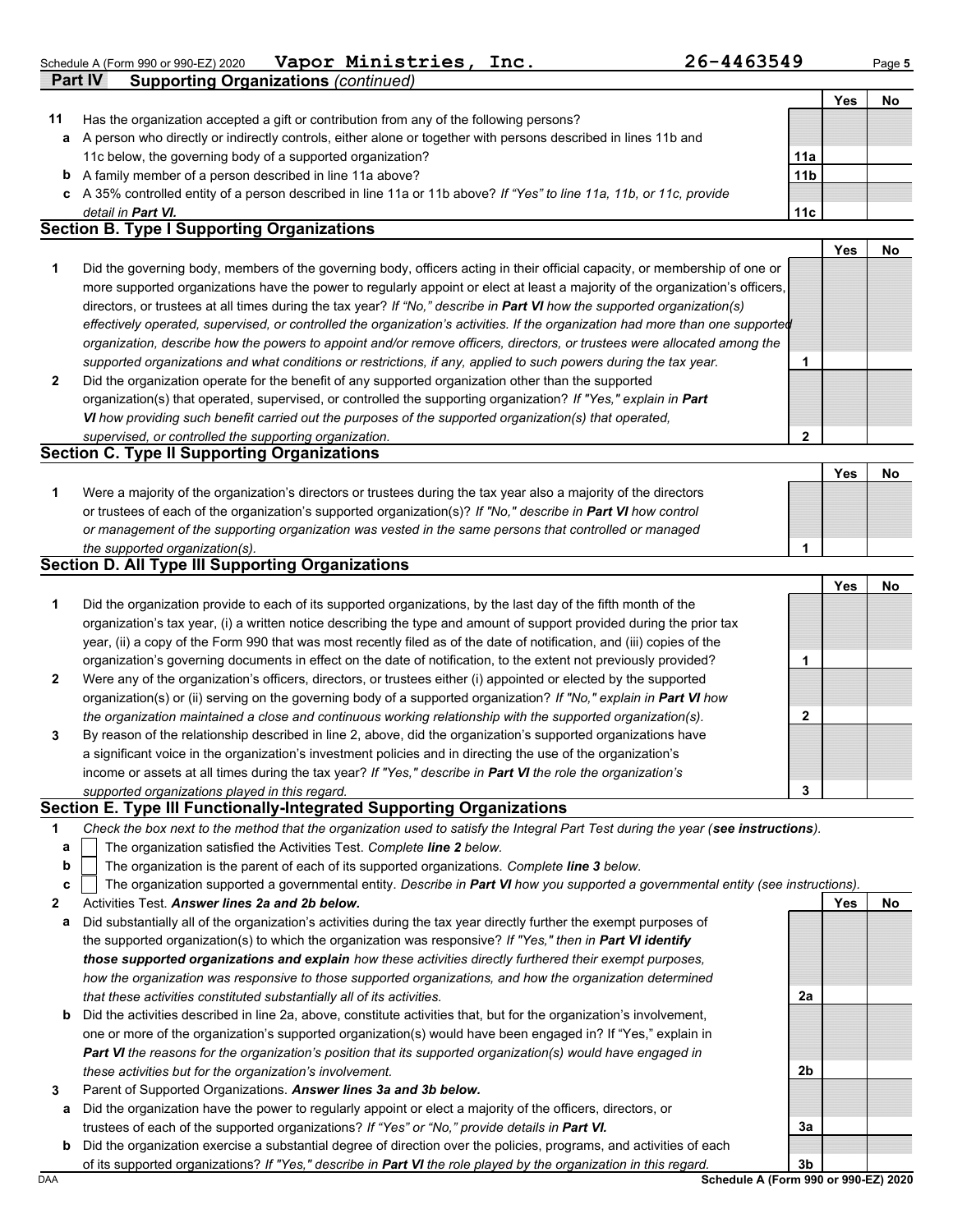| Section A - Adjusted Net Income                                                     | (A) Prior Year          |                                                                                                                                                                                                                                                                                                 | (B) Current Year               |
|-------------------------------------------------------------------------------------|-------------------------|-------------------------------------------------------------------------------------------------------------------------------------------------------------------------------------------------------------------------------------------------------------------------------------------------|--------------------------------|
|                                                                                     |                         | Queck here if the organization satisfied the integral Part Test as a qualifying trust on Nov. 20, 1970 ( <i>explain in <b>Part VI</b></i> ). See<br>instructions. All other Type III non-functionally integrated supporting organizations must complete Sections A through E.<br>(A) Prior Year | (optional)                     |
| Net short-term capital gain<br>1                                                    | 1                       |                                                                                                                                                                                                                                                                                                 |                                |
| $\mathbf{2}$<br>Recoveries of prior-year distributions                              | $\mathbf 2$             |                                                                                                                                                                                                                                                                                                 |                                |
| 3<br>Other gross income (see instructions)                                          | 3                       |                                                                                                                                                                                                                                                                                                 |                                |
| Add lines 1 through 3.<br>4                                                         | 4                       |                                                                                                                                                                                                                                                                                                 |                                |
| Depreciation and depletion<br>5                                                     | 5                       |                                                                                                                                                                                                                                                                                                 |                                |
| Portion of operating expenses paid or incurred for production or collection of<br>6 |                         |                                                                                                                                                                                                                                                                                                 |                                |
| gross income or for management, conservation, or maintenance of property            |                         |                                                                                                                                                                                                                                                                                                 |                                |
| held for production of income (see instructions)                                    | 6                       |                                                                                                                                                                                                                                                                                                 |                                |
| $\overline{7}$<br>Other expenses (see instructions)                                 | $\overline{7}$          |                                                                                                                                                                                                                                                                                                 |                                |
| 8<br>Adjusted Net Income (subtract lines 5, 6, and 7 from line 4)                   | 8                       |                                                                                                                                                                                                                                                                                                 |                                |
| <b>Section B - Minimum Asset Amount</b>                                             |                         |                                                                                                                                                                                                                                                                                                 | (B) Current Year<br>(optional) |
| Aggregate fair market value of all non-exempt-use assets (see<br>1                  |                         |                                                                                                                                                                                                                                                                                                 |                                |
| instructions for short tax year or assets held for part of year):                   |                         |                                                                                                                                                                                                                                                                                                 |                                |
| a Average monthly value of securities                                               | 1a                      |                                                                                                                                                                                                                                                                                                 |                                |
| <b>b</b> Average monthly cash balances                                              | 1 <sub>b</sub>          |                                                                                                                                                                                                                                                                                                 |                                |
| c Fair market value of other non-exempt-use assets                                  | 1c                      |                                                                                                                                                                                                                                                                                                 |                                |
| d Total (add lines 1a, 1b, and 1c)                                                  | 1d                      |                                                                                                                                                                                                                                                                                                 |                                |
| e Discount claimed for blockage or other factors                                    |                         |                                                                                                                                                                                                                                                                                                 |                                |
| (explain in detail in <b>Part VI</b> ):                                             |                         |                                                                                                                                                                                                                                                                                                 |                                |
| Acquisition indebtedness applicable to non-exempt-use assets<br>$\mathbf{2}$        | $\mathbf{2}$            |                                                                                                                                                                                                                                                                                                 |                                |
| Subtract line 2 from line 1d.<br>3                                                  | 3                       |                                                                                                                                                                                                                                                                                                 |                                |
| Cash deemed held for exempt use. Enter 0.015 of line 3 (for greater amount,<br>4    |                         |                                                                                                                                                                                                                                                                                                 |                                |
| see instructions).                                                                  | 4                       |                                                                                                                                                                                                                                                                                                 |                                |
| Net value of non-exempt-use assets (subtract line 4 from line 3)<br>5               | 5                       |                                                                                                                                                                                                                                                                                                 |                                |
| Multiply line 5 by 0.035.<br>6                                                      | 6                       |                                                                                                                                                                                                                                                                                                 |                                |
| 7<br>Recoveries of prior-year distributions                                         | $\overline{7}$          |                                                                                                                                                                                                                                                                                                 |                                |
| Minimum Asset Amount (add line 7 to line 6)<br>8                                    | 8                       |                                                                                                                                                                                                                                                                                                 |                                |
| Section C - Distributable Amount                                                    |                         |                                                                                                                                                                                                                                                                                                 | <b>Current Year</b>            |
| Adjusted net income for prior year (from Section A, line 8, column A)<br>1          | 1                       |                                                                                                                                                                                                                                                                                                 |                                |
| Enter 0.85 of line 1.<br>$\mathbf{2}$                                               | $\overline{\mathbf{2}}$ |                                                                                                                                                                                                                                                                                                 |                                |
| 3<br>Minimum asset amount for prior year (from Section B, line 8, column A)         | 3                       |                                                                                                                                                                                                                                                                                                 |                                |
| Enter greater of line 2 or line 3.<br>4                                             | 4                       |                                                                                                                                                                                                                                                                                                 |                                |
| Income tax imposed in prior year<br>5                                               | 5                       |                                                                                                                                                                                                                                                                                                 |                                |
| Distributable Amount. Subtract line 5 from line 4, unless subject to<br>6           |                         |                                                                                                                                                                                                                                                                                                 |                                |
| emergency temporary reduction (see instructions).                                   | 6                       |                                                                                                                                                                                                                                                                                                 |                                |
|                                                                                     |                         |                                                                                                                                                                                                                                                                                                 |                                |

**7** (see instructions). Check here if the current year is the organization's first as a non-functionally integrated Type III supporting organization

**Schedule A (Form 990 or 990-EZ) 2020**

#### Schedule A (Form 990 or 990-EZ) 2020 **Vapor Ministries, Inc.** 26-4463549 Page 6 **Vapor Ministries,**

**Part V Type III Non-Functionally Integrated 509(a)(3) Supporting Organizations**<br>1 □ Check bere if the creanization estigfied the Integral Part Test as a gualitying trust on New 20, 1970 (c **1** Check here if the organization satisfied the Integral Part Test as a qualifying trust on Nov. 20, 1970 (*explain in Part VI*). **See**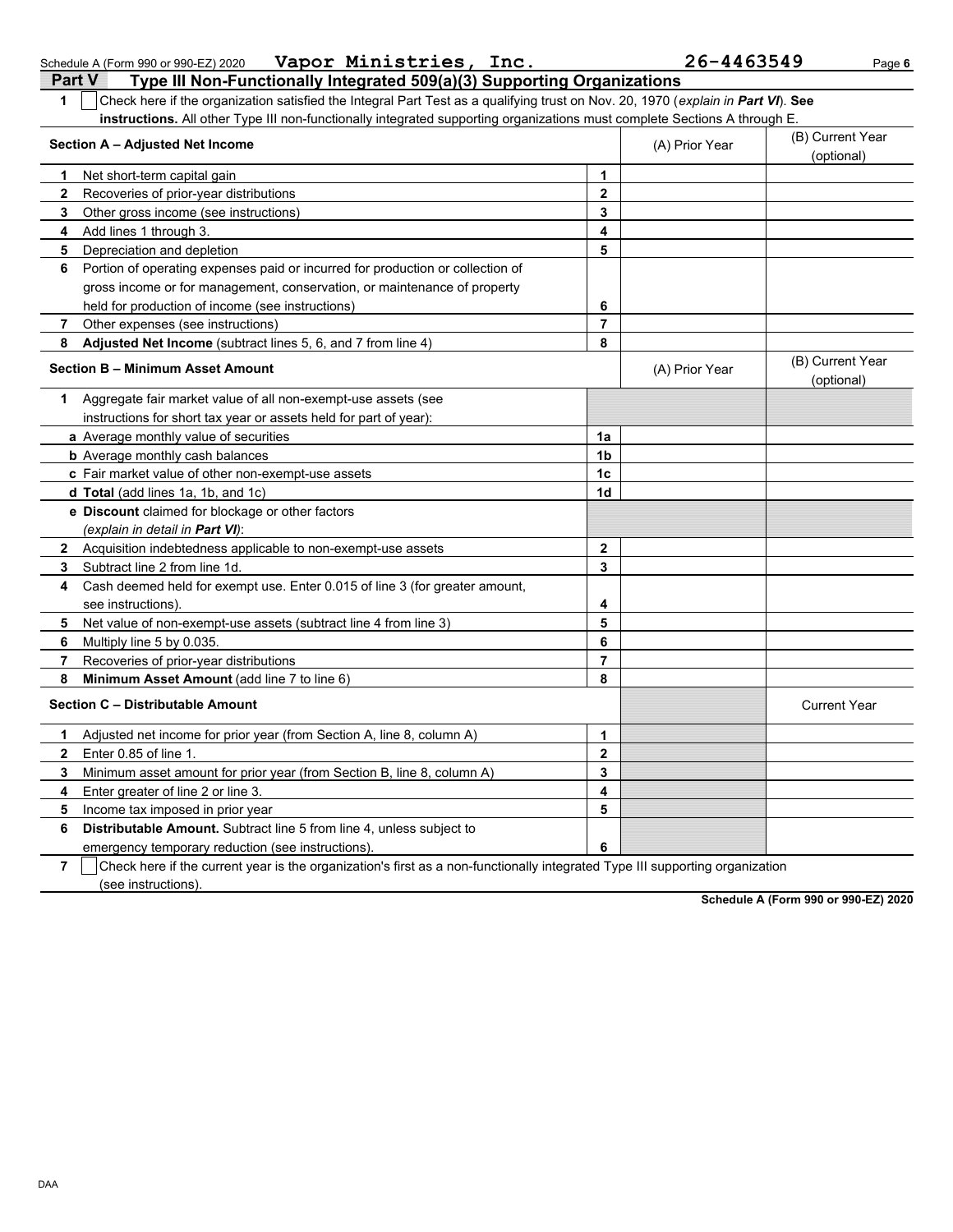Schedule A (Form 990 or 990-EZ) 2020 **Vapor Ministries, Inc. Z6-4463549** Page 7 **Vapor Ministries, Inc. 26-4463549**

| Part V       | Type III Non-Functionally Integrated 509(a)(3) Supporting Organizations (continued)        |                             |                                       |                                                |
|--------------|--------------------------------------------------------------------------------------------|-----------------------------|---------------------------------------|------------------------------------------------|
|              | <b>Section D - Distributions</b>                                                           |                             |                                       | <b>Current Year</b>                            |
| 1            | Amounts paid to supported organizations to accomplish exempt purposes                      |                             |                                       |                                                |
| $\mathbf{2}$ | Amounts paid to perform activity that directly furthers exempt purposes of supported       |                             |                                       |                                                |
|              | organizations, in excess of income from activity                                           |                             |                                       |                                                |
| 3            | Administrative expenses paid to accomplish exempt purposes of supported organizations      |                             |                                       |                                                |
| 4            | Amounts paid to acquire exempt-use assets                                                  |                             |                                       |                                                |
| 5            | Qualified set-aside amounts (prior IRS approval required-provide details in Part VI)       |                             |                                       |                                                |
| 6            | Other distributions (describe in Part VI). See instructions.                               |                             |                                       |                                                |
| 7            | Total annual distributions. Add lines 1 through 6.                                         |                             |                                       |                                                |
| 8            | Distributions to attentive supported organizations to which the organization is responsive |                             |                                       |                                                |
|              | (provide details in Part VI). See instructions.                                            |                             |                                       |                                                |
| 9            | Distributable amount for 2020 from Section C, line 6                                       |                             |                                       |                                                |
| 10           | Line 8 amount divided by line 9 amount                                                     |                             |                                       |                                                |
|              |                                                                                            | (i)                         | (ii)                                  | (iii)                                          |
|              | <b>Section E - Distribution Allocations (see instructions)</b>                             | <b>Excess Distributions</b> | <b>Underdistributions</b><br>Pre-2020 | <b>Distributable</b><br><b>Amount for 2020</b> |
| 1            | Distributable amount for 2020 from Section C, line 6                                       |                             |                                       |                                                |
| $\mathbf{2}$ | Underdistributions, if any, for years prior to 2020                                        |                             |                                       |                                                |
|              | (reasonable cause required-explain in Part VI). See                                        |                             |                                       |                                                |
|              | instructions.                                                                              |                             |                                       |                                                |
| 3            | Excess distributions carryover, if any, to 2020                                            |                             |                                       |                                                |
|              | a From 2015                                                                                |                             |                                       |                                                |
|              | $b$ From 2016                                                                              |                             |                                       |                                                |
|              | <b>c</b> From 2017                                                                         |                             |                                       |                                                |
|              | <b>d</b> From 2018                                                                         |                             |                                       |                                                |
|              | <b>e</b> From 2019                                                                         |                             |                                       |                                                |
|              | f Total of lines 3a through 3e                                                             |                             |                                       |                                                |
|              | g Applied to underdistributions of prior years                                             |                             |                                       |                                                |
|              | h Applied to 2020 distributable amount                                                     |                             |                                       |                                                |
|              | Carryover from 2015 not applied (see instructions)                                         |                             |                                       |                                                |
|              | Remainder. Subtract lines 3g, 3h, and 3i from line 3f.                                     |                             |                                       |                                                |
| 4            | Distributions for 2020 from                                                                |                             |                                       |                                                |
|              | \$<br>Section D, line 7:                                                                   |                             |                                       |                                                |
|              | a Applied to underdistributions of prior years                                             |                             |                                       |                                                |
|              | <b>b</b> Applied to 2020 distributable amount                                              |                             |                                       |                                                |
|              | c Remainder. Subtract lines 4a and 4b from line 4.                                         |                             |                                       |                                                |
| 5            | Remaining underdistributions for years prior to 2020, if                                   |                             |                                       |                                                |
|              | any. Subtract lines 3g and 4a from line 2. For result                                      |                             |                                       |                                                |
|              | greater than zero, explain in Part VI. See instructions.                                   |                             |                                       |                                                |
| 6            | Remaining underdistributions for 2020 Subtract lines 3h                                    |                             |                                       |                                                |
|              | and 4b from line 1. For result greater than zero, explain in                               |                             |                                       |                                                |
|              | <b>Part VI</b> . See instructions.                                                         |                             |                                       |                                                |
| 7            | Excess distributions carryover to 2021. Add lines 3j                                       |                             |                                       |                                                |
|              | and 4c.                                                                                    |                             |                                       |                                                |
| 8            | Breakdown of line 7:                                                                       |                             |                                       |                                                |
|              | a Excess from 2016                                                                         |                             |                                       |                                                |
|              | <b>b</b> Excess from 2017                                                                  |                             |                                       |                                                |
|              | c Excess from 2018                                                                         |                             |                                       |                                                |
|              | d Excess from 2019                                                                         |                             |                                       |                                                |
|              | e Excess from 2020                                                                         |                             |                                       |                                                |
|              |                                                                                            |                             |                                       |                                                |

**Schedule A (Form 990 or 990-EZ) 2020**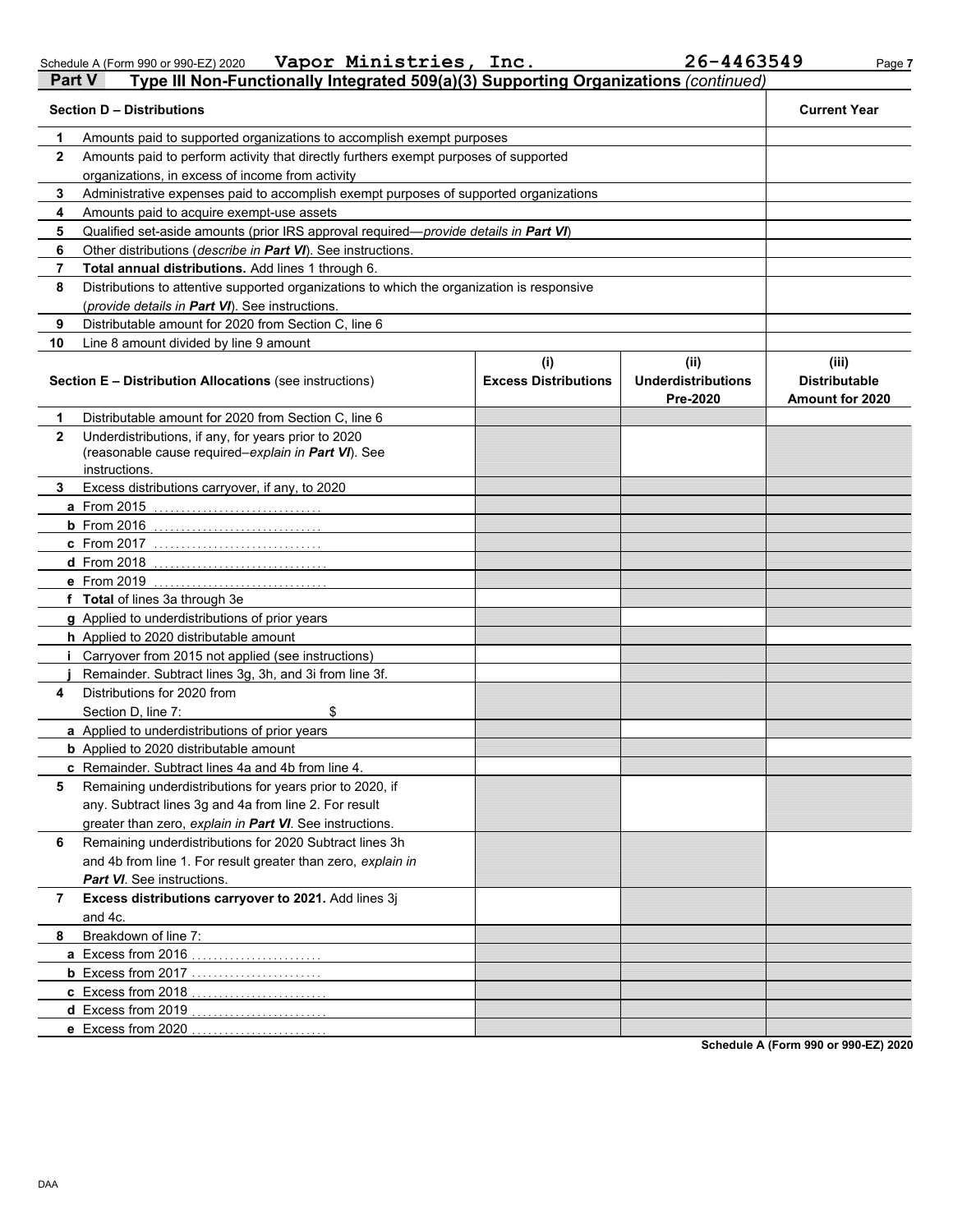|         | Schedule A (Form 990 or 990-EZ) 2020 | Vapor Ministries, Inc. |  | 26-4463549                                                                                                                                                                                                                                                                                                                                       | Page 8 |
|---------|--------------------------------------|------------------------|--|--------------------------------------------------------------------------------------------------------------------------------------------------------------------------------------------------------------------------------------------------------------------------------------------------------------------------------------------------|--------|
| Part VI |                                      |                        |  | Supplemental Information. Provide the explanations required by Part II, line 10; Part II, line 17a or 17b; Part<br>III, line 12; Part IV, Section A, lines 1, 2, 3b, 3c, 4b, 4c, 5a, 6, 9a, 9b, 9c, 11a, 11b, and 11c; Part IV, Section                                                                                                          |        |
|         |                                      |                        |  | B, lines 1 and 2; Part IV, Section C, line 1; Part IV, Section D, lines 2 and 3; Part IV, Section E, lines 1c, 2a, 2b,<br>3a, and 3b; Part V, line 1; Part V, Section B, line 1e; Part V, Section D, lines 5, 6, and 8; and Part V, Section E,<br>lines 2, 5, and 6. Also complete this part for any additional information. (See instructions.) |        |
|         |                                      |                        |  |                                                                                                                                                                                                                                                                                                                                                  |        |
|         |                                      |                        |  |                                                                                                                                                                                                                                                                                                                                                  |        |
|         |                                      |                        |  |                                                                                                                                                                                                                                                                                                                                                  |        |
|         |                                      |                        |  |                                                                                                                                                                                                                                                                                                                                                  |        |
|         |                                      |                        |  |                                                                                                                                                                                                                                                                                                                                                  |        |
|         |                                      |                        |  |                                                                                                                                                                                                                                                                                                                                                  |        |
|         |                                      |                        |  |                                                                                                                                                                                                                                                                                                                                                  |        |
|         |                                      |                        |  |                                                                                                                                                                                                                                                                                                                                                  |        |
|         |                                      |                        |  |                                                                                                                                                                                                                                                                                                                                                  |        |
|         |                                      |                        |  |                                                                                                                                                                                                                                                                                                                                                  |        |
|         |                                      |                        |  |                                                                                                                                                                                                                                                                                                                                                  |        |
|         |                                      |                        |  |                                                                                                                                                                                                                                                                                                                                                  |        |
|         |                                      |                        |  |                                                                                                                                                                                                                                                                                                                                                  |        |
|         |                                      |                        |  |                                                                                                                                                                                                                                                                                                                                                  |        |
|         |                                      |                        |  |                                                                                                                                                                                                                                                                                                                                                  |        |
|         |                                      |                        |  |                                                                                                                                                                                                                                                                                                                                                  |        |
|         |                                      |                        |  |                                                                                                                                                                                                                                                                                                                                                  |        |
|         |                                      |                        |  |                                                                                                                                                                                                                                                                                                                                                  |        |
|         |                                      |                        |  |                                                                                                                                                                                                                                                                                                                                                  |        |
|         |                                      |                        |  |                                                                                                                                                                                                                                                                                                                                                  |        |
|         |                                      |                        |  |                                                                                                                                                                                                                                                                                                                                                  |        |
|         |                                      |                        |  |                                                                                                                                                                                                                                                                                                                                                  |        |
|         |                                      |                        |  |                                                                                                                                                                                                                                                                                                                                                  |        |
|         |                                      |                        |  |                                                                                                                                                                                                                                                                                                                                                  |        |
|         |                                      |                        |  |                                                                                                                                                                                                                                                                                                                                                  |        |
|         |                                      |                        |  |                                                                                                                                                                                                                                                                                                                                                  |        |
|         |                                      |                        |  |                                                                                                                                                                                                                                                                                                                                                  |        |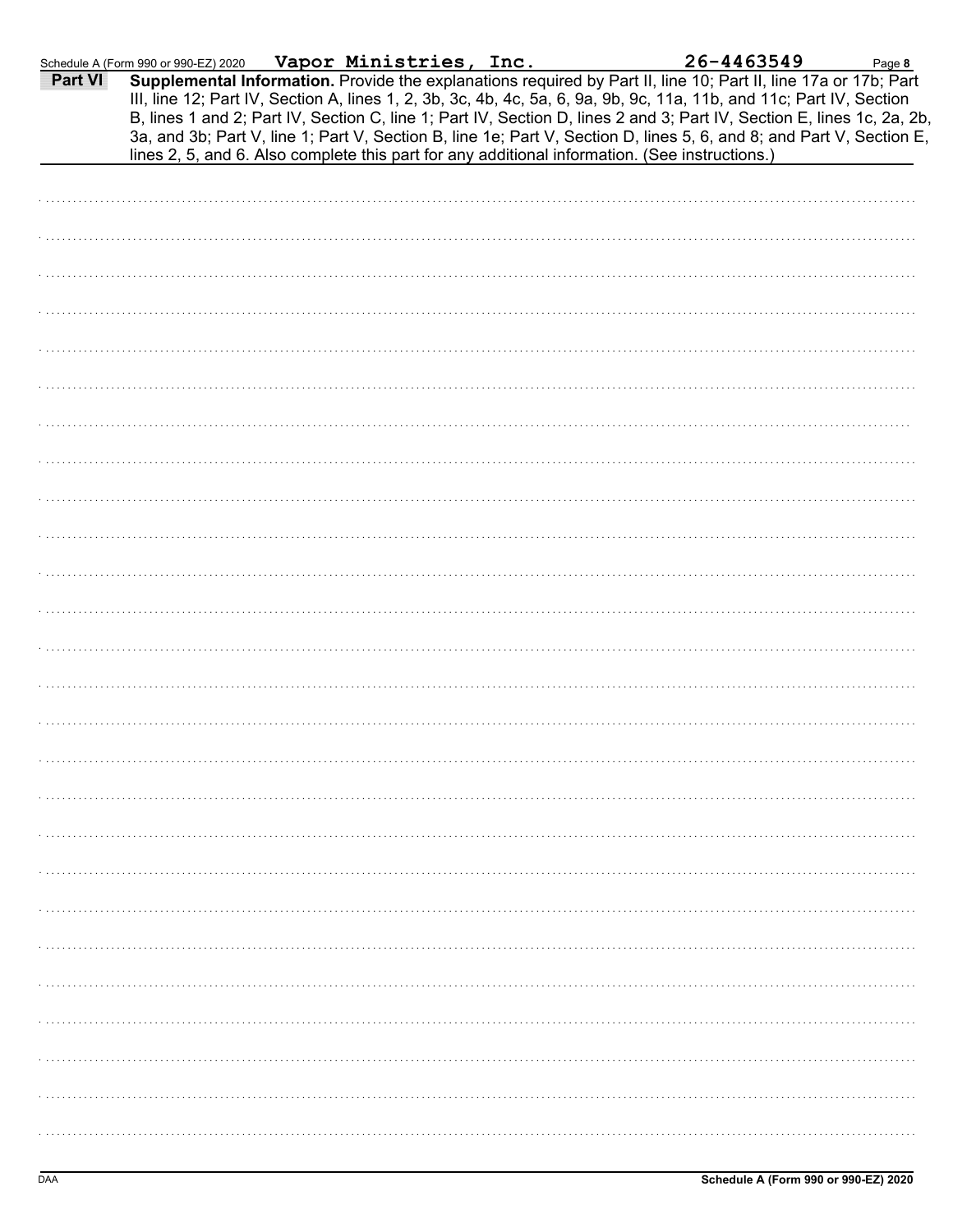| (Form 990, 990-EZ,<br>or 990-PF)<br>Department of the Treasury<br>Internal Revenue Service |  |
|--------------------------------------------------------------------------------------------|--|
| Name of the organization                                                                   |  |
| Vapor Ministries,                                                                          |  |
| Organization type (check one):                                                             |  |

## **Schedule of Contributors Schedule B**

**or 990-PF)** X **Attach to Form 990, Form 990-EZ, or Form 990-PF.** ▶ Go to *www.irs.gov/Form990* for the latest information. OMB No. 1545-0047

**Employer identification number**

**value**  $\begin{array}{|c|c|c|c|}\n\hline\n\text{C} \cdot \text{C} \cdot \text{C} \cdot \text{C} \cdot \text{C} \cdot \text{C} \cdot \text{C} \cdot \text{C} \cdot \text{C} \cdot \text{C} \cdot \text{C} \cdot \text{C} \cdot \text{C} \cdot \text{C} \cdot \text{C} \cdot \text{C} \cdot \text{C} \cdot \text{C} \cdot \text{C} \cdot \text{C} \cdot \text{C} \cdot \text{C} \cdot \text{C} \cdot \text{C} \cdot \text{C} \cdot \text{C} \cdot \text{C} \cdot \text{C$ 

| Go to www.irs.gov/Form990 for the latest information |
|------------------------------------------------------|
|                                                      |
|                                                      |

| Filers of:         | Section:                                                                           |  |
|--------------------|------------------------------------------------------------------------------------|--|
| Form 990 or 990-EZ | $ \mathbf{X} $ 501(c)( <b>3</b> ) (enter number) organization                      |  |
|                    | $4947(a)(1)$ nonexempt charitable trust <b>not</b> treated as a private foundation |  |
|                    | 527 political organization                                                         |  |
| Form 990-PF        | $501(c)(3)$ exempt private foundation                                              |  |
|                    | $4947(a)(1)$ nonexempt charitable trust treated as a private foundation            |  |
|                    | 501(c)(3) taxable private foundation                                               |  |

Check if your organization is covered by the **General Rule** or a **Special Rule. Note:** Only a section 501(c)(7), (8), or (10) organization can check boxes for both the General Rule and a Special Rule. See instructions.

### **General Rule**

 $\bm{X}$  For an organization filing Form 990, 990-EZ, or 990-PF that received, during the year, contributions totaling \$5,000 or more (in money or property) from any one contributor. Complete Parts I and II. See instructions for determining a contributor's total contributions.

### **Special Rules**

For an organization described in section 501(c)(3) filing Form 990 or 990-EZ that met the 331/3% support test of the regulations under sections 509(a)(1) and 170(b)(1)(A)(vi), that checked Schedule A (Form 990 or 990-EZ), Part II, line 13, 16a, or 16b, and that received from any one contributor, during the year, total contributions of the greater of **(1)** \$5,000; or **(2)** 2% of the amount on (i) Form 990, Part VIII, line 1h; or (ii) Form 990-EZ, line 1. Complete Parts I and II.

literary, or educational purposes, or for the prevention of cruelty to children or animals. Complete Parts I (entering For an organization described in section 501(c)(7), (8), or (10) filing Form 990 or 990-EZ that received from any one contributor, during the year, total contributions of more than \$1,000 *exclusively* for religious, charitable, scientific, "N/A" in column (b) instead of the contributor name and address), II, and III.

For an organization described in section 501(c)(7), (8), or (10) filing Form 990 or 990-EZ that received from any one contributor, during the year, contributions *exclusively* for religious, charitable, etc., purposes, but no such contributions totaled more than \$1,000. If this box is checked, enter here the total contributions that were received during the year for an *exclusively* religious, charitable, etc., purpose. Don't complete any of the parts unless the **General Rule** applies to this organization because it received *nonexclusively* religious, charitable, etc., contributions totaling \$5,000 or more during the year . . . . . . . . . . . . . . . . . . . . . . . . . . . . . . . . . . . . . . . . . . . . . . . . . . . . . . . . . . . . . . . . . . . . . . . . . . . . \$ . . . . . . . . . . . . . . . . . . . . . . . . . . .

990-EZ, or 990-PF), but it **must** answer "No" on Part IV, line 2, of its Form 990; or check the box on line H of its Form 990-EZ or on its Form 990-PF, Part I, line 2, to certify that it doesn't meet the filing requirements of Schedule B (Form 990, 990-EZ, or 990-PF). **Caution:** An organization that isn't covered by the General Rule and/or the Special Rules doesn't file Schedule B (Form 990,

**For Paperwork Reduction Act Notice, see the instructions for Form 990, 990-EZ, or 990-PF.**

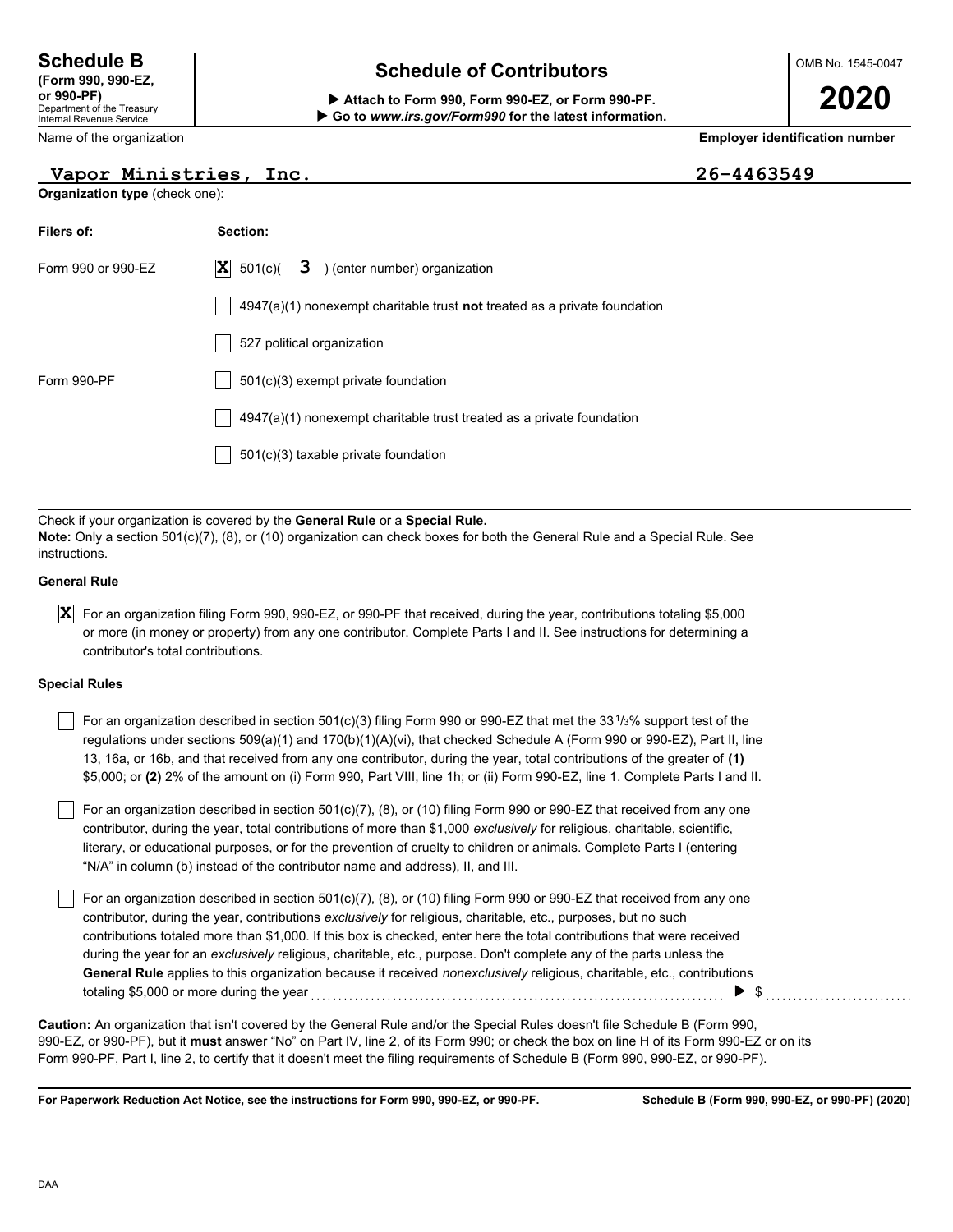| Schedule B (Form 990, 990-EZ, or 990-PF) (2020)<br>Name of organization |                                                                                                |                                   | Page 1 of 14<br>Page 2<br><b>Employer identification number</b>                              |  |  |
|-------------------------------------------------------------------------|------------------------------------------------------------------------------------------------|-----------------------------------|----------------------------------------------------------------------------------------------|--|--|
|                                                                         | Vapor Ministries, Inc.                                                                         |                                   | 26-4463549                                                                                   |  |  |
| Part I                                                                  | Contributors (see instructions). Use duplicate copies of Part I if additional space is needed. |                                   |                                                                                              |  |  |
| (a)<br>No.                                                              | (b)<br>Name, address, and ZIP + 4                                                              | (c)<br><b>Total contributions</b> | (d)<br>Type of contribution                                                                  |  |  |
| $\mathbf{1}$                                                            |                                                                                                | 50,000<br>\$                      | Person<br>Payroll<br>Noncash<br>(Complete Part II for<br>noncash contributions.)             |  |  |
| (a)                                                                     | (b)                                                                                            | (c)                               | (d)                                                                                          |  |  |
| No.                                                                     | Name, address, and ZIP + 4                                                                     | <b>Total contributions</b>        | Type of contribution                                                                         |  |  |
| $\overline{2}$                                                          |                                                                                                | 5,000<br>\$                       | Person<br>X<br>Payroll<br>Noncash<br>(Complete Part II for<br>noncash contributions.)        |  |  |
| (a)                                                                     | (b)                                                                                            | (c)                               | (d)                                                                                          |  |  |
| No.                                                                     | Name, address, and ZIP + 4                                                                     | <b>Total contributions</b>        | Type of contribution                                                                         |  |  |
| $\overline{3}$                                                          |                                                                                                | 170,000<br>\$                     | Person<br>Payroll<br>Noncash<br>(Complete Part II for<br>noncash contributions.)             |  |  |
| (a)                                                                     | (b)                                                                                            | (c)                               | (d)                                                                                          |  |  |
| No.                                                                     | Name, address, and ZIP + 4                                                                     | <b>Total contributions</b>        | Type of contribution                                                                         |  |  |
| 4                                                                       |                                                                                                | 58,000                            | X<br>Person<br>Payroll<br><b>Noncash</b><br>(Complete Part II for<br>noncash contributions.) |  |  |
| (a)                                                                     | (b)                                                                                            | (c)                               | (d)                                                                                          |  |  |
| No.                                                                     | Name, address, and ZIP + 4                                                                     | <b>Total contributions</b>        | Type of contribution                                                                         |  |  |
| $\overline{5}$                                                          |                                                                                                | 50, 515<br>\$                     | X<br>Person<br>Payroll<br><b>Noncash</b><br>(Complete Part II for<br>noncash contributions.) |  |  |
| (a)                                                                     | (b)                                                                                            | (c)                               | (d)                                                                                          |  |  |
| No.                                                                     | Name, address, and ZIP + 4                                                                     | <b>Total contributions</b>        | Type of contribution                                                                         |  |  |
| 6                                                                       |                                                                                                | 110,000<br>\$                     | X<br>Person<br>Payroll<br><b>Noncash</b><br>(Complete Part II for<br>noncash contributions.) |  |  |

**Schedule B (Form 990, 990-EZ, or 990-PF) (2020)**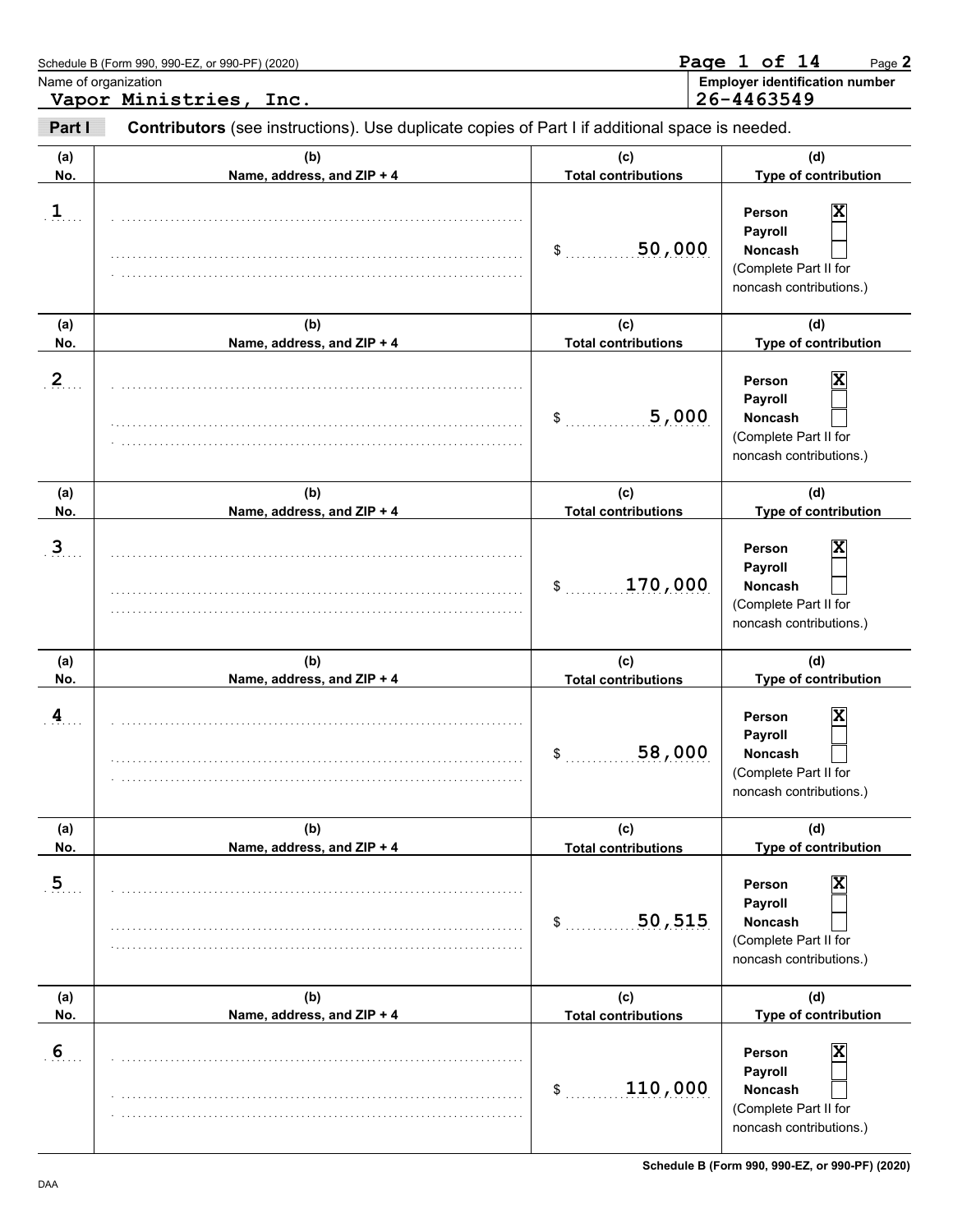| Schedule B (Form 990, 990-EZ, or 990-PF) (2020)<br>Name of organization<br>Vapor Ministries, Inc. |                                                                                                |                                   | Page 2 of 14<br>Page 2<br><b>Employer identification number</b><br>26-4463549                               |
|---------------------------------------------------------------------------------------------------|------------------------------------------------------------------------------------------------|-----------------------------------|-------------------------------------------------------------------------------------------------------------|
| Part I                                                                                            | Contributors (see instructions). Use duplicate copies of Part I if additional space is needed. |                                   |                                                                                                             |
| (a)<br>No.                                                                                        | (b)<br>Name, address, and ZIP + 4                                                              | (c)<br><b>Total contributions</b> | (d)<br>Type of contribution                                                                                 |
| 7                                                                                                 |                                                                                                | 12,000<br>\$                      | X<br>Person<br>Payroll<br><b>Noncash</b><br>(Complete Part II for<br>noncash contributions.)                |
| (a)<br>No.                                                                                        | (b)<br>Name, address, and ZIP + 4                                                              | (c)<br><b>Total contributions</b> | (d)<br>Type of contribution                                                                                 |
| $\overline{8}$                                                                                    |                                                                                                | 25,000<br>\$                      | X<br>Person<br>Payroll<br><b>Noncash</b><br>(Complete Part II for<br>noncash contributions.)                |
| (a)<br>No.                                                                                        | (b)<br>Name, address, and ZIP + 4                                                              | (c)<br><b>Total contributions</b> | (d)<br>Type of contribution                                                                                 |
| 9                                                                                                 |                                                                                                | 50,000<br>\$                      | X<br>Person<br>Payroll<br><b>Noncash</b><br>(Complete Part II for<br>noncash contributions.)                |
| (a)<br>No.                                                                                        | (b)<br>Name, address, and ZIP + 4                                                              | (c)<br><b>Total contributions</b> | (d)<br>Type of contribution                                                                                 |
| 10                                                                                                |                                                                                                | 5,950<br>\$                       | X<br>Person<br><b>Payroll</b><br>Noncash<br>(Complete Part II for<br>noncash contributions.)                |
| (a)<br>No.                                                                                        | (b)<br>Name, address, and ZIP + 4                                                              | (c)<br><b>Total contributions</b> | (d)<br>Type of contribution                                                                                 |
| 11                                                                                                |                                                                                                | 8,256<br>\$                       | $\overline{\mathbf{x}}$<br>Person<br>Payroll<br>Noncash<br>(Complete Part II for<br>noncash contributions.) |
| (a)<br>No.                                                                                        | (b)<br>Name, address, and ZIP + 4                                                              | (c)<br><b>Total contributions</b> | (d)<br>Type of contribution                                                                                 |
| 12                                                                                                |                                                                                                | 8,187<br>\$                       | X<br>Person<br>Payroll<br>Noncash<br>(Complete Part II for<br>noncash contributions.)                       |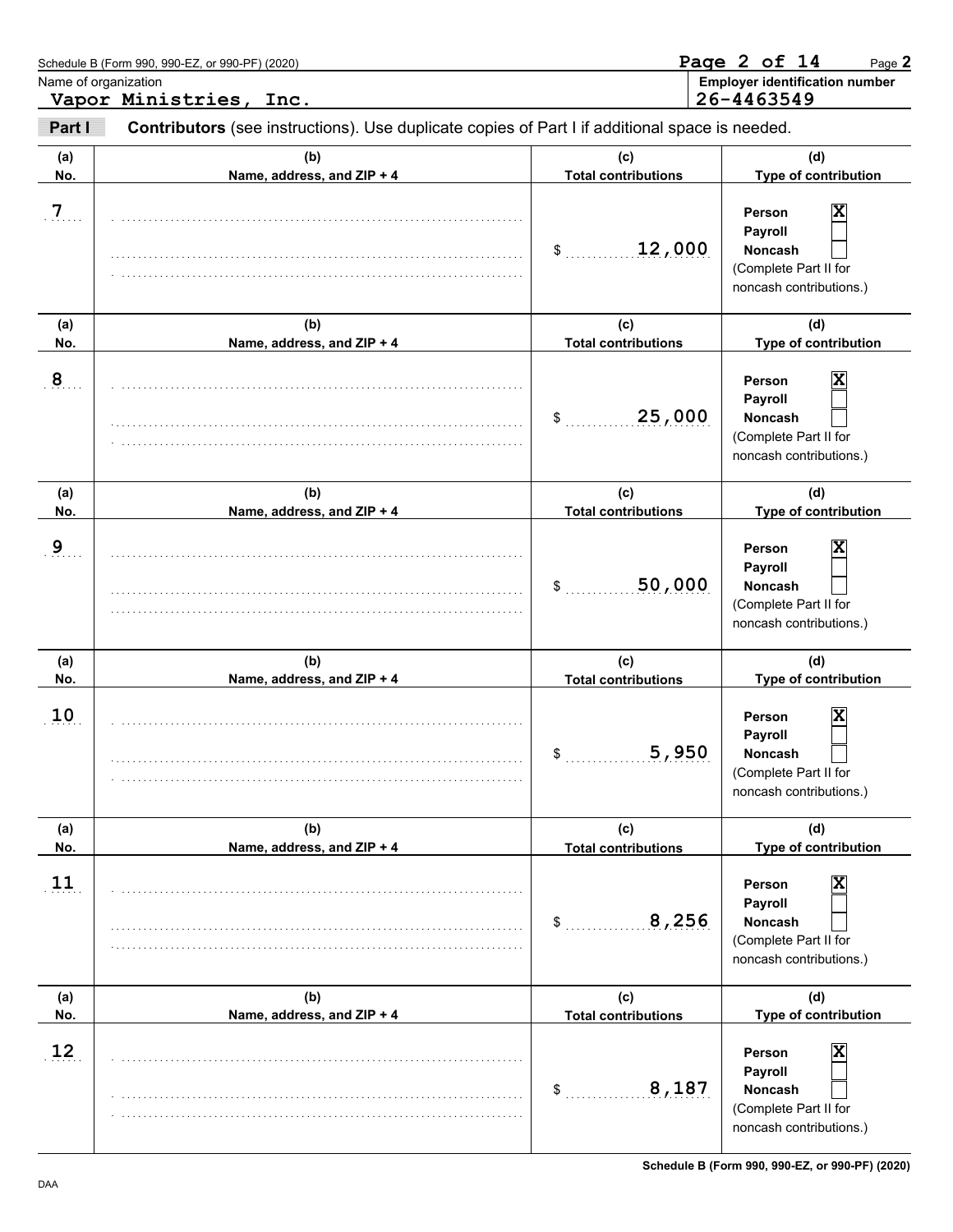| Schedule B (Form 990, 990-EZ, or 990-PF) (2020)<br>Name of organization<br>Vapor Ministries, Inc. |                                                                                                |                                   | Page 3 of 14<br>Page 2<br><b>Employer identification number</b><br>26-4463549                                      |
|---------------------------------------------------------------------------------------------------|------------------------------------------------------------------------------------------------|-----------------------------------|--------------------------------------------------------------------------------------------------------------------|
| Part I                                                                                            | Contributors (see instructions). Use duplicate copies of Part I if additional space is needed. |                                   |                                                                                                                    |
| (a)<br>No.                                                                                        | (b)<br>Name, address, and ZIP + 4                                                              | (c)<br><b>Total contributions</b> | (d)<br>Type of contribution                                                                                        |
| 13                                                                                                |                                                                                                | 9,344<br>\$                       | $\overline{\mathbf{x}}$<br>Person<br>Payroll<br><b>Noncash</b><br>(Complete Part II for<br>noncash contributions.) |
| (a)<br>No.                                                                                        | (b)<br>Name, address, and ZIP + 4                                                              | (c)<br><b>Total contributions</b> | (d)<br>Type of contribution                                                                                        |
| 14                                                                                                |                                                                                                | 10,000<br>\$                      | $\overline{\mathbf{x}}$<br>Person<br>Payroll<br><b>Noncash</b><br>(Complete Part II for<br>noncash contributions.) |
| (a)<br>No.                                                                                        | (b)<br>Name, address, and ZIP + 4                                                              | (c)<br><b>Total contributions</b> | (d)<br>Type of contribution                                                                                        |
| 15                                                                                                |                                                                                                | 105,844<br>\$                     | $\overline{\mathbf{x}}$<br>Person<br>Payroll<br><b>Noncash</b><br>(Complete Part II for<br>noncash contributions.) |
| (a)<br>No.                                                                                        | (b)<br>Name, address, and ZIP + 4                                                              | (c)<br><b>Total contributions</b> | (d)<br>Type of contribution                                                                                        |
| 16                                                                                                |                                                                                                | 11,750<br>\$                      | $\overline{\mathbf{x}}$<br>Person<br><b>Payroll</b><br>Noncash<br>(Complete Part II for<br>noncash contributions.) |
| (a)<br>No.                                                                                        | (b)<br>Name, address, and ZIP + 4                                                              | (c)<br><b>Total contributions</b> | (d)<br>Type of contribution                                                                                        |
| 17                                                                                                |                                                                                                | 70,000<br>\$                      | X<br>Person<br>Payroll<br>Noncash<br>(Complete Part II for<br>noncash contributions.)                              |
| (a)<br>No.                                                                                        | (b)<br>Name, address, and ZIP + 4                                                              | (c)<br><b>Total contributions</b> | (d)<br>Type of contribution                                                                                        |
| 18                                                                                                |                                                                                                | 75,256<br>\$                      | X<br>Person<br>Payroll<br>Noncash<br>(Complete Part II for<br>noncash contributions.)                              |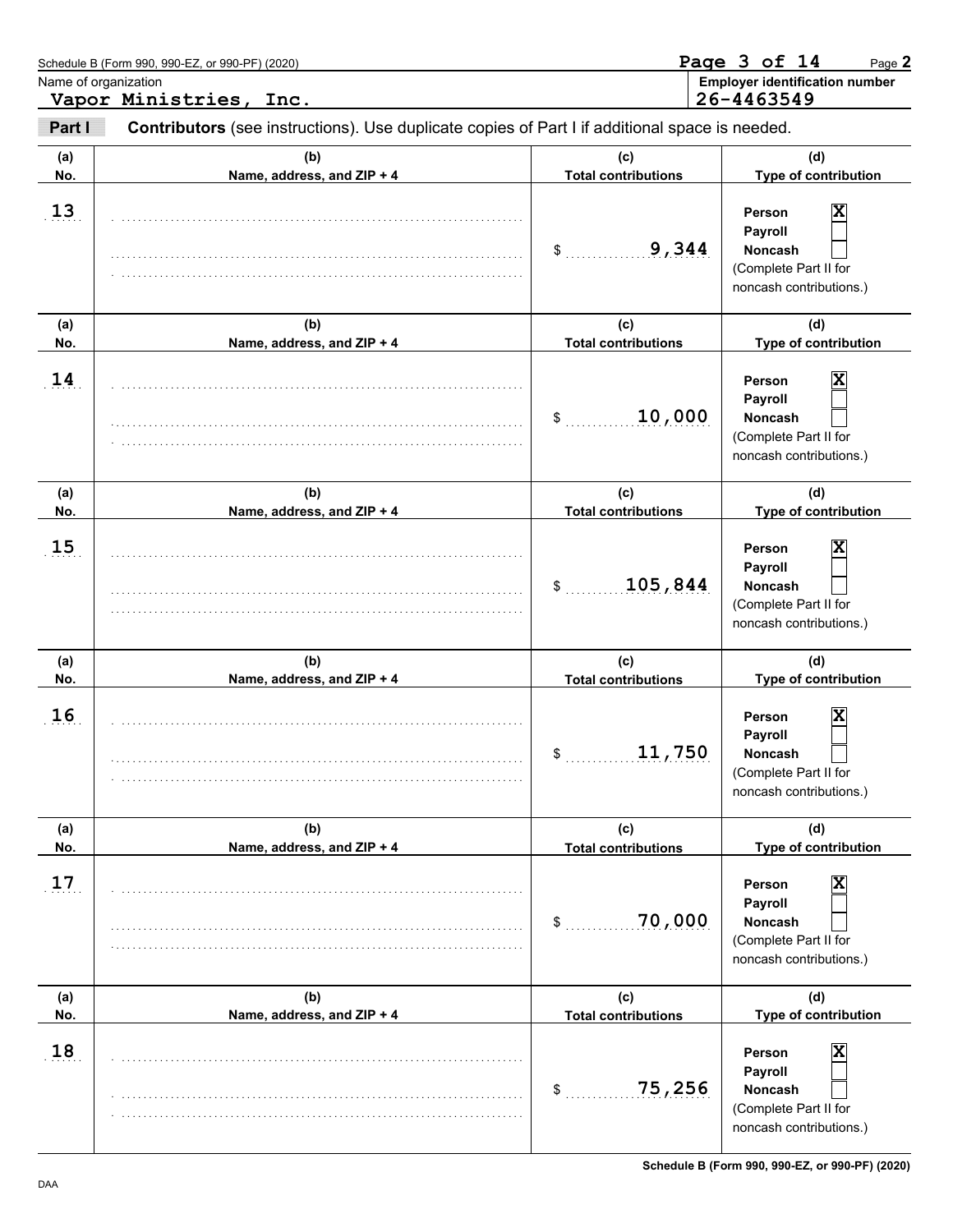| Schedule B (Form 990, 990-EZ, or 990-PF) (2020)<br>Name of organization<br>Vapor Ministries, Inc. |                                                                                                |                                   | Page 4 of 14<br>Page 2<br><b>Employer identification number</b><br>26-4463549                                      |
|---------------------------------------------------------------------------------------------------|------------------------------------------------------------------------------------------------|-----------------------------------|--------------------------------------------------------------------------------------------------------------------|
| Part I                                                                                            | Contributors (see instructions). Use duplicate copies of Part I if additional space is needed. |                                   |                                                                                                                    |
| (a)<br>No.                                                                                        | (b)<br>Name, address, and ZIP + 4                                                              | (c)<br><b>Total contributions</b> | (d)<br>Type of contribution                                                                                        |
| 19                                                                                                |                                                                                                | 39,532<br>\$                      | $\overline{\mathbf{x}}$<br>Person<br>Payroll<br><b>Noncash</b><br>(Complete Part II for<br>noncash contributions.) |
| (a)<br>No.                                                                                        | (b)<br>Name, address, and ZIP + 4                                                              | (c)<br><b>Total contributions</b> | (d)<br>Type of contribution                                                                                        |
| 20                                                                                                |                                                                                                | 30,000<br>\$                      | $\overline{\mathbf{x}}$<br>Person<br>Payroll<br><b>Noncash</b><br>(Complete Part II for<br>noncash contributions.) |
| (a)<br>No.                                                                                        | (b)<br>Name, address, and ZIP + 4                                                              | (c)<br><b>Total contributions</b> | (d)<br>Type of contribution                                                                                        |
| 21                                                                                                |                                                                                                | 13,660<br>\$                      | $\overline{\mathbf{x}}$<br>Person<br>Payroll<br><b>Noncash</b><br>(Complete Part II for<br>noncash contributions.) |
| (a)<br>No.                                                                                        | (b)<br>Name, address, and ZIP + 4                                                              | (c)<br><b>Total contributions</b> | (d)<br>Type of contribution                                                                                        |
| 22                                                                                                |                                                                                                | 27,500<br>\$                      | $\overline{\mathbf{x}}$<br>Person<br><b>Payroll</b><br>Noncash<br>(Complete Part II for<br>noncash contributions.) |
| (a)<br>No.                                                                                        | (b)<br>Name, address, and ZIP + 4                                                              | (c)<br><b>Total contributions</b> | (d)<br>Type of contribution                                                                                        |
| 23                                                                                                |                                                                                                | 9,065<br>\$                       | X<br>Person<br>Payroll<br>Noncash<br>(Complete Part II for<br>noncash contributions.)                              |
| (a)<br>No.                                                                                        | (b)<br>Name, address, and ZIP + 4                                                              | (c)<br><b>Total contributions</b> | (d)<br>Type of contribution                                                                                        |
| 24                                                                                                |                                                                                                | 28,400<br>\$                      | X<br>Person<br>Payroll<br>Noncash<br>(Complete Part II for<br>noncash contributions.)                              |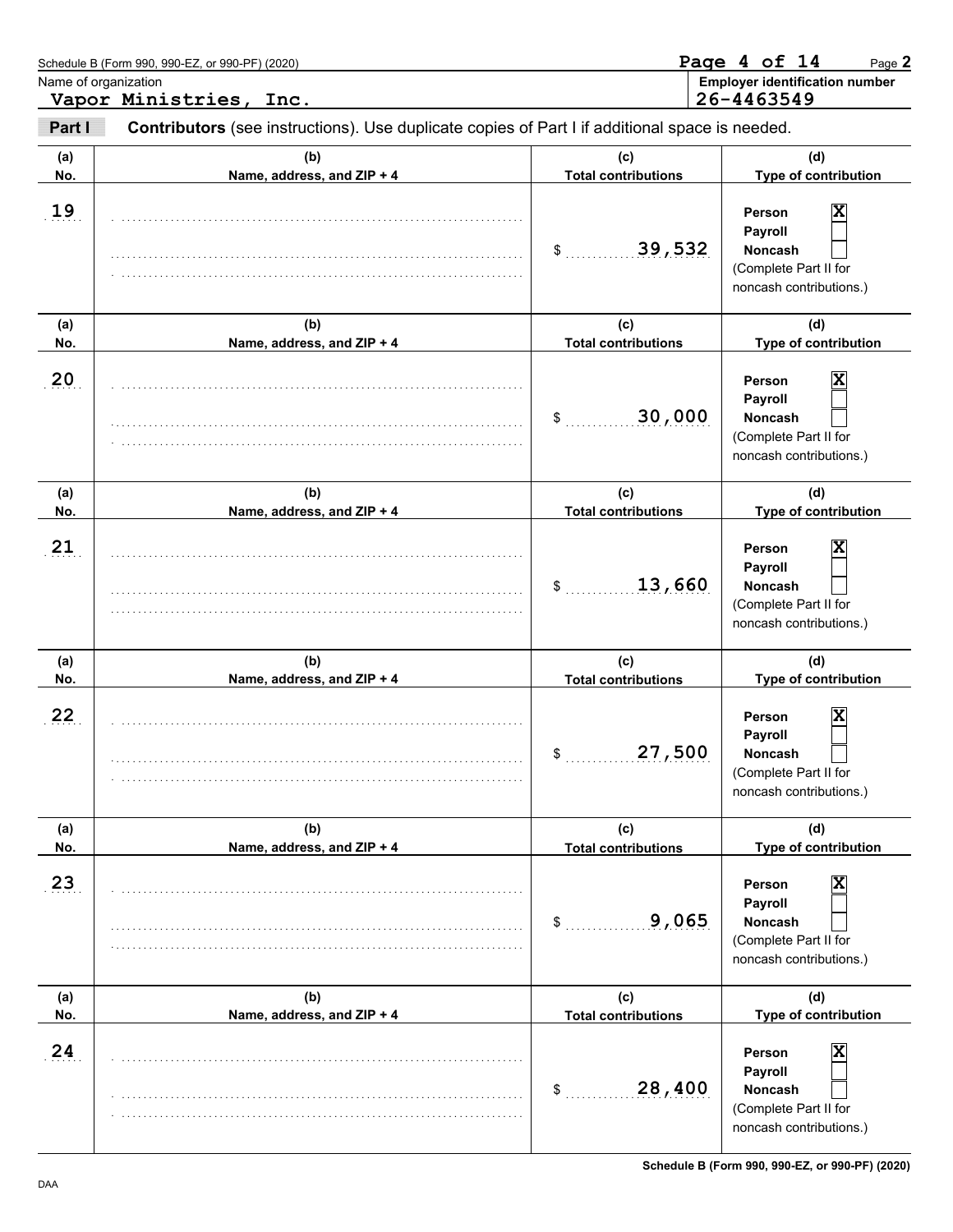| Name of organization | Schedule B (Form 990, 990-EZ, or 990-PF) (2020)<br>Vapor Ministries, Inc.                      |                                   | Page 5 of 14<br>Page 2<br><b>Employer identification number</b><br>26-4463549                               |
|----------------------|------------------------------------------------------------------------------------------------|-----------------------------------|-------------------------------------------------------------------------------------------------------------|
| Part I               | Contributors (see instructions). Use duplicate copies of Part I if additional space is needed. |                                   |                                                                                                             |
| (a)<br>No.           | (b)<br>Name, address, and ZIP + 4                                                              | (c)<br><b>Total contributions</b> | (d)<br>Type of contribution                                                                                 |
| 25                   |                                                                                                | 17,412<br>\$                      | X<br>Person<br>Payroll<br><b>Noncash</b><br>(Complete Part II for<br>noncash contributions.)                |
| (a)<br>No.           | (b)<br>Name, address, and ZIP + 4                                                              | (c)<br><b>Total contributions</b> | (d)<br>Type of contribution                                                                                 |
| 26                   |                                                                                                | 60,322<br>\$                      | X<br>Person<br>Payroll<br><b>Noncash</b><br>(Complete Part II for<br>noncash contributions.)                |
| (a)<br>No.           | (b)<br>Name, address, and ZIP + 4                                                              | (c)<br><b>Total contributions</b> | (d)<br>Type of contribution                                                                                 |
| 27                   |                                                                                                | 9,625<br>\$                       | X<br>Person<br>Payroll<br><b>Noncash</b><br>(Complete Part II for<br>noncash contributions.)                |
| (a)<br>No.           | (b)<br>Name, address, and ZIP + 4                                                              | (c)<br><b>Total contributions</b> | (d)<br>Type of contribution                                                                                 |
| 28                   |                                                                                                | 691, 913<br>\$                    | $\overline{\mathbf{x}}$<br>Person<br>Payroll<br>Noncash<br>(Complete Part II for<br>noncash contributions.) |
| (a)<br>No.           | (b)<br>Name, address, and ZIP + 4                                                              | (c)<br><b>Total contributions</b> | (d)<br>Type of contribution                                                                                 |
| 29                   |                                                                                                | 10,000<br>\$                      | X<br>Person<br>Payroll<br>Noncash<br>(Complete Part II for<br>noncash contributions.)                       |
| (a)<br>No.           | (b)<br>Name, address, and ZIP + 4                                                              | (c)<br><b>Total contributions</b> | (d)<br>Type of contribution                                                                                 |
| 30 <sub>2</sub>      |                                                                                                | 31,750<br>\$                      | X<br>Person<br>Payroll<br>Noncash<br>(Complete Part II for<br>noncash contributions.)                       |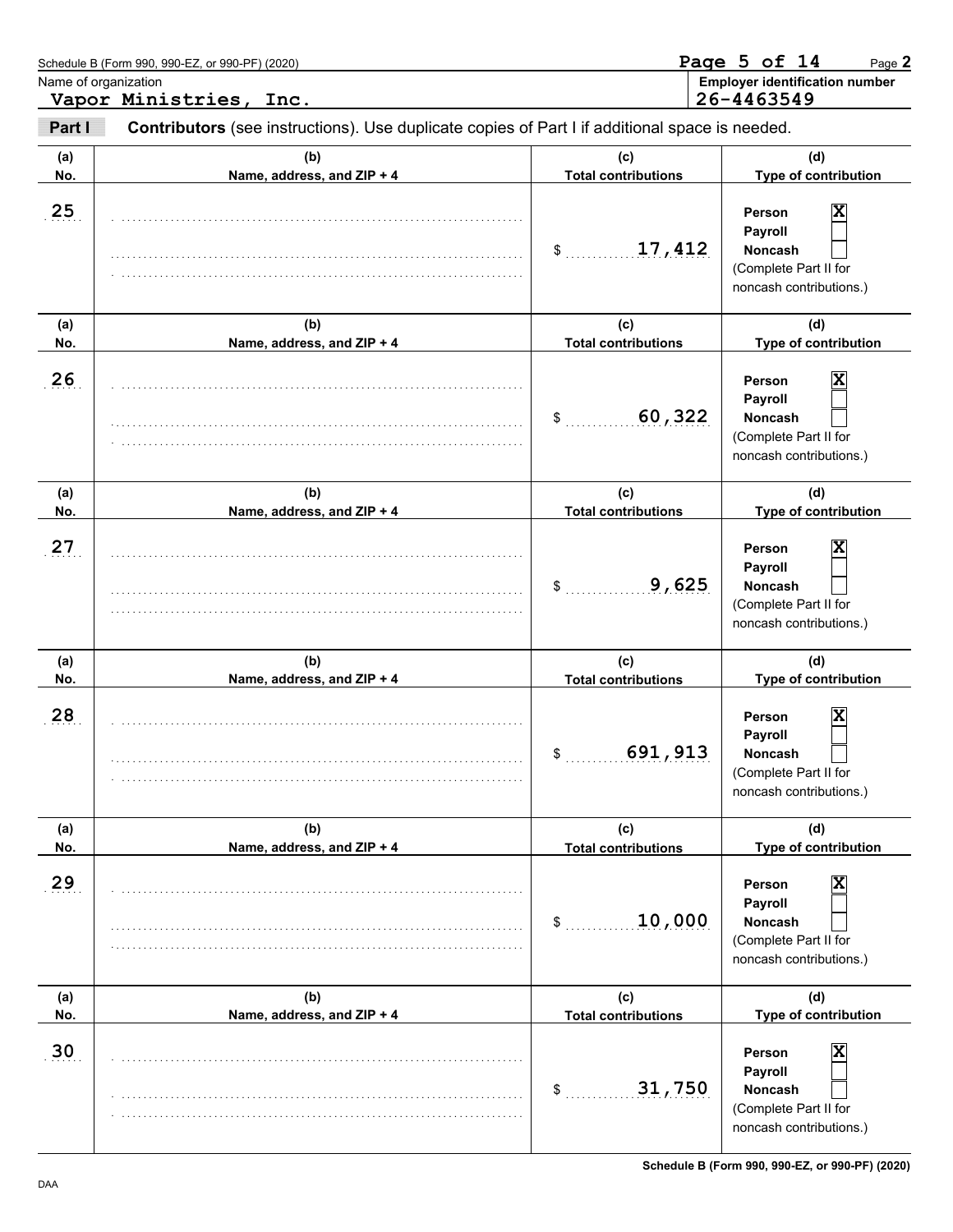| Schedule B (Form 990, 990-EZ, or 990-PF) (2020)<br>Name of organization<br>Vapor Ministries, Inc. |                                                                                                |                                   | Page 6 of 14<br>Page 2<br><b>Employer identification number</b><br>26-4463549                                      |  |
|---------------------------------------------------------------------------------------------------|------------------------------------------------------------------------------------------------|-----------------------------------|--------------------------------------------------------------------------------------------------------------------|--|
| Part I                                                                                            | Contributors (see instructions). Use duplicate copies of Part I if additional space is needed. |                                   |                                                                                                                    |  |
| (a)<br>No.                                                                                        | (b)<br>Name, address, and ZIP + 4                                                              | (c)<br><b>Total contributions</b> | (d)<br>Type of contribution                                                                                        |  |
| 31                                                                                                |                                                                                                | 10,000<br>\$                      | $\overline{\mathbf{x}}$<br>Person<br>Payroll<br><b>Noncash</b><br>(Complete Part II for<br>noncash contributions.) |  |
| (a)<br>No.                                                                                        | (b)<br>Name, address, and ZIP + 4                                                              | (c)<br><b>Total contributions</b> | (d)<br>Type of contribution                                                                                        |  |
| 32                                                                                                |                                                                                                | 60,000<br>\$                      | X<br>Person<br>Payroll<br><b>Noncash</b><br>(Complete Part II for<br>noncash contributions.)                       |  |
| (a)<br>No.                                                                                        | (b)<br>Name, address, and ZIP + 4                                                              | (c)<br><b>Total contributions</b> | (d)<br>Type of contribution                                                                                        |  |
| 33                                                                                                |                                                                                                | 10,200<br>\$                      | $\overline{\mathbf{x}}$<br>Person<br>Payroll<br><b>Noncash</b><br>(Complete Part II for<br>noncash contributions.) |  |
| (a)<br>No.                                                                                        | (b)<br>Name, address, and ZIP + 4                                                              | (c)<br><b>Total contributions</b> | (d)<br>Type of contribution                                                                                        |  |
| 34                                                                                                |                                                                                                | 29,000<br>\$                      | $\overline{\mathbf{x}}$<br>Person<br><b>Payroll</b><br>Noncash<br>(Complete Part II for<br>noncash contributions.) |  |
| (a)<br>No.                                                                                        | (b)<br>Name, address, and ZIP + 4                                                              | (c)<br><b>Total contributions</b> | (d)<br>Type of contribution                                                                                        |  |
| 35 <sub>1</sub>                                                                                   |                                                                                                | 35,000<br>\$                      | X<br>Person<br>Payroll<br>Noncash<br>(Complete Part II for<br>noncash contributions.)                              |  |
| (a)<br>No.                                                                                        | (b)<br>Name, address, and ZIP + 4                                                              | (c)<br><b>Total contributions</b> | (d)<br>Type of contribution                                                                                        |  |
| 36                                                                                                |                                                                                                | 5,000<br>\$                       | X<br>Person<br>Payroll<br>Noncash<br>(Complete Part II for<br>noncash contributions.)                              |  |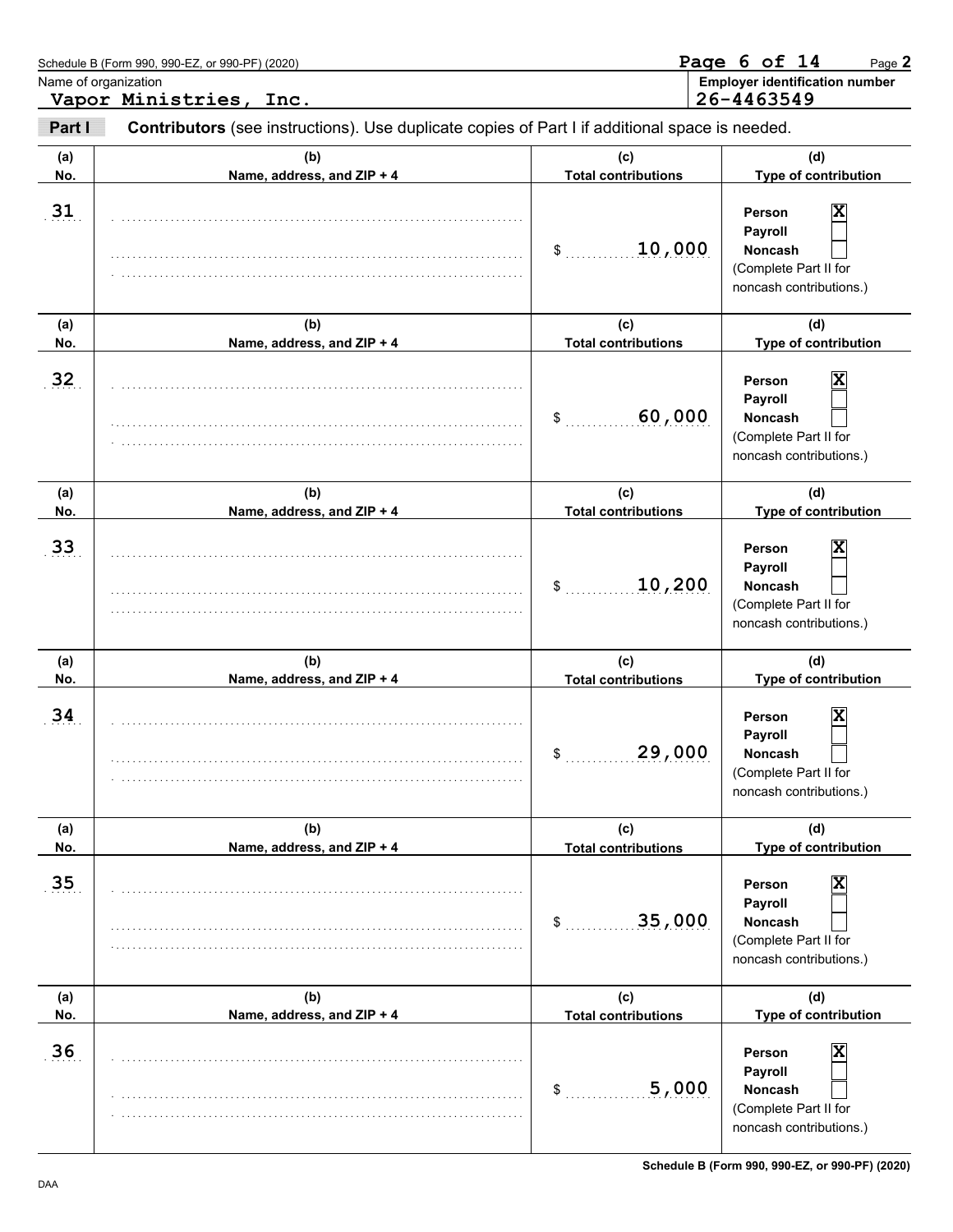| Schedule B (Form 990, 990-EZ, or 990-PF) (2020) |                                                                                                |                                           | Page 7 of 14<br>Page 2                                                                                               |  |  |
|-------------------------------------------------|------------------------------------------------------------------------------------------------|-------------------------------------------|----------------------------------------------------------------------------------------------------------------------|--|--|
| Name of organization                            | Vapor Ministries, Inc.                                                                         |                                           | <b>Employer identification number</b><br>26-4463549                                                                  |  |  |
| Part I                                          | Contributors (see instructions). Use duplicate copies of Part I if additional space is needed. |                                           |                                                                                                                      |  |  |
| (a)<br>No.                                      | (b)<br>Name, address, and ZIP + 4                                                              | (c)<br><b>Total contributions</b>         | (d)<br>Type of contribution                                                                                          |  |  |
| 37                                              |                                                                                                | 15,200<br>\$                              | X<br>Person<br>Payroll<br>Noncash<br>(Complete Part II for<br>noncash contributions.)                                |  |  |
| (a)                                             | (b)                                                                                            | (c)                                       | (d)                                                                                                                  |  |  |
| No.                                             | Name, address, and ZIP + 4                                                                     | <b>Total contributions</b>                | Type of contribution                                                                                                 |  |  |
| 38                                              |                                                                                                | 5,000<br>\$                               | Person<br>X<br>Payroll<br>Noncash<br>(Complete Part II for<br>noncash contributions.)                                |  |  |
| (a)                                             | (b)                                                                                            | (c)                                       | (d)                                                                                                                  |  |  |
| No.                                             | Name, address, and ZIP + 4                                                                     | <b>Total contributions</b>                | Type of contribution                                                                                                 |  |  |
| 39                                              |                                                                                                | 6,150<br>\$                               | X<br>Person<br>Payroll<br>Noncash<br>(Complete Part II for<br>noncash contributions.)                                |  |  |
| (a)<br>No.                                      | (b)<br>Name, address, and ZIP + 4                                                              | (c)<br><b>Total contributions</b>         | (d)<br>Type of contribution                                                                                          |  |  |
| 40                                              |                                                                                                | <u>13,100</u>                             | X<br>Person<br>Payroll<br>Noncash<br>(Complete Part II for<br>noncash contributions.)                                |  |  |
| (a)                                             | (b)                                                                                            | (c)                                       | (d)                                                                                                                  |  |  |
| No.<br>41                                       | Name, address, and ZIP + 4                                                                     | <b>Total contributions</b><br>6,984<br>\$ | Type of contribution<br>X<br>Person<br>Payroll<br><b>Noncash</b><br>(Complete Part II for<br>noncash contributions.) |  |  |
| (a)<br>No.                                      | (b)<br>Name, address, and ZIP + 4                                                              | (c)<br><b>Total contributions</b>         | (d)<br>Type of contribution                                                                                          |  |  |
| 42                                              |                                                                                                | 30,890<br>\$                              | X<br>Person<br>Payroll<br>Noncash<br>(Complete Part II for<br>noncash contributions.)                                |  |  |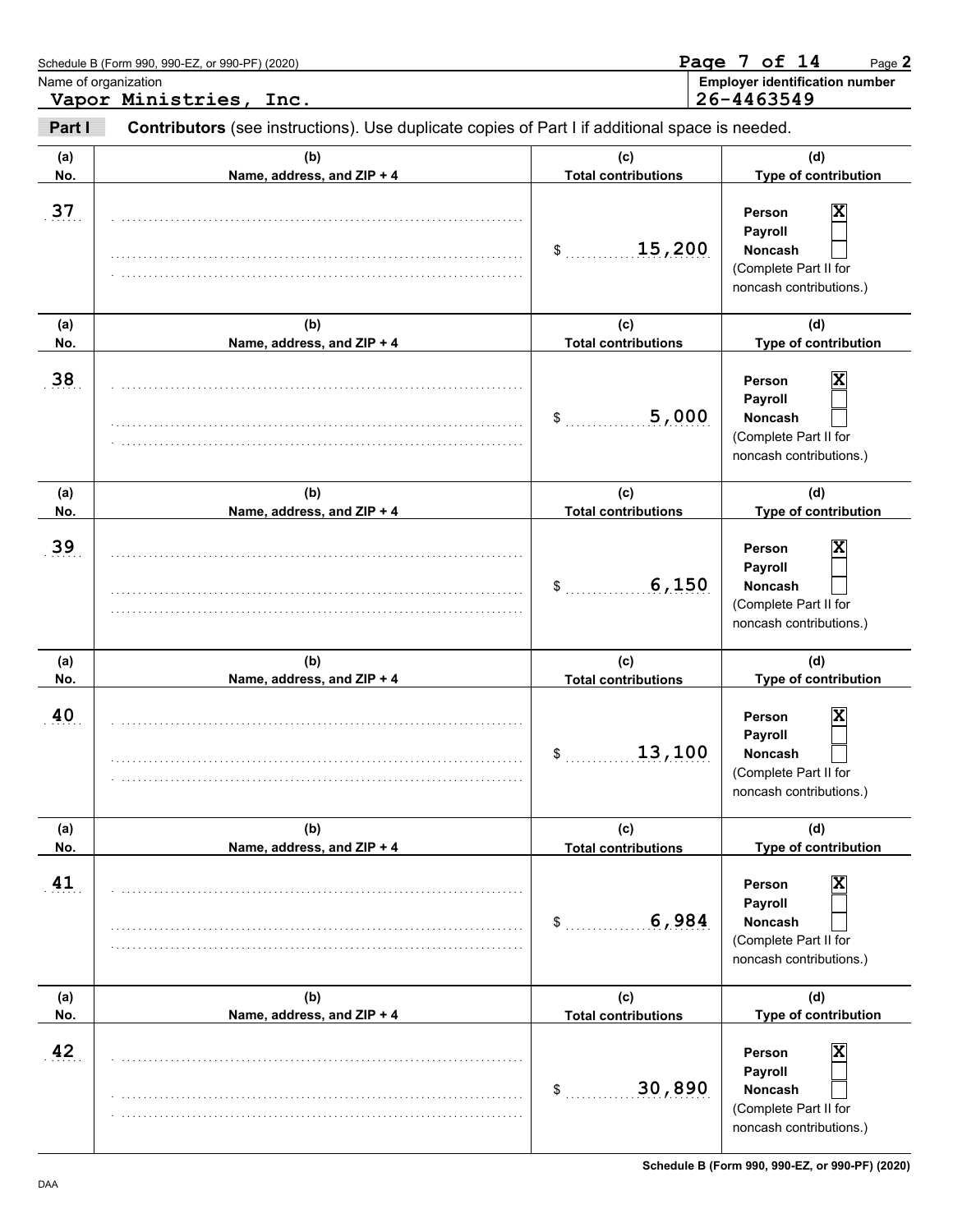| Name of organization | Schedule B (Form 990, 990-EZ, or 990-PF) (2020)                                                                          |                                   | Page 8 of 14<br>Page 2<br><b>Employer identification number</b>                                             |  |
|----------------------|--------------------------------------------------------------------------------------------------------------------------|-----------------------------------|-------------------------------------------------------------------------------------------------------------|--|
| Part I               | Vapor Ministries, Inc.<br>Contributors (see instructions). Use duplicate copies of Part I if additional space is needed. |                                   | 26-4463549                                                                                                  |  |
| (a)<br>No.           | (b)<br>Name, address, and ZIP + 4                                                                                        | (c)<br><b>Total contributions</b> | (d)<br>Type of contribution                                                                                 |  |
| 43                   |                                                                                                                          | 202,815<br>$\frac{1}{2}$          | X<br>Person<br>Payroll<br><b>Noncash</b><br>(Complete Part II for<br>noncash contributions.)                |  |
| (a)<br>No.           | (b)<br>Name, address, and ZIP + 4                                                                                        | (c)<br><b>Total contributions</b> | (d)<br>Type of contribution                                                                                 |  |
| 44                   |                                                                                                                          | 30,763<br>\$                      | X<br>Person<br>Payroll<br><b>Noncash</b><br>(Complete Part II for<br>noncash contributions.)                |  |
| (a)<br>No.           | (b)<br>Name, address, and ZIP + 4                                                                                        | (c)<br><b>Total contributions</b> | (d)<br>Type of contribution                                                                                 |  |
| 45                   |                                                                                                                          | 10,000<br>\$                      | X<br>Person<br>Payroll<br><b>Noncash</b><br>(Complete Part II for<br>noncash contributions.)                |  |
| (a)<br>No.           | (b)<br>Name, address, and ZIP + 4                                                                                        | (c)<br><b>Total contributions</b> | (d)<br>Type of contribution                                                                                 |  |
| 46                   |                                                                                                                          | 7,500<br>\$                       | $\overline{\mathbf{x}}$<br>Person<br>Payroll<br>Noncash<br>(Complete Part II for<br>noncash contributions.) |  |
| (a)<br>No.           | (b)<br>Name, address, and ZIP + 4                                                                                        | (c)<br><b>Total contributions</b> | (d)<br>Type of contribution                                                                                 |  |
| 47                   |                                                                                                                          | 10,000<br>\$                      | X<br>Person<br>Payroll<br>Noncash<br>(Complete Part II for<br>noncash contributions.)                       |  |
| (a)<br>No.           | (b)<br>Name, address, and ZIP + 4                                                                                        | (c)<br><b>Total contributions</b> | (d)<br>Type of contribution                                                                                 |  |
| 48                   |                                                                                                                          | 19,274<br>\$                      | Person<br>X<br>Payroll<br>Noncash<br>(Complete Part II for<br>noncash contributions.)                       |  |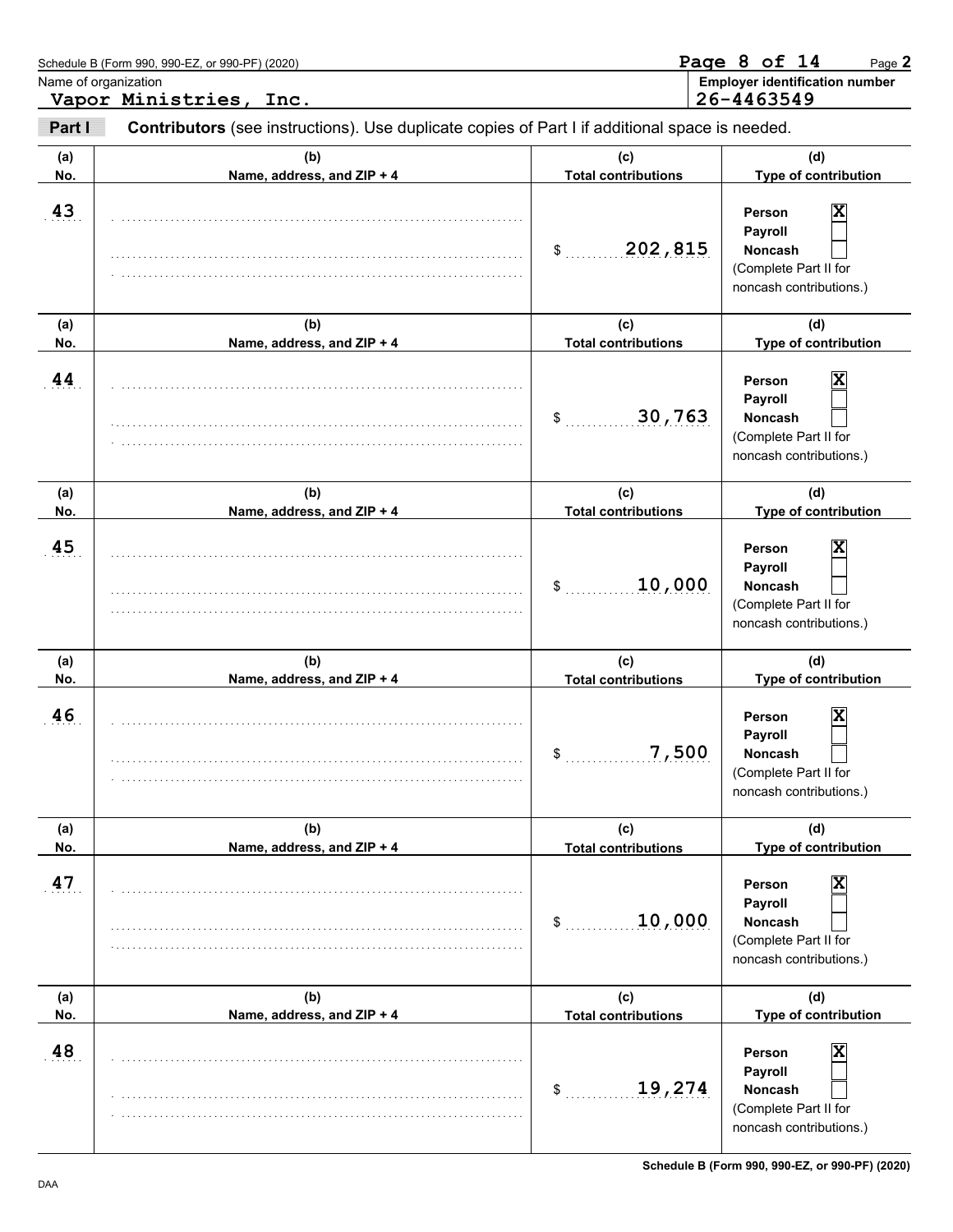| Schedule B (Form 990, 990-EZ, or 990-PF) (2020)<br>Name of organization<br>Vapor Ministries, Inc. |                                                                                                |                                   | Page 9 of 14<br>Page 2<br><b>Employer identification number</b><br>26-4463549                                      |  |
|---------------------------------------------------------------------------------------------------|------------------------------------------------------------------------------------------------|-----------------------------------|--------------------------------------------------------------------------------------------------------------------|--|
| Part I                                                                                            | Contributors (see instructions). Use duplicate copies of Part I if additional space is needed. |                                   |                                                                                                                    |  |
| (a)<br>No.                                                                                        | (b)<br>Name, address, and ZIP + 4                                                              | (c)<br><b>Total contributions</b> | (d)<br>Type of contribution                                                                                        |  |
| 49                                                                                                |                                                                                                | 12,000<br>\$                      | X<br>Person<br>Payroll<br><b>Noncash</b><br>(Complete Part II for<br>noncash contributions.)                       |  |
| (a)<br>No.                                                                                        | (b)<br>Name, address, and ZIP + 4                                                              | (c)<br><b>Total contributions</b> | (d)<br>Type of contribution                                                                                        |  |
| 50                                                                                                |                                                                                                | 6,000<br>\$                       | X<br>Person<br>Payroll<br><b>Noncash</b><br>(Complete Part II for<br>noncash contributions.)                       |  |
| (a)<br>No.                                                                                        | (b)<br>Name, address, and ZIP + 4                                                              | (c)<br><b>Total contributions</b> | (d)<br>Type of contribution                                                                                        |  |
| 51                                                                                                |                                                                                                | 6,000<br>\$                       | X<br>Person<br>Payroll<br><b>Noncash</b><br>(Complete Part II for<br>noncash contributions.)                       |  |
| (a)<br>No.                                                                                        | (b)<br>Name, address, and ZIP + 4                                                              | (c)<br><b>Total contributions</b> | (d)<br>Type of contribution                                                                                        |  |
| 52                                                                                                |                                                                                                | 6,000<br>\$                       | $\overline{\mathbf{x}}$<br>Person<br><b>Payroll</b><br>Noncash<br>(Complete Part II for<br>noncash contributions.) |  |
| (a)<br>No.                                                                                        | (b)<br>Name, address, and ZIP + 4                                                              | (c)<br><b>Total contributions</b> | (d)<br>Type of contribution                                                                                        |  |
| 53                                                                                                |                                                                                                | 9,680<br>\$                       | X<br>Person<br>Payroll<br>Noncash<br>(Complete Part II for<br>noncash contributions.)                              |  |
| (a)<br>No.                                                                                        | (b)<br>Name, address, and ZIP + 4                                                              | (c)<br><b>Total contributions</b> | (d)<br>Type of contribution                                                                                        |  |
| 54                                                                                                |                                                                                                | 75,000<br>\$                      | X<br>Person<br>Payroll<br>Noncash<br>(Complete Part II for<br>noncash contributions.)                              |  |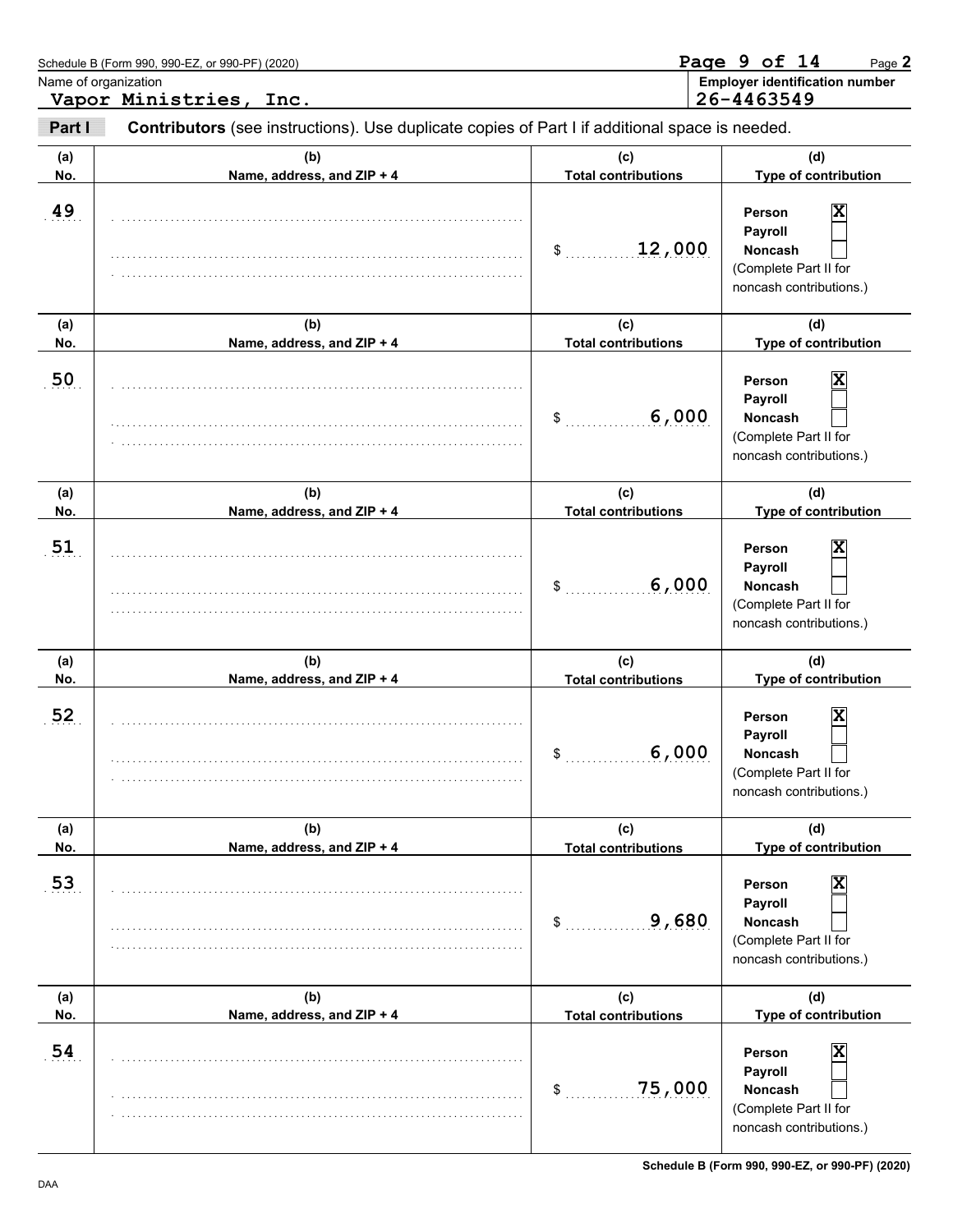|                                                | Schedule B (Form 990, 990-EZ, or 990-PF) (2020)                                                |                                   | Page 10 of 14<br>Page 2                                                                      |  |
|------------------------------------------------|------------------------------------------------------------------------------------------------|-----------------------------------|----------------------------------------------------------------------------------------------|--|
| Name of organization<br>Vapor Ministries, Inc. |                                                                                                |                                   | <b>Employer identification number</b><br>26-4463549                                          |  |
| Part I                                         | Contributors (see instructions). Use duplicate copies of Part I if additional space is needed. |                                   |                                                                                              |  |
| (a)<br>No.                                     | (b)<br>Name, address, and ZIP + 4                                                              | (c)<br><b>Total contributions</b> | (d)<br>Type of contribution                                                                  |  |
| 55                                             |                                                                                                | 5,290<br>\$                       | X<br>Person<br>Payroll<br>Noncash<br>(Complete Part II for<br>noncash contributions.)        |  |
| (a)<br>No.                                     | (b)<br>Name, address, and ZIP + 4                                                              | (c)<br><b>Total contributions</b> | (d)<br>Type of contribution                                                                  |  |
| 56                                             |                                                                                                | 409,269<br>\$                     | X<br>Person<br>Payroll<br>Noncash<br>(Complete Part II for<br>noncash contributions.)        |  |
| (a)<br>No.                                     | (b)<br>Name, address, and ZIP + 4                                                              | (c)<br><b>Total contributions</b> | (d)<br>Type of contribution                                                                  |  |
| 57                                             |                                                                                                | 5,000<br>\$                       | X<br>Person<br>Payroll<br>Noncash<br>(Complete Part II for<br>noncash contributions.)        |  |
| (a)<br>No.                                     | (b)<br>Name, address, and ZIP + 4                                                              | (c)<br><b>Total contributions</b> | (d)<br>Type of contribution                                                                  |  |
| 58                                             |                                                                                                | 9,929<br>\$                       | X<br>Person<br>Payroll<br>Noncash<br>(Complete Part II for<br>noncash contributions.)        |  |
| (a)<br>No.                                     | (b)<br>Name, address, and ZIP + 4                                                              | (c)<br><b>Total contributions</b> | (d)<br>Type of contribution                                                                  |  |
| 59                                             |                                                                                                | 20,000<br>\$                      | X<br>Person<br>Payroll<br><b>Noncash</b><br>(Complete Part II for<br>noncash contributions.) |  |
| (a)<br>No.                                     | (b)<br>Name, address, and ZIP + 4                                                              | (c)<br><b>Total contributions</b> | (d)<br>Type of contribution                                                                  |  |
| 60                                             |                                                                                                | 8,805<br>\$                       | X<br>Person<br>Payroll<br>Noncash<br>(Complete Part II for<br>noncash contributions.)        |  |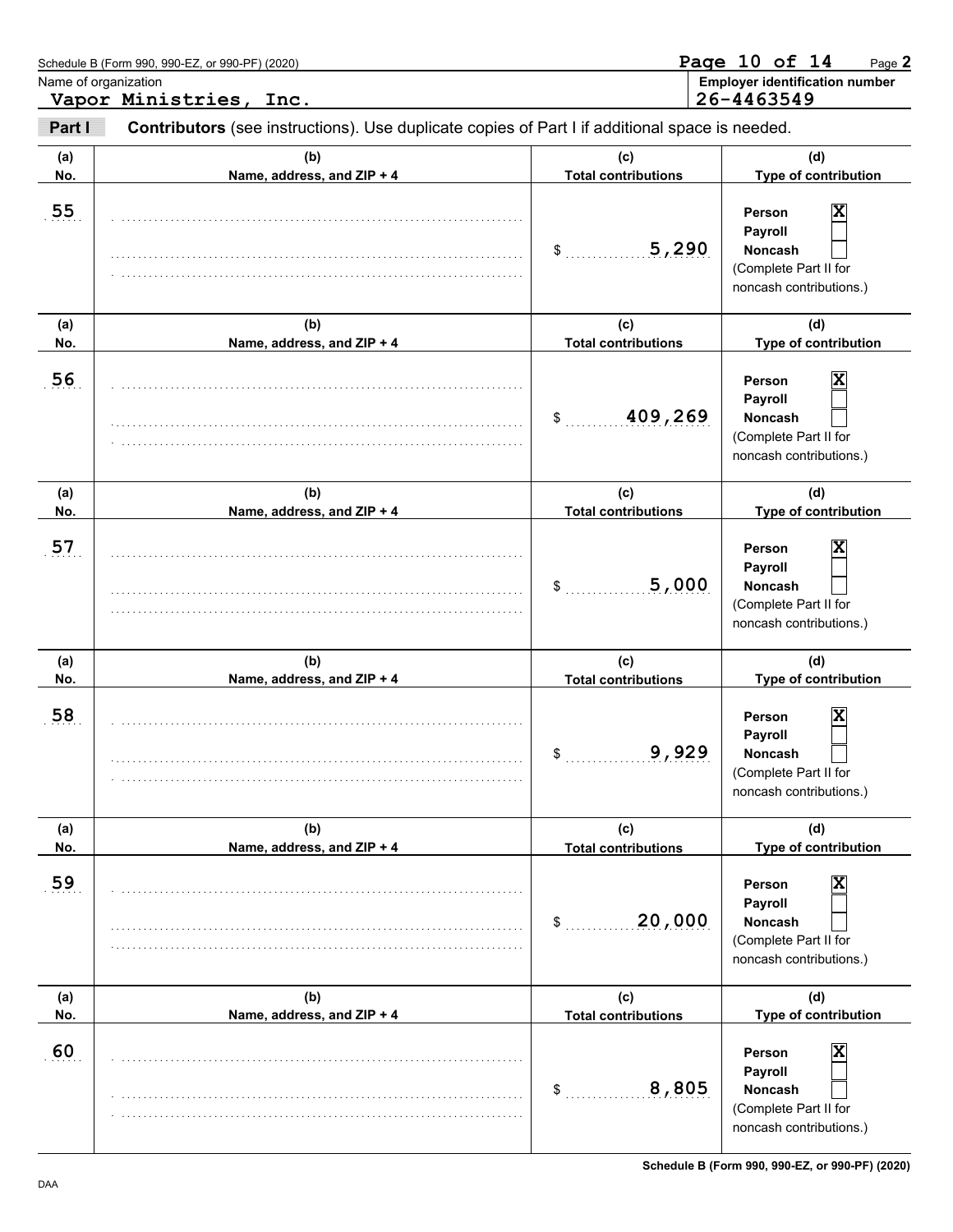|                      | Schedule B (Form 990, 990-EZ, or 990-PF) (2020)                                                |                                   | Page 11 of 14<br>Page 2                                                                      |  |
|----------------------|------------------------------------------------------------------------------------------------|-----------------------------------|----------------------------------------------------------------------------------------------|--|
| Name of organization | Vapor Ministries, Inc.                                                                         |                                   | <b>Employer identification number</b><br>26-4463549                                          |  |
| Part I               | Contributors (see instructions). Use duplicate copies of Part I if additional space is needed. |                                   |                                                                                              |  |
| (a)<br>No.           | (b)<br>Name, address, and ZIP + 4                                                              | (C)<br><b>Total contributions</b> | (d)<br>Type of contribution                                                                  |  |
| 61                   |                                                                                                | 5,000<br>\$                       | X<br>Person<br>Payroll<br><b>Noncash</b><br>(Complete Part II for<br>noncash contributions.) |  |
| (a)<br>No.           | (b)<br>Name, address, and ZIP + 4                                                              | (c)<br><b>Total contributions</b> | (d)<br>Type of contribution                                                                  |  |
| 62                   |                                                                                                | 5,131<br>\$                       | X<br>Person<br>Payroll<br>Noncash<br>(Complete Part II for<br>noncash contributions.)        |  |
| (a)<br>No.           | (b)<br>Name, address, and ZIP + 4                                                              | (c)<br><b>Total contributions</b> | (d)<br>Type of contribution                                                                  |  |
| 63                   |                                                                                                | 6,101<br>\$                       | X<br>Person<br>Payroll<br>Noncash<br>(Complete Part II for<br>noncash contributions.)        |  |
| (a)<br>No.           | (b)<br>Name, address, and ZIP + 4                                                              | (c)<br><b>Total contributions</b> | (d)<br>Type of contribution                                                                  |  |
| 64                   |                                                                                                | 10,000<br>\$                      | X<br>Person<br>Payroll<br><b>Noncash</b><br>(Complete Part II for<br>noncash contributions.) |  |
| (a)<br>No.           | (b)<br>Name, address, and ZIP + 4                                                              | (c)<br><b>Total contributions</b> | (d)<br>Type of contribution                                                                  |  |
| 65                   |                                                                                                | 10,000<br>\$                      | X<br>Person<br>Payroll<br><b>Noncash</b><br>(Complete Part II for<br>noncash contributions.) |  |
| (a)<br>No.           | (b)<br>Name, address, and ZIP + 4                                                              | (c)<br><b>Total contributions</b> | (d)<br>Type of contribution                                                                  |  |
| 66                   |                                                                                                | 10,250<br>\$                      | X<br>Person<br>Payroll<br><b>Noncash</b><br>(Complete Part II for<br>noncash contributions.) |  |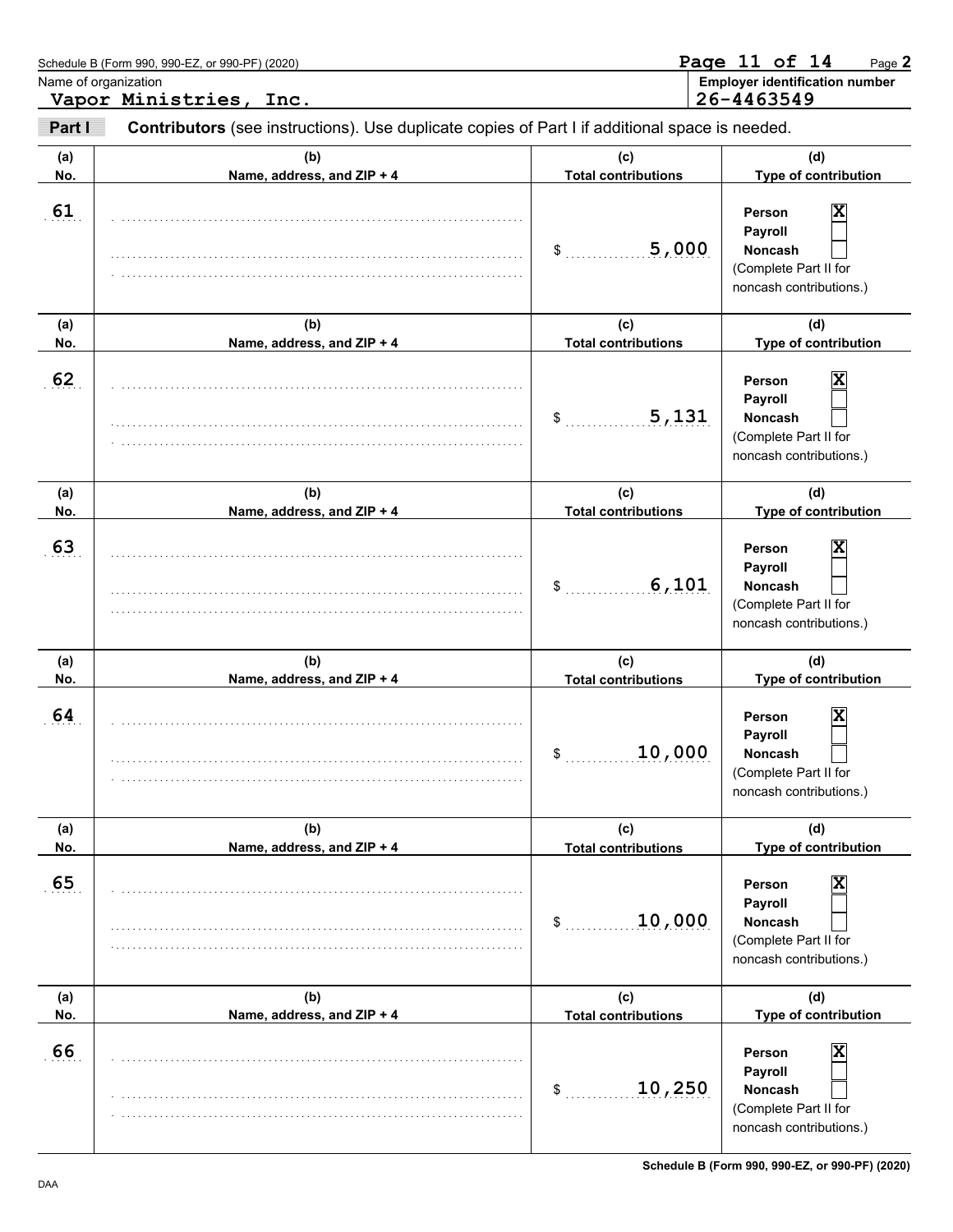|                      | Schedule B (Form 990, 990-EZ, or 990-PF) (2020)                                                |                                   | Page 12 of 14<br>Page 2                                                                      |  |
|----------------------|------------------------------------------------------------------------------------------------|-----------------------------------|----------------------------------------------------------------------------------------------|--|
| Name of organization | Vapor Ministries, Inc.                                                                         |                                   | <b>Employer identification number</b><br>26-4463549                                          |  |
| Part I               | Contributors (see instructions). Use duplicate copies of Part I if additional space is needed. |                                   |                                                                                              |  |
| (a)<br>No.           | (b)<br>Name, address, and ZIP + 4                                                              | (C)<br><b>Total contributions</b> | (d)<br>Type of contribution                                                                  |  |
| 67                   |                                                                                                | 7,000<br>\$                       | X<br>Person<br>Payroll<br><b>Noncash</b><br>(Complete Part II for<br>noncash contributions.) |  |
| (a)<br>No.           | (b)<br>Name, address, and ZIP + 4                                                              | (c)<br><b>Total contributions</b> | (d)<br>Type of contribution                                                                  |  |
| 68                   |                                                                                                | 7,642<br>\$                       | X<br>Person<br>Payroll<br><b>Noncash</b><br>(Complete Part II for<br>noncash contributions.) |  |
| (a)<br>No.           | (b)<br>Name, address, and ZIP + 4                                                              | (c)<br><b>Total contributions</b> | (d)<br>Type of contribution                                                                  |  |
| 69                   |                                                                                                | 5,500<br>\$                       | X<br>Person<br>Payroll<br>Noncash<br>(Complete Part II for<br>noncash contributions.)        |  |
| (a)<br>No.           | (b)<br>Name, address, and ZIP + 4                                                              | (c)<br><b>Total contributions</b> | (d)<br>Type of contribution                                                                  |  |
| 70                   |                                                                                                | 30,000<br>\$                      | X<br>Person<br>Payroll<br><b>Noncash</b><br>(Complete Part II for<br>noncash contributions.) |  |
| (a)<br>No.           | (b)<br>Name, address, and ZIP + 4                                                              | (c)<br><b>Total contributions</b> | (d)<br>Type of contribution                                                                  |  |
| 71                   |                                                                                                | 6,739<br>\$                       | X<br>Person<br>Payroll<br><b>Noncash</b><br>(Complete Part II for<br>noncash contributions.) |  |
| (a)<br>No.           | (b)<br>Name, address, and ZIP + 4                                                              | (c)<br><b>Total contributions</b> | (d)<br>Type of contribution                                                                  |  |
| 72                   |                                                                                                | 20,068<br>\$                      | X<br>Person<br>Payroll<br><b>Noncash</b><br>(Complete Part II for<br>noncash contributions.) |  |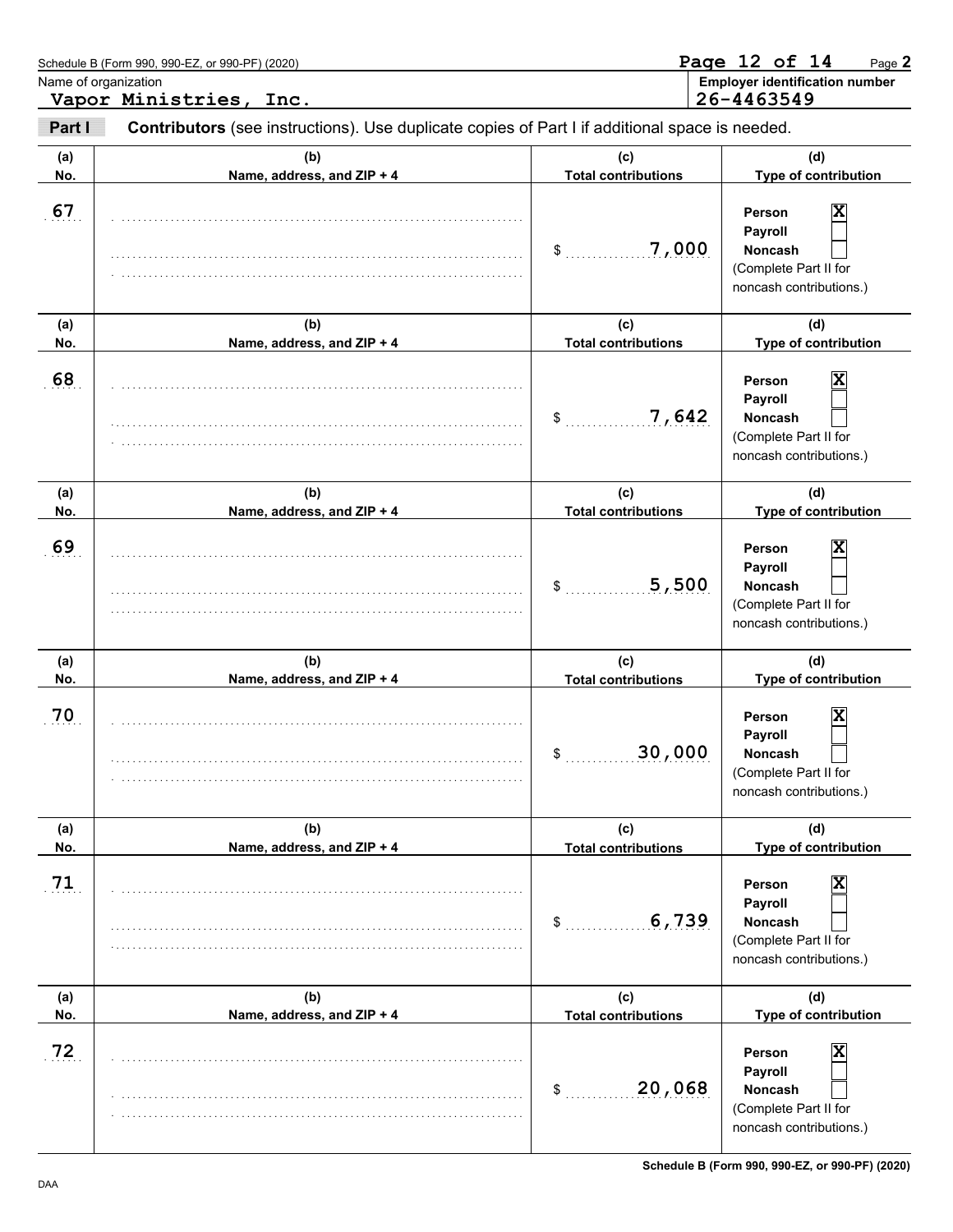|                      | Schedule B (Form 990, 990-EZ, or 990-PF) (2020)                                                |                                   | Page 13 of 14<br>Page 2                                                                      |  |
|----------------------|------------------------------------------------------------------------------------------------|-----------------------------------|----------------------------------------------------------------------------------------------|--|
| Name of organization | Vapor Ministries, Inc.                                                                         |                                   | <b>Employer identification number</b><br>26-4463549                                          |  |
| Part I               | Contributors (see instructions). Use duplicate copies of Part I if additional space is needed. |                                   |                                                                                              |  |
| (a)<br>No.           | (b)<br>Name, address, and ZIP + 4                                                              | (c)<br><b>Total contributions</b> | (d)<br>Type of contribution                                                                  |  |
| 73                   |                                                                                                | 15,000<br>\$                      | X<br>Person<br>Payroll<br><b>Noncash</b><br>(Complete Part II for<br>noncash contributions.) |  |
| (a)<br>No.           | (b)<br>Name, address, and ZIP + 4                                                              | (c)<br><b>Total contributions</b> | (d)<br>Type of contribution                                                                  |  |
| 74                   |                                                                                                | 5,416<br>\$                       | X<br>Person<br>Payroll<br>Noncash<br>(Complete Part II for<br>noncash contributions.)        |  |
| (a)<br>No.           | (b)<br>Name, address, and ZIP + 4                                                              | (c)<br><b>Total contributions</b> | (d)<br>Type of contribution                                                                  |  |
| 75                   |                                                                                                | 17,250<br>\$                      | X<br>Person<br>Payroll<br>Noncash<br>(Complete Part II for<br>noncash contributions.)        |  |
| (a)<br>No.           | (b)<br>Name, address, and ZIP + 4                                                              | (c)<br><b>Total contributions</b> | (d)<br>Type of contribution                                                                  |  |
| 76                   |                                                                                                | 25,000<br>\$                      | X<br>Person<br>Payroll<br><b>Noncash</b><br>(Complete Part II for<br>noncash contributions.) |  |
| (a)<br>No.           | (b)<br>Name, address, and ZIP + 4                                                              | (c)<br><b>Total contributions</b> | (d)<br>Type of contribution                                                                  |  |
| 77                   |                                                                                                | 16,000<br>\$                      | X<br>Person<br>Payroll<br><b>Noncash</b><br>(Complete Part II for<br>noncash contributions.) |  |
| (a)<br>No.           | (b)<br>Name, address, and ZIP + 4                                                              | (c)<br><b>Total contributions</b> | (d)<br>Type of contribution                                                                  |  |
| 78                   |                                                                                                | 8,788<br>\$                       | X<br>Person<br>Payroll<br><b>Noncash</b><br>(Complete Part II for<br>noncash contributions.) |  |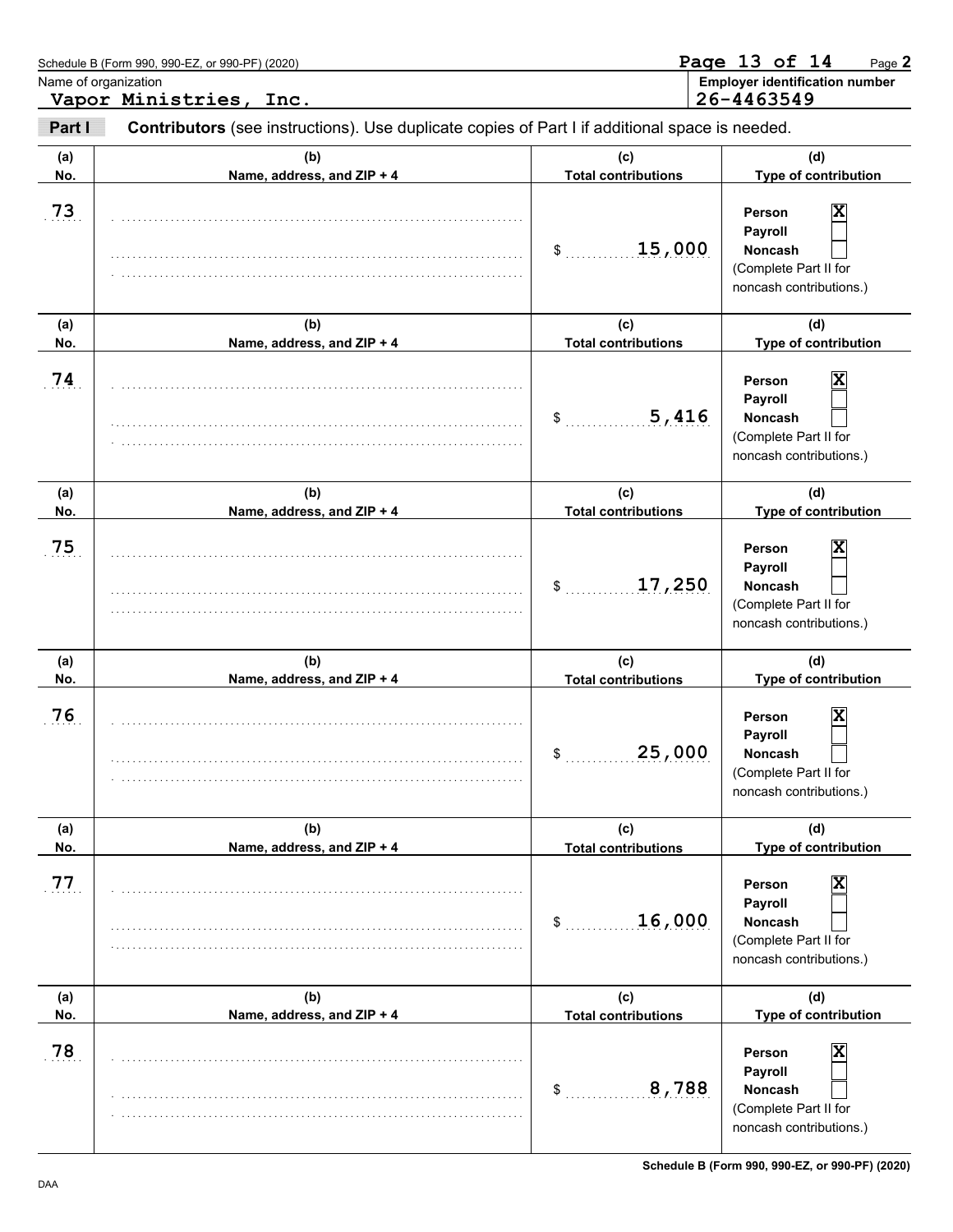|            | Schedule B (Form 990, 990-EZ, or 990-PF) (2020)                                                |                                   | Page 14 of 14<br>Page 2                                                                      |  |
|------------|------------------------------------------------------------------------------------------------|-----------------------------------|----------------------------------------------------------------------------------------------|--|
|            | Name of organization<br>Vapor Ministries, Inc.                                                 |                                   | <b>Employer identification number</b><br>26-4463549                                          |  |
| Part I     | Contributors (see instructions). Use duplicate copies of Part I if additional space is needed. |                                   |                                                                                              |  |
| (a)<br>No. | (b)<br>Name, address, and ZIP + 4                                                              | (C)<br><b>Total contributions</b> | (d)<br>Type of contribution                                                                  |  |
| 79         |                                                                                                | 15,000<br>\$                      | X<br>Person<br>Payroll<br><b>Noncash</b><br>(Complete Part II for<br>noncash contributions.) |  |
| (a)<br>No. | (b)<br>Name, address, and ZIP + 4                                                              | (c)<br><b>Total contributions</b> | (d)<br>Type of contribution                                                                  |  |
| 80         |                                                                                                | 100,000<br>\$                     | X<br>Person<br>Payroll<br>Noncash<br>(Complete Part II for<br>noncash contributions.)        |  |
| (a)<br>No. | (b)<br>Name, address, and ZIP + 4                                                              | (c)<br><b>Total contributions</b> | (d)<br>Type of contribution                                                                  |  |
| 81         |                                                                                                | 60,734<br>\$                      | X<br>Person<br>Payroll<br>Noncash<br>(Complete Part II for<br>noncash contributions.)        |  |
| (a)<br>No. | (b)<br>Name, address, and ZIP + 4                                                              | (c)<br><b>Total contributions</b> | (d)<br>Type of contribution                                                                  |  |
| 82         |                                                                                                | 17,688<br>\$                      | X<br>Person<br>Payroll<br><b>Noncash</b><br>(Complete Part II for<br>noncash contributions.) |  |
| (a)<br>No. | (b)<br>Name, address, and ZIP + 4                                                              | (c)<br><b>Total contributions</b> | (d)<br>Type of contribution                                                                  |  |
| .          |                                                                                                | \$                                | Person<br>Payroll<br><b>Noncash</b><br>(Complete Part II for<br>noncash contributions.)      |  |
| (a)<br>No. | (b)<br>Name, address, and ZIP + 4                                                              | (c)<br><b>Total contributions</b> | (d)<br>Type of contribution                                                                  |  |
|            |                                                                                                | \$                                | Person<br>Payroll<br><b>Noncash</b><br>(Complete Part II for<br>noncash contributions.)      |  |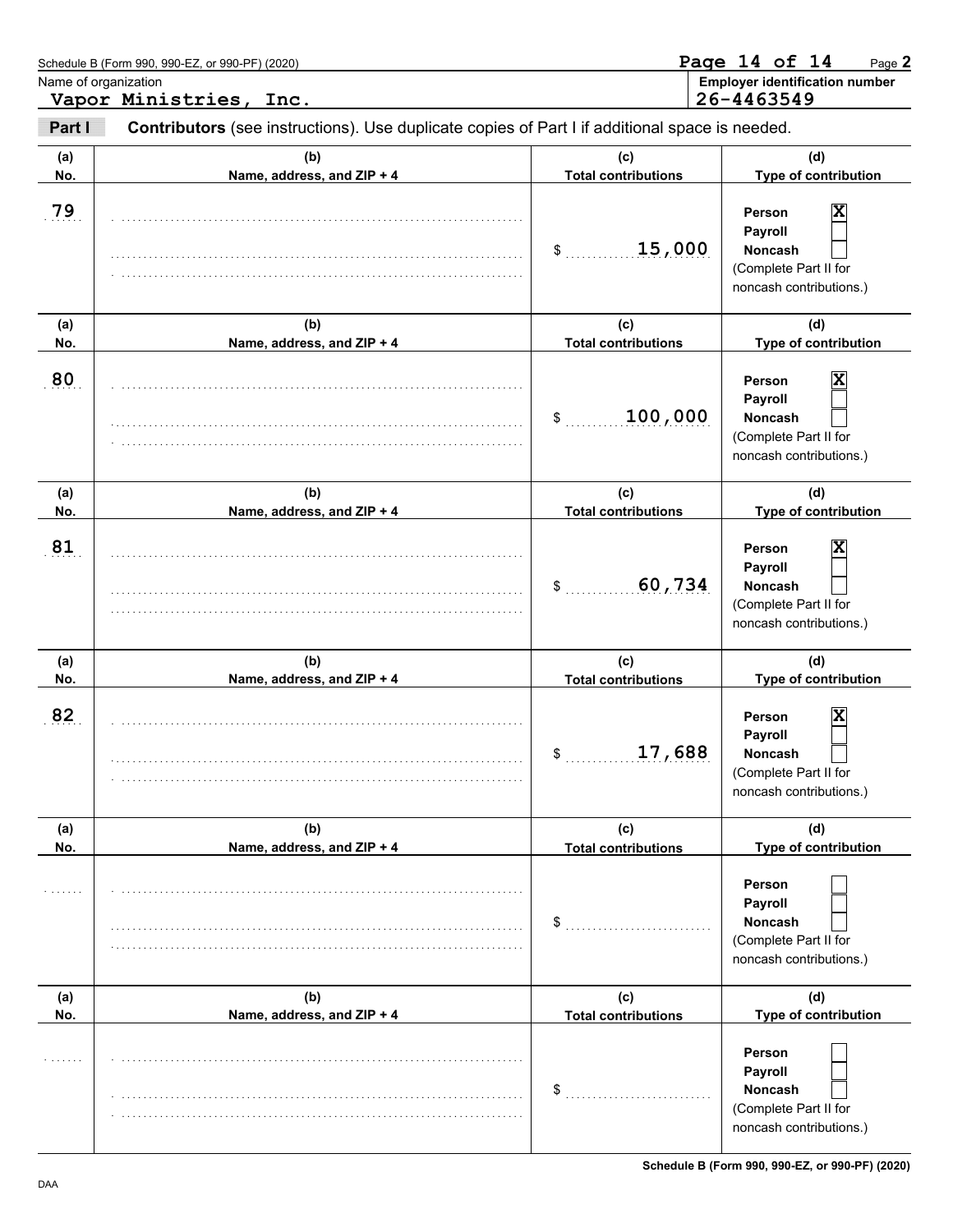Department of the Treasury Internal Revenue Service **Name of the organization**

## **SCHEDULE D Supplemental Financial Statements**

Attach to Form 990. **(Form 990)** ● **P** Complete if the organization answered "Yes" on Form 990,<br>Part IV, line 6, 7, 8, 9, 10, 11a, 11b, 11c, 11d, 11e, 11f, 12a, or 12b.

**2020 Open to Public Inspection**

OMB No. 1545-0047

▶ Go to www.irs.gov/Form990 for instructions and the latest information.

**Employer identification number**

|              | Vapor Ministries, Inc.                                                                                                                                                        |                                                    | 26-4463549                      |
|--------------|-------------------------------------------------------------------------------------------------------------------------------------------------------------------------------|----------------------------------------------------|---------------------------------|
|              | Organizations Maintaining Donor Advised Funds or Other Similar Funds or Accounts.<br>Part I                                                                                   |                                                    |                                 |
|              | Complete if the organization answered "Yes" on Form 990, Part IV, line 6.                                                                                                     |                                                    |                                 |
|              |                                                                                                                                                                               | (a) Donor advised funds                            | (b) Funds and other accounts    |
| 1            | Total number at end of year                                                                                                                                                   |                                                    |                                 |
| 2            |                                                                                                                                                                               |                                                    |                                 |
| 3            | Aggregate value of grants from (during year) [11] [11] Aggregate value of grants from (during year)                                                                           |                                                    |                                 |
| 4            | Aggregate value at end of year                                                                                                                                                |                                                    |                                 |
| 5            | Did the organization inform all donors and donor advisors in writing that the assets held in donor advised                                                                    |                                                    |                                 |
|              | funds are the organization's property, subject to the organization's exclusive legal control?                                                                                 |                                                    | Yes<br><b>No</b>                |
| 6            | Did the organization inform all grantees, donors, and donor advisors in writing that grant funds can be used                                                                  |                                                    |                                 |
|              | only for charitable purposes and not for the benefit of the donor or donor advisor, or for any other purpose                                                                  |                                                    |                                 |
|              | conferring impermissible private benefit?                                                                                                                                     |                                                    | <b>Yes</b><br>No                |
|              | Part II<br><b>Conservation Easements.</b>                                                                                                                                     |                                                    |                                 |
|              | Complete if the organization answered "Yes" on Form 990, Part IV, line 7.                                                                                                     |                                                    |                                 |
| 1            | Purpose(s) of conservation easements held by the organization (check all that apply).                                                                                         |                                                    |                                 |
|              | Preservation of land for public use (for example, recreation or education                                                                                                     | Preservation of a historically important land area |                                 |
|              | Protection of natural habitat                                                                                                                                                 | Preservation of a certified historic structure     |                                 |
|              | Preservation of open space                                                                                                                                                    |                                                    |                                 |
| $\mathbf{2}$ | Complete lines 2a through 2d if the organization held a qualified conservation contribution in the form of a conservation                                                     |                                                    |                                 |
|              | easement on the last day of the tax year.                                                                                                                                     |                                                    | Held at the End of the Tax Year |
| a            | Total number of conservation easements                                                                                                                                        |                                                    | 2a                              |
| b            |                                                                                                                                                                               |                                                    | 2 <sub>b</sub>                  |
|              | c Number of conservation easements on a certified historic structure included in (a) [[[[[[[[[[[[[[[[[[[[[[[[                                                                 |                                                    | 2c                              |
| d            | Number of conservation easements included in (c) acquired after 7/25/06, and not on a                                                                                         |                                                    |                                 |
|              | historic structure listed in the National Register                                                                                                                            |                                                    | 2d                              |
| 3            | Number of conservation easements modified, transferred, released, extinguished, or terminated by the organization during the                                                  |                                                    |                                 |
|              | tax year $\blacktriangleright$                                                                                                                                                |                                                    |                                 |
|              | Number of states where property subject to conservation easement is located ▶                                                                                                 |                                                    |                                 |
| 5            | Does the organization have a written policy regarding the periodic monitoring, inspection, handling of<br>violations, and enforcement of the conservation easements it holds? |                                                    | Yes<br>No                       |
| 6            | Staff and volunteer hours devoted to monitoring, inspecting, handling of violations, and enforcing conservation easements during the year                                     |                                                    |                                 |
|              |                                                                                                                                                                               |                                                    |                                 |
| $\mathbf{7}$ | Amount of expenses incurred in monitoring, inspecting, handling of violations, and enforcing conservation easements during the year                                           |                                                    |                                 |
|              | ► \$                                                                                                                                                                          |                                                    |                                 |
|              | Does each conservation easement reported on line $2(d)$ above satisfy the requirements of section $170(h)(4)(B)(i)$                                                           |                                                    |                                 |
|              |                                                                                                                                                                               |                                                    | $\Box$ Yes $\Box$ No            |
| 9            | In Part XIII, describe how the organization reports conservation easements in its revenue and expense statement and                                                           |                                                    |                                 |
|              | balance sheet, and include, if applicable, the text of the footnote to the organization's financial statements that describes the                                             |                                                    |                                 |
|              | organization's accounting for conservation easements.                                                                                                                         |                                                    |                                 |
|              | Organizations Maintaining Collections of Art, Historical Treasures, or Other Similar Assets.<br>Part III                                                                      |                                                    |                                 |
|              | Complete if the organization answered "Yes" on Form 990, Part IV, line 8.                                                                                                     |                                                    |                                 |
|              | 1a If the organization elected, as permitted under FASB ASC 958, not to report in its revenue statement and balance sheet works                                               |                                                    |                                 |
|              | of art, historical treasures, or other similar assets held for public exhibition, education, or research in furtherance of public                                             |                                                    |                                 |
|              | service, provide in Part XIII the text of the footnote to its financial statements that describes these items.                                                                |                                                    |                                 |
|              | b If the organization elected, as permitted under FASB ASC 958, to report in its revenue statement and balance sheet works of                                                 |                                                    |                                 |
|              | art, historical treasures, or other similar assets held for public exhibition, education, or research in furtherance of public service,                                       |                                                    |                                 |
|              | provide the following amounts relating to these items:                                                                                                                        |                                                    |                                 |
|              |                                                                                                                                                                               |                                                    |                                 |
|              | (ii) Assets included in Form 990, Part X                                                                                                                                      |                                                    |                                 |
| $\mathbf{2}$ | If the organization received or held works of art, historical treasures, or other similar assets for financial gain, provide the                                              |                                                    |                                 |
|              | following amounts required to be reported under FASB ASC 958 relating to these items:                                                                                         |                                                    |                                 |
| a            |                                                                                                                                                                               |                                                    |                                 |
|              |                                                                                                                                                                               |                                                    |                                 |

DAA **For Paperwork Reduction Act Notice, see the Instructions for Form 990.**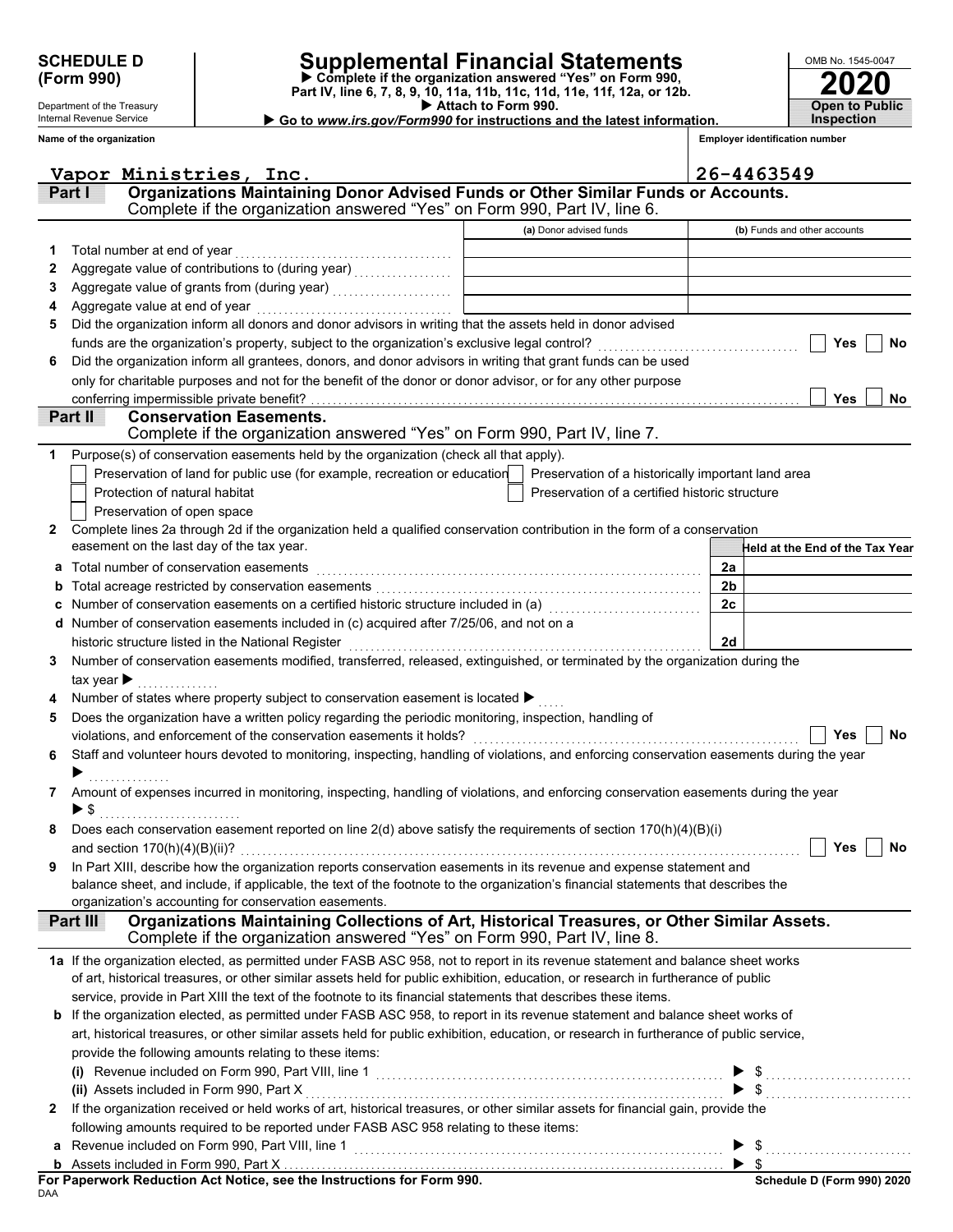|    |                                                                                                                                                                                                                                     |                         |                          |                         | 26-4463549           | Page 2              |
|----|-------------------------------------------------------------------------------------------------------------------------------------------------------------------------------------------------------------------------------------|-------------------------|--------------------------|-------------------------|----------------------|---------------------|
|    | Organizations Maintaining Collections of Art, Historical Treasures, or Other Similar Assets (continued)<br>Part III                                                                                                                 |                         |                          |                         |                      |                     |
| 3  | Using the organization's acquisition, accession, and other records, check any of the following that make significant use of its<br>collection items (check all that apply):                                                         |                         |                          |                         |                      |                     |
| a  | Public exhibition                                                                                                                                                                                                                   | d                       | Loan or exchange program |                         |                      |                     |
| b  | Scholarly research                                                                                                                                                                                                                  | е                       |                          |                         |                      |                     |
| c  | Preservation for future generations                                                                                                                                                                                                 |                         |                          |                         |                      |                     |
|    | Provide a description of the organization's collections and explain how they further the organization's exempt purpose in Part                                                                                                      |                         |                          |                         |                      |                     |
|    | XIII.                                                                                                                                                                                                                               |                         |                          |                         |                      |                     |
| 5  | During the year, did the organization solicit or receive donations of art, historical treasures, or other similar                                                                                                                   |                         |                          |                         |                      |                     |
|    | assets to be sold to raise funds rather than to be maintained as part of the organization's collection?                                                                                                                             |                         |                          |                         |                      | Yes<br><b>No</b>    |
|    | <b>Escrow and Custodial Arrangements.</b><br><b>Part IV</b>                                                                                                                                                                         |                         |                          |                         |                      |                     |
|    | Complete if the organization answered "Yes" on Form 990, Part IV, line 9, or reported an amount on Form<br>990, Part X, line 21.                                                                                                    |                         |                          |                         |                      |                     |
|    | 1a Is the organization an agent, trustee, custodian or other intermediary for contributions or other assets not                                                                                                                     |                         |                          |                         |                      |                     |
|    | included on Form 990, Part X?                                                                                                                                                                                                       |                         |                          |                         |                      | <b>Yes</b><br>No    |
|    | b If "Yes," explain the arrangement in Part XIII and complete the following table:                                                                                                                                                  |                         |                          |                         |                      |                     |
|    |                                                                                                                                                                                                                                     |                         |                          |                         |                      | Amount              |
|    | c Beginning balance                                                                                                                                                                                                                 |                         |                          |                         | 1с                   |                     |
|    |                                                                                                                                                                                                                                     |                         |                          |                         | 1d                   |                     |
|    | Distributions during the year [1, 1, 2010] [1, 2010] [1, 2010] [1, 2010] [1, 2010] [1, 2010] [1, 2010] [1, 2010                                                                                                                     |                         |                          |                         | 1e                   |                     |
| f. | Ending balance with a continuum and continuum and continuum and continuum and continuum and continuum and continuum and continuum and continuum and continuum and continuum and continuum and continuum and continuum and cont      |                         |                          |                         | 1f                   |                     |
|    | 2a Did the organization include an amount on Form 990, Part X, line 21, for escrow or custodial account liability?                                                                                                                  |                         |                          |                         |                      | <b>Yes</b><br>No    |
|    | Part V<br><b>Endowment Funds.</b>                                                                                                                                                                                                   |                         |                          |                         |                      |                     |
|    | Complete if the organization answered "Yes" on Form 990, Part IV, line 10.                                                                                                                                                          |                         |                          |                         |                      |                     |
|    |                                                                                                                                                                                                                                     | (a) Current year        | (b) Prior year           | (c) Two years back      | (d) Three years back | (e) Four years back |
|    | 1a Beginning of year balance <i>minimizing</i>                                                                                                                                                                                      |                         |                          |                         |                      |                     |
|    | <b>b</b> Contributions <b>contributions</b>                                                                                                                                                                                         |                         |                          |                         |                      |                     |
|    | c Net investment earnings, gains, and                                                                                                                                                                                               |                         |                          |                         |                      |                     |
|    |                                                                                                                                                                                                                                     |                         |                          |                         |                      |                     |
|    |                                                                                                                                                                                                                                     |                         |                          |                         |                      |                     |
|    | e Other expenditures for facilities and                                                                                                                                                                                             |                         |                          |                         |                      |                     |
|    |                                                                                                                                                                                                                                     |                         |                          |                         |                      |                     |
|    |                                                                                                                                                                                                                                     |                         |                          |                         |                      |                     |
|    |                                                                                                                                                                                                                                     |                         |                          |                         |                      |                     |
|    | 2 Provide the estimated percentage of the current year end balance (line 1g, column (a)) held as:                                                                                                                                   |                         |                          |                         |                      |                     |
|    | a Board designated or quasi-endowment $\blacktriangleright$                                                                                                                                                                         |                         |                          |                         |                      |                     |
|    | <b>b</b> Permanent endowment $\blacktriangleright$<br>$\sim$ %                                                                                                                                                                      |                         |                          |                         |                      |                     |
|    | c Term endowment $\blacktriangleright$                                                                                                                                                                                              |                         |                          |                         |                      |                     |
|    | The percentages on lines 2a, 2b, and 2c should equal 100%.                                                                                                                                                                          |                         |                          |                         |                      |                     |
|    | 3a Are there endowment funds not in the possession of the organization that are held and administered for the                                                                                                                       |                         |                          |                         |                      |                     |
|    | organization by:                                                                                                                                                                                                                    |                         |                          |                         |                      | Yes<br>No           |
|    | (i) Unrelated organizations <i>communication</i> and the contract of the contract of the contract of the contract of the contract of the contract of the contract of the contract of the contract of the contract of the contract o |                         |                          |                         |                      | 3a(i)               |
|    | (ii) Related organizations                                                                                                                                                                                                          |                         |                          |                         |                      | 3a(ii)              |
|    | b If "Yes" on line 3a(ii), are the related organizations listed as required on Schedule R? [[[[[[[[[[[[[[[[[[[                                                                                                                      |                         |                          |                         |                      | 3 <sub>b</sub>      |
|    | Describe in Part XIII the intended uses of the organization's endowment funds.<br>Land, Buildings, and Equipment.<br>Part VI                                                                                                        |                         |                          |                         |                      |                     |
|    | Complete if the organization answered "Yes" on Form 990, Part IV, line 11a. See Form 990, Part X, line 10.                                                                                                                          |                         |                          |                         |                      |                     |
|    | Description of property                                                                                                                                                                                                             | (a) Cost or other basis |                          | (b) Cost or other basis | (c) Accumulated      | (d) Book value      |
|    |                                                                                                                                                                                                                                     | (investment)            |                          | (other)                 | depreciation         |                     |
|    |                                                                                                                                                                                                                                     |                         |                          | 102,000                 |                      | 102,000             |
|    |                                                                                                                                                                                                                                     |                         |                          | $\overline{1,1}$ 27,138 | 302,482              | 824,656             |
|    | c Leasehold improvements                                                                                                                                                                                                            |                         |                          | 594,627                 | 162,576              | 432,051             |
|    | d Equipment                                                                                                                                                                                                                         |                         |                          | 434,868                 | 278,282              | 156,586             |
|    |                                                                                                                                                                                                                                     |                         |                          | 53,789                  | 24,411               | 29,378              |
|    | Total. Add lines 1a through 1e. (Column (d) must equal Form 990, Part X, column (B), line 10c.)                                                                                                                                     |                         |                          |                         |                      | 1,544,671<br>▶      |

**Schedule D (Form 990) 2020**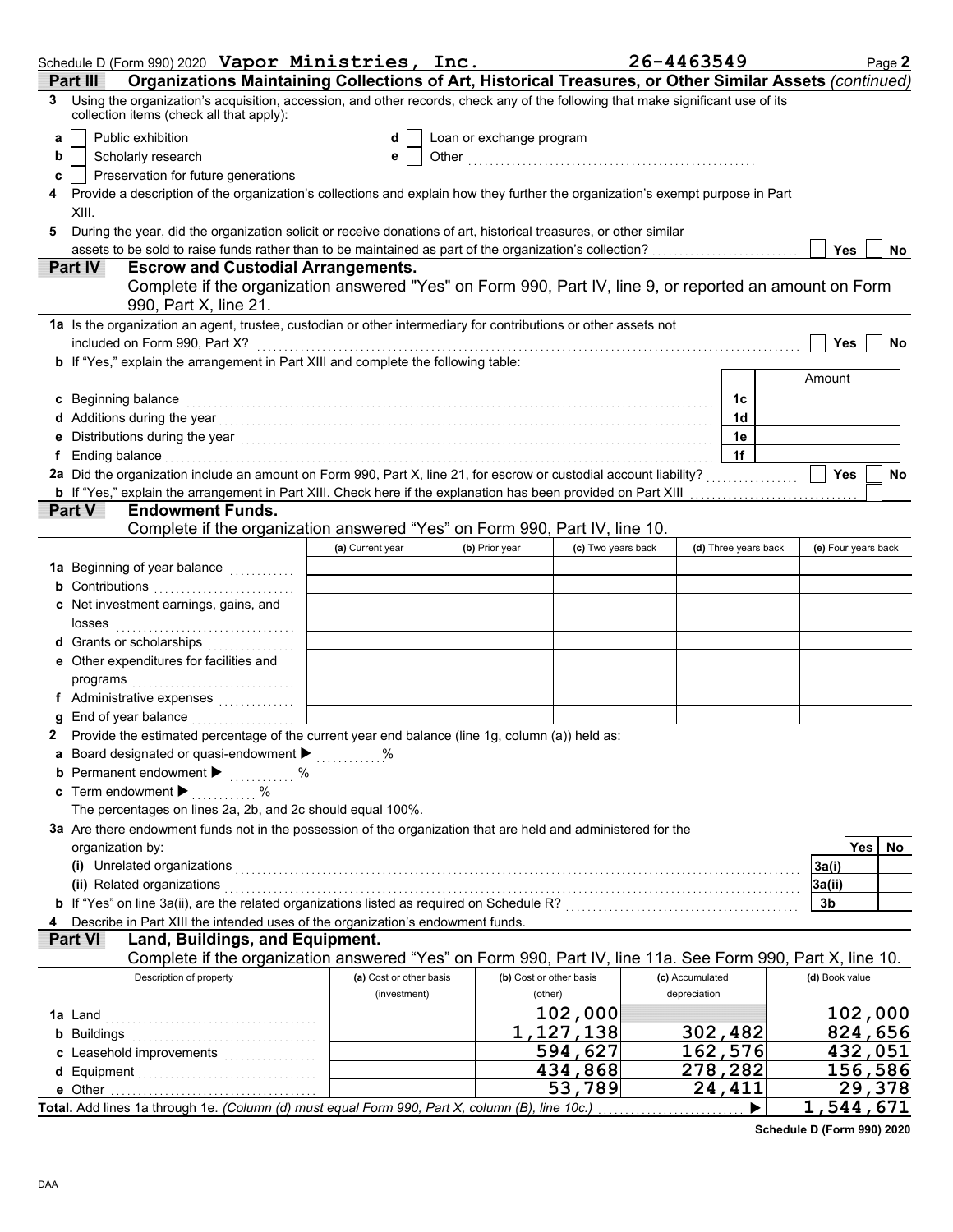|  |  | Schedule D (Form 990) 2020 Vapor Ministries, Inc |  |
|--|--|--------------------------------------------------|--|
|  |  | <b>Part VII Investments - Other Securities.</b>  |  |

|                           | Complete if the organization answered "Yes" on Form 990, Part IV, line 11b. See Form 990, Part X, line 12.                                           |                |                                                              |
|---------------------------|------------------------------------------------------------------------------------------------------------------------------------------------------|----------------|--------------------------------------------------------------|
|                           | (a) Description of security or category<br>(including name of security)                                                                              | (b) Book value | (c) Method of valuation:<br>Cost or end-of-year market value |
| (1) Financial derivatives |                                                                                                                                                      |                |                                                              |
|                           | (2) Closely held equity interests                                                                                                                    |                |                                                              |
| $(3)$ Other               |                                                                                                                                                      |                |                                                              |
| $(A)$ .                   |                                                                                                                                                      |                |                                                              |
| (B)                       |                                                                                                                                                      |                |                                                              |
| (C)                       |                                                                                                                                                      |                |                                                              |
| (D)                       |                                                                                                                                                      |                |                                                              |
| (E)                       |                                                                                                                                                      |                |                                                              |
| (F)                       |                                                                                                                                                      |                |                                                              |
| (G)                       |                                                                                                                                                      |                |                                                              |
| (H)                       |                                                                                                                                                      |                |                                                              |
|                           | Total. (Column (b) must equal Form 990, Part X, col. (B) line 12.)                                                                                   |                |                                                              |
| <b>Part VIII</b>          | <b>Investments - Program Related.</b>                                                                                                                |                |                                                              |
|                           | Complete if the organization answered "Yes" on Form 990, Part IV, line 11c. See Form 990, Part X, line 13.<br>(a) Description of investment          | (b) Book value | (c) Method of valuation:                                     |
|                           |                                                                                                                                                      |                | Cost or end-of-year market value                             |
| (1)                       |                                                                                                                                                      |                |                                                              |
| (2)                       |                                                                                                                                                      |                |                                                              |
| (3)                       |                                                                                                                                                      |                |                                                              |
| (4)                       |                                                                                                                                                      |                |                                                              |
| (5)                       |                                                                                                                                                      |                |                                                              |
| (6)                       |                                                                                                                                                      |                |                                                              |
| (7)                       |                                                                                                                                                      |                |                                                              |
| (8)                       |                                                                                                                                                      |                |                                                              |
| (9)                       |                                                                                                                                                      |                |                                                              |
| Part IX                   | Total. (Column (b) must equal Form 990, Part X, col. (B) line 13.)<br>▶<br><b>Other Assets.</b>                                                      |                |                                                              |
|                           | Complete if the organization answered "Yes" on Form 990, Part IV, line 11d. See Form 990, Part X, line 15.                                           |                |                                                              |
|                           | (a) Description                                                                                                                                      |                | (b) Book value                                               |
| (1)                       |                                                                                                                                                      |                |                                                              |
| (2)                       |                                                                                                                                                      |                |                                                              |
| (3)                       |                                                                                                                                                      |                |                                                              |
| (4)                       |                                                                                                                                                      |                |                                                              |
| (5)                       |                                                                                                                                                      |                |                                                              |
| (6)                       |                                                                                                                                                      |                |                                                              |
| (7)                       |                                                                                                                                                      |                |                                                              |
| (8)                       |                                                                                                                                                      |                |                                                              |
| (9)                       |                                                                                                                                                      |                |                                                              |
|                           | Total. (Column (b) must equal Form 990, Part X, col. (B) line 15.)                                                                                   |                | ▶                                                            |
| Part X                    | <b>Other Liabilities.</b>                                                                                                                            |                |                                                              |
|                           | Complete if the organization answered "Yes" on Form 990, Part IV, line 11e or 11f. See Form 990, Part X,                                             |                |                                                              |
|                           | line 25.                                                                                                                                             |                |                                                              |
| 1.                        | (a) Description of liability<br>Federal income taxes                                                                                                 |                | (b) Book value                                               |
| (1)<br>(2)                | Accrued Salaries                                                                                                                                     |                | 79,497                                                       |
| (3)                       |                                                                                                                                                      |                |                                                              |
| (4)                       |                                                                                                                                                      |                |                                                              |
| (5)                       |                                                                                                                                                      |                |                                                              |
| (6)                       |                                                                                                                                                      |                |                                                              |
| (7)                       |                                                                                                                                                      |                |                                                              |
| (8)                       |                                                                                                                                                      |                |                                                              |
| (9)                       |                                                                                                                                                      |                |                                                              |
|                           | Total. (Column (b) must equal Form 990, Part X, col. (B) line 25.)                                                                                   |                | $\overline{79}$ , 497                                        |
|                           | 2. Liability for uncertain tax positions. In Part XIII, provide the text of the footnote to the organization's financial statements that reports the |                |                                                              |

organization's liability for uncertain tax positions under FASB ASC 740. Check here if the text of the footnote has been provided in Part XIII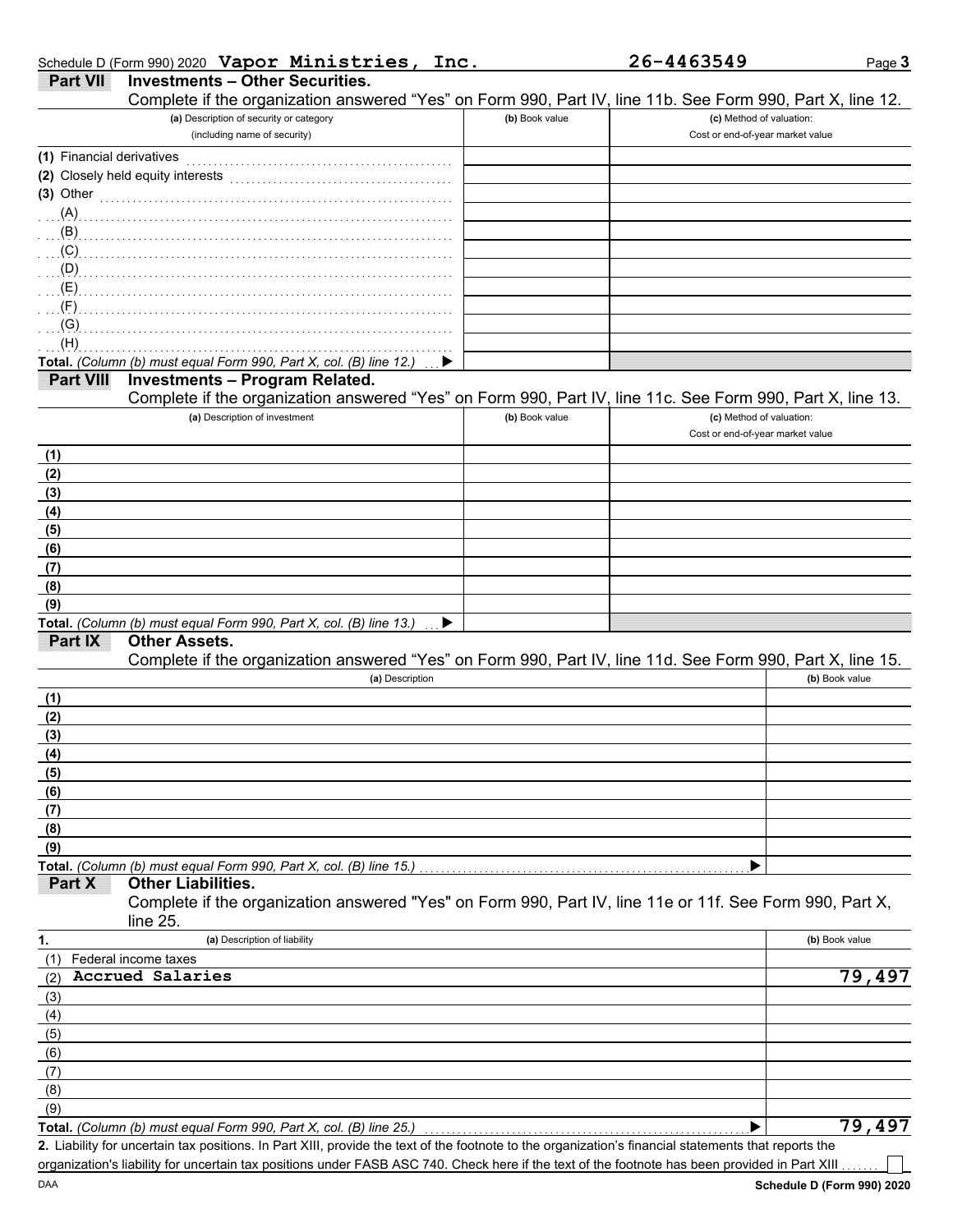|    | Schedule D (Form 990) 2020 Vapor Ministries, Inc.                                                                                                                                                                              |                | 26-4463549 | Page 4 |
|----|--------------------------------------------------------------------------------------------------------------------------------------------------------------------------------------------------------------------------------|----------------|------------|--------|
|    | Reconciliation of Revenue per Audited Financial Statements With Revenue per Return.<br>Part XI                                                                                                                                 |                |            |        |
|    | Complete if the organization answered "Yes" on Form 990, Part IV, line 12a.                                                                                                                                                    |                |            |        |
| 1. | Total revenue, gains, and other support per audited financial statements                                                                                                                                                       |                | 1          |        |
| 2  | Amounts included on line 1 but not on Form 990, Part VIII, line 12:                                                                                                                                                            |                |            |        |
| a  | Net unrealized gains (losses) on investments [11] with the uncontracted state of the state of the uncontroller                                                                                                                 | 2a             |            |        |
| b  |                                                                                                                                                                                                                                | 2 <sub>b</sub> |            |        |
| c  | Recoveries of prior year grants <b>contained a container and properties</b> of prior year grants                                                                                                                               | 2c             |            |        |
| d  |                                                                                                                                                                                                                                | 2d             |            |        |
| е  | Add lines 2a through 2d [11] Additional District Property and The Property Additional Property and Property and Property and Property and Property and Property and Property and Property and Property and Property and Proper |                | 2e         |        |
| 3  |                                                                                                                                                                                                                                |                | 3          |        |
| 4  | Amounts included on Form 990, Part VIII, line 12, but not on line 1:                                                                                                                                                           |                |            |        |
| а  |                                                                                                                                                                                                                                | 4a             |            |        |
| b  |                                                                                                                                                                                                                                | 4b             |            |        |
| c  | Add lines 4a and 4b                                                                                                                                                                                                            |                | 4с         |        |
| 5  |                                                                                                                                                                                                                                |                | 5          |        |
|    | Reconciliation of Expenses per Audited Financial Statements With Expenses per Return.<br><b>Part XII</b>                                                                                                                       |                |            |        |
|    | Complete if the organization answered "Yes" on Form 990, Part IV, line 12a.                                                                                                                                                    |                |            |        |
| 1  | Total expenses and losses per audited financial statements                                                                                                                                                                     |                | 1          |        |
| 2  | Amounts included on line 1 but not on Form 990, Part IX, line 25:                                                                                                                                                              |                |            |        |
| a  |                                                                                                                                                                                                                                | 2a             |            |        |
| b  |                                                                                                                                                                                                                                | 2 <sub>b</sub> |            |        |
| c  | Other losses                                                                                                                                                                                                                   | 2 <sub>c</sub> |            |        |
| d  |                                                                                                                                                                                                                                | 2d             |            |        |
| е  | Add lines 2a through 2d [[[[[[[[[[[[[[[[[[[[[[[[]]]]]]]]]]] Add lines 2a through 2d                                                                                                                                            |                | 2e         |        |
| 3  |                                                                                                                                                                                                                                |                | 3          |        |
| 4  | Amounts included on Form 990, Part IX, line 25, but not on line 1:                                                                                                                                                             |                |            |        |
| а  |                                                                                                                                                                                                                                | 4a             |            |        |
| b  |                                                                                                                                                                                                                                | 4 <sub>b</sub> |            |        |
|    | c Add lines 4a and 4b                                                                                                                                                                                                          |                | 4c         |        |
|    |                                                                                                                                                                                                                                |                | 5          |        |
|    | <b>Part XIII</b> Supplemental Information.                                                                                                                                                                                     |                |            |        |
|    | Provide the descriptions required for Part II, lines 3, 5, and 9; Part III, lines 1a and 4; Part IV, lines 1b and 2b; Part V, line 4; Part X, line                                                                             |                |            |        |
|    | 2; Part XI, lines 2d and 4b; and Part XII, lines 2d and 4b. Also complete this part to provide any additional information.                                                                                                     |                |            |        |
|    |                                                                                                                                                                                                                                |                |            |        |
|    |                                                                                                                                                                                                                                |                |            |        |
|    |                                                                                                                                                                                                                                |                |            |        |
|    |                                                                                                                                                                                                                                |                |            |        |
|    |                                                                                                                                                                                                                                |                |            |        |
|    |                                                                                                                                                                                                                                |                |            |        |
|    |                                                                                                                                                                                                                                |                |            |        |
|    |                                                                                                                                                                                                                                |                |            |        |
|    |                                                                                                                                                                                                                                |                |            |        |
|    |                                                                                                                                                                                                                                |                |            |        |
|    |                                                                                                                                                                                                                                |                |            |        |
|    |                                                                                                                                                                                                                                |                |            |        |
|    |                                                                                                                                                                                                                                |                |            |        |
|    |                                                                                                                                                                                                                                |                |            |        |
|    |                                                                                                                                                                                                                                |                |            |        |
|    |                                                                                                                                                                                                                                |                |            |        |
|    |                                                                                                                                                                                                                                |                |            |        |
|    |                                                                                                                                                                                                                                |                |            |        |
|    |                                                                                                                                                                                                                                |                |            |        |
|    |                                                                                                                                                                                                                                |                |            |        |
|    |                                                                                                                                                                                                                                |                |            |        |
|    |                                                                                                                                                                                                                                |                |            |        |
|    |                                                                                                                                                                                                                                |                |            |        |
|    |                                                                                                                                                                                                                                |                |            |        |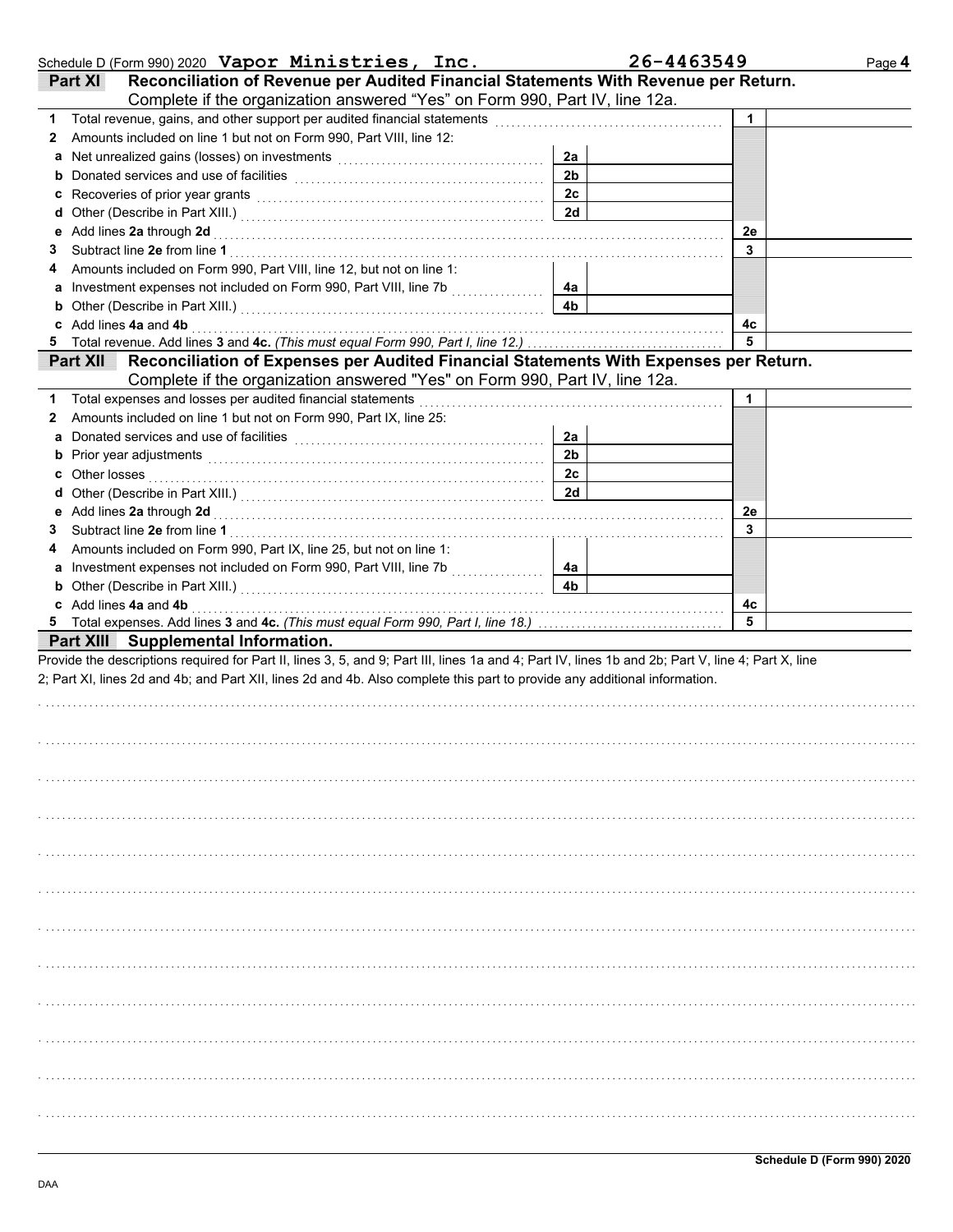| Schedule D (Form 990) 2020 Vapor Ministries, Inc.     |  |  |  |  |  |  |  |
|-------------------------------------------------------|--|--|--|--|--|--|--|
| <b>Part XIII Supplemental Information (continued)</b> |  |  |  |  |  |  |  |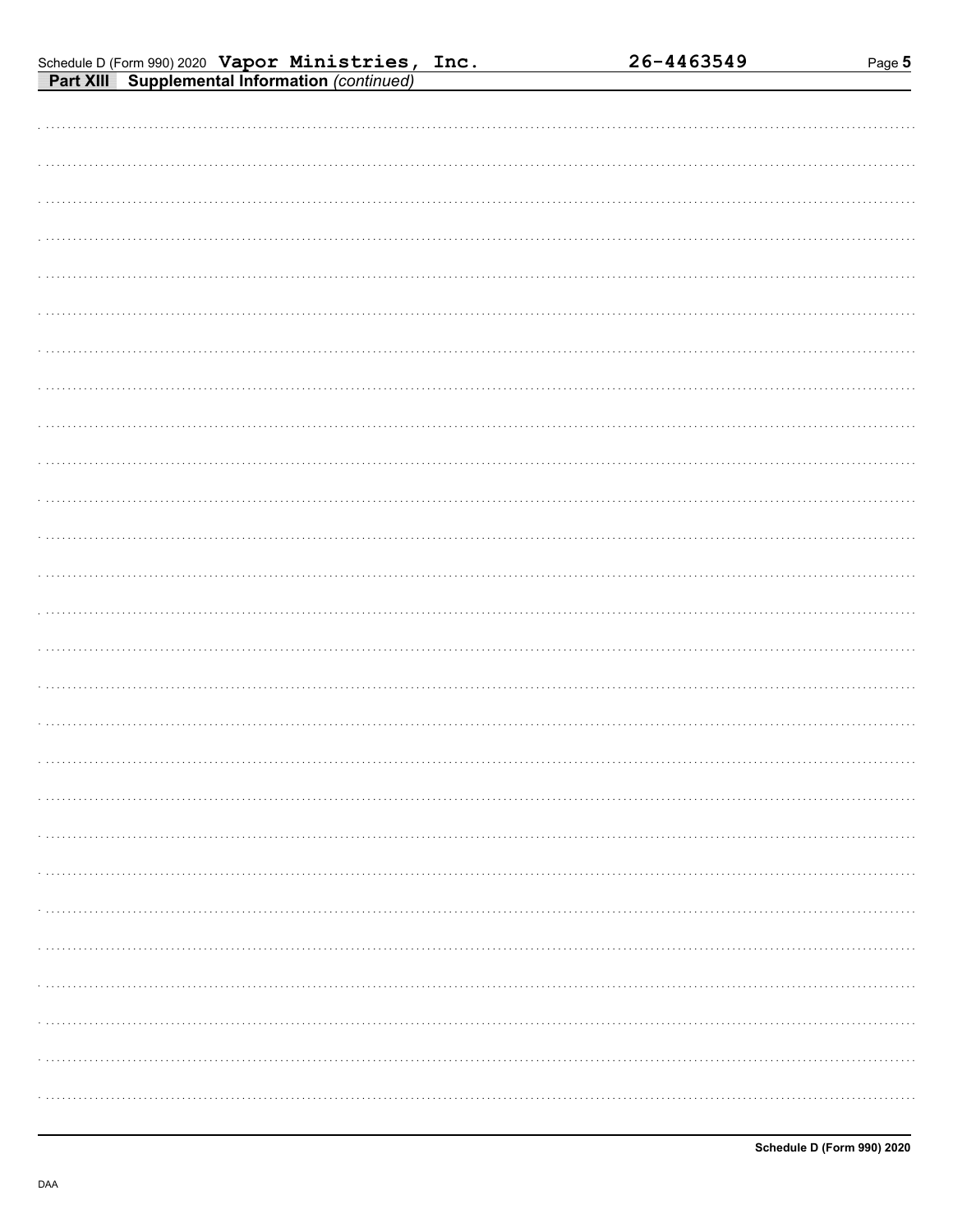| <b>SCHEDULE I</b><br>(Form 990)                                             | <b>Grants and Other Assistance to Organizations,</b><br>Governments, and Individuals in the United States<br>Complete if the organization answered "Yes" on Form 990, Part IV, line 21 or 22.<br>Attach to Form 990. |                        |                                       |                                                       |                                       |                                                             |                                          |                                                                                                                                          |  |  |
|-----------------------------------------------------------------------------|----------------------------------------------------------------------------------------------------------------------------------------------------------------------------------------------------------------------|------------------------|---------------------------------------|-------------------------------------------------------|---------------------------------------|-------------------------------------------------------------|------------------------------------------|------------------------------------------------------------------------------------------------------------------------------------------|--|--|
| Department of the Treasury<br>Internal Revenue Service                      |                                                                                                                                                                                                                      |                        |                                       | Go to www.irs.gov/Form990 for the latest information. |                                       |                                                             |                                          | <b>Open to Public</b><br><b>Inspection</b>                                                                                               |  |  |
| Name of the organization                                                    | Vapor Ministries, Inc.                                                                                                                                                                                               |                        |                                       |                                                       |                                       |                                                             |                                          | <b>Employer identification number</b><br>26-4463549                                                                                      |  |  |
| Part I<br>1.                                                                | <b>General Information on Grants and Assistance</b><br>Does the organization maintain records to substantiate the amount of the grants or assistance, the grantees' eligibility for the grants or assistance, and    |                        |                                       |                                                       |                                       |                                                             |                                          |                                                                                                                                          |  |  |
|                                                                             | the selection criteria used to award the grants or assistance?                                                                                                                                                       |                        |                                       |                                                       |                                       |                                                             |                                          | $ X $ Yes<br>No                                                                                                                          |  |  |
| Part II                                                                     | Part IV, line 21, for any recipient that received more than \$5,000. Part II can be duplicated if additional space is needed.                                                                                        |                        |                                       |                                                       |                                       |                                                             |                                          | Grants and Other Assistance to Domestic Organizations and Domestic Governments. Complete if the organization answered "Yes" on Form 990, |  |  |
| $\mathbf{1}$                                                                | (a) Name and address of organization<br>or government                                                                                                                                                                | $(b)$ EIN              | (c) IRC<br>section<br>(if applicable) | (d) Amount of cash<br>grant                           | (e) Amount of non-<br>cash assistance | (f) Method of valuation<br>(book, FMV, appraisal,<br>other) | (g) Description of<br>noncash assistance | (h) Purpose of grant<br>or assistance                                                                                                    |  |  |
| (1) Vapor Sports Ministries, Inc.<br>338 Talladega Springs Rd.<br>Sylacauga | AL 35151                                                                                                                                                                                                             | $ 03 - 0566373  501c3$ |                                       | 1,323,920                                             |                                       |                                                             |                                          | See supp. informatio                                                                                                                     |  |  |
| (2)                                                                         |                                                                                                                                                                                                                      |                        |                                       |                                                       |                                       |                                                             |                                          |                                                                                                                                          |  |  |
| (3)                                                                         |                                                                                                                                                                                                                      |                        |                                       |                                                       |                                       |                                                             |                                          |                                                                                                                                          |  |  |
|                                                                             |                                                                                                                                                                                                                      |                        |                                       |                                                       |                                       |                                                             |                                          |                                                                                                                                          |  |  |
| (4)                                                                         |                                                                                                                                                                                                                      |                        |                                       |                                                       |                                       |                                                             |                                          |                                                                                                                                          |  |  |
| (5)                                                                         |                                                                                                                                                                                                                      |                        |                                       |                                                       |                                       |                                                             |                                          |                                                                                                                                          |  |  |
|                                                                             |                                                                                                                                                                                                                      |                        |                                       |                                                       |                                       |                                                             |                                          |                                                                                                                                          |  |  |
| (6)                                                                         |                                                                                                                                                                                                                      |                        |                                       |                                                       |                                       |                                                             |                                          |                                                                                                                                          |  |  |
|                                                                             |                                                                                                                                                                                                                      |                        |                                       |                                                       |                                       |                                                             |                                          |                                                                                                                                          |  |  |
| (7)                                                                         |                                                                                                                                                                                                                      |                        |                                       |                                                       |                                       |                                                             |                                          |                                                                                                                                          |  |  |
|                                                                             |                                                                                                                                                                                                                      |                        |                                       |                                                       |                                       |                                                             |                                          |                                                                                                                                          |  |  |
| (8)                                                                         |                                                                                                                                                                                                                      |                        |                                       |                                                       |                                       |                                                             |                                          |                                                                                                                                          |  |  |
|                                                                             |                                                                                                                                                                                                                      |                        |                                       |                                                       |                                       |                                                             |                                          |                                                                                                                                          |  |  |
| (9)                                                                         |                                                                                                                                                                                                                      |                        |                                       |                                                       |                                       |                                                             |                                          |                                                                                                                                          |  |  |
|                                                                             |                                                                                                                                                                                                                      |                        |                                       |                                                       |                                       |                                                             |                                          |                                                                                                                                          |  |  |
| 2                                                                           | Enter total number of section $501(c)(3)$ and government organizations listed in the line 1 table                                                                                                                    |                        |                                       |                                                       |                                       |                                                             |                                          | -1                                                                                                                                       |  |  |
| 3                                                                           | Enter total number of other organizations listed in the line 1 table<br>For Paperwork Reduction Act Notice, see the Instructions for Form 990.                                                                       |                        |                                       |                                                       |                                       |                                                             |                                          | $\mathbf 0$<br>Schedule I (Form 990) (2020)                                                                                              |  |  |

DAA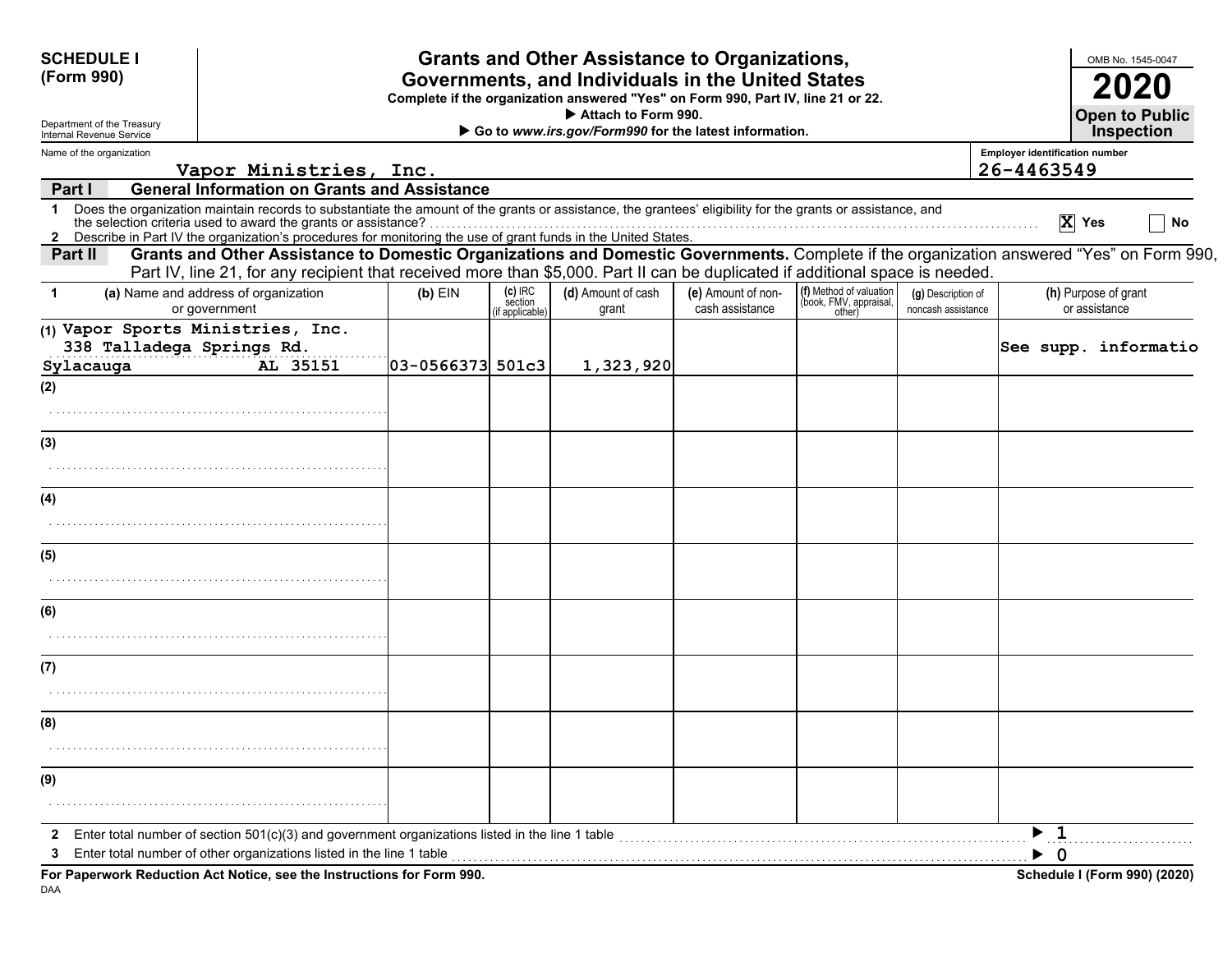Schedule I (Form 990) (2020) Page **2 Vapor Ministries, Inc. 26-4463549**

|                                                                                                                                                                                                                                                                                                                                                                                      | (b) Number of<br>recipients | (c) Amount of<br>cash grant | (d) Amount of<br>noncash assistance | FMV, appraisal, other) | (e) Method of valuation (book, $ $ (f) Description of noncash assistance |
|--------------------------------------------------------------------------------------------------------------------------------------------------------------------------------------------------------------------------------------------------------------------------------------------------------------------------------------------------------------------------------------|-----------------------------|-----------------------------|-------------------------------------|------------------------|--------------------------------------------------------------------------|
|                                                                                                                                                                                                                                                                                                                                                                                      |                             |                             |                                     |                        |                                                                          |
| $\overline{\mathbf{a}}$                                                                                                                                                                                                                                                                                                                                                              |                             |                             |                                     |                        |                                                                          |
| $\overline{\mathbf{3}}$                                                                                                                                                                                                                                                                                                                                                              |                             |                             |                                     |                        |                                                                          |
| $\overline{4}$ $\overline{2}$ $\overline{2}$ $\overline{2}$ $\overline{2}$ $\overline{2}$ $\overline{2}$ $\overline{2}$ $\overline{2}$ $\overline{2}$ $\overline{2}$ $\overline{2}$ $\overline{2}$ $\overline{2}$ $\overline{2}$ $\overline{2}$ $\overline{2}$ $\overline{2}$ $\overline{2}$ $\overline{2}$ $\overline{2}$ $\overline{2}$ $\overline{2}$ $\overline{2}$ $\overline{$ |                             |                             |                                     |                        |                                                                          |
| 5                                                                                                                                                                                                                                                                                                                                                                                    |                             |                             |                                     |                        |                                                                          |
| 6                                                                                                                                                                                                                                                                                                                                                                                    |                             |                             |                                     |                        |                                                                          |
|                                                                                                                                                                                                                                                                                                                                                                                      |                             |                             |                                     |                        |                                                                          |
| Supplemental Information. Provide the information required in Part I, line 2; Part III, column (b); and any other additional information.<br>Part IV                                                                                                                                                                                                                                 |                             |                             |                                     |                        |                                                                          |
| Part I, Line 2 - Procedures for Monitoring the Use of Grant Funds                                                                                                                                                                                                                                                                                                                    |                             |                             |                                     |                        |                                                                          |
|                                                                                                                                                                                                                                                                                                                                                                                      |                             |                             |                                     |                        | Grants are provided to a related organization, Vapor Sports Ministries,  |
|                                                                                                                                                                                                                                                                                                                                                                                      |                             |                             |                                     |                        |                                                                          |
|                                                                                                                                                                                                                                                                                                                                                                                      |                             |                             |                                     |                        |                                                                          |
|                                                                                                                                                                                                                                                                                                                                                                                      |                             |                             |                                     |                        |                                                                          |
|                                                                                                                                                                                                                                                                                                                                                                                      |                             |                             |                                     |                        |                                                                          |
|                                                                                                                                                                                                                                                                                                                                                                                      |                             |                             |                                     |                        |                                                                          |
| Inc. Management of this organization also oversees the use of the grant<br>funds by Vapor Sports Ministries, Inc. Grants are selected and funded based<br>on alignment with Vapor Ministries, Inc. intended mission. Grants are<br>monitored through ongoing evaluation which may include; newsletters, manuscription of the manuscription of the                                    |                             |                             |                                     |                        |                                                                          |
| financial statements, personal interviews and site visits. The manuscript of the statements of the statements,                                                                                                                                                                                                                                                                       |                             |                             |                                     |                        |                                                                          |
| Part II, Line 1, Column (h): Purpose of grant or assistance - Establish<br>self-sustaining centers for humanitarian aid and disciple making in third-                                                                                                                                                                                                                                |                             |                             |                                     |                        |                                                                          |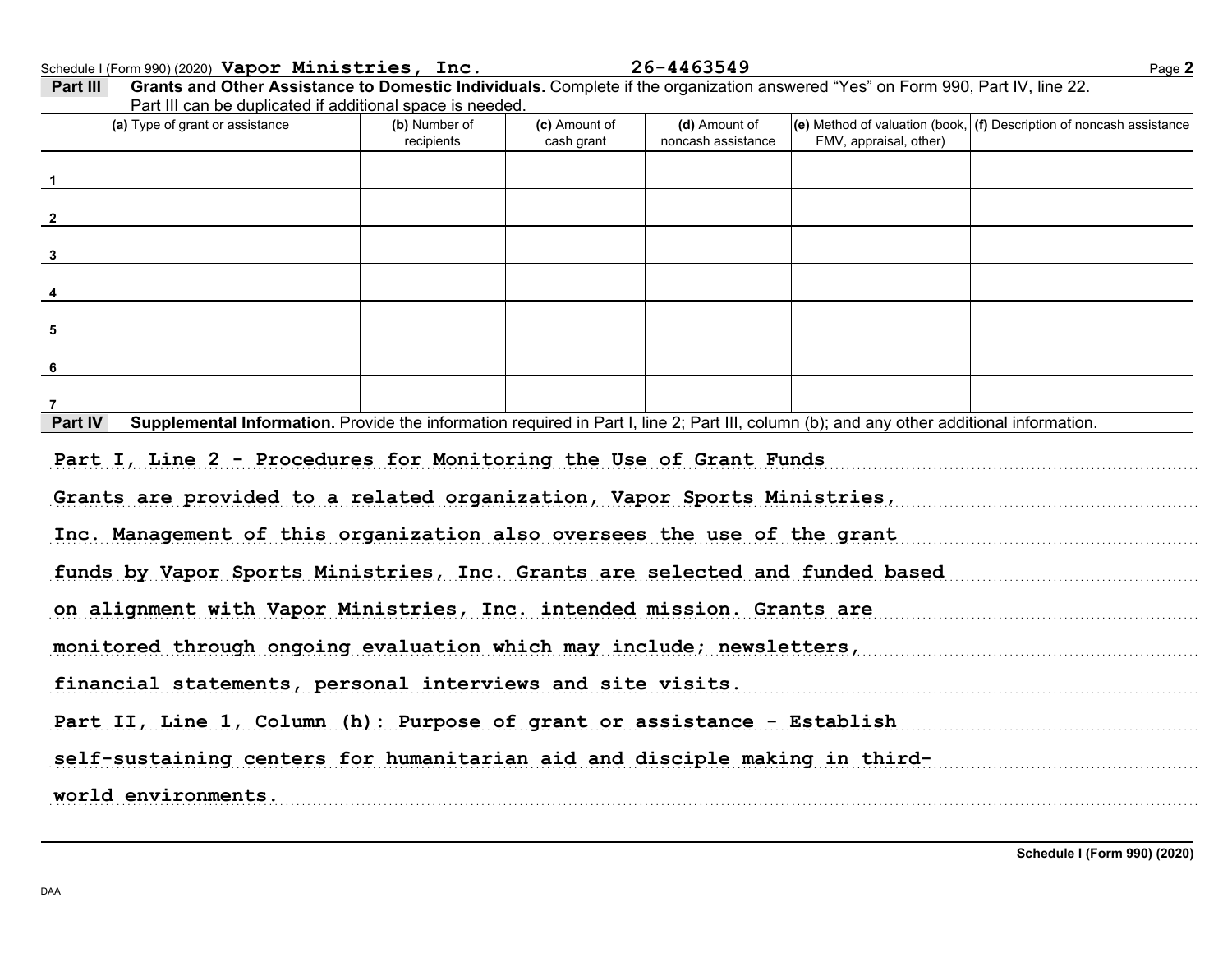## **(Form 990)**

## **SCHEDULE M Noncash Contributions**

OMB No. 1545-0047 **2020**

**Inspection Open To Public**

| ▶ Complete if the organizations answered "Yes" on Form 990, Part IV, lines 29 or 30. |  |
|--------------------------------------------------------------------------------------|--|
|--------------------------------------------------------------------------------------|--|

Attach to Form 990.

▶ Go to www.irs.gov/Form990 for instructions and the latest information.

Name of the organization **Employer identification number** Department of the Treasury<br>Internal Revenue Service

## **Vapor Ministries, Inc. 26-4463549**

|              | <b>Types of Property</b><br>Part I                                                                                           |             |                            |                                             |                              |     |            |     |
|--------------|------------------------------------------------------------------------------------------------------------------------------|-------------|----------------------------|---------------------------------------------|------------------------------|-----|------------|-----|
|              |                                                                                                                              | (a)         | (b)                        | (c)                                         | (d)                          |     |            |     |
|              |                                                                                                                              | Check if    | Number of contributions or | Noncash contribution<br>amounts reported on | Method of determining        |     |            |     |
|              |                                                                                                                              | applicable  | items contributed          | Form 990, Part VIII, line 1g                | noncash contribution amounts |     |            |     |
| 1            | Art - Works of art                                                                                                           |             |                            |                                             |                              |     |            |     |
| $\mathbf{2}$ | Art - Historical treasures                                                                                                   |             |                            |                                             |                              |     |            |     |
| 3            | Art - Fractional interests                                                                                                   |             |                            |                                             |                              |     |            |     |
| 4            | Books and publications<br>.                                                                                                  |             |                            |                                             |                              |     |            |     |
| 5            | Clothing and household                                                                                                       |             |                            |                                             |                              |     |            |     |
|              | goods                                                                                                                        |             |                            |                                             |                              |     |            |     |
| 6            | Cars and other vehicles                                                                                                      |             |                            |                                             |                              |     |            |     |
| 7            | Boats and planes<br>.                                                                                                        |             |                            |                                             |                              |     |            |     |
| 8            |                                                                                                                              |             |                            |                                             |                              |     |            |     |
| 9            | Securities - Publicly traded                                                                                                 |             |                            |                                             |                              |     |            |     |
| 10           | Securities - Closely held stock                                                                                              |             |                            |                                             |                              |     |            |     |
| 11           | Securities - Partnership, LLC,                                                                                               |             |                            |                                             |                              |     |            |     |
|              | or trust interests                                                                                                           |             |                            |                                             |                              |     |            |     |
| 12           | Securities - Miscellaneous                                                                                                   |             |                            |                                             |                              |     |            |     |
| 13           | Qualified conservation                                                                                                       |             |                            |                                             |                              |     |            |     |
|              | contribution - Historic                                                                                                      |             |                            |                                             |                              |     |            |     |
|              | structures                                                                                                                   |             |                            |                                             |                              |     |            |     |
| 14           | Qualified conservation                                                                                                       |             |                            |                                             |                              |     |            |     |
|              | contribution - Other                                                                                                         |             |                            |                                             |                              |     |            |     |
| 15           | Real estate - Residential                                                                                                    |             |                            |                                             |                              |     |            |     |
| 16           | Real estate - Commercial                                                                                                     |             |                            |                                             |                              |     |            |     |
| 17           | Real estate - Other<br>                                                                                                      |             |                            |                                             |                              |     |            |     |
| 18           |                                                                                                                              |             |                            |                                             |                              |     |            |     |
| 19           | Collectibles <b>Collectibles</b>                                                                                             |             |                            |                                             |                              |     |            |     |
| 20           | Food inventory<br>Drugs and medical supplies                                                                                 |             |                            |                                             |                              |     |            |     |
| 21           | Taxidermy                                                                                                                    |             |                            |                                             |                              |     |            |     |
| 22           |                                                                                                                              |             |                            |                                             |                              |     |            |     |
| 23           | Historical artifacts                                                                                                         |             |                            |                                             |                              |     |            |     |
| 24           | Scientific specimens<br><br>Archeological artifacts                                                                          |             |                            |                                             |                              |     |            |     |
| 25           | Other $\blacktriangleright$ (Thrift st merch)                                                                                | $\mathbf x$ | $\mathbf{1}$               |                                             | 2, 154, 781 Actual sales     |     |            |     |
| 26           |                                                                                                                              |             |                            |                                             |                              |     |            |     |
| 27           | Other $\blacktriangleright$ (                                                                                                |             |                            |                                             |                              |     |            |     |
|              |                                                                                                                              |             |                            |                                             |                              |     |            |     |
| 28<br>29     | Other $\blacktriangleright$ (<br>Number of Forms 8283 received by the organization during the tax year for contributions for |             |                            |                                             |                              |     |            |     |
|              | which the organization completed Form 8283, Part IV, Donee Acknowledgement                                                   |             |                            |                                             | 29                           |     |            |     |
|              |                                                                                                                              |             |                            |                                             |                              |     | <b>Yes</b> | No. |
|              | 30a During the year, did the organization receive by contribution any property reported in Part I, lines 1 through           |             |                            |                                             |                              |     |            |     |
|              | 28, that it must hold for at least three years from the date of the initial contribution, and which isn't required           |             |                            |                                             |                              |     |            |     |
|              |                                                                                                                              |             |                            |                                             |                              |     |            | X   |
|              | to be used for exempt purposes for the entire holding period?                                                                |             |                            |                                             |                              | 30a |            |     |
| b            | If "Yes," describe the arrangement in Part II.                                                                               |             |                            |                                             |                              |     |            |     |
| 31           | Does the organization have a gift acceptance policy that requires the review of any nonstandard                              |             |                            |                                             |                              |     |            |     |
|              | contributions?                                                                                                               |             |                            |                                             |                              | 31  | X          |     |
|              | 32a Does the organization hire or use third parties or related organizations to solicit, process, or sell noncash            |             |                            |                                             |                              |     |            |     |
|              | contributions?                                                                                                               |             |                            |                                             |                              | 32a |            | X   |
| b            | If "Yes," describe in Part II.                                                                                               |             |                            |                                             |                              |     |            |     |
| 33           | If the organization didn't report an amount in column (c) for a type of property for which column (a) is checked,            |             |                            |                                             |                              |     |            |     |
|              | describe in Part II.                                                                                                         |             |                            |                                             |                              |     |            |     |

**For Paperwork Reduction Act Notice, see the Instructions for Form 990. Schedule M (Form 990) 2020**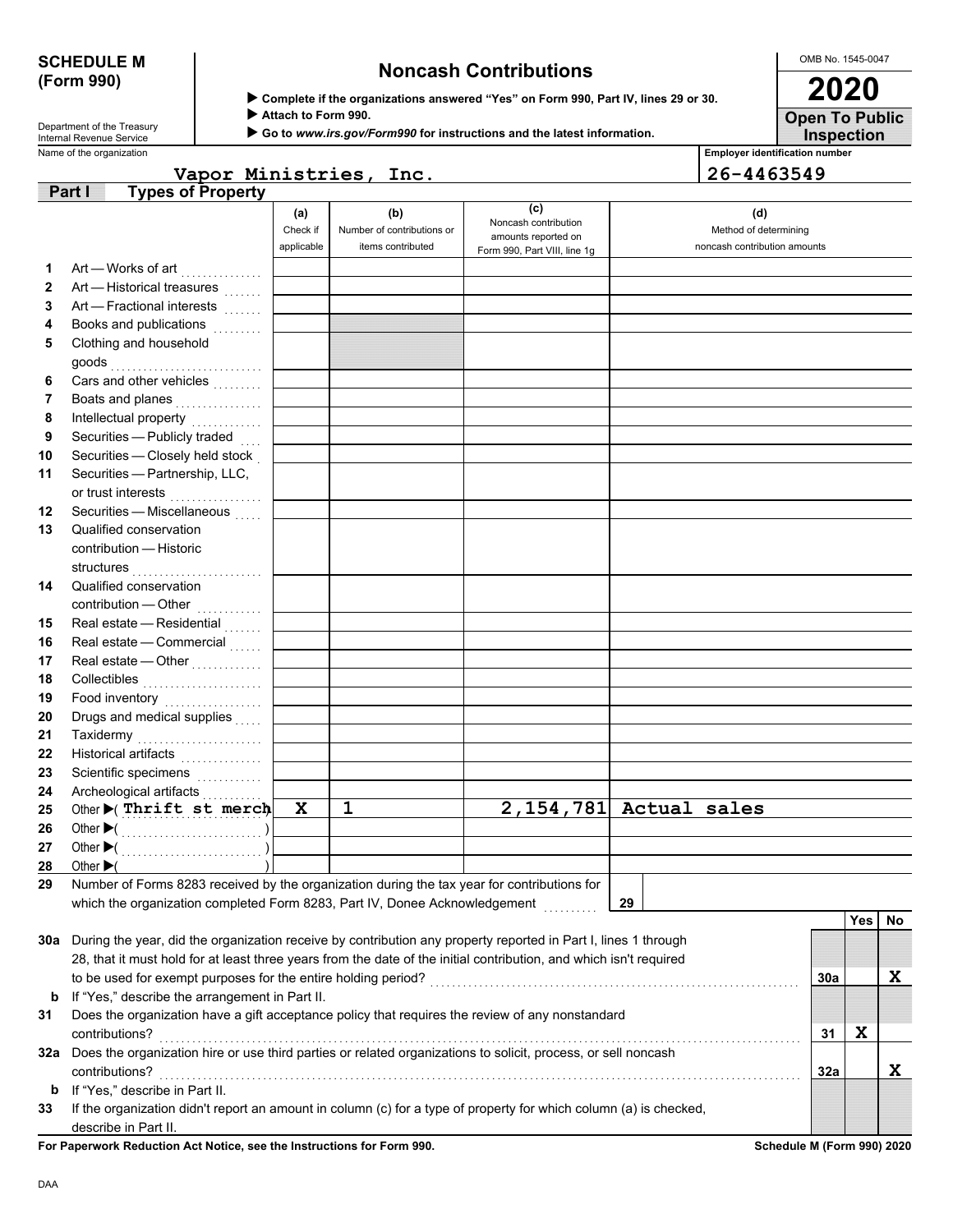| Schedule M (Form 990) 2020 Vapor Ministries, Inc. |  |  |                                                                                                                                                                                                                                                                                                                   |  | 26-4463549 |  |  | Page 2 |
|---------------------------------------------------|--|--|-------------------------------------------------------------------------------------------------------------------------------------------------------------------------------------------------------------------------------------------------------------------------------------------------------------------|--|------------|--|--|--------|
| Part II                                           |  |  | Supplemental Information. Provide the information required by Part I, lines 30b, 32b, and 33, and whether<br>the organization is reporting in Part I, column (b), the number of contributions, the number of items received,<br>or a combination of both. Also complete this part for any additional information. |  |            |  |  |        |
|                                                   |  |  | Schedule M - Supplemental Information                                                                                                                                                                                                                                                                             |  |            |  |  |        |
|                                                   |  |  |                                                                                                                                                                                                                                                                                                                   |  |            |  |  |        |
|                                                   |  |  | Merchandise is donated to the thrift store for sale to the public.                                                                                                                                                                                                                                                |  |            |  |  |        |
|                                                   |  |  |                                                                                                                                                                                                                                                                                                                   |  |            |  |  |        |
|                                                   |  |  |                                                                                                                                                                                                                                                                                                                   |  |            |  |  |        |
|                                                   |  |  |                                                                                                                                                                                                                                                                                                                   |  |            |  |  |        |
|                                                   |  |  |                                                                                                                                                                                                                                                                                                                   |  |            |  |  |        |
|                                                   |  |  |                                                                                                                                                                                                                                                                                                                   |  |            |  |  |        |
|                                                   |  |  |                                                                                                                                                                                                                                                                                                                   |  |            |  |  |        |
|                                                   |  |  |                                                                                                                                                                                                                                                                                                                   |  |            |  |  |        |
|                                                   |  |  |                                                                                                                                                                                                                                                                                                                   |  |            |  |  |        |
|                                                   |  |  |                                                                                                                                                                                                                                                                                                                   |  |            |  |  |        |
|                                                   |  |  |                                                                                                                                                                                                                                                                                                                   |  |            |  |  |        |
|                                                   |  |  |                                                                                                                                                                                                                                                                                                                   |  |            |  |  |        |
|                                                   |  |  |                                                                                                                                                                                                                                                                                                                   |  |            |  |  |        |
|                                                   |  |  |                                                                                                                                                                                                                                                                                                                   |  |            |  |  |        |
|                                                   |  |  |                                                                                                                                                                                                                                                                                                                   |  |            |  |  |        |
|                                                   |  |  |                                                                                                                                                                                                                                                                                                                   |  |            |  |  |        |
|                                                   |  |  |                                                                                                                                                                                                                                                                                                                   |  |            |  |  |        |
|                                                   |  |  |                                                                                                                                                                                                                                                                                                                   |  |            |  |  |        |
|                                                   |  |  |                                                                                                                                                                                                                                                                                                                   |  |            |  |  |        |
|                                                   |  |  |                                                                                                                                                                                                                                                                                                                   |  |            |  |  |        |
|                                                   |  |  |                                                                                                                                                                                                                                                                                                                   |  |            |  |  |        |
|                                                   |  |  |                                                                                                                                                                                                                                                                                                                   |  |            |  |  |        |
|                                                   |  |  |                                                                                                                                                                                                                                                                                                                   |  |            |  |  |        |
|                                                   |  |  |                                                                                                                                                                                                                                                                                                                   |  |            |  |  |        |
|                                                   |  |  |                                                                                                                                                                                                                                                                                                                   |  |            |  |  |        |
|                                                   |  |  |                                                                                                                                                                                                                                                                                                                   |  |            |  |  |        |
|                                                   |  |  |                                                                                                                                                                                                                                                                                                                   |  |            |  |  |        |
|                                                   |  |  |                                                                                                                                                                                                                                                                                                                   |  |            |  |  |        |
|                                                   |  |  |                                                                                                                                                                                                                                                                                                                   |  |            |  |  |        |
|                                                   |  |  |                                                                                                                                                                                                                                                                                                                   |  |            |  |  |        |
|                                                   |  |  |                                                                                                                                                                                                                                                                                                                   |  |            |  |  |        |
|                                                   |  |  |                                                                                                                                                                                                                                                                                                                   |  |            |  |  |        |
|                                                   |  |  |                                                                                                                                                                                                                                                                                                                   |  |            |  |  |        |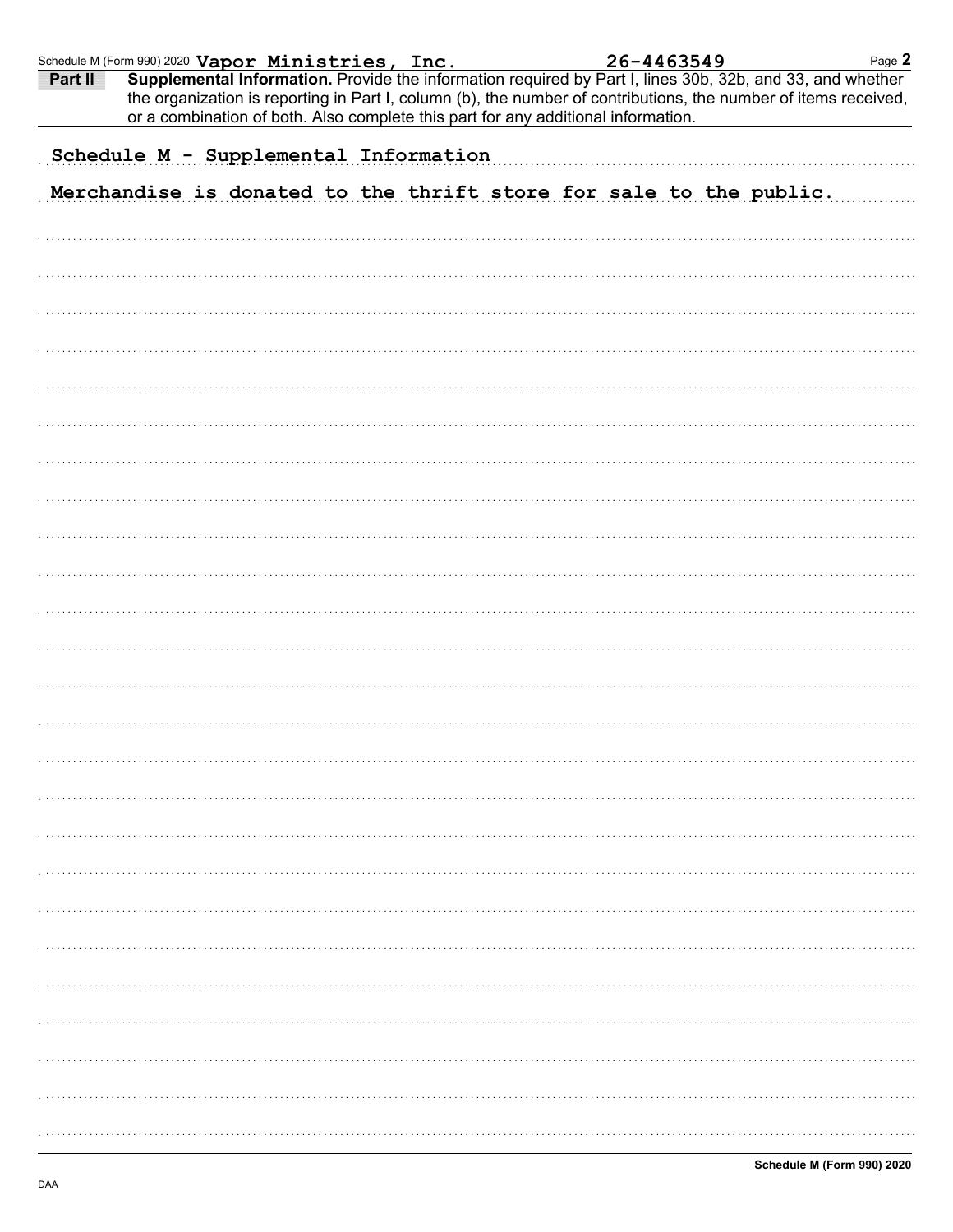| <b>SCHEDULE O</b><br>(Form 990 or 990-EZ)<br>Department of the Treasury<br>Internal Revenue Service | Supplemental Information to Form 990 or 990-EZ<br>Complete to provide information for responses to specific questions on<br>Form 990 or 990-EZ or to provide any additional information.<br>Attach to Form 990 or 990-EZ.<br>Go to www.irs.gov/Form990 for the latest information. |            | OMB No. 1545-0047<br>2020<br><b>Open to Public</b><br><b>Inspection</b> |
|-----------------------------------------------------------------------------------------------------|------------------------------------------------------------------------------------------------------------------------------------------------------------------------------------------------------------------------------------------------------------------------------------|------------|-------------------------------------------------------------------------|
| Name of the organization                                                                            |                                                                                                                                                                                                                                                                                    |            | <b>Employer identification number</b>                                   |
|                                                                                                     | Vapor Ministries, Inc.                                                                                                                                                                                                                                                             | 26-4463549 |                                                                         |
|                                                                                                     | Form 990, Part III, Line 4d - All Other Accomplishments<br>Facilitate public and private short-term mission trips to program centers.                                                                                                                                              |            |                                                                         |
|                                                                                                     | Each trip guest is responsible for supplying funds for the trip, plus                                                                                                                                                                                                              |            |                                                                         |
|                                                                                                     | additional funds to cover overhead.                                                                                                                                                                                                                                                |            |                                                                         |
|                                                                                                     |                                                                                                                                                                                                                                                                                    |            |                                                                         |
|                                                                                                     | Form 990, Part VI, Line 11b - Organization's Process to Review Form 990                                                                                                                                                                                                            |            |                                                                         |
|                                                                                                     | A draft copy of Form 990 and attachments is provided to the organization's                                                                                                                                                                                                         |            |                                                                         |
|                                                                                                     | officers for review. After approval of the board the return is filed.                                                                                                                                                                                                              |            |                                                                         |
|                                                                                                     |                                                                                                                                                                                                                                                                                    |            |                                                                         |
|                                                                                                     | Form 990, Part VI, Line 19 - Governing Documents Disclosure Explanation<br>These documents are available to the public upon request.                                                                                                                                               |            |                                                                         |
|                                                                                                     |                                                                                                                                                                                                                                                                                    |            |                                                                         |
|                                                                                                     |                                                                                                                                                                                                                                                                                    |            |                                                                         |
|                                                                                                     |                                                                                                                                                                                                                                                                                    |            |                                                                         |
|                                                                                                     |                                                                                                                                                                                                                                                                                    |            |                                                                         |
|                                                                                                     |                                                                                                                                                                                                                                                                                    |            |                                                                         |
|                                                                                                     |                                                                                                                                                                                                                                                                                    |            |                                                                         |
|                                                                                                     |                                                                                                                                                                                                                                                                                    |            |                                                                         |
|                                                                                                     |                                                                                                                                                                                                                                                                                    |            |                                                                         |
|                                                                                                     |                                                                                                                                                                                                                                                                                    |            |                                                                         |
|                                                                                                     |                                                                                                                                                                                                                                                                                    |            |                                                                         |
|                                                                                                     |                                                                                                                                                                                                                                                                                    |            |                                                                         |
|                                                                                                     |                                                                                                                                                                                                                                                                                    |            |                                                                         |
|                                                                                                     |                                                                                                                                                                                                                                                                                    |            |                                                                         |
|                                                                                                     |                                                                                                                                                                                                                                                                                    |            |                                                                         |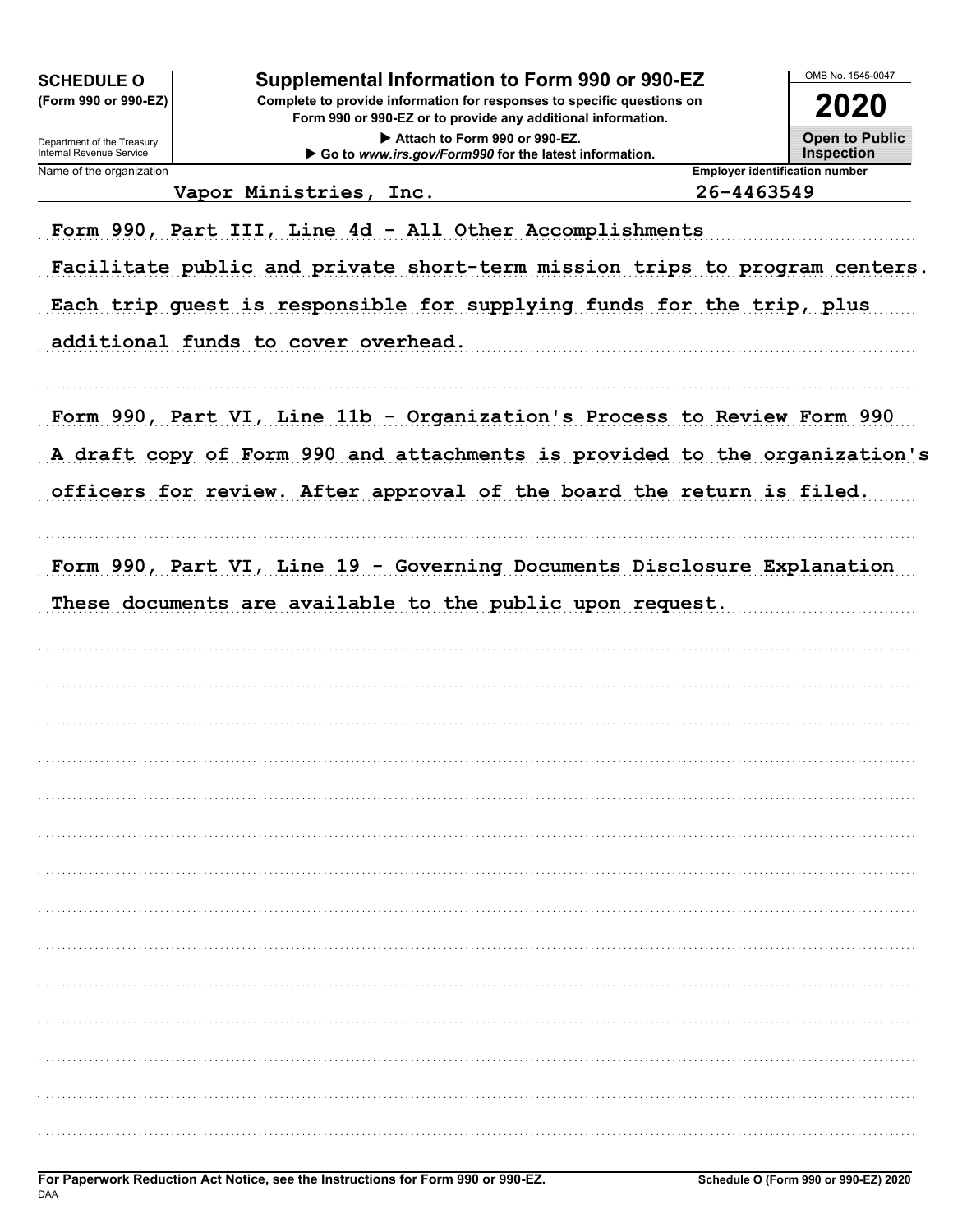| <b>SCHEDULE R</b> |  |
|-------------------|--|
| (Form 990)        |  |

## **(Form 990) Related Organizations and Unrelated Partnerships**

▶ Complete if the organization answered "Yes" on Form 990, Part IV, line 33, 34, 35b, 36, or 37.

▶ Attach to Form 990.

▶ Go to *www.irs.gov/Form990* for instructions and the latest information.

Department of the Treasury Internal Revenue Service Name of the organization

**Vapor Ministries, Inc. 26-4463549**

**Employer identification number Inspection**

**Part IIdentification of Disregarded Entities.** Complete if the organization answered "Yes" on Form 990, Part IV, line 33.

| (a)<br>Name, address, and EIN (if applicable) of disregarded entity                                                                                                                                                           | (b)<br>Primary activity | (c)<br>Legal domicile (state<br>or foreign country) |                                   | (d)<br>(e)<br>Total income<br>End-of-year assets          |                                     | (f)<br>Direct controlling<br>entity                            |  |
|-------------------------------------------------------------------------------------------------------------------------------------------------------------------------------------------------------------------------------|-------------------------|-----------------------------------------------------|-----------------------------------|-----------------------------------------------------------|-------------------------------------|----------------------------------------------------------------|--|
| (1) Vapor Thrift Store, LLC<br>338 Talledega Springs Rd.<br>47-5650184<br>AL 35151<br>Sylacauga                                                                                                                               | Thrift sto              | AL                                                  |                                   | 2,283,397                                                 | 898,457                             | N/A                                                            |  |
| (2)                                                                                                                                                                                                                           |                         |                                                     |                                   |                                                           |                                     |                                                                |  |
| (3)                                                                                                                                                                                                                           |                         |                                                     |                                   |                                                           |                                     |                                                                |  |
| (4)                                                                                                                                                                                                                           |                         |                                                     |                                   |                                                           |                                     |                                                                |  |
| (5)                                                                                                                                                                                                                           |                         |                                                     |                                   |                                                           |                                     |                                                                |  |
| Identification of Related Tax-Exempt Organizations. Complete if the organization answered "Yes" on Form 990, Part IV, line 34, because it had<br>one or more related tax-exempt organizations during the tax year.<br>Part II |                         |                                                     |                                   |                                                           |                                     |                                                                |  |
| (a)<br>Name, address, and EIN of related organization                                                                                                                                                                         | (b)<br>Primary activity | (c)<br>Legal domicile (state<br>or foreign country) | (d)<br><b>Exempt Code section</b> | (e)<br>Public charity status<br>(if section $501(c)(3)$ ) | (f)<br>Direct controlling<br>entity | $(g)$<br>Section 512(b)(13)<br>controlled entity?<br>Yes<br>No |  |
| (1) Vapor Sports Ministries, Inc.<br>338 Talladega Springs Rd.<br>03-0566373<br>AL 35151<br>Sylacauga                                                                                                                         | Ministry                | <b>MO</b>                                           | 501c3                             | 7                                                         | Vapor Mini                          | $\mathbf{x}$                                                   |  |
| (2)                                                                                                                                                                                                                           |                         |                                                     |                                   |                                                           |                                     |                                                                |  |
| (3)                                                                                                                                                                                                                           |                         |                                                     |                                   |                                                           |                                     |                                                                |  |
| (4)                                                                                                                                                                                                                           |                         |                                                     |                                   |                                                           |                                     |                                                                |  |
| (5)                                                                                                                                                                                                                           |                         |                                                     |                                   |                                                           |                                     |                                                                |  |
|                                                                                                                                                                                                                               |                         |                                                     |                                   |                                                           |                                     |                                                                |  |

OMB No. 1545-0047

**Open to Public 2020**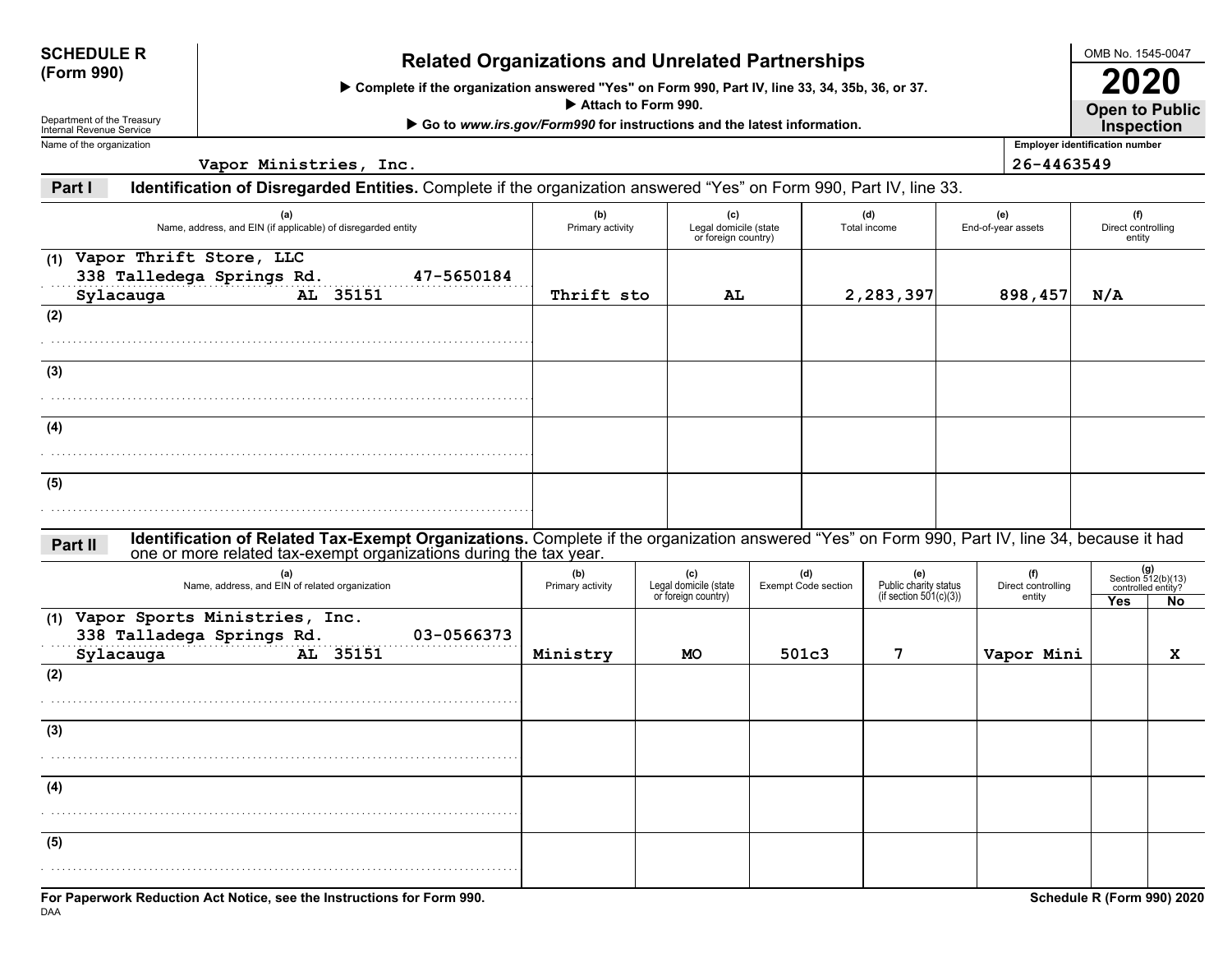| (a)<br>Name, address, and EIN of                                                                                                                                                                                               | (b)<br>Primary activity | (c)<br>Legal                                 | (d)<br>Direct controlling                              | (e)<br>Predominant                                                                | (f)<br>Share of total                                  | (g)<br>Share of end-of-         | (h)<br>Dispro-                        |                 | (i)<br>Code V-UBI               | (j)<br>General or              | (k)<br>Percentage                                               |
|--------------------------------------------------------------------------------------------------------------------------------------------------------------------------------------------------------------------------------|-------------------------|----------------------------------------------|--------------------------------------------------------|-----------------------------------------------------------------------------------|--------------------------------------------------------|---------------------------------|---------------------------------------|-----------------|---------------------------------|--------------------------------|-----------------------------------------------------------------|
| related organization                                                                                                                                                                                                           |                         | domicile<br>(state or<br>foreign<br>country) | entity                                                 | income (related,<br>unrelated,<br>excluded from<br>tax under<br>sections 512-514) | income                                                 | year assets                     | portionate<br>alloc.?<br>Yes No       | of Schedule K-1 | amount in box 20<br>(Form 1065) | managing<br>partner?<br>Yes No | ownership                                                       |
|                                                                                                                                                                                                                                |                         |                                              |                                                        |                                                                                   |                                                        |                                 |                                       |                 |                                 |                                |                                                                 |
|                                                                                                                                                                                                                                |                         |                                              |                                                        |                                                                                   |                                                        |                                 |                                       |                 |                                 |                                |                                                                 |
|                                                                                                                                                                                                                                |                         |                                              |                                                        |                                                                                   |                                                        |                                 |                                       |                 |                                 |                                |                                                                 |
|                                                                                                                                                                                                                                |                         |                                              |                                                        |                                                                                   |                                                        |                                 |                                       |                 |                                 |                                |                                                                 |
|                                                                                                                                                                                                                                |                         |                                              |                                                        |                                                                                   |                                                        |                                 |                                       |                 |                                 |                                |                                                                 |
|                                                                                                                                                                                                                                |                         |                                              |                                                        |                                                                                   |                                                        |                                 |                                       |                 |                                 |                                |                                                                 |
|                                                                                                                                                                                                                                |                         |                                              |                                                        |                                                                                   |                                                        |                                 |                                       |                 |                                 |                                |                                                                 |
|                                                                                                                                                                                                                                |                         |                                              |                                                        |                                                                                   |                                                        |                                 |                                       |                 |                                 |                                |                                                                 |
|                                                                                                                                                                                                                                |                         |                                              |                                                        |                                                                                   |                                                        |                                 |                                       |                 |                                 |                                |                                                                 |
| Identification of Related Organizations Taxable as a Corporation or Trust. Complete if the organization answered "Yes" on Form 990, Part IV, line 34, because it had one or more related organizations treated as a corporatio |                         |                                              |                                                        |                                                                                   |                                                        |                                 |                                       |                 |                                 |                                |                                                                 |
| (a)<br>Name, address, and EIN of related organization                                                                                                                                                                          | (b)<br>Primary activity |                                              | (c)<br>Legal domicile<br>(state or<br>foreign country) | (d)<br>Direct controlling<br>entity                                               | (e)<br>Type of entity<br>(C corp, S corp,<br>or trust) | (f)<br>Share of total<br>income | (g)<br>Share of<br>end-of-year assets |                 | (h)<br>Percentage<br>ownership  |                                |                                                                 |
|                                                                                                                                                                                                                                |                         |                                              |                                                        |                                                                                   |                                                        |                                 |                                       |                 |                                 |                                |                                                                 |
|                                                                                                                                                                                                                                |                         |                                              |                                                        |                                                                                   |                                                        |                                 |                                       |                 |                                 |                                |                                                                 |
|                                                                                                                                                                                                                                |                         |                                              |                                                        |                                                                                   |                                                        |                                 |                                       |                 |                                 |                                |                                                                 |
|                                                                                                                                                                                                                                |                         |                                              |                                                        |                                                                                   |                                                        |                                 |                                       |                 |                                 |                                |                                                                 |
|                                                                                                                                                                                                                                |                         |                                              |                                                        |                                                                                   |                                                        |                                 |                                       |                 |                                 |                                |                                                                 |
|                                                                                                                                                                                                                                |                         |                                              |                                                        |                                                                                   |                                                        |                                 |                                       |                 |                                 |                                |                                                                 |
|                                                                                                                                                                                                                                |                         |                                              |                                                        |                                                                                   |                                                        |                                 |                                       |                 |                                 |                                |                                                                 |
| Part IV                                                                                                                                                                                                                        |                         |                                              |                                                        |                                                                                   |                                                        |                                 |                                       |                 |                                 |                                | (i)<br>Section<br>512(b)(13)<br>controlled<br>entity?<br>Yes No |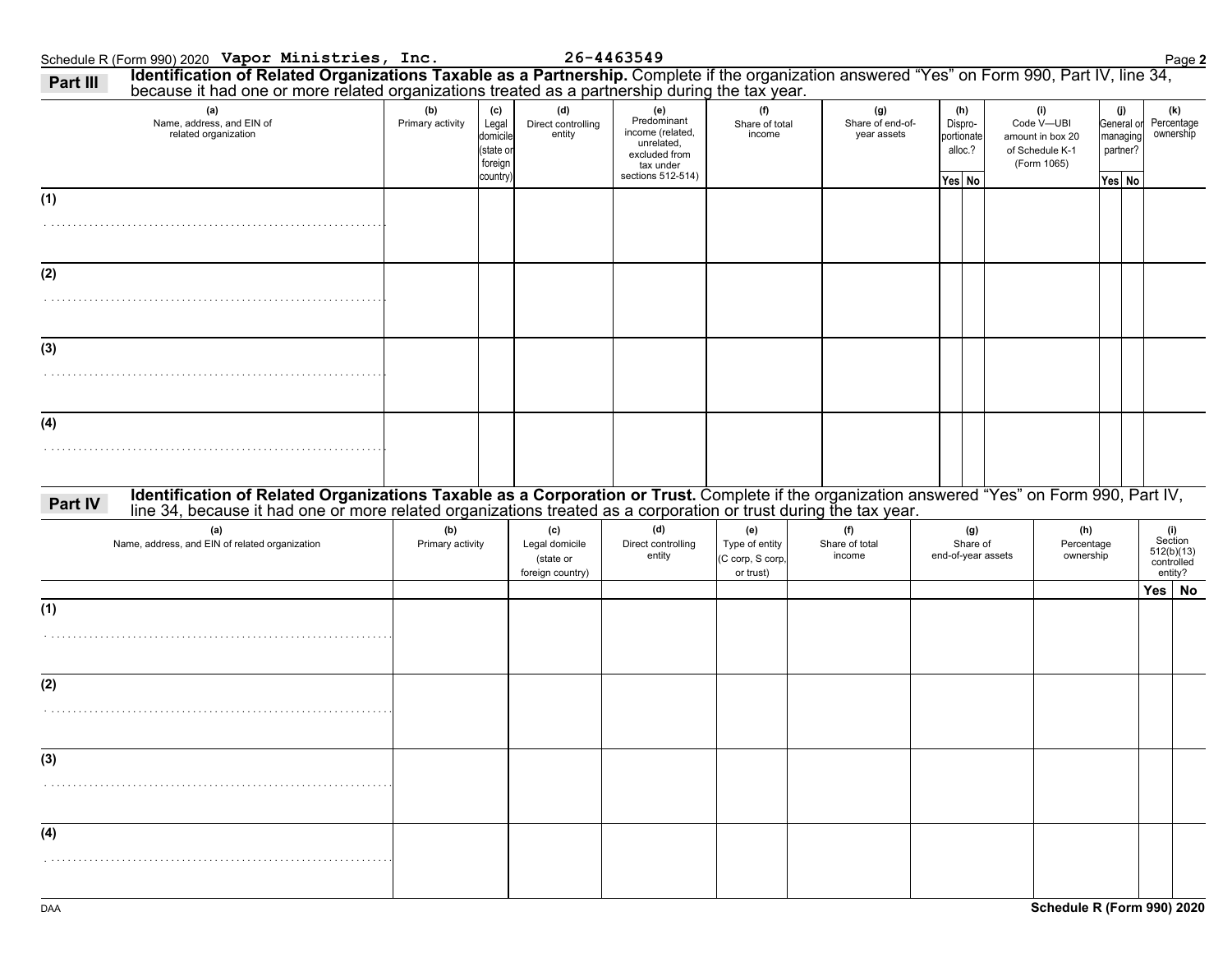**Part V**

**Transactions With Related Organizations.** Complete if the organization answered "Yes" on Form 990, Part IV, line 34, 35b, or 36.

| Note: Complete line 1 if any entity is listed in Parts II, III, or IV of this schedule.                                                                                                                                             |             |                 |                                       |                | <b>Yes</b> | No           |
|-------------------------------------------------------------------------------------------------------------------------------------------------------------------------------------------------------------------------------------|-------------|-----------------|---------------------------------------|----------------|------------|--------------|
| 1 During the tax year, did the organization engage in any of the following transactions with one or more related organizations listed in Parts II–IV?                                                                               |             |                 |                                       |                |            |              |
|                                                                                                                                                                                                                                     |             |                 |                                       |                |            |              |
| <b>b</b> Gift, grant, or capital contribution to related organization(s) encourse consumed and consumed contribution to related organization(s)                                                                                     |             |                 |                                       |                |            |              |
|                                                                                                                                                                                                                                     |             |                 |                                       |                |            |              |
| d Loans or loan guarantees to or for related organization(s) with the contract the contract of contract of contract or contract or contract or contract or contract or contract or contract or contract or contract or contrac      |             |                 |                                       |                |            | $\mathbf{x}$ |
| e Loans or loan guarantees by related organization(s) encourance contains an account of the container container                                                                                                                     |             |                 |                                       |                |            |              |
|                                                                                                                                                                                                                                     |             |                 |                                       |                |            |              |
| f Dividends from related organization(s) encourance contains a substantial container and providends from related organization(s)                                                                                                    |             |                 |                                       | 1f             |            | x            |
| g Sale of assets to related organization(s) with an example and contact the set of assets to related organization(s)                                                                                                                |             |                 |                                       |                |            |              |
| h Purchase of assets from related organization(s) encourance contains an example and container and container and container and container and container and container and container and container and container and container a      |             |                 |                                       |                |            |              |
| i Exchange of assets with related organization(s) exchange contained as a set of the set of the set of assets with related organization(s) and contained as a set of the set of the set of the set of the set of the set of th      |             |                 |                                       | 1i             |            | $\mathbf x$  |
| j Lease of facilities, equipment, or other assets to related organization(s) Materian material content content to the response of facilities, equipment, or other assets to related organization(s) Materian material content       |             |                 |                                       | 1i             |            | $\mathbf x$  |
|                                                                                                                                                                                                                                     |             |                 |                                       |                |            |              |
| k Lease of facilities, equipment, or other assets from related organization(s)                                                                                                                                                      |             |                 |                                       | 1k             |            | x            |
| I Performance of services or membership or fundraising solicitations for related organization(s) [1] performance of services or membership or fundraising solicitations for related organization(s) [1] performance conditiona      |             |                 |                                       |                |            | $\mathbf{x}$ |
|                                                                                                                                                                                                                                     |             |                 |                                       |                |            | $\mathbf x$  |
|                                                                                                                                                                                                                                     |             |                 |                                       |                |            | $\mathbf x$  |
| o Sharing of paid employees with related organization(s) encourance contains an array contained and contained and contained and contained and contained and contained and contained and contained and contained and contained       |             |                 |                                       |                |            | X            |
|                                                                                                                                                                                                                                     |             |                 |                                       |                |            |              |
| p Reimbursement paid to related organization(s) for expenses <b>constructs</b> and construct the construction of the construction of the construction of the construction of the construction of the construction of the constructi |             |                 |                                       | 1p             |            | X            |
|                                                                                                                                                                                                                                     |             |                 |                                       | 1 <sub>a</sub> |            | $\mathbf x$  |
|                                                                                                                                                                                                                                     |             |                 |                                       |                |            |              |
| r Other transfer of cash or property to related organization(s)                                                                                                                                                                     |             |                 |                                       | 1r             |            | x            |
|                                                                                                                                                                                                                                     |             |                 |                                       | 1s             |            | X            |
| If the answer to any of the above is "Yes," see the instructions for information on who must complete this line, including covered relationships and transaction thresholds.<br>$\mathbf{2}$                                        |             |                 |                                       |                |            |              |
| (a)                                                                                                                                                                                                                                 | (b)         | (c)             | (d)                                   |                |            |              |
| Name of related organization                                                                                                                                                                                                        | Transaction | Amount involved | Method of determining amount involved |                |            |              |
|                                                                                                                                                                                                                                     | $type(a-s)$ |                 |                                       |                |            |              |
|                                                                                                                                                                                                                                     |             |                 |                                       |                |            |              |
| Vapor Sports Ministries, Inc.<br>(1)                                                                                                                                                                                                | b           | 1,323,920       | Cash                                  |                |            |              |
|                                                                                                                                                                                                                                     |             |                 |                                       |                |            |              |
| (2)                                                                                                                                                                                                                                 |             |                 |                                       |                |            |              |
|                                                                                                                                                                                                                                     |             |                 |                                       |                |            |              |
| (3)                                                                                                                                                                                                                                 |             |                 |                                       |                |            |              |
|                                                                                                                                                                                                                                     |             |                 |                                       |                |            |              |
| (4)                                                                                                                                                                                                                                 |             |                 |                                       |                |            |              |
|                                                                                                                                                                                                                                     |             |                 |                                       |                |            |              |
| (5)                                                                                                                                                                                                                                 |             |                 |                                       |                |            |              |
|                                                                                                                                                                                                                                     |             |                 |                                       |                |            |              |
| (6)                                                                                                                                                                                                                                 |             |                 |                                       |                |            |              |
|                                                                                                                                                                                                                                     |             |                 |                                       |                |            |              |

DAA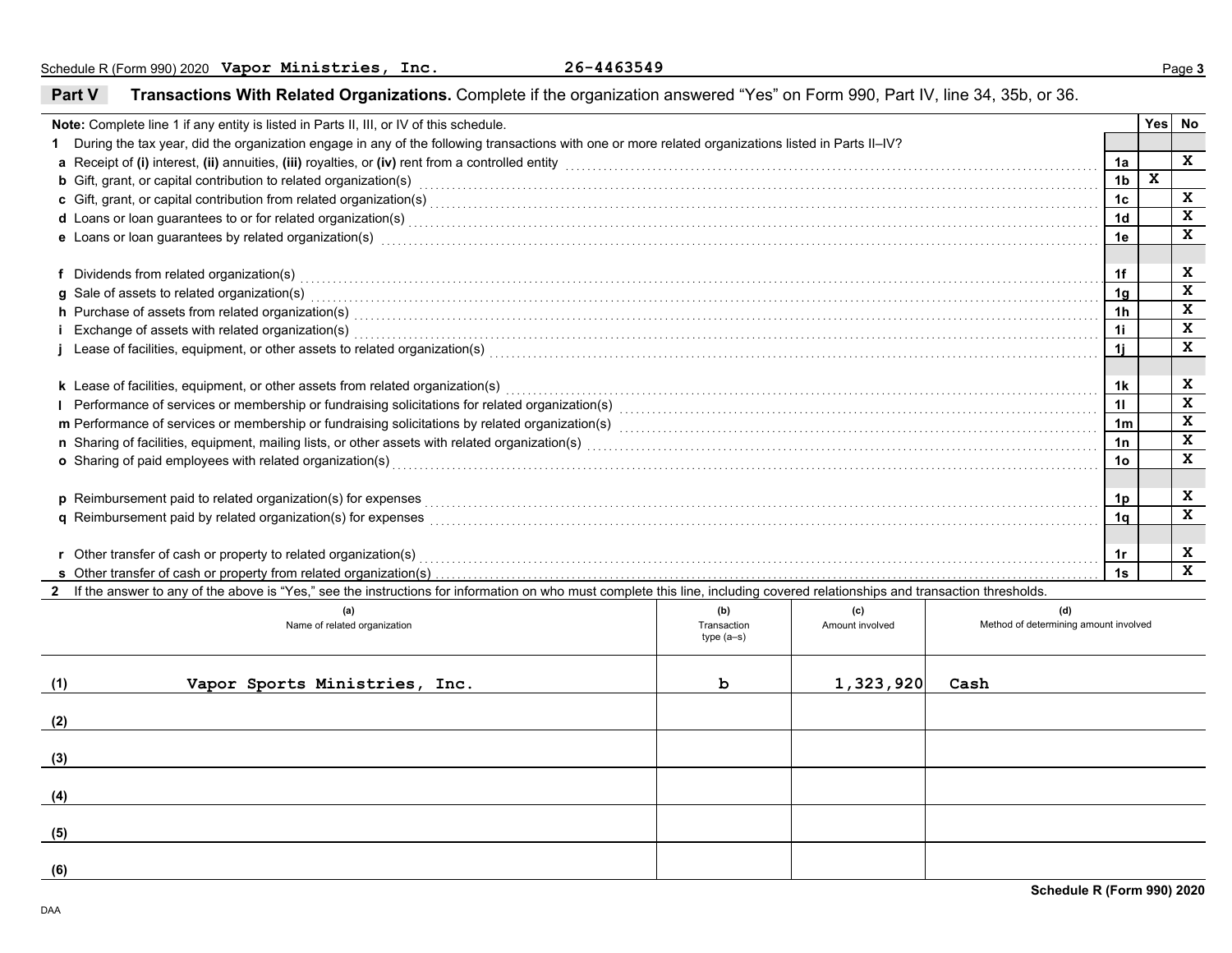### **Part VI Unrelated Organizations Taxable as a Partnership.** Complete if the organization answered "Yes" on Form 990, Part IV, line 37.

Provide the following information for each entity taxed as a partnership through which the organization conducted more than five percent of its activities (measured by total assets or gross revenue) that was not a related organization. See instructions regarding exclusion for certain investment partnerships.

| (a)<br>Name, address, and EIN of entity | . - 9- . - 9   -<br>(b)<br>Primary activity | (c)<br>Legal<br>domicile<br>foreign | (d)<br>Predominant<br>income (related,<br>(state or unrelated, excluded<br>from tax under | (e)<br>Are all partners<br>section<br>501(c)(3)<br>organizations? |  | (f)<br>Share of<br>total income | (g)<br>Share of<br>end-of-year<br>assets | (h)<br>Disproportionate<br>allocations? |    | (i)<br>Code V-UBI<br>amount in box 20<br>of Schedule K-1<br>(Form 1065) | (j)<br>General or<br>managing<br>partner? |    | (k)<br>Percentage<br>ownership |
|-----------------------------------------|---------------------------------------------|-------------------------------------|-------------------------------------------------------------------------------------------|-------------------------------------------------------------------|--|---------------------------------|------------------------------------------|-----------------------------------------|----|-------------------------------------------------------------------------|-------------------------------------------|----|--------------------------------|
|                                         |                                             | country)                            | sections 512-514)                                                                         | Yes No                                                            |  |                                 |                                          | Yes                                     | No |                                                                         | Yes                                       | No |                                |
| (1)                                     |                                             |                                     |                                                                                           |                                                                   |  |                                 |                                          |                                         |    |                                                                         |                                           |    |                                |
|                                         |                                             |                                     |                                                                                           |                                                                   |  |                                 |                                          |                                         |    |                                                                         |                                           |    |                                |
| (2)                                     |                                             |                                     |                                                                                           |                                                                   |  |                                 |                                          |                                         |    |                                                                         |                                           |    |                                |
| .                                       |                                             |                                     |                                                                                           |                                                                   |  |                                 |                                          |                                         |    |                                                                         |                                           |    |                                |
| (3)                                     |                                             |                                     |                                                                                           |                                                                   |  |                                 |                                          |                                         |    |                                                                         |                                           |    |                                |
|                                         |                                             |                                     |                                                                                           |                                                                   |  |                                 |                                          |                                         |    |                                                                         |                                           |    |                                |
|                                         |                                             |                                     |                                                                                           |                                                                   |  |                                 |                                          |                                         |    |                                                                         |                                           |    |                                |
| (4)                                     |                                             |                                     |                                                                                           |                                                                   |  |                                 |                                          |                                         |    |                                                                         |                                           |    |                                |
|                                         |                                             |                                     |                                                                                           |                                                                   |  |                                 |                                          |                                         |    |                                                                         |                                           |    |                                |
| (5)                                     |                                             |                                     |                                                                                           |                                                                   |  |                                 |                                          |                                         |    |                                                                         |                                           |    |                                |
|                                         |                                             |                                     |                                                                                           |                                                                   |  |                                 |                                          |                                         |    |                                                                         |                                           |    |                                |
| (6)                                     |                                             |                                     |                                                                                           |                                                                   |  |                                 |                                          |                                         |    |                                                                         |                                           |    |                                |
|                                         |                                             |                                     |                                                                                           |                                                                   |  |                                 |                                          |                                         |    |                                                                         |                                           |    |                                |
| (7)                                     |                                             |                                     |                                                                                           |                                                                   |  |                                 |                                          |                                         |    |                                                                         |                                           |    |                                |
|                                         |                                             |                                     |                                                                                           |                                                                   |  |                                 |                                          |                                         |    |                                                                         |                                           |    |                                |
| (8)                                     |                                             |                                     |                                                                                           |                                                                   |  |                                 |                                          |                                         |    |                                                                         |                                           |    |                                |
|                                         |                                             |                                     |                                                                                           |                                                                   |  |                                 |                                          |                                         |    |                                                                         |                                           |    |                                |
|                                         |                                             |                                     |                                                                                           |                                                                   |  |                                 |                                          |                                         |    |                                                                         |                                           |    |                                |
| (9)                                     |                                             |                                     |                                                                                           |                                                                   |  |                                 |                                          |                                         |    |                                                                         |                                           |    |                                |
|                                         |                                             |                                     |                                                                                           |                                                                   |  |                                 |                                          |                                         |    |                                                                         |                                           |    |                                |
| (10)                                    |                                             |                                     |                                                                                           |                                                                   |  |                                 |                                          |                                         |    |                                                                         |                                           |    |                                |
|                                         |                                             |                                     |                                                                                           |                                                                   |  |                                 |                                          |                                         |    |                                                                         |                                           |    |                                |
| (11)                                    |                                             |                                     |                                                                                           |                                                                   |  |                                 |                                          |                                         |    |                                                                         |                                           |    |                                |
|                                         |                                             |                                     |                                                                                           |                                                                   |  |                                 |                                          |                                         |    |                                                                         |                                           |    |                                |
|                                         |                                             |                                     |                                                                                           |                                                                   |  |                                 |                                          |                                         |    |                                                                         |                                           |    |                                |

**Schedule R (Form 990) 2020**